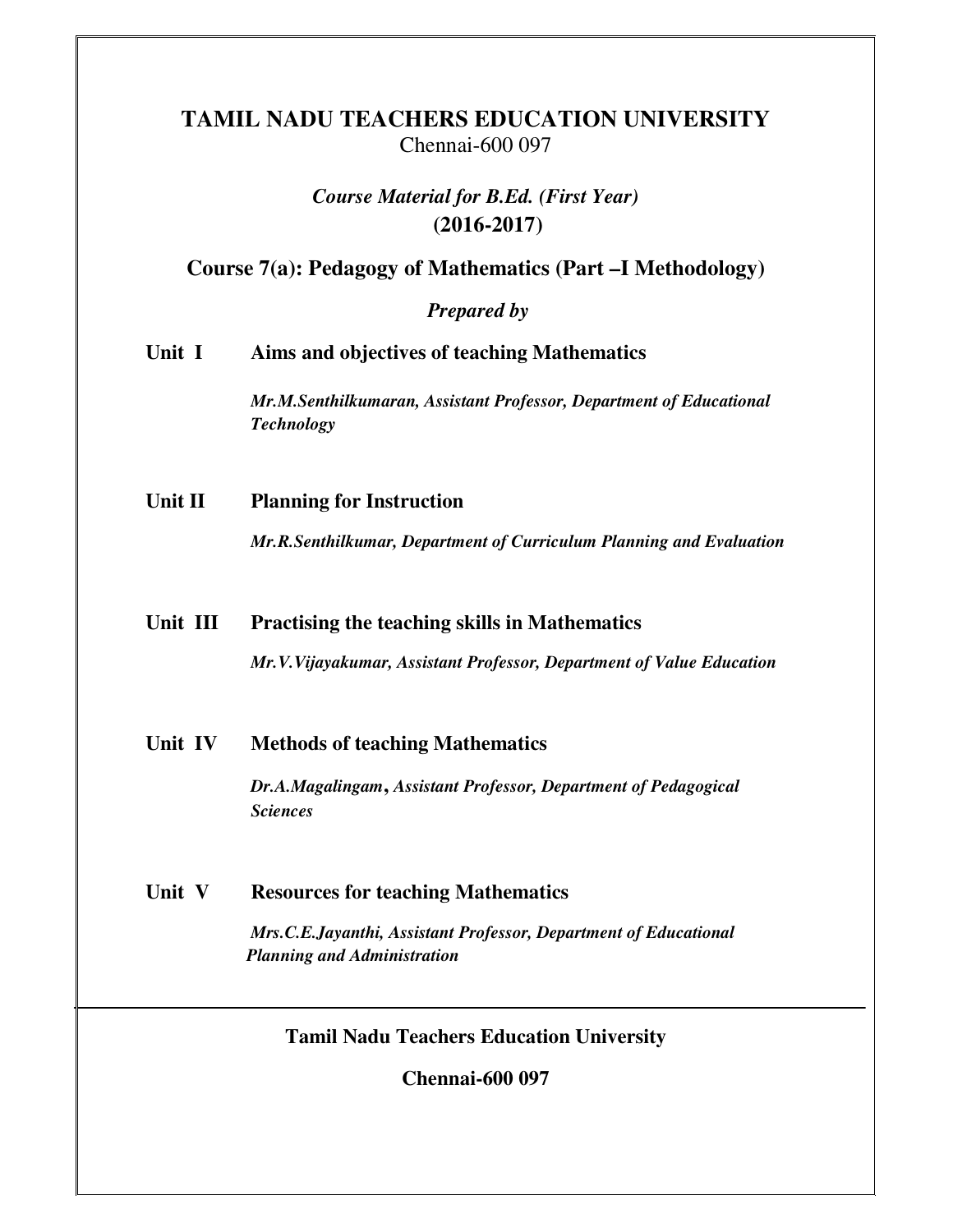# **Unit – I: Aims and Objectives of Teaching Mathematics**

### **Objectives:**

After the completion of the unit, the learners will be able to:

- 1. explain the nature of Mathematics.
- 2. examine the scope of Mathematics.
- 3. identify the aims and objectives of teaching Mathematics.
- 4. appreciate the values of Mathematics.
- 5. sensitize the needs of teaching Mathematics.

### **Introduction**

 The world of today, which learns more on science and technology, demands more mathematical knowledge on the part of more people. And the world of tomorrow will make still greater demands on a person to be "well educated" in the technological society of today, and as such they should have some degree of mathematical literacy. Though mathematics has been with us for more than 5000 years, the subject has never been made as lively as it is today. The pace of mathematical discovery and invention has accelerated amazingly during the last few decades. It has been said that mathematics is the only branch of learning in which theories of two thousand years old are still valid.

### **Mathematics - Meaning and Definitions**

The dictionary meaning of mathematics is that 'it is either the science of number and space or the science of quantity, measurement and spatial relations. It is a systematized, organize and exact branch of science. It deals with quantitative facts, relationships as well as with problems involving space and form. It is a logical study of shape, arrangement, and quantity. Mathematics is defined in different ways by different authors. Let us examine a few of them.

*Comte* defined mathematics as "The science of indirect measurement"

According to *Kant* "Mathematics is the indispensable instrument of all physical researches."

*Gauss* stated "Mathematics is the queen of sciences and arithmetic is the queen of all mathematics".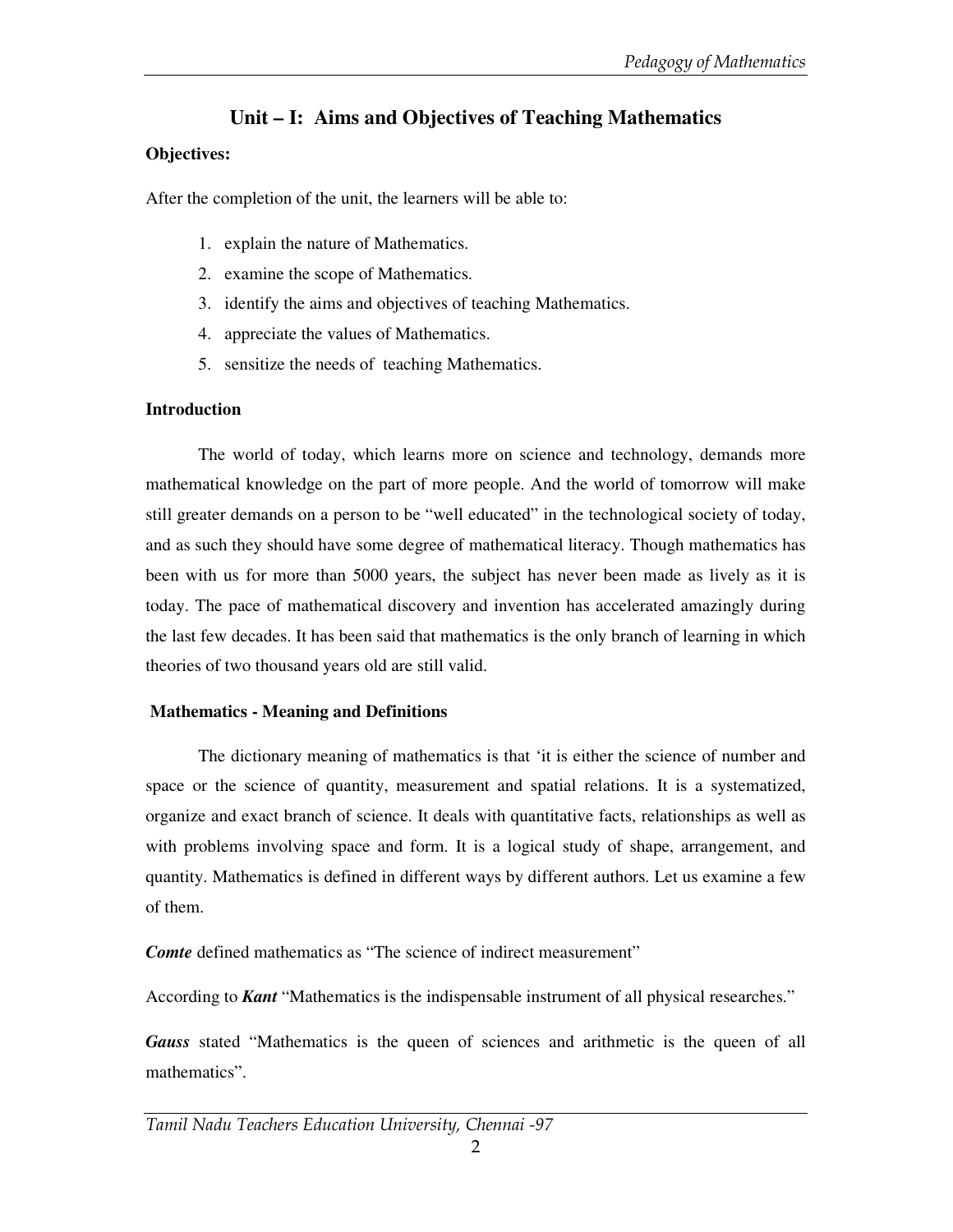**Roger Bacon** said "Mathematics is the gateway and key to all sciences".

According to *Lindsay*, "Mathematics is the language of physical sciences and certainly no more marvelous language was created by the mind of man"

*Locke* stated, "Mathematics is a way to settle in the mind a habit of reasoning".

According to *Marshal H. Stone*, "Mathematics is the study of abstract system built of abstract elements. These elements are not described in concrete fashion".

According to *Bertrand Russell,* "Mathematics may be defined as the subject in which we never know what we are talking about nor whether what we are saying true".

*Benjamin Peirce* emphasized that, "Mathematics is the science that draws necessary conclusions".

 A more comprehensive definition of mathematics was given by Courant and Robin when they defined mathematics in the following way "Mathematics is an expression of the human mind which reflects the active will, the contemplative reason and the desire for aesthetic perfection. Its basic elements are logic and intuition, analysis and construction, generality and individuality".

#### **Nature of Mathematics**

 The nature of mathematics is made explicit by discussing it under the following heads:

- 1. Mathematics: a science of discovery.
- 2. Mathematics: an intellectual game
- 3. Mathematics: the art of drawing conclusions
- 4. Mathematics: a tool subject.
- 5. Mathematics: a system of logical processes
- 6. Mathematics: an intuitive method.

#### 1.*Mathematics – A Science of Discovery*

Mathematics is the discovery of relationships and the expression of those relationships in symbolic form- in words, in numbers, in letters, by diagrams or by graphs. According to *A.N. Whitehead* (1912) "Every child should experience the joy of discovery".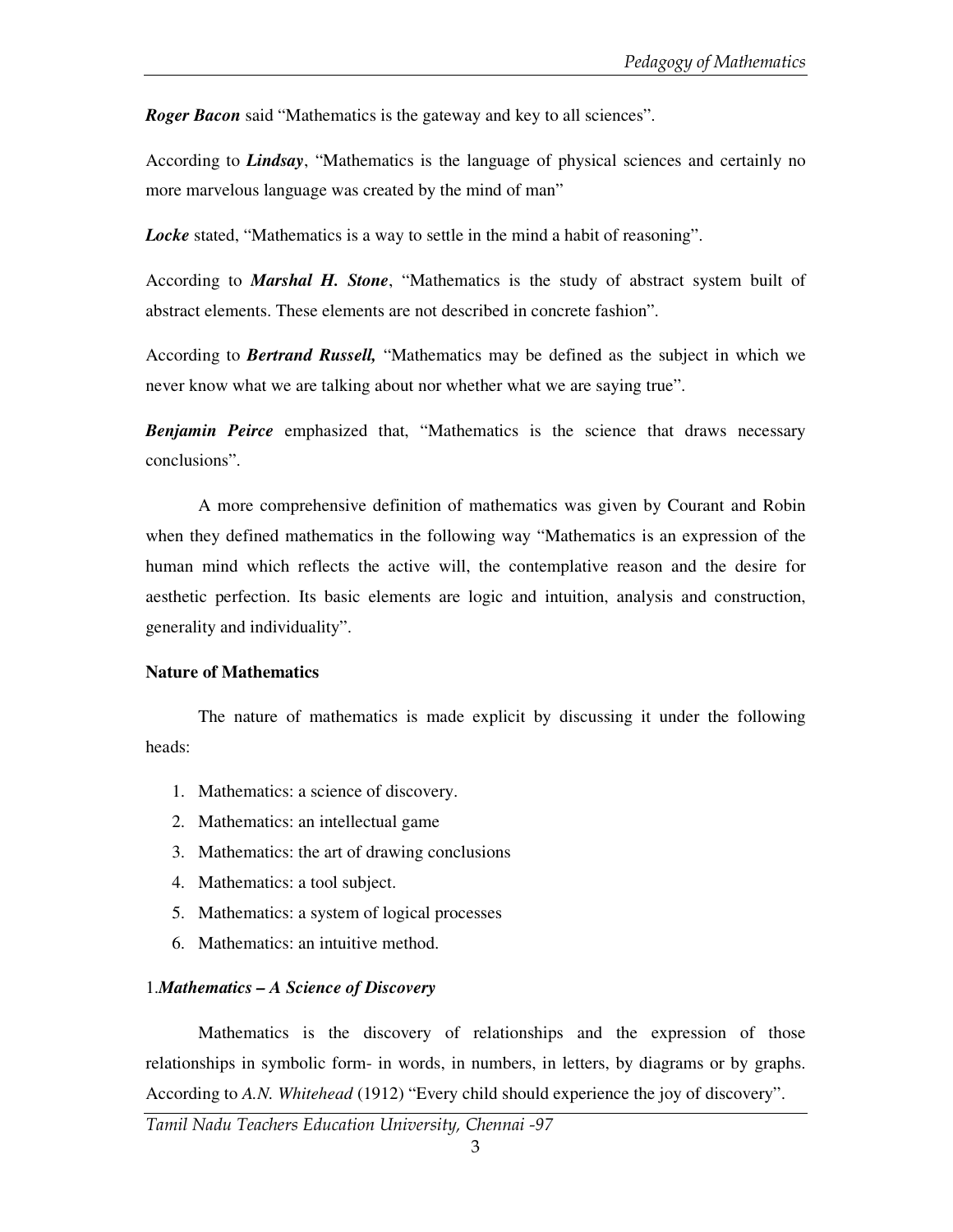The children must not only have opportunities for making their own discoveries of mathematical ideas, but they must also have the practice necessary to achieve accuracy in their calculations. Today it is discovery techniques, which are making spectacular progress. They are being applied in two fields: in pure number relationships and in everyday problems involving such things as money, weights and measures.

#### *2. Mathematics – An Intellectual Game*

 Mathematics can be treated as an intellectual game with its own rules and without any relation to external criteria. From this viewpoint, mathematics is mainly a matter of puzzles, paradoxes, and problem solving – a sort of healthy mental exercise.

#### *3. Mathematics – The Art of Drawing Conclusions*

 One of the important functions of the school is to familiarize children with a mode of thought which helps them in drawing right conclusions and inferences. According to J. W.A. Young a subject for this purpose should have three characteristics:

- That its conclusions are certain. At first, at least, it is essential that the learner should know whether or not he has drawn the correct conclusion.
- That it permits the learner to begin with simple and very easy conclusions to pass in well graded sequence to very difficult ones, as the earlier ones are mastered.
- That the type of conclusions exemplified in the introductory subject be found in the other subjects also, and in human interactions, in general.

These characteristics are present in mathematics to a larger extent than in any other available subject.

#### *4. Mathematics – As a Tool Subject*

Mathematics is a tool subject. In earlier days it is expressed as the handmaiden to the sciences. Nowadays it is useful to other disciplines, but it is dependent upon none of them. With its new found freedom, mathematics established its own goals to pursue. Its mentors of the past – engineering, physical science and commerce – now became no more than its peers.

 Mathematics has its integrity, its beauty, its structure and many other features that relate to mathematics as an end in itself. However, many conceive mathematics as a very useful means to other ends, a powerful and incisive tool of wide applicability.

*Tamil Nadu Teachers Education University, Chennai -97*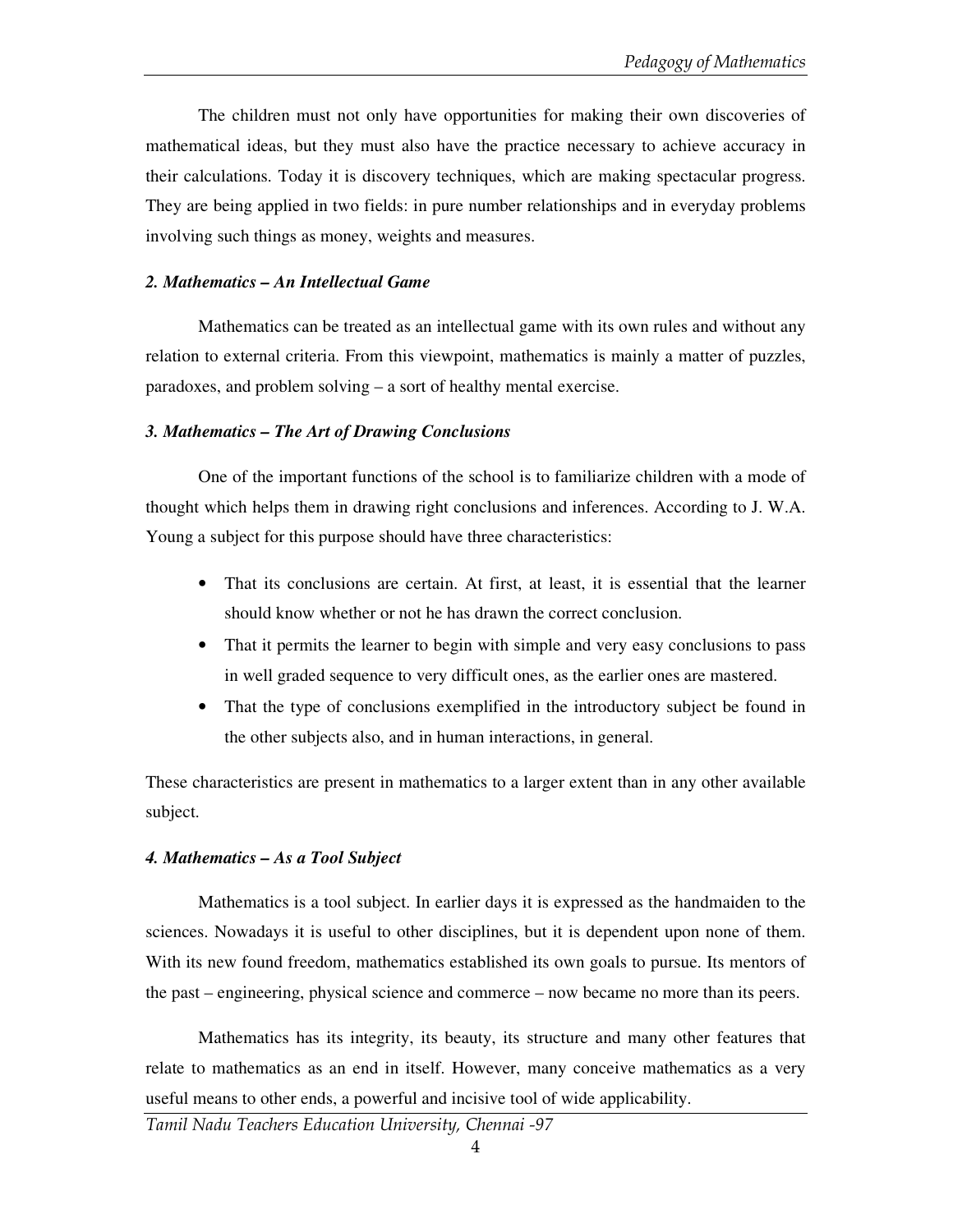#### *5. Mathematics – A System of Logical Process*

 Polya suggested that Mathematics actually has two faces. One face is a 'systematic deductive science'. This has resulted in presenting mathematics as an axiomatic body of definitions, undefined terms, axioms and theorems. Mario Pieri stated "Mathematics is a hypothetico-deductive system". This statement means that mathematics is a system of logical processes whereby conclusions are deduced from certain fundamental assumptions and definitions that have been hypothesized.

 Polya described the second face of mathematics by saying 'Mathematics in the making appears as an experimental, inductive science". It is based on the principle that if a relationship holds good for some particular cases, it holds good for any similar case and hence the relationship can be generalized. Such a process is called inductive reasoning. For example, the student generalizes that the 'sum of the angles in a triangle is  $180^0$ ' after having observed this property in a number of triangles.

#### *6. Mathematics – An Intuitive Method*

 Intuition implies the act of grasping the meaning or significance or structure of a problem without explicit reliance on the analytic apparatus of one's craft. It is intuitive mode that yields hypothesis quickly. It is a form of mathematical activity which depends on the confidence in the applicability of the process rather than upon the importance of right answers all the time.

 Intuition when applied to mathematics involves the concretization of an idea not yet stated in the form of some sort of operations for example. When Mathematics is taught in a very formal way by stating the logical rules, and algorithm, we remove his confidences in his ability to perform mathematical processes. Teachers quite often provide formal proof in place of direct intuition. For example, to check the conjecture, 8x is equivalent to  $3x+5x$ , a formal rigorous statement as the following,

#### **Scope of Mathematics**

Mathematics is all pervasive. So the demarcation of it scope is a difficult task,if not impossible. It is a science of all the sciences and provides basis to all the disciplines. According to this definition, two main aspects or categories of Maths are 'Basic Mathematics' and 'Applied Mathematics.'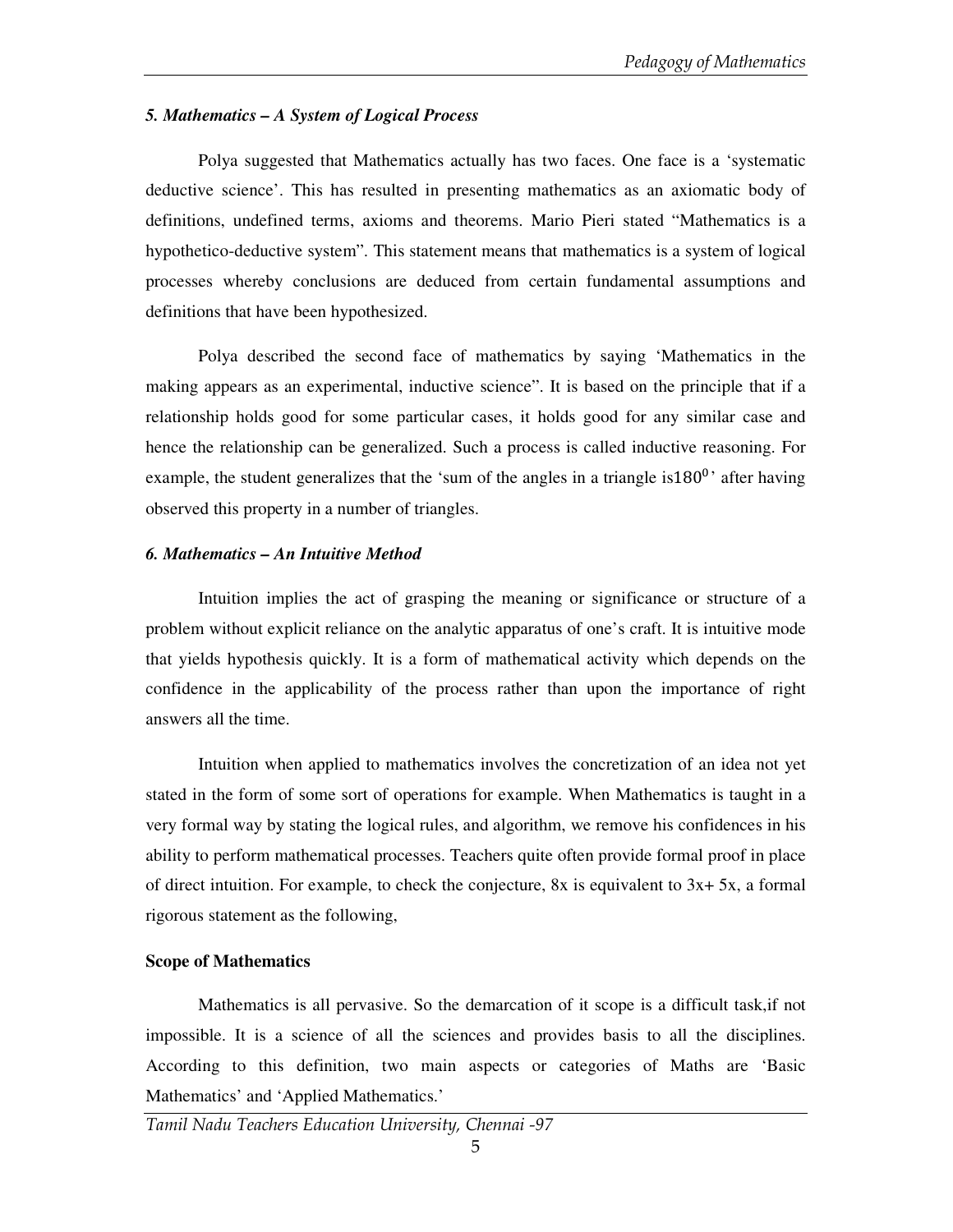### **(i) Basic Mathematics or Pure Mathematics**

The Theoretical aspect of Mathematics is termed as basic Mathematics or Pure Mathematics. It involves systematic and deductive reasoning. It treats only theories and principles without regard to this application to concrete things. It is developed on an abstract self – contained basis without any regard to possible practical applications that may follow.

### **The following are sub branches of Pure Mathematics.**

### *Algebra*

 It includes Arithmetic, Elementary and Multivariate Algebra, Linear Multivariate Algebra, Algebraic Structure etc.

### *Geometry*

 It includes Euclidean geometry, Projection, Analytical geometry, Trigonometry, Combinatorial geometry, differential and Algebraic Geometry etc.

### *Modern Mathematics*

It consists of following topics.

- (i) Set theory –Origin and definition, fundamental set concepts, postulates of axiomatic set theory, etc.
- (ii) Topology General topology, Topological groups, Differential topology, Algebraic topology.
- (iii) Algebraic System- Groups, Rings, Field, Vector Spaces.

### *Analysis*

 It includes Real and Complex analysis, Functional Analysis, Differential Equation, Fourier, Theory of Probability, Vector and Tensor.

### **(ii) Applied Mathematics**

 Applied Mathematicsis the application of pure Mathematics in developing the various means to score the human and humanity. It considers those part of Mathematical theories that have certain direct or practical application to objects in the material world.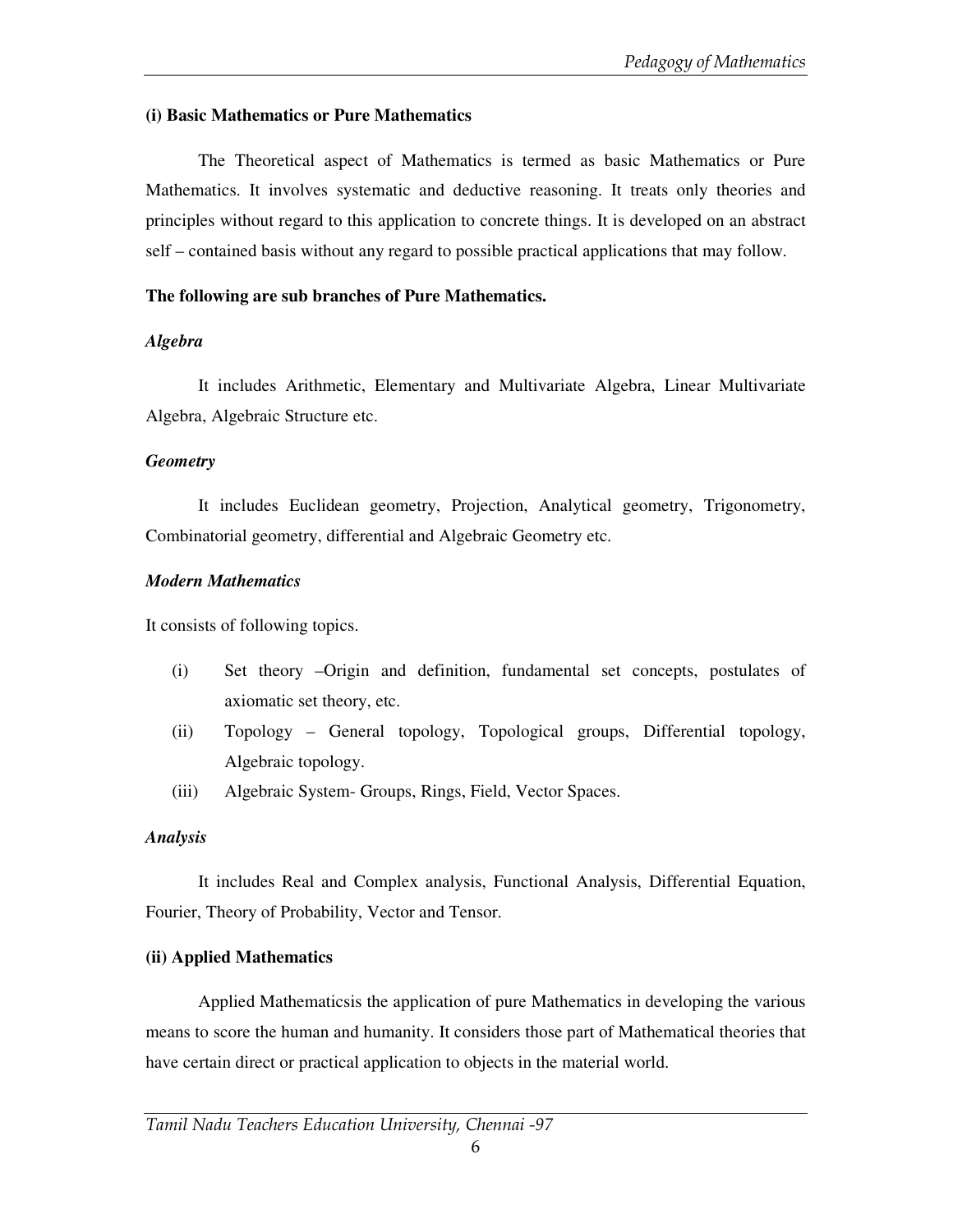The following are sub branches of applied Mathematics

- (a) Calculatory Science It includes numeral notations, calculating aspects of algebra, calculating use of tables and graphs, geometrical aids, mathematical models, analogic, computation, digital computations etc.
- (b) Statistics- Basic principles,Estimation, Hypothesis testing structure etc.
- (c) Numerical analysis.
- (d) Mathematical theory of optimization
- (e) Automation theory
- (f) Information theory
- (g) Mathematical aspects of physical theories.

## **Aims of teaching Mathematics**

 Aims of teaching Mathematics are to be framed in the light of the educational values of the subject. Value is the spring-board of aim. We know that mathematics has wide applications in our daily life. It has great cultural and disciplinary values. Thus we may mention the aims of teaching mathematics as under:

- 1. To enable the students to solve mathematical problems of daily life. We have to select the content and methods of teaching so that the students are able to make use of their learning of mathematics in daily life.
- 2. To enable the students to understand the contribution of mathematics to the development of culture and civilisation.
- 3. To develop thinking and reasoning power of the students.
- 4. To prepare a sound foundation needed for various vocations. Mathematics is needed in various professions such as those of engineers, bankers, scientists, accountants, statisticians etc.
- 5. To prepare the child for further learning in mathematics and the related fields. School mathematics should also aim at preparing him for higher learning in mathematics.
- 6. To develop in the child desirable habits and attitudes like habit of hard work, selfreliance, concentration and discovery.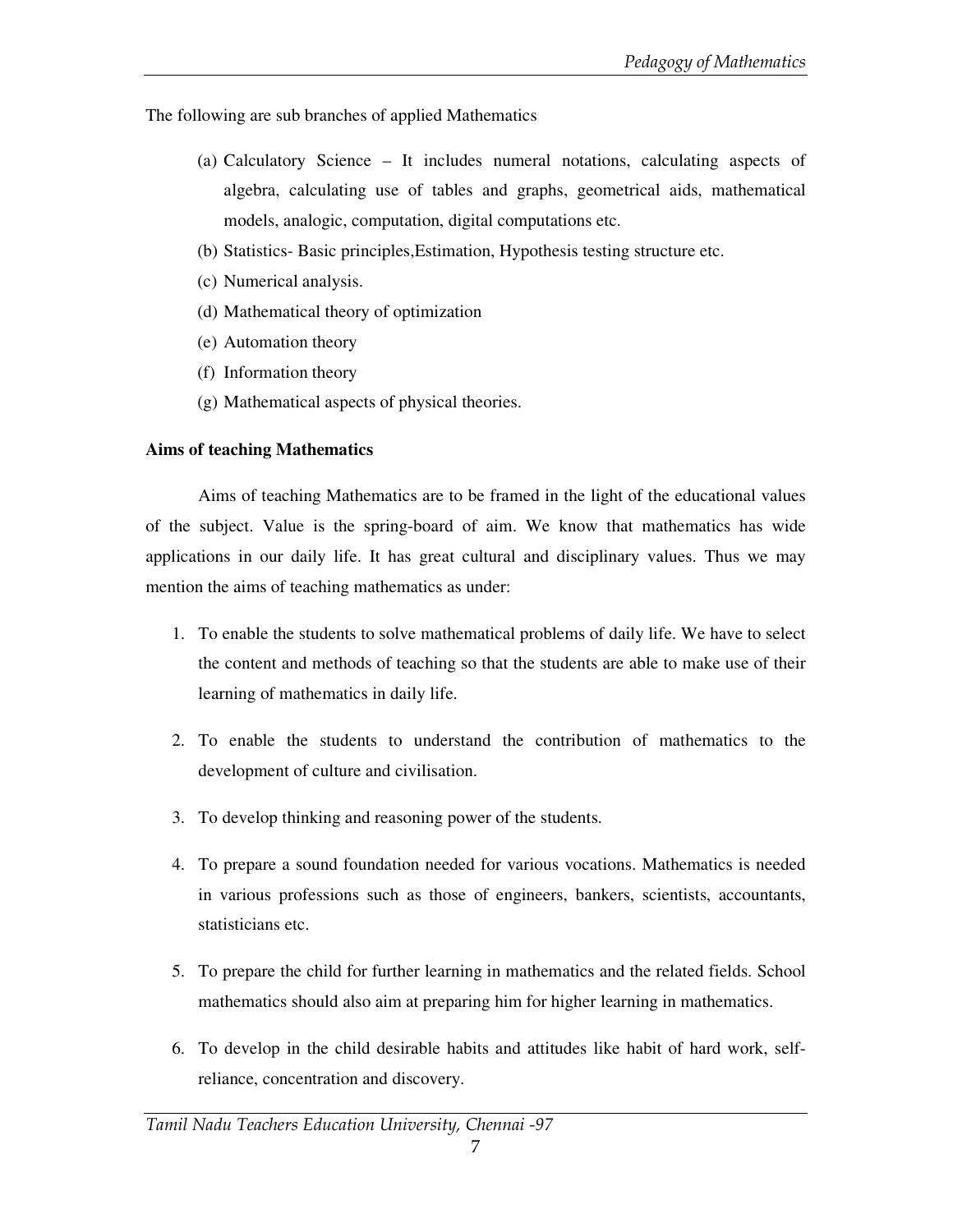- 7. To give the child an insight into the relationship of different topics and branches of the subject.
- 8. To enable the child to understand popular literature. He should be so prepared that he finds no handicap in understanding mathematical terms and concepts used in various journals, magazines, newspapers etc.
- 9. To teach the child the art of economic and creative living.
- 10. To develop in the child rational and scientific attitude towards life.

### **Objectives of teaching Mathematics**

 Aims of teaching mathematics are genially scope whereas objectives of the subject are specific goals leading ultimately to the general aims of the subject. The objectives of teaching mathematics in school can be described as under:

## *(1) Knowledge Objectives*

Through mathematics, a pupil

- learns mathematical language, for example, mathematical symbols, formulae figures, diagrams, definitions etc.
- understands and uses mathematical concepts like concept o area, volume, number, direction etc.
- learns the fundamental mathematical ideas, processes, rules and relationships.
- understands the historical background of various topics an contribution of mathematicians.
- understands the significance and use of the units of measurement

### **(2)** *Skill Objectives*

Mathematics develops the following skills:

- The child learns to express thoughts clearly and accurately.
- He learns to perform calculations orally.
- He develops the ability to organise and interpret the given data
- He learns to reach accurate conclusions by accurate and logic reasoning.
- He develops speed and accuracy in solving problems.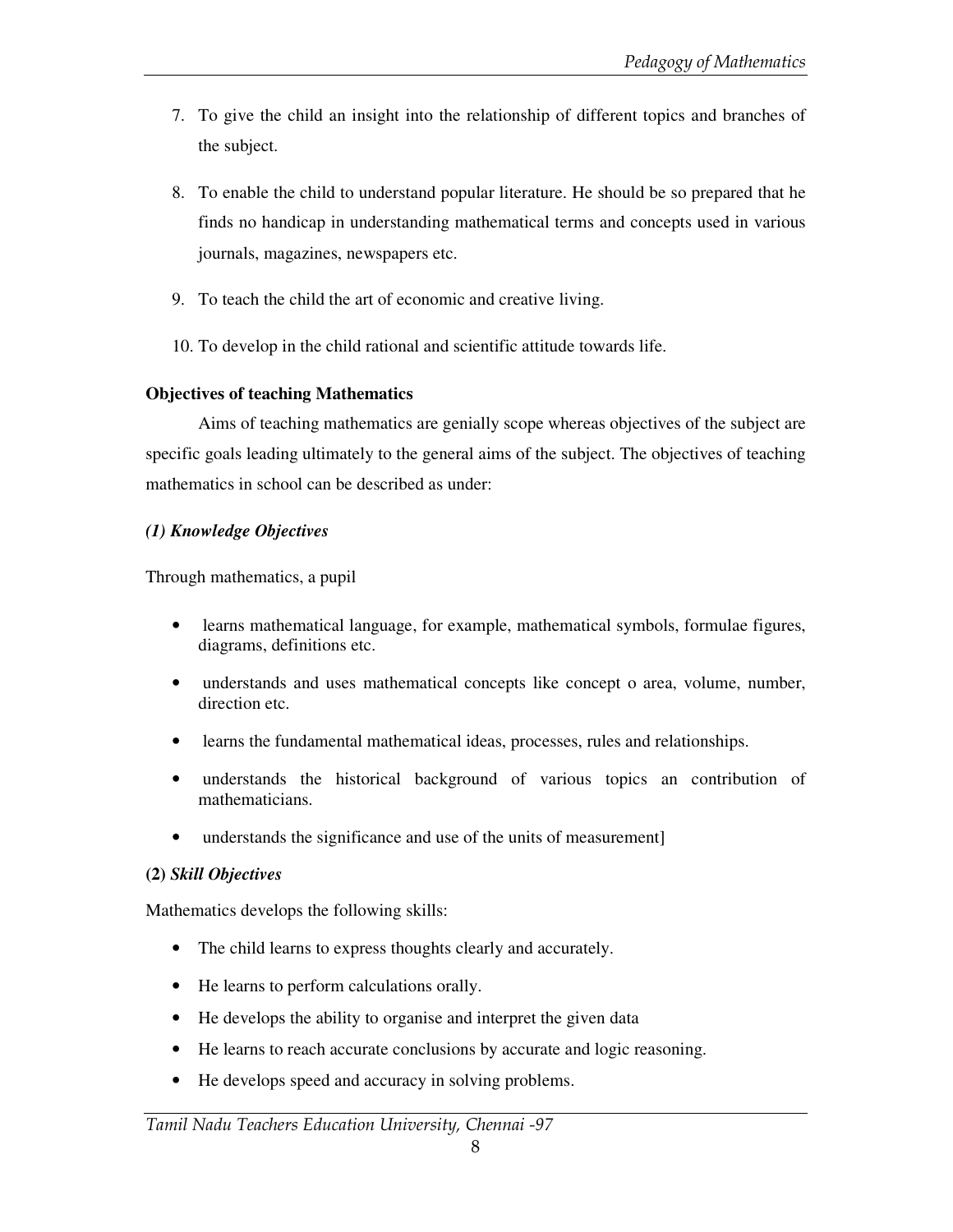- He develops the skill to draw accurate geometrical figures,
- He develops the ability to use mathematical apparatus and tools skillfully.

## **(3)** *Appreciation Objectives*

The child learns to appreciate:

- The contribution of mathematics to the development of various subjects and occupations.
- The role played by mathematics in modern life.
- The mathematical type of thought which serves as model for scientific thinking in other fields.
- The rigour and power of mathematical processes and accrue of results.
- The cultural value of mathematics.
- The value of mathematics as leisure time activity.

## **(4)** *Attitude Objectives*

Mathematics helps in the development of following attitudes:

- The child develops the attitude of systematically pursuing a task to completion.
- He develops heuristic attitude.
- He tries to make independent discoveries.
- He develops the habit of logical reasoning.
- He is brief and precise in expressing statements and results,
- He develops the habit of verification.
- He develops power concentration and independent thinking.
- He develops habit of self-reliance.

## **Need and significance of teaching Mathematics**

 The need to understand and be able to use mathematics in everyday life and in the workplace has never been greater and will continue to increase.

*Mathematics for Life:* Knowing mathematics can be personally satisfying and empowering. The underpinnings of everyday life are increasingly mathematical and technological. For instance, making purchasing decisions, choosing insurance or health plans, and voting knowledgeably all call for quantitative sophistication.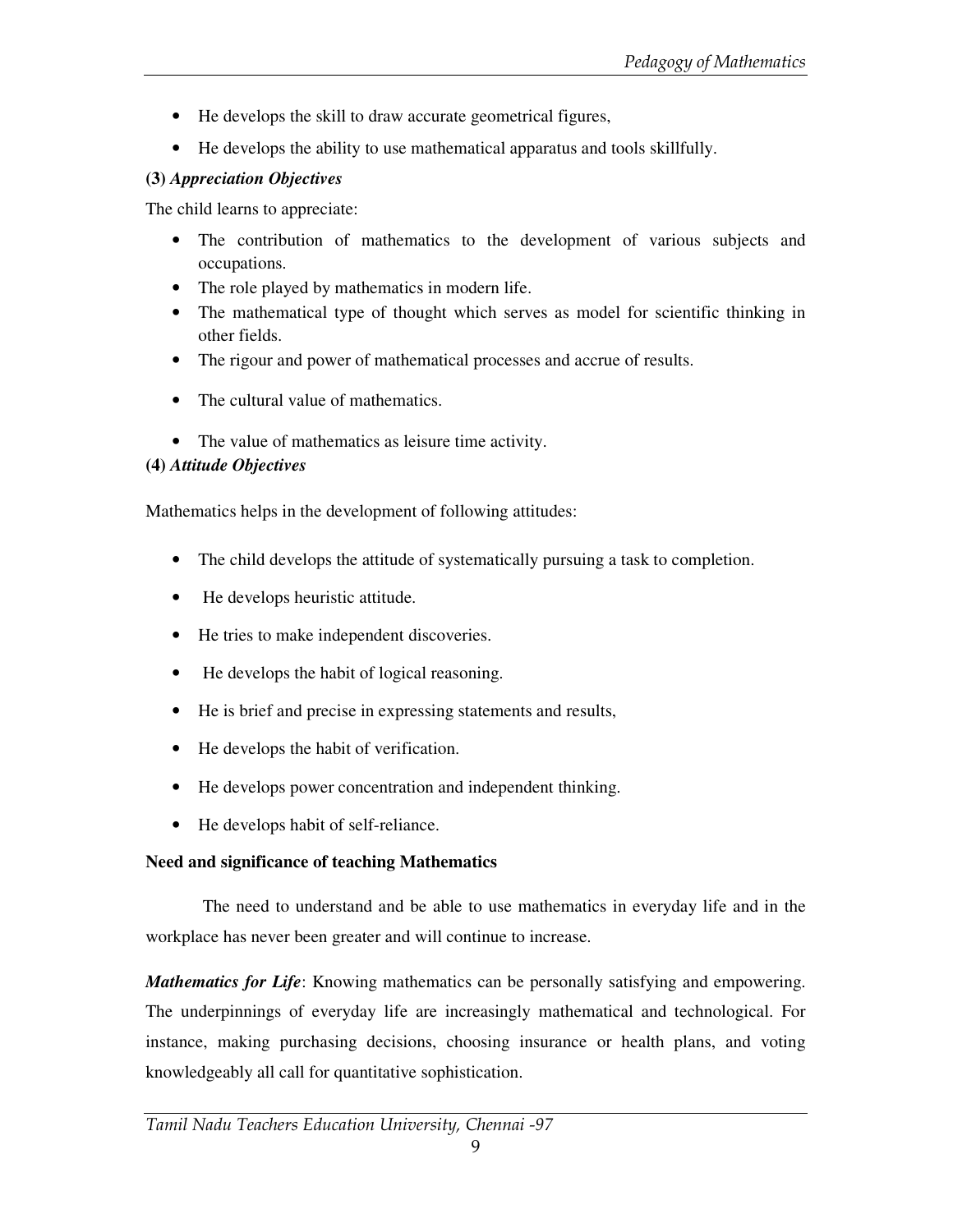*Mathematics as a part of Cultural Heritage:* Mathematics is one of the greatest cultural and Intellectual achievements of human-kind, and citizens should develop an appreciation and Understanding of that achievement, including its aesthetic and even recreational aspects.

*Mathematicsfor the Workplace***:** Just as the level of mathematics needed for intelligent citizenship has increased dramatically, so too has the level of mathematical thinking and problem solving needed in the workplace, in professional areas ranging from health care to graphic design.

*Mathematics for the Scientific and Technical Community.* Although all careers require a foundation of mathematical knowledge, some are mathematics intensive. More students must pursue an educational path that will prepare them for lifelong work as mathematicians, statisticians, engineers, and scientists. In this changing world, those who understand and can do mathematics will have significantly enhanced opportunities and options for shaping their futures. Mathematical competence opens doors to productive futures. A lack of mathematical competence keeps those doors closed. Generally it is an assumption that mathematics is only for the select few. On the contrary, everyone needs to understand mathematics. All students should have the opportunity and the support necessary to learn significant mathematics with depth and understanding. There is no conflict between equity and excellence. Principles and Standards call for a common foundation of mathematics to be learned by all students. This approach, however, does not imply that all students are alike. Students exhibit different talents, abilities, achievements, needs, and interests in mathematics. A society in which only a few have the mathematical knowledge needed to fill crucial economic, political, and scientific roles is not consistent with the values of a just democratic system or its economic needs.

#### **Values of teaching Mathematics**

 The main values of mathematics are Practical or utilitarian value, Disciplinary value, Cultural value. Aim will be based on the educational values of the subject. One can prepare a long list of goals of teaching mathematics. These aims pertain to the entire school stage. Apart from enabling the student to acquire essential mathematical knowledge, skills, interests and attitude, the teaching of mathematics has to help them in many ways. Aims of teaching mathematics are as follows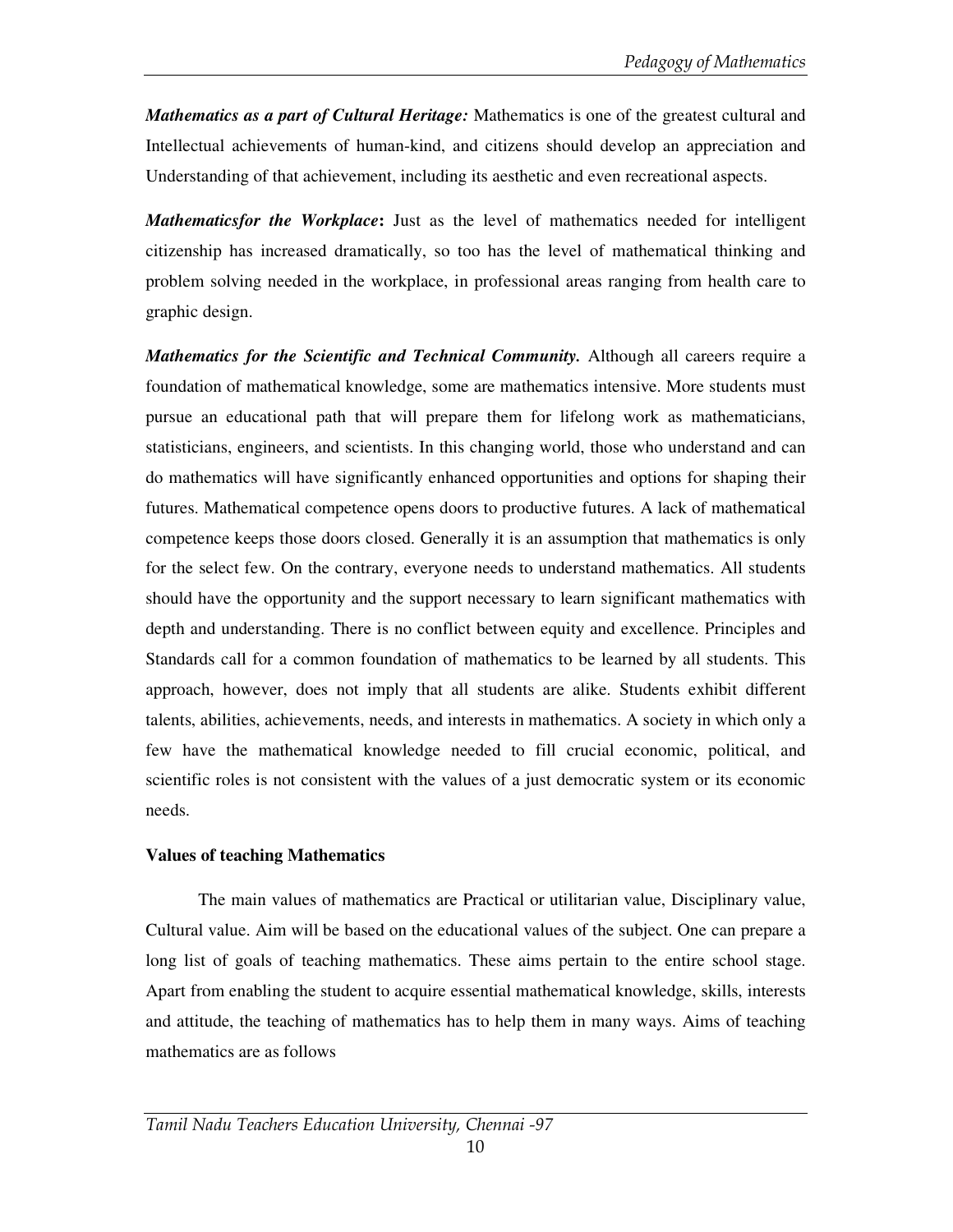*Utilitarian aim:* Mathematics will be taught primarily for its practical values and aims. The students will be given mathematical knowledge and skills needed in his day-to-day life and enabled to make use of that knowledge and skill. This aim makes the study of mathematics functional and purposeful and establishes relation between the subject and practical life.

**Disciplinary aim:** The subject has also to be taught for its disciplinary and intellectual values. It has to aim at providing training to the mind of the learner and developing intellectual habits in him. Cultural aim: This aim helps the learner to understand the contribution of mathematics in the development of civilization and cultural.It has enabled him to understand the role of mathematics in fine arts and in beautifying human life.

*Adjustment aim:* It is help the learner to develop a healthy, purposeful, productive, exploratory and controlling adjustment with environment.

*Social aim:* It is to help the learner to imbibe essential social virtues. Moral aim: It enables the learners to imbibe the attribute of morality.

*Aesthetic aim:* It is to develop their aesthetic sensibilities, meet their varying interest and help them in the proper utilization of their leisure time. International aim: To develop in them international outlook and understanding.

*Vocational aim:* It is to prepare them for technical and other vocations where mathematics is applied.

*Inter-disciplinary aim:* To give them insight into the application of mathematics in other subjects.

*Self-education aim:* It is to help them to become independent in learning.

*Educational preparation aim:* It is to prepare them for higher education in science, engineering, technology, etc.

*Development of powers aim:* It pertains to the development of powers of thinking, reasoning, concentration, expression, discovery, etc.

*Harmonious development aim:* Overall aim of teaching all the subjects including mathematics is to ensure all-round and harmonious development of the personality of the child.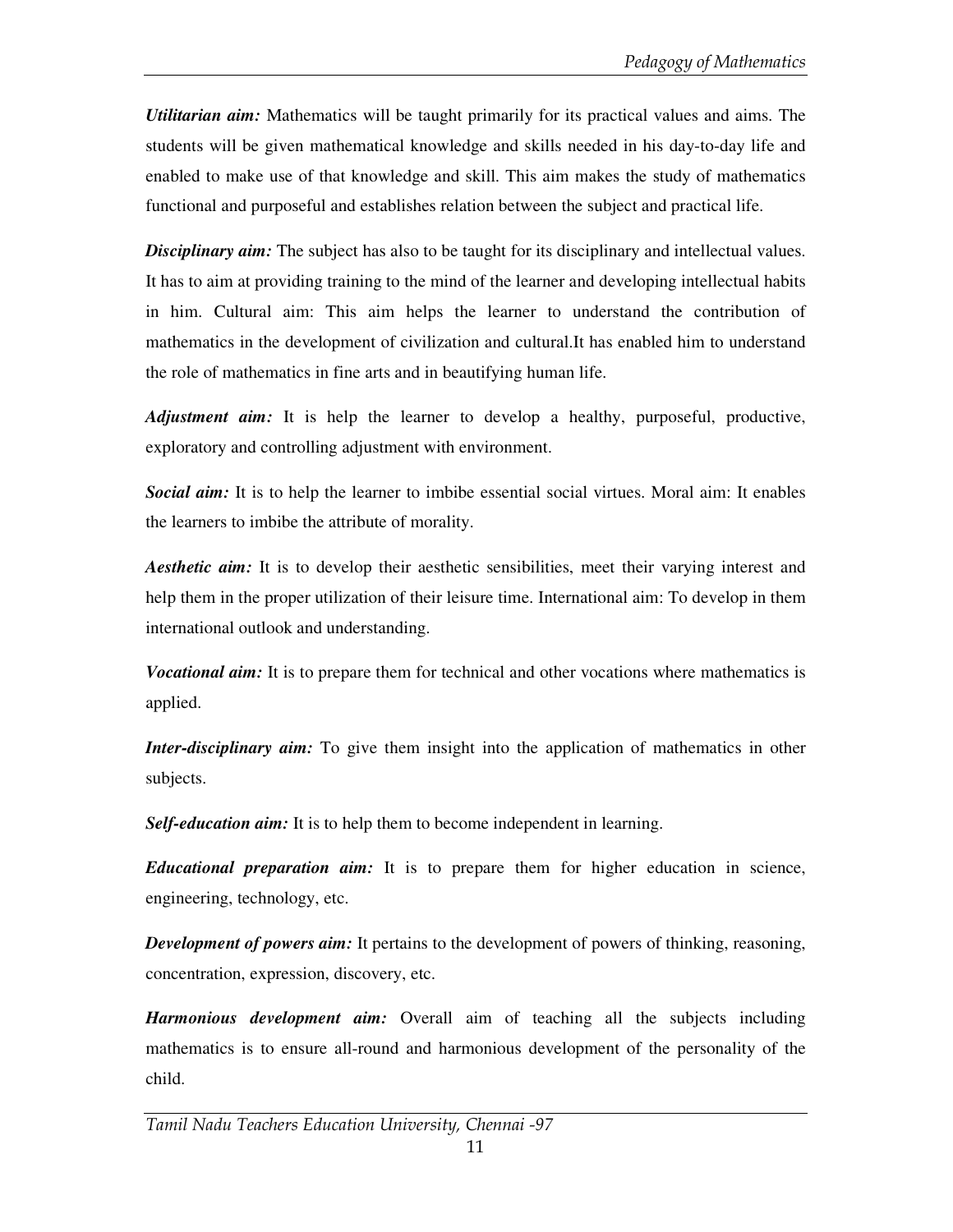### **Conclusion:**

Mathematics may be thought of as a highly disciplined mode of thinking. The teachers should help students to appreciate the structure and pattern which underlie mechanical and computational skills. Many situations can be broken down by analyzing them into interrelated constituent problems which can be explored by well-known mathematical techniques. Wherever there is structure, relationship, regularity, systematic variation, there is mathematics. To recognize this, one needs some knowledge of mathematical skills and formulae, but above all one needs imagination, appreciation of order, structure and pattern, combined with a flexible, roving interest to live in the changing, challenging and exciting world around us.

### **Questions for Discussion and Reflection**

- 1. Explain the aims and objectives of teaching Mathematics.
- 2. Discuss the values of teaching Mathematics.
- 3. Analyse the scope of Mathematics.
- 4. Describe the nature of Mathematics.
- 5. Bring out the needs for Mathematics in our daily life.

### **References**

- 1. Agarwal, S.M.(2001).A course in teaching of modern mathematics.
- 2. James, Anice. (2010).Teaching of mathematics. Hyderabad: Neelkamal Publications.
- 3. Mathematics Books for Standard VI-XII. Tamil Nadu Textbook Corporation, Government of Tamil Nadu.
- 4. Mishra, L. (2008).Teaching of Mathematics. New Delhi: APH Publishing corporation.
- 5. http://www.mathematics.com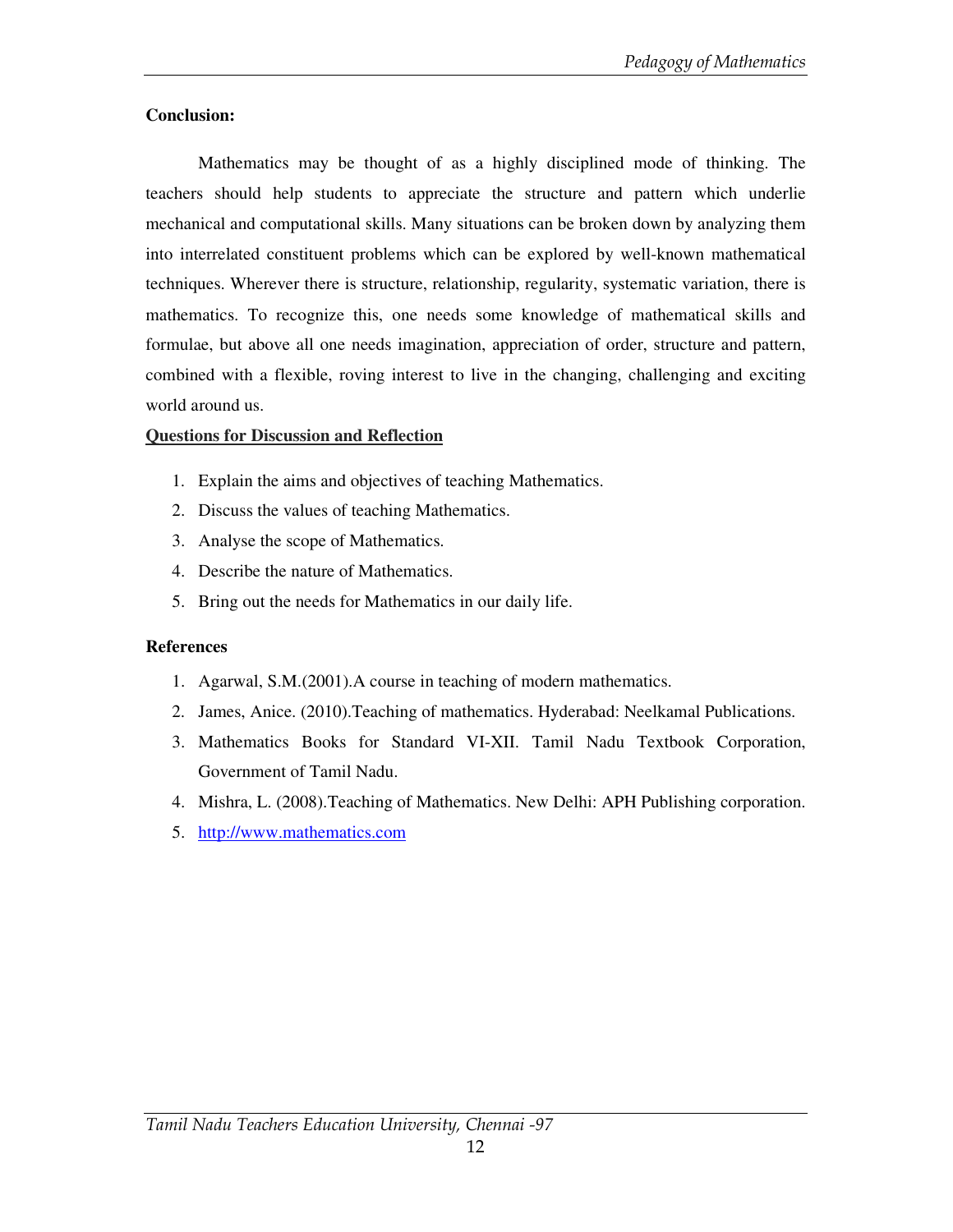## **Unit – II: Planning for Instruction**

## **Objectives**

After the completion of the unit, the learners will be able to:

- 1. explain the steps involved in the lesson plan.
- 2. design a unit plan for Mathematics.
- 3. formulate instructional objectives based on the domains.
- 4. construct test items for formative evaluation.
- 5. discuss the different types of test items.

### **Introduction**

Planning means making decisions about what information to present, how to present the information, and how to communicate realistic expectations to students. If all students in a class were at the same instructional level and if the goals and objectives of schooling were clearly prescribed and the same for all students, then instruction would consist of doing the same things with all students, in the right order, at the right time. But all students are not alike, and the goals and objectives of instruction are not the same for all students. This is why planning is such an important part of instruction.

### **Steps in planning a Lesson**

A lesson plan is the instructor's road map of what students need to learn and how it will be done effectively during the class time. Before planning the lesson, it is needed to identify the learning objectives and then design appropriate learning activities and develop strategies to obtain feedback on student learning. The following point helps in planning a lesson.

Herbartian formal steps for lesson planning are as follows

- 1. Preparation
- 2. Presentation
- 3. Association and comparison,
- 4. Generalization
- 5. Application
- 6. Recapitulation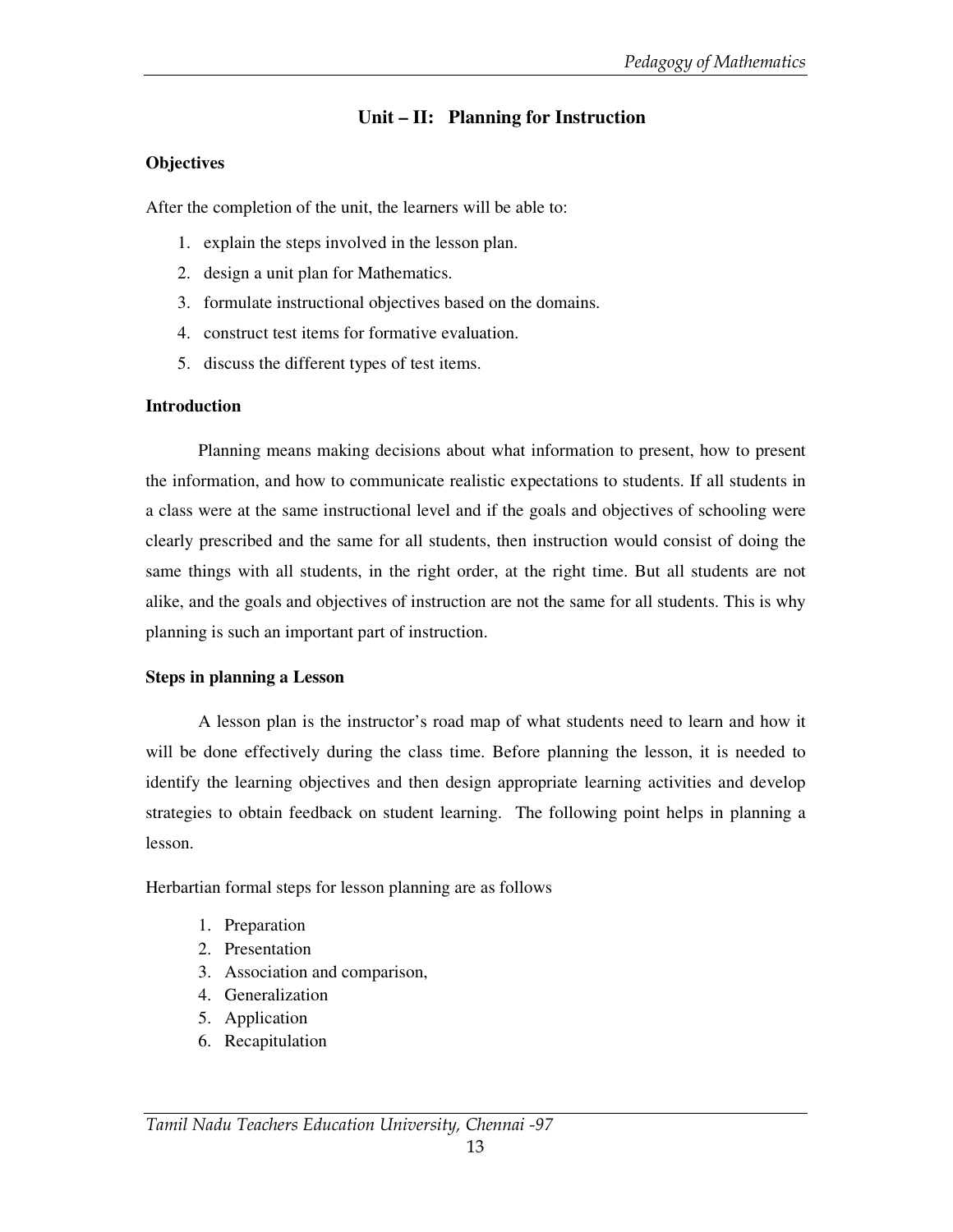#### *(i) Preparation*

In this state simply a ground is prepared. Student is made ready to learn something new. Nothing new is total to the child. Child's previous knowledge is tested in such a way that interest may stimulate for learning something new in the mind of the child. This should be done by linking their previous knowledge with the new learning material.

#### *(ii) Presentation*

Before coming to the second step, aims of the lesson are made clear to the students. The methods and techniques employed are related to the subject matter. Material is presented to the students in an orderly manner with suitable examples, taking in account the understanding power of the child. Proper question answer technique is employed to develop the subject matter with mutual participation of the teacher and taught. Proper illustrations and aids are used according to the needs.

#### *(iv) Association*

 In this step new ideas and knowledge is compared with the known similar facts to arrive at proper generalization, to establish principle or to derive definition. It is the most important step in the process of lesson planning.

#### *(iv)Generalization*

In this step by considering the above generalized facts, principles and definitions with the help of association and compression, students themselves draw out the conclusions in this step, if sometimes students are unable to have proper conclusion and generalization of the learning material, teacher should help to correct the result.

### *(v)Application*

After establishing new formula or principle, practical implication of the material are given to the students, related to their everyday life, to have actual verification of the derived formula or principle. This helps to make the learnt material more clear and understandable.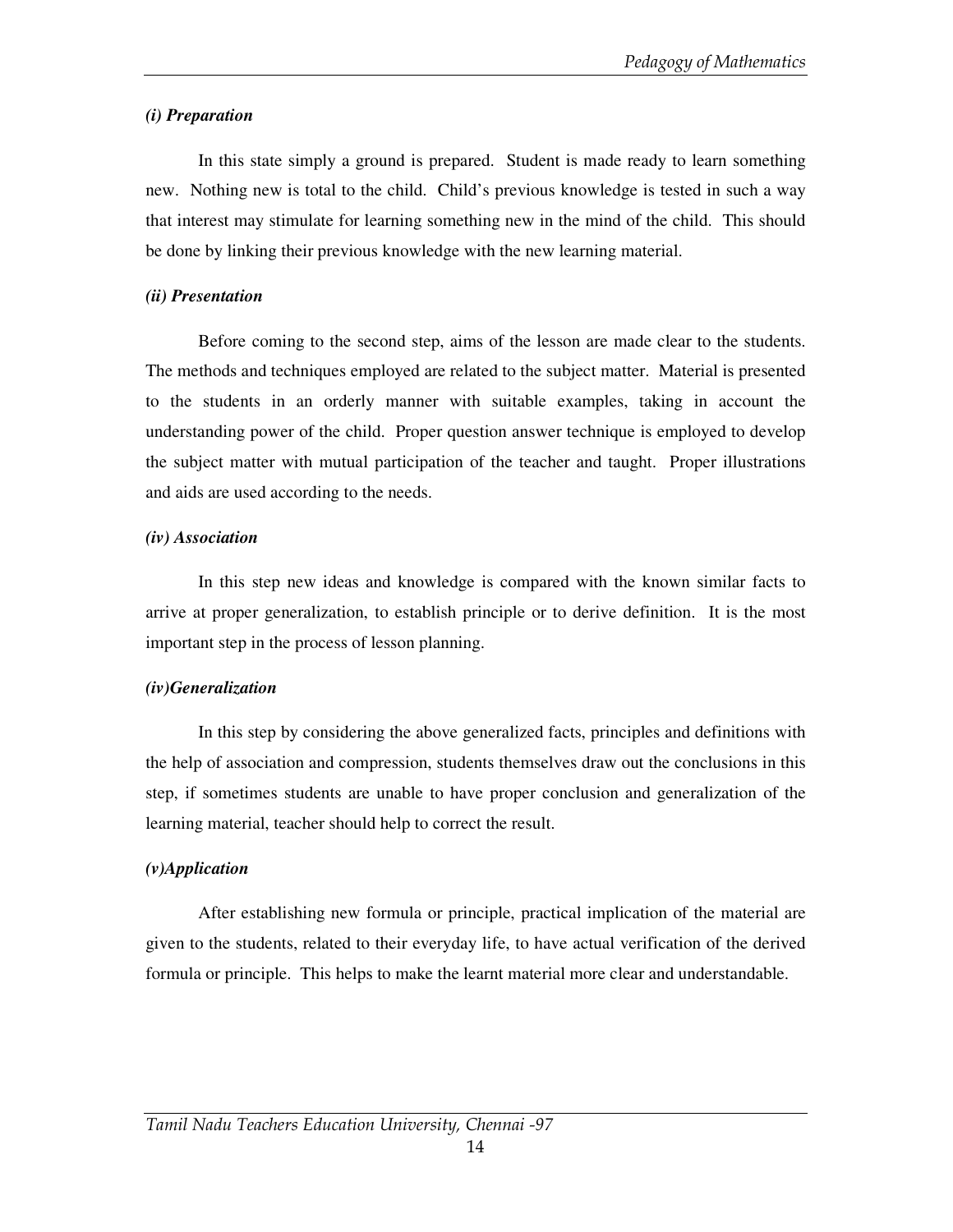### *(vi) Recapitulation*

In this step assessment of teaching and learning material is done. By putting objective type questions to the students at the end of teaching. If need arise corrections are made. Finally home work is assigned to the students related to the subject matter taught.

### **Setting lesson goals**

- 1. Subject matter in the lesson plan should be according to the time for teaching at the disposal of the teacher
- 2. Provision of homework related to the subject matter taught should be there.
- 3. It should provide maximum participation of the child in the teaching and learning process.
- 4. In the lesson plan there should be proper provision of the teaching aids and good illustrations.
- 5. In the lesson plan there should be proper provision of recapitulation to have view of evaluation of the subject matter taught to the students.
- 6. In the lesson plan there should be provision of summary of whole subject matter.
- 7. Lesson plan should be child centered.
- 8. Example quoted to teach and explain the subject matter should be related to the everyday life of the child
- 9. Method, procedure and techniques applied for teaching should be according to the age and the mental level of the students.
- 10. Subject matter arranged in the lesson plan should be related to the previous knowledge of the child.
- 11. Selection and organization of the subject matter should be to the point and systematics.
- 12. It should be written clearly and vividly.

### **Designing a Unit Plan**

Different meaning has been assigned to the term unit. They are 1. The lesson of the day 2. As a Chapter in a text book etc. Syllabus contains many topics/ units such as Mensuration, Algebra, Triangles trigonometry, Statistics etc.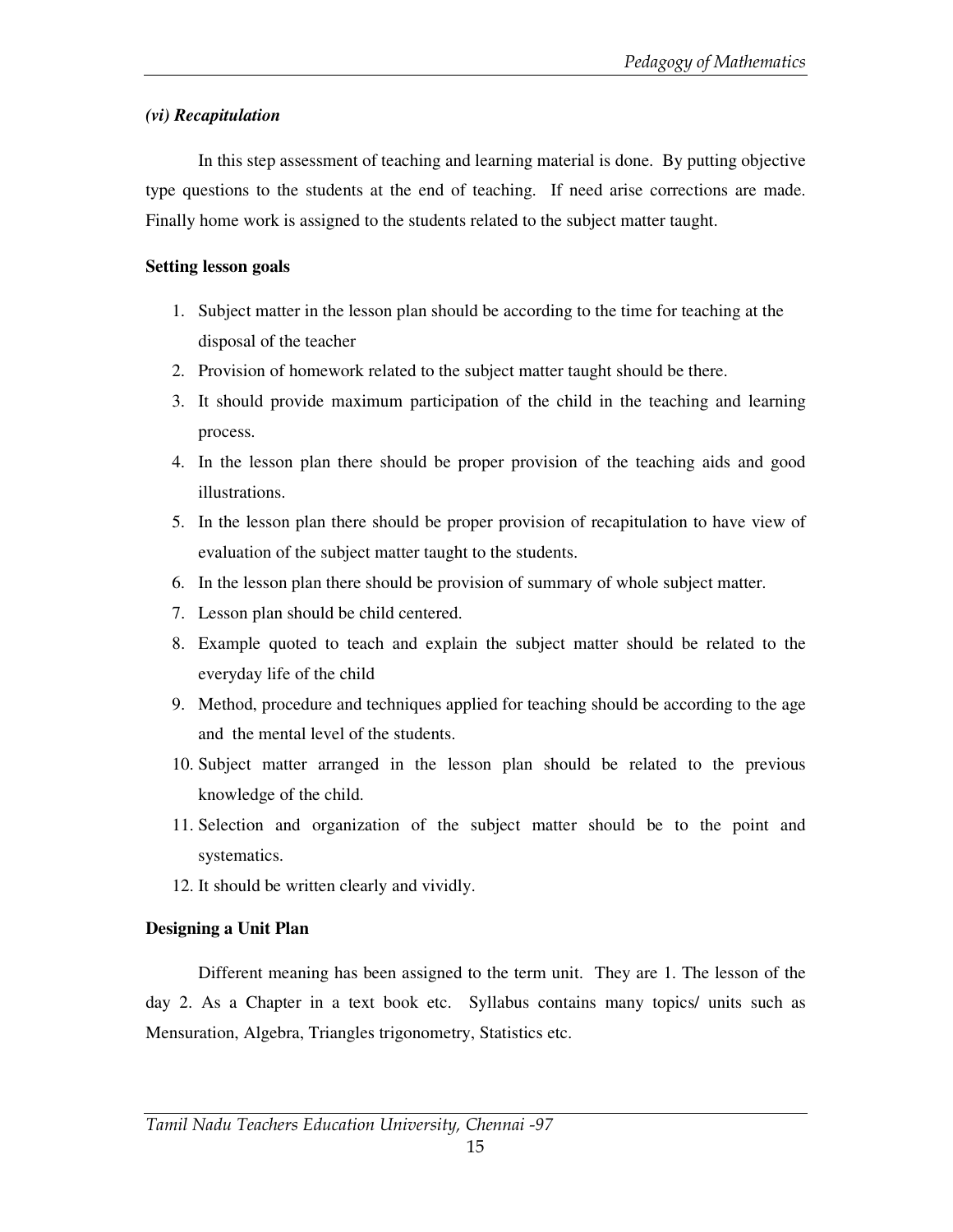### **Definitions of Unit Plan**

According to Morrison, H.C. – "A Unit is a comprehensive and significant aspect of the environment of an organized science and art".

 According to Preston – "A Unit is as large a block of elated subjects' matters as can be overviewed by the learner."

 According to wisely – " The unit is an organized body of information and experience designed to effect significant outcome for the learner"

### **Unit Planning**

 A unit plan involves planning a teaching a unit, teaching methods,evaluation of teaching activities, diagnosing and remedial steps all together is called unit planning.

| S.NO | <b>Sub Division</b> | No.           | of | <b>Teaching</b> | <b>Resource</b>  | <b>Evaluation</b> |
|------|---------------------|---------------|----|-----------------|------------------|-------------------|
|      | of content          | <b>Period</b> |    | <b>Method</b>   | <b>Materials</b> |                   |
|      |                     | required      |    |                 |                  |                   |
|      |                     |               |    |                 |                  |                   |
|      |                     |               |    |                 |                  |                   |

### **Designing a Lesson Plan**

Planning of a lesson is animportant equipment of a teacher in a school or in a college. A lesson plan is strictly individual; it is indeed the creation of the teacher who plans out lesson plan. A plan is a work or is involving much imagination and study. The plan is an unfolding of the teacher's soul; it contains the life-blood of the teacher. Lesson plan is a kind of discipline, which has to be learnt in the training college.

R.L. Stevenson sates the importance of lesson plan as, "To every teacher I would say, always plan out your lesson beforehand but do not be slave to it"

 Ryburn also said, "To Teach we must use experience already gained as starting point of work". Hence the lesson plan reflects the intelligence, ability, capacity, resourcefulness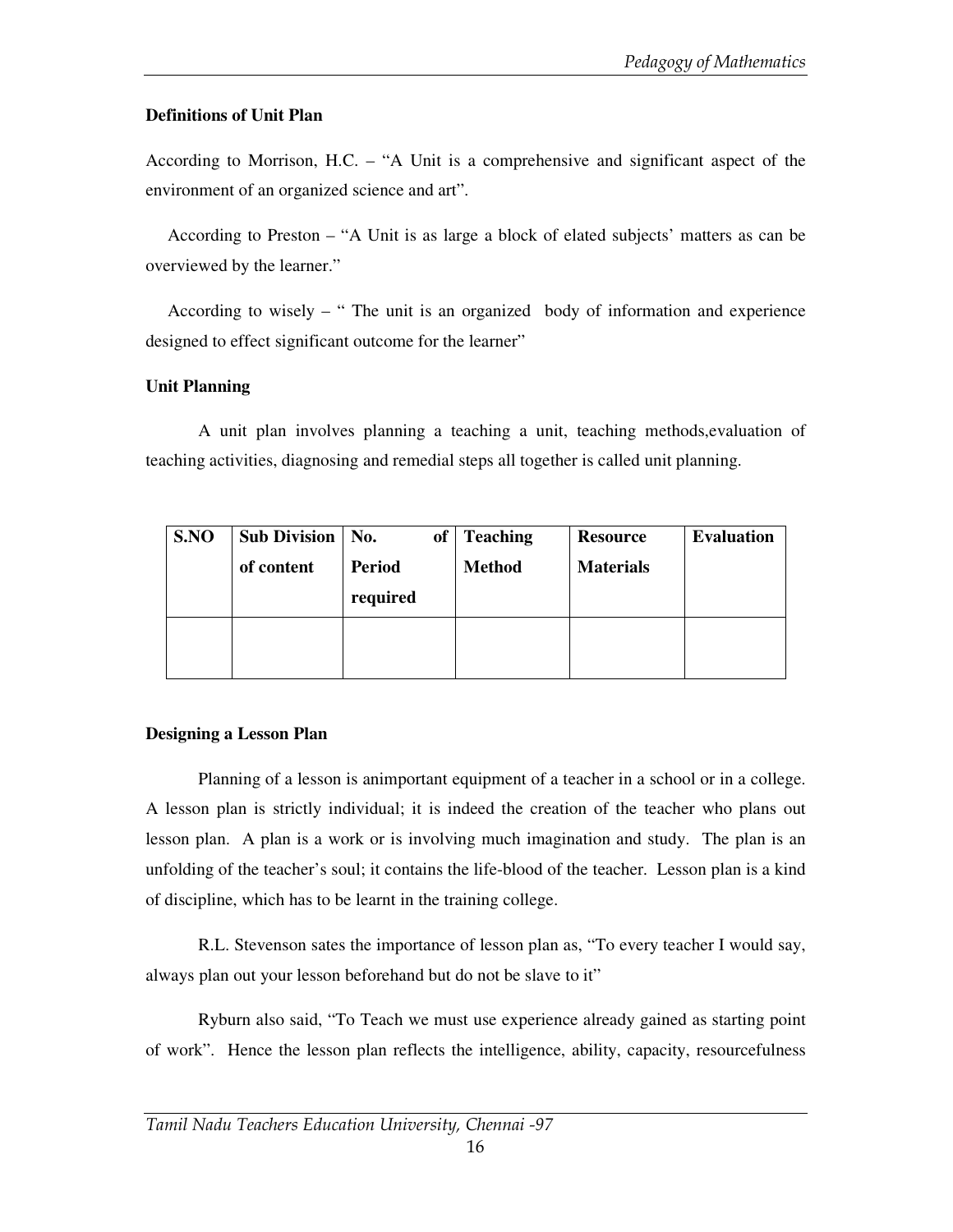and personality of the teacher. Lesson planning provides awareness to the structure and content with which teacher is involved in the direction to achieve the objectives.

### **Bloom's Taxonomy of educational objectives**

Benjamin bloom, has been extremely influential in clarifying and organizing educational thought regarding the classification of objectives, his original work being carried out during the 1950's. Bloom and his co-workers contended that objectives are attainable in three distinct areas, or domains, to which they assigned suitably impressive jargon names: the cognitive domain, affective domain and psychomotor domain.

### *The cognitive domain*

This contains objectives which are related to the acquisition and application of knowledge and understanding, and probably includes the great majority of educational and training objectives. An example of such an objective might be: "The student should be able to calculate all the dimensions of a triangle given the lengths of two sides and the size of the angle between them". Bloom and his co-workers also divided the cognitive domain into six distinct levels, each level building on those below and representing a progressively higher level of cognitive activity. Their hierarchy of the cognitive domain is as follows.

Level 6: Evaluation: Making judgments/critical comparisons on the basis of agreed Criteria.

Level 5: Synthesis: Bringing elements together to form a new, coherent whole.

Level 4: Analysis: Breaking a system down into its constituent elements.

Level 3: Application: Applying procedures/systems/rules in specific situations.

Level 2: Comprehension: Understanding and interpreting information

Level 1: Knowledge : Recalling information

### *The affective domain*

This contains objectives that are concerned with attitudes and feelings which are brought about as a result of some educational or training process. An example of such objectives might be:"The trainees' lecturer should exercise empathy when counselling students".The affective domain was also divided into a number of distinct, hierarchical levels; this work was carried out by Bloom.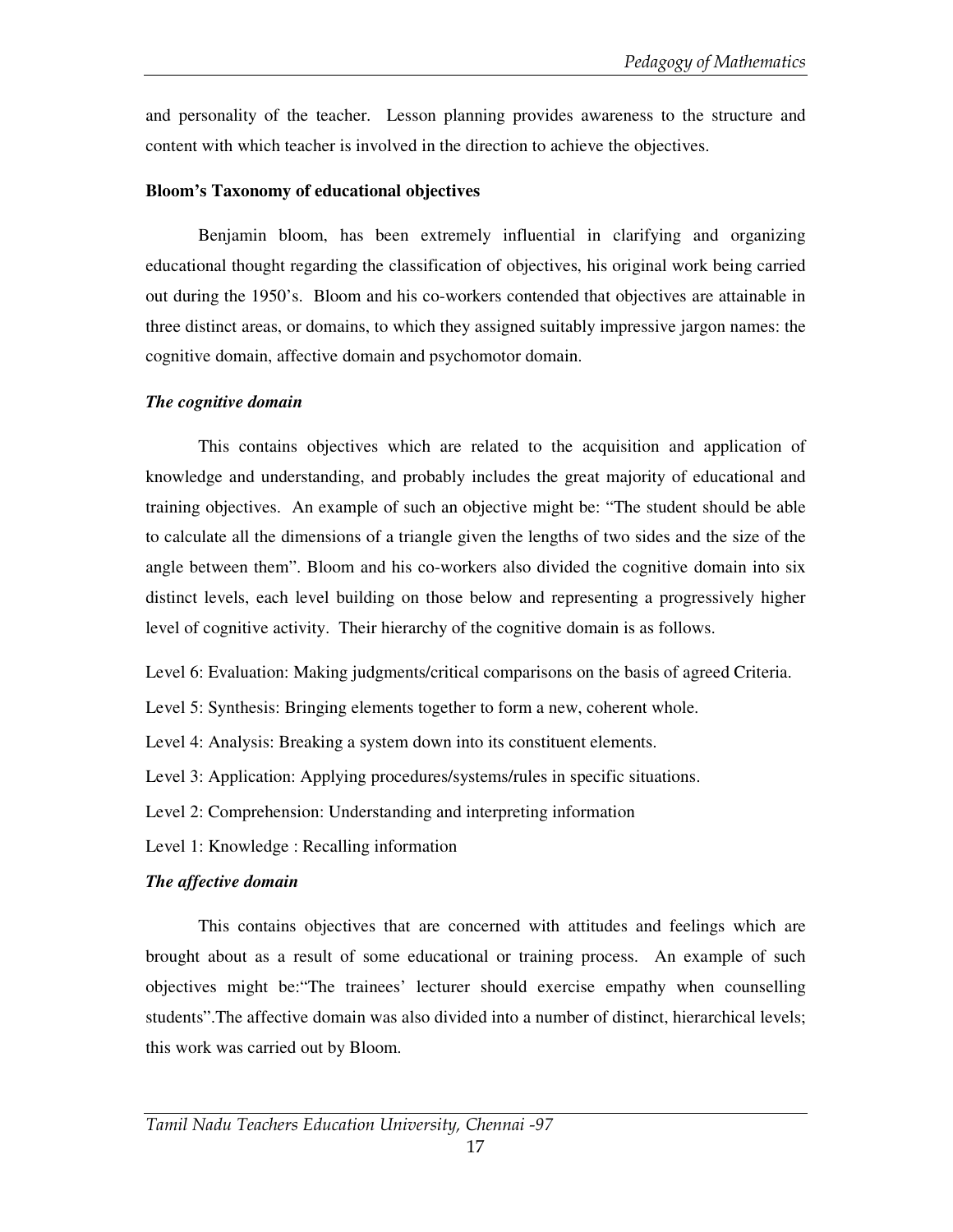Level 5: Characterization: integrating one's beliefs, ideas and attitudes into a total, allembracing philosophy.

Level 4: Organization: Making adjustments or decisions from among several alternatives.

Level 3: Valuing: Committing oneself to taking up an attitudinal position.

Level 2: Responding: Showing active interest in something.

Level 1: Receiving: Developing an awareness of something.

### *The Psychomotor domain*

This contains objectives that deal with the development of manipulative or physical skills-things like measuring setting up and using equipment, using tools, drawing graphs, and so on. An example of such an objective might be: "The student should be able to assemble and use the distillation apparatus provided".

Level 4: Speech behavior: sound production and projections sound/gesture coordination

Level 3: Non-Verbal Communication: Facial expressions gestures, bodily movements.

Level 2: Finely-Coordinated Movement: Movements of hand and fingers, hand and eye, eye and foot, etc.

Level 1: Gross body Movements: Movements of arms, shoulders, trunk, feet and legs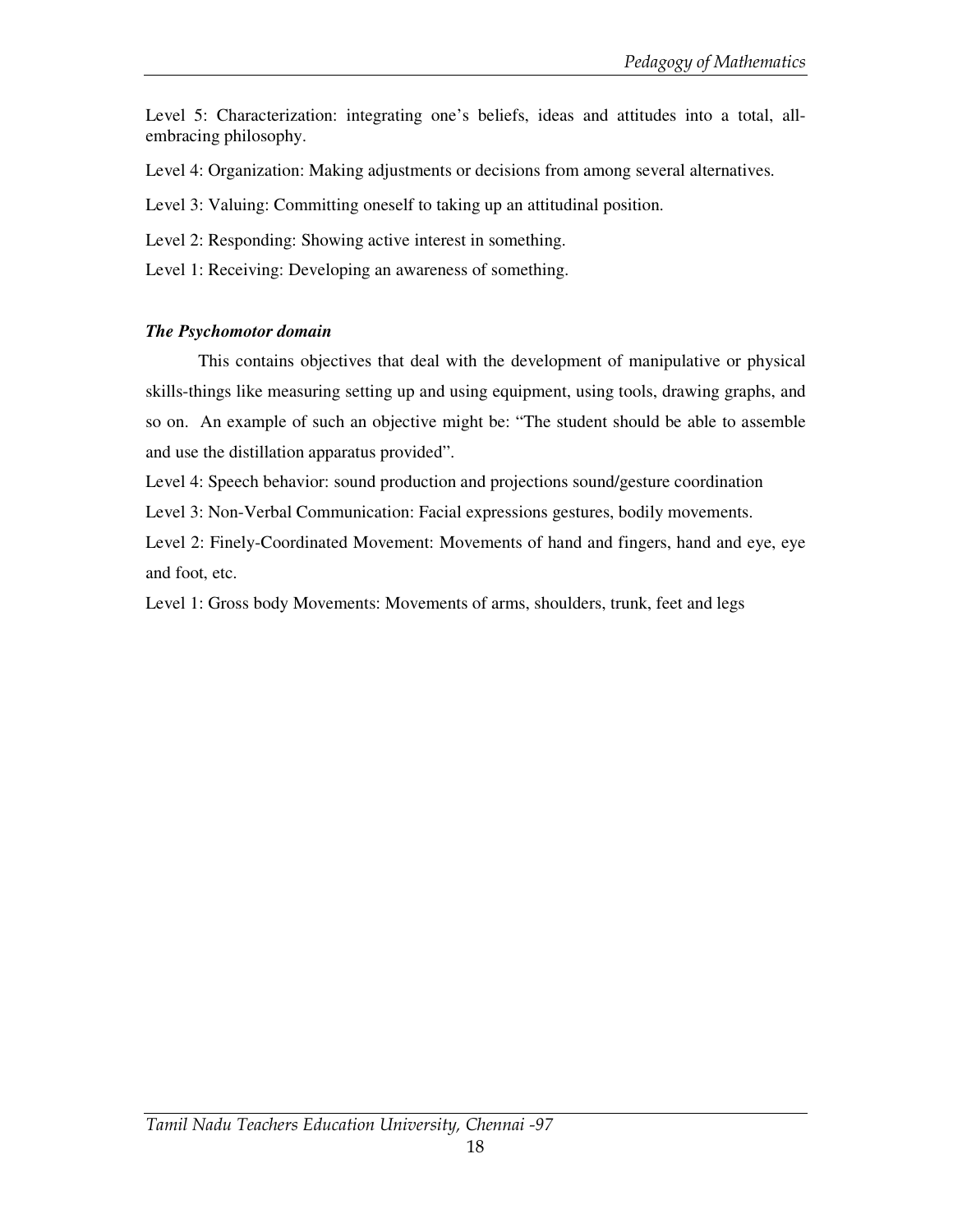Format of an Objective-based Lesson Plan

The following format may be used to prepare an objective-based lesson plan.

Objective-based Lesson Plan format

| Name of the Student-teacher: | subject :    | Date : |
|------------------------------|--------------|--------|
| Class /Section and Section   | Unit $\cdot$ |        |
| Name of the school           | Topic :      |        |

Instructional Objectives : The student -teacher

- 1. Acquires knowledge of
	- a. Understands
- 2. Applies the scientific knowledge
- 3. Develops skills
- 4. Develops interest
- 5. Develops attitude
- 6. Appreciates
- A. Specifications : the student
	- 1. Recalls
	- 2. Recognizes
	- 3. Differentiates
	- 4. Cites example
	- 5. Enjoys
- B. Instructional Resources

Required :

Previous Knowledge of Learners:

| Content/Concept | Specification of<br>Behavioural<br>Objectives | Learning<br>Experiences<br>(Teacher/Learner<br>activities) | Evaluation |
|-----------------|-----------------------------------------------|------------------------------------------------------------|------------|
|                 |                                               |                                                            |            |

Follow up Activities(if any):

Signature of the Guide Signature of the Student-Teacher

*Tamil Nadu Teachers Education University, Chennai -97*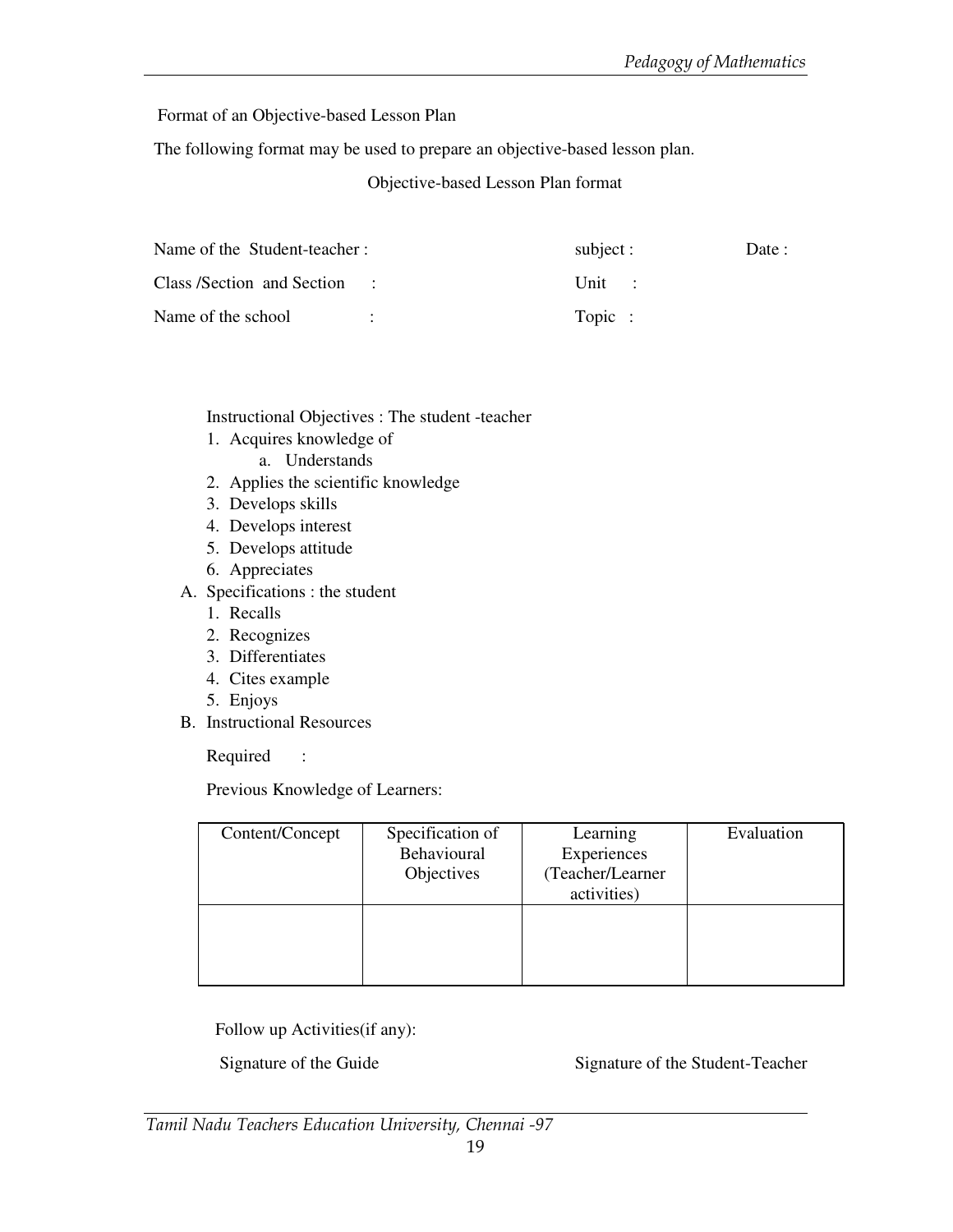## **MODEL LESSON PLAN**

| Name of the student teacher : XXX |             | <b>Subject:</b> Mathematics                        |  |  |
|-----------------------------------|-------------|----------------------------------------------------|--|--|
| <b>Class/section and session</b>  | $\cdot$ IX  | Unit: Mensuration                                  |  |  |
| Name of the school                | $\cdot$ XXX | <b>Topic</b> : Surface area and Volume of the cube |  |  |

## **Instructional objectives:** The pupil

- 1. identifies the different mathematical shapes.
- 2. recalls the formulae on area and volume of the cube
- 3. explains the relationship between the area and the volume of the cube.
- 4. computes the problems with speed and accuracy.
- 5. formulates the problems on their own.

### **Instructional resources:**

- 1. Model of a cube
- 2. Solid objects
- 3. Pictures depicting cube

### **Previous knowledge of learners**

The Teacher asks the below questions to check the previous knowledge of the students.

- 1. How many sides are there in a cube?
- 2. Name some of the cube shape objects.
- 3. What is the area of the square?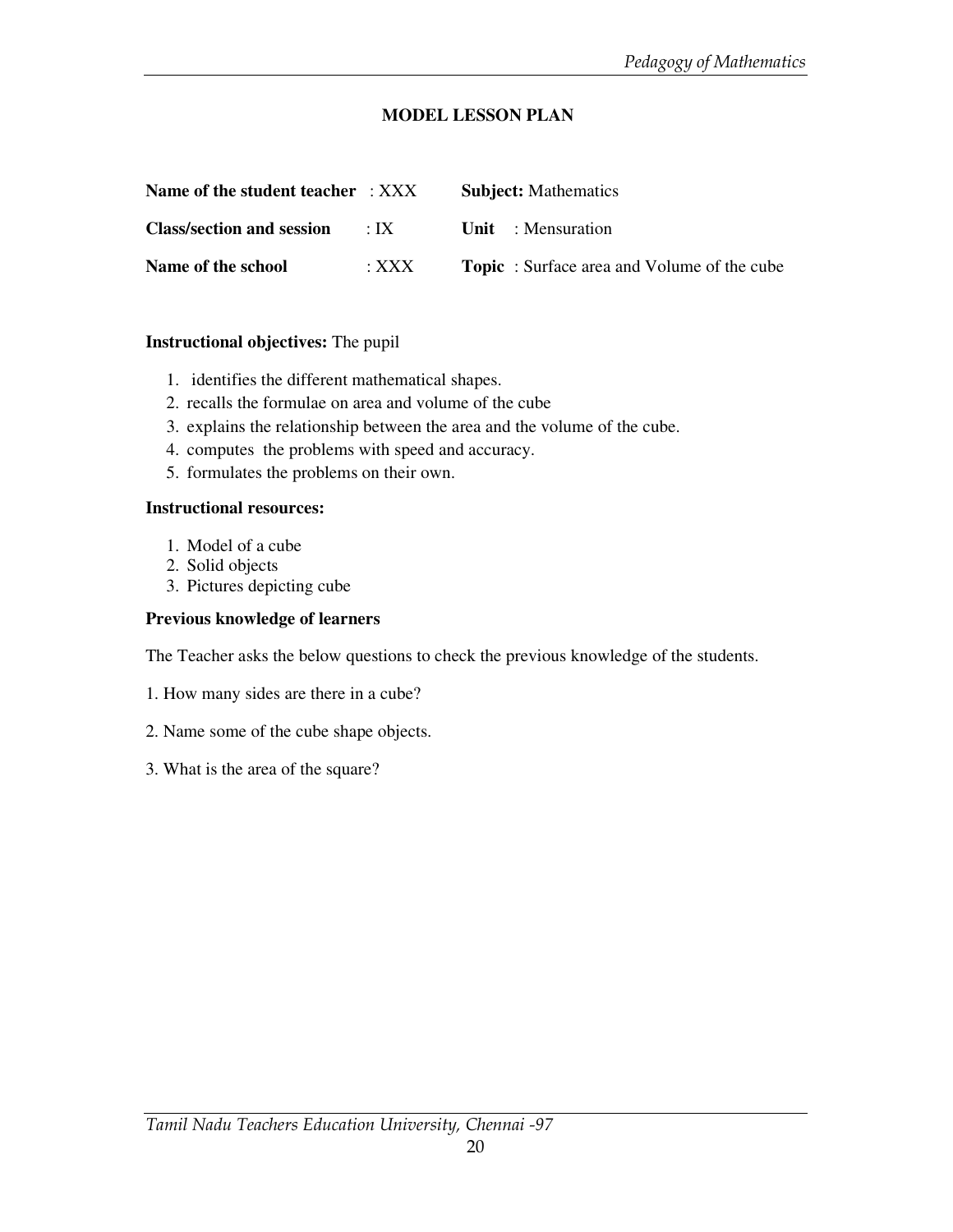|                                                       | Specification    | <b>Learning</b>                      |                   |
|-------------------------------------------------------|------------------|--------------------------------------|-------------------|
| Concept/Content                                       | of behavioural   | <b>Experiences</b> (Teacher/Learner  | <b>Evaluation</b> |
|                                                       | objectives       | activities)                          |                   |
| <b>Lateral Surface Area</b>                           | Defines          | The teacher defines the Lateral      | Define LSA of     |
| (LSA) of the cube.                                    |                  | Surface Area of the cube.            | the cube.         |
| The Lateral<br>Surface                                |                  |                                      |                   |
| Area of a cube is the                                 | <b>Discusses</b> | Students discuss the definition      |                   |
| area of all the sides of                              |                  | in pairs.                            |                   |
| the cube excluding area                               |                  |                                      |                   |
| of its base and top.                                  |                  |                                      |                   |
| Model of the cube.                                    | Recognises       | Students handle the model of         |                   |
|                                                       |                  | the cube and recognize its LSA.      |                   |
| Formula for LSA of                                    | Explains         | The teacher explains the steps       |                   |
| the cube= $4a^2$ sq. units                            |                  | involved in the deriving the         |                   |
|                                                       |                  | formula.                             | Write<br>the      |
|                                                       |                  | $=$ 4x area of each sides            | formula<br>for    |
|                                                       |                  | $=4a2$ square units                  | LSA of<br>the     |
|                                                       |                  | Where 'a' is the side of the         | cube.             |
|                                                       |                  | cube.                                |                   |
|                                                       | Writes           | Students write the formula for       |                   |
|                                                       |                  | LSA of the cube in their             |                   |
|                                                       |                  | notebook.                            |                   |
| Find the LSA of the                                   | Reads            | The teacher reads the problem.       | Identify<br>the   |
| cube if the side is 5                                 |                  |                                      | value of 'a' in   |
| cm?<br>Given a=5 cm                                   |                  | Students identify the value of       | given<br>the      |
|                                                       | Identifies       | 'a' in the given problem.            | problem.          |
|                                                       |                  |                                      |                   |
| The LSA of the cube                                   |                  |                                      |                   |
| $=4a^2$                                               | Substitutes      | teacher<br>substitutes<br>The<br>the |                   |
|                                                       |                  | value of the 'a' blackboard.         |                   |
| $=4x5^2$                                              |                  |                                      |                   |
| $=4x25$                                               | Calculates       | Students calculate the LSA of        | Calculate LSA     |
| $=100$ cm <sup>2</sup>                                |                  | the cube in their notebook.          | of the cube if    |
|                                                       |                  |                                      | the side is 6     |
|                                                       |                  |                                      | cm.               |
| Surface Area<br><b>Total</b>                          | Defines          | The teacher defines the Total        | Define TSA of     |
| (TSA) of the cube.                                    |                  | Surface Area of the cube.            | the cube.         |
| The Total Surface Area                                |                  |                                      |                   |
| of a cube is the area of<br>all the sides of the cube | <b>Discuss</b>   | Students discuss the definition      |                   |
| including its base and                                |                  | in pairs and copied in their note    |                   |
| top.                                                  |                  | book.                                |                   |
|                                                       |                  |                                      |                   |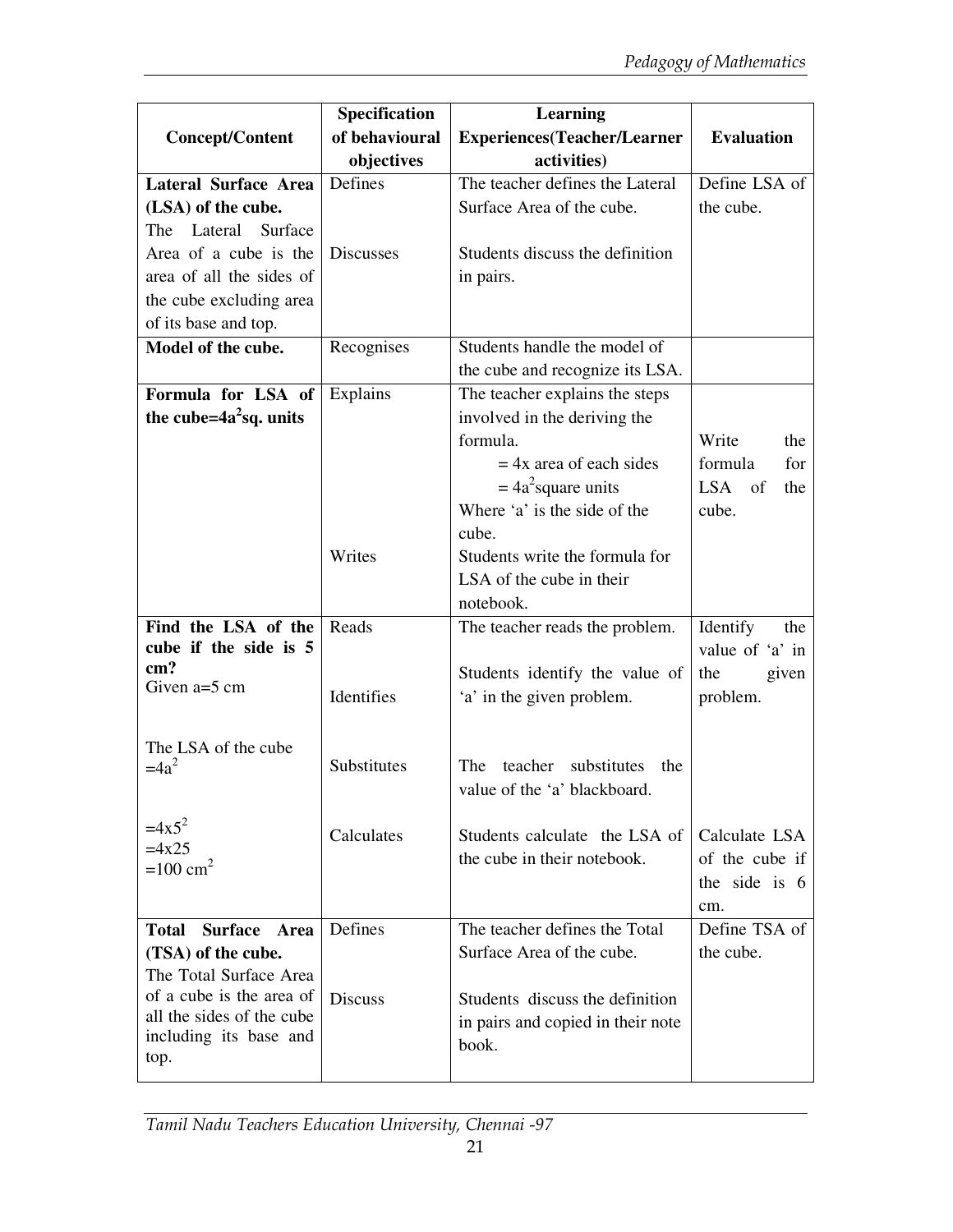|                                                                           | <b>Specification of</b> | <b>Learning</b>                                                                                                                                                                                                                                      |                                                          |
|---------------------------------------------------------------------------|-------------------------|------------------------------------------------------------------------------------------------------------------------------------------------------------------------------------------------------------------------------------------------------|----------------------------------------------------------|
| Concept/Content                                                           | behavioural             | <b>Experiences</b> (Teacher/Learner                                                                                                                                                                                                                  | <b>Evaluation</b>                                        |
|                                                                           | objectives              | activities)                                                                                                                                                                                                                                          |                                                          |
| Formula for TSA of                                                        | demonstrates            | The teacher demonstrates the                                                                                                                                                                                                                         | Count<br>the                                             |
| $6a^2$ sq.<br>cube=<br>the                                                |                         | TSA of the cube by unfolding                                                                                                                                                                                                                         | number<br>of                                             |
| $uni\nu$                                                                  |                         | the cube shape box                                                                                                                                                                                                                                   | sides in the                                             |
|                                                                           |                         | J.<br>$\alpha^{\prime}$<br>d.<br>ď<br>$\alpha^2$                                                                                                                                                                                                     | given cube.                                              |
|                                                                           |                         | The students unfold the given                                                                                                                                                                                                                        |                                                          |
|                                                                           |                         | cube shaped box.                                                                                                                                                                                                                                     |                                                          |
|                                                                           | Explains<br>Writes      | The teacher explains the<br>formula for TSA of the cube.<br>$=$ The sum of the areas of all<br>the six equal faces of the cube.<br>$= 6 \times a^2$<br>$=6a^2$ sq. units.<br>Students write the formula for<br>TSA of the cube in their<br>notebook. | Write<br>the<br>formula<br>for<br>TSA of<br>the<br>cube. |
| Find the TSA of the<br>cube if the side of<br>the cube is 7 cm?<br>Given: | Simplifies              | Students do the simplification<br>on the black board.                                                                                                                                                                                                |                                                          |
| $a=7$ ,                                                                   | Summarises              | The teacher summarises the                                                                                                                                                                                                                           | Simplify<br>the                                          |
| The TSA of the                                                            |                         | steps involved in the derivation.                                                                                                                                                                                                                    | given                                                    |
| Cube= $6a^2$                                                              |                         |                                                                                                                                                                                                                                                      | problem.                                                 |
| $=6x7^2$                                                                  |                         |                                                                                                                                                                                                                                                      |                                                          |
| $=6x49$                                                                   |                         |                                                                                                                                                                                                                                                      |                                                          |
| $=$ 294 cm <sup>2</sup>                                                   |                         |                                                                                                                                                                                                                                                      |                                                          |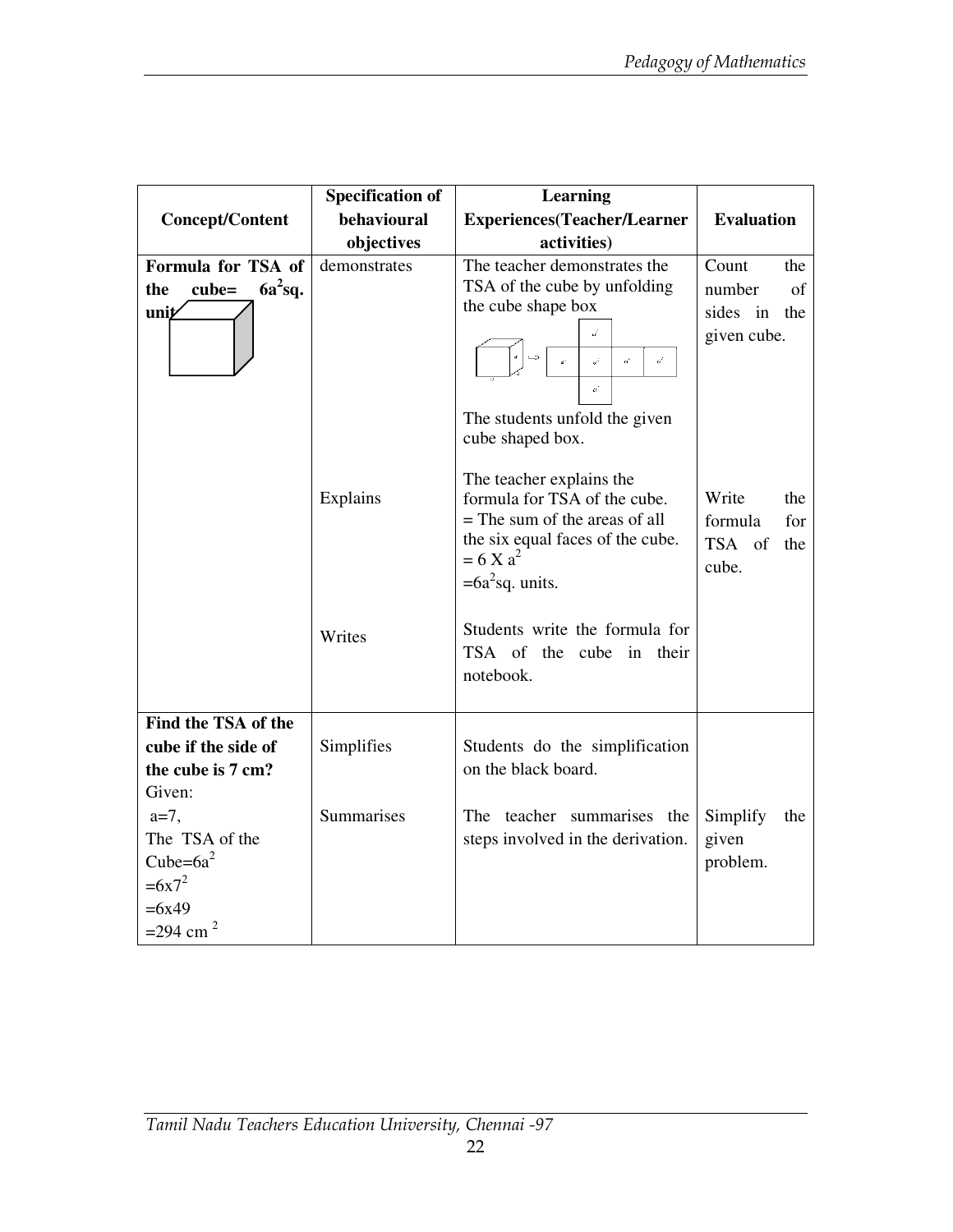|                                            | Specification  | <b>Learning</b>                                                                                                                                                                  |                   |
|--------------------------------------------|----------------|----------------------------------------------------------------------------------------------------------------------------------------------------------------------------------|-------------------|
|                                            | of behavioural | <b>Experiences</b> (Teacher/Learner                                                                                                                                              | <b>Evaluation</b> |
| Concept/Content                            | objectives     | activities)                                                                                                                                                                      |                   |
| Comparison of LSA                          | Compares       | The teacher compares the LSA                                                                                                                                                     | Compare LSA       |
| and TSA of the cube.                       |                | and TSA of the cube by                                                                                                                                                           | and TSA of        |
|                                            |                | explaining its sides.                                                                                                                                                            | the cube.         |
|                                            |                | LSA = $4a^2$ sq. units                                                                                                                                                           |                   |
|                                            |                | TSA = $6a^2$ sq. units                                                                                                                                                           |                   |
| Volume of the cube:                        | Defines        | The teacher defines the volume                                                                                                                                                   | Define<br>the     |
| The number of unit                         |                | of the cube.                                                                                                                                                                     | volume of the     |
| cubes required to fill                     |                |                                                                                                                                                                                  | cube.             |
| the entire cube.                           | Writes         | Students write the volume of                                                                                                                                                     |                   |
|                                            |                | the cube in their notebook.                                                                                                                                                      |                   |
| Real cube shape<br>objects                 | demonstrates   | The teacher demonstrates the<br>volume of the cube by using<br>real cube shaped objects.<br>Students demonstrate the<br>volume of the cube by using<br>real cube shaped objects. |                   |
| Find the volume of                         |                |                                                                                                                                                                                  |                   |
| the cube if the side of                    | <b>Selects</b> | Student writes the appropriate                                                                                                                                                   |                   |
| the cube is 6 cm?                          | appropriate    | formula in the blackboard.                                                                                                                                                       |                   |
| The volume of the cube<br>is $a^3 = aXaXa$ | formula.       |                                                                                                                                                                                  |                   |
| Given $a=6$                                |                |                                                                                                                                                                                  |                   |
|                                            | Computes       | The teacher helps the students                                                                                                                                                   |                   |
| $=6x6x6$                                   |                | to compute the problem.                                                                                                                                                          |                   |
| $=216$ cm <sup>3</sup>                     |                |                                                                                                                                                                                  |                   |

**Home work**:

- 1. Find the Lateral Surface Area (LSA), Total Surface Area (TSA) and volume of the Cube having their sides as 8 cm.
- **2.** If the Total Surface Area of a cube is 1014 cm<sup>2</sup>, find the length of its side

Signature of the Pre - service teacher **Signature of the supervisor**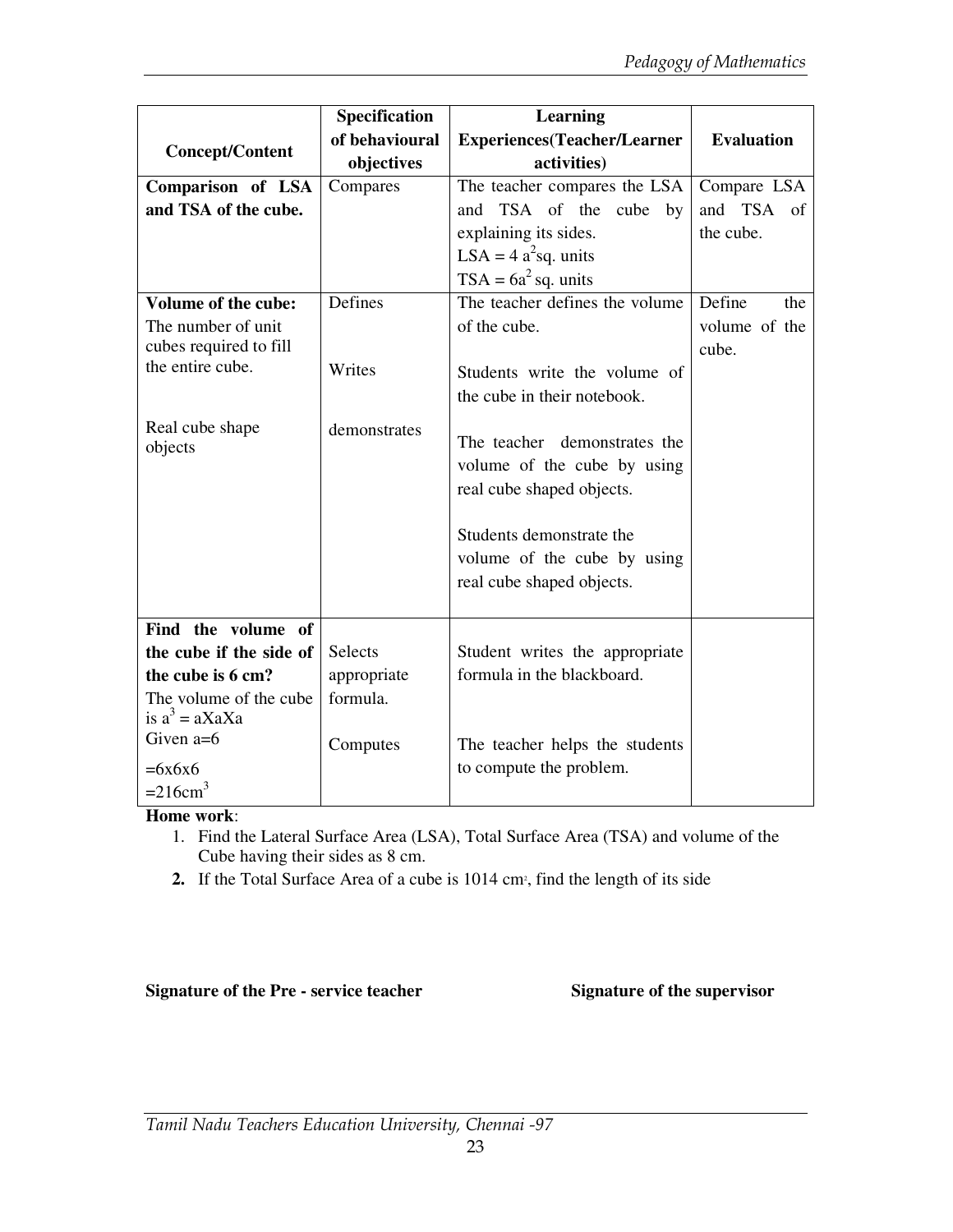### **Types of test – Items**

- 1. Multiple-Choice Tests
- 2. True-False Tests
- 3. Matching Tests
- 4. Essay Tests
- 5. Short-Answer Tests
- 6. Problem sets
- 7. Oral exams

### *Multiple-Choice Tests:*

Multiple-choice items can be used to measure both simple knowledge and complex concepts. Since multiple-choice questions the students can give the answer very quickly and correct. Use of this items when the student gave the correct answer a question that student have clear idea about the question. In addition, the items can be easily and reliably scored. However, good multiple-choice questions are difficult to write.

### *True-false Tests*

True-false tests are less reliable than other types of exams. However, these items are appropriate for occasional use. Some faculty who use true-false questions add an "explain" column in which students write one or two sentences justifying their response.

### *Matching Tests*

The matching format is an effective way to test students' recognition of the relationships between words and definitions, events and dates, categories and examples, and so on.

### *Essay Tests*

Essay tests or assignments enable you to judge students' abilities to recognize, interpret material, and express themselves in their own words. Research indicate that students study more efficiently for essay-type examinations than for selection tests: students preparing for essay tests focus on broad issues, general concepts, and interrelationships rather than on specifics details and this studying results in somewhat better student performance regardless of the type of exam they are given(McKeachie,1986)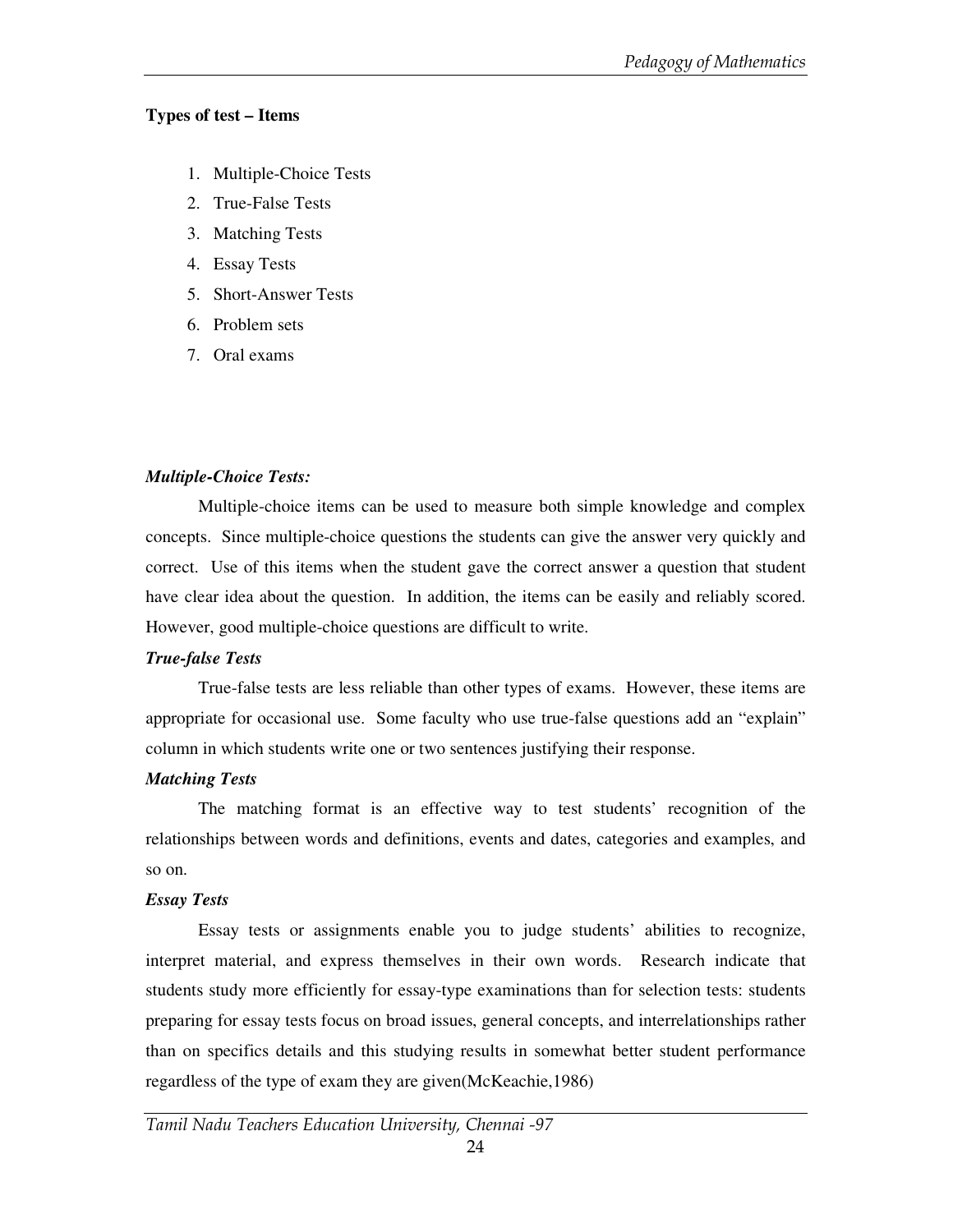Essay also given you an opportunity to comment on students' progress, the quality of their thinking, the depth of their understanding, and the difficulties they may be having. However, because essay tests pose only a few questions, their content validity may be low. In addition, the reliability of essay tests is compromised by subjectivity or inconsistencies in grading.

### *Short-Answer Tests:*

Depending on your objectives, short-answer questions can call for one two sentences or a long paragraph. Short-answer tests are easier to write, though they take longer to score, than multiple-choice tests.They also give you some opportunity to see how well students can express their thoughts, thought they are not as useful as longer essay responses for this purpose.

### *Problem sets*

 In courses in mathematics and the sciences, your tests can include problem sets. As a rule of thumb, allow students ten minutes to solve a problem you can do in two minutes.

### *Oral Exams*

Oral exams are sometimes used for undergraduates in foreign language classes. In other classes they are usually seen as too time- consuming, too anxiety provoking for students, and too difficult to score unless the instructor tape-records the answers.

### **Constructing test-items for formative evaluation in class**

### **General steps**

- 1. Identify and define the learning outcomes to be measured
- 2. Prepare test specifications
- 3. Construct relevant test items
- 4. Review and edit the items
- 5. Arrange the items in the test
- 6. Prepare directions

### *Step 1***:** *Identify and define learning objectives*

- 1. State the general objectives.
- 2. Develop 5 to 15 general objectives.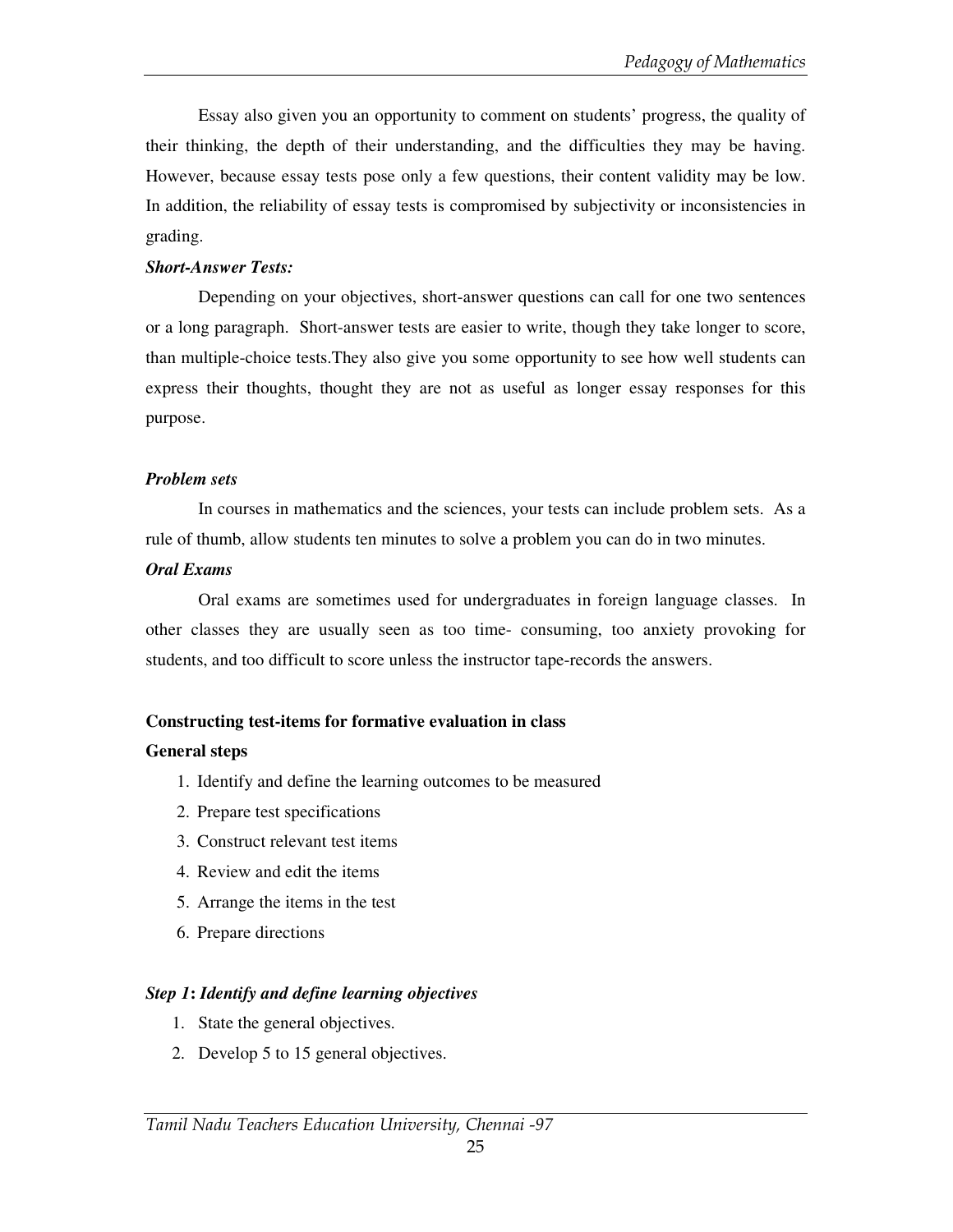- 3. Begin each general objective with one of the six cognitive domain headings of Bloom's Taxonomy
- 4. State the specific objectives.
- 5. For each G.O., develop 3-5 specific objectives.
- 6. Begin each S.O with an action verb.

### *Step 2: Preparing Test specifications*

- 1. Select the specific outcomes to be tested
- 2. Outline the subject matter by listing topic and subtopic areas in the lesson plan
- 3. Make a two-way table of specifications

## *Step 3: Construct Relevant Test Items and Consider:*

- 1. Selecting the type of test items to use
- 2. Selecting type items (e.g, multiple choice, true-false, matching, interpretive exercises)
- 3. Supply type items(e.g, short answer, essay(restricted response), essay (extended response)
- 4. Matching items to Specific Objectives
- 5. For each S.O., write one or more related items, Parts of an Item:
	- i. Stem-the question or incomplete sentence.
	- ii. Alternatives-the choices
	- iii. Distractors-the incorrect choices

### *Step 4: Review and edit the items*

- 1. Does each test item measure an important learning-outcome included in the table of specifications?
- 2. Is each item type appropriate for the particular learning outcome to be measured?
- 3. Does each item present a clearly formulated task?
- 4. Is the item stated in simple, clear language?
- 5. Is the item free from extraneous clues?
- 6. Is the difficulty of the item appropriate for the students to be tested?
- 7. Is each test item independent and are the items, as a group, free from overlapping?
- 8. Do the items to be included in the test provide adequate coverage of the table of specifications?

### *Step 5: Arrange the items in the test*

- 1. The items should be arranged so that all items of the same type are grouped together.
- 2. The items should be arranged in order of increasing difficulty.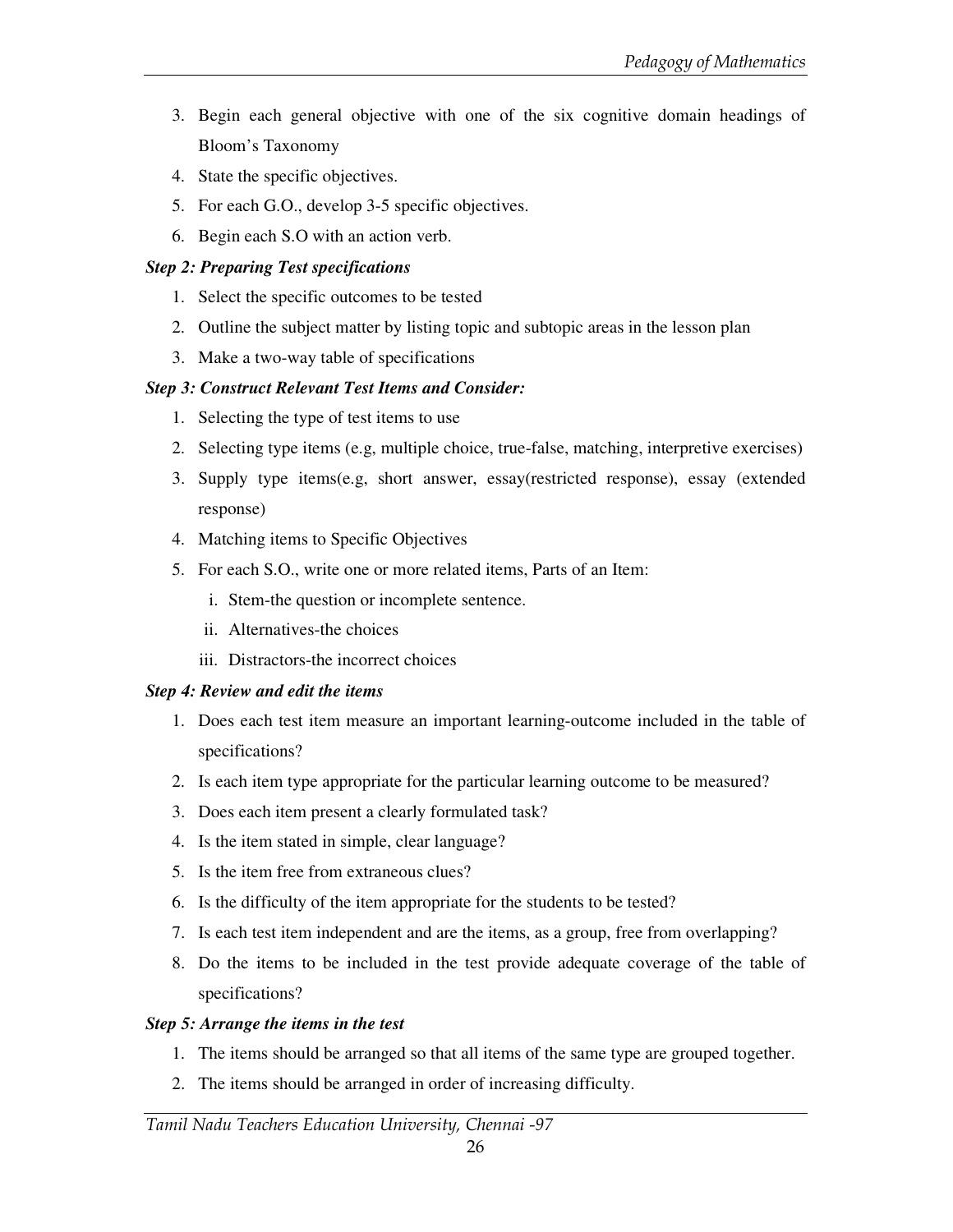*3.* For some purposes, it may be desirable to group together items which measure the same learning outcomes or the same subject-matter content.

## *Step 6: Prepare directions*

- 1. Purpose of the test.
- 2. Time allowed to complete the test.
- 3. How to record the answers.
- 4. Whether to guess when in doubt about the answer.

### **Conclusion**

The planning aspects of teaching is so important that it alone can determine the failure or success of teacher. It is the planning of lessons that take into account the interaction between student and teacher that determines the success of the learning experience. Teachers who spend more time in preparation will spend less time in trying to keep their students on the learning track.

## **Questions for Discussion and Reflection**

- 1. Explain Bloom's Taxonomy of Educational Objectives with suitable examples.
- 2. Prepare a model Lesson Plan for any one of the topic in 9th standard Mathematics Text book.
- 3. Briefly explain the significance of Lesson Plan in teaching Mathematics.
- 4. Critically analyse the structure and steps involved in the four fold Lesson Plan.
- 5. Explain the types of test-items and construct test-items for formative evaluation in class room environment.

## **References**

- 1. Anderson, L.W.(2001). *A Taxonomy for Learning, Teaching, and Assessing: A revision of Bloom's Taxonomy of Educational Objectives.*New York: Pearson, Allyn & Bacon.
- 2. Arul Jothi, D.L Balaji, Nishit Mathur. (2009), Teaching of Mathematics-I. New Delhi: Centrum Press.
- 3. Countryman, J. (1992). *Writing to Learn Mathematics*. Portsmouth, NH: Heinemann Education Books, Inc.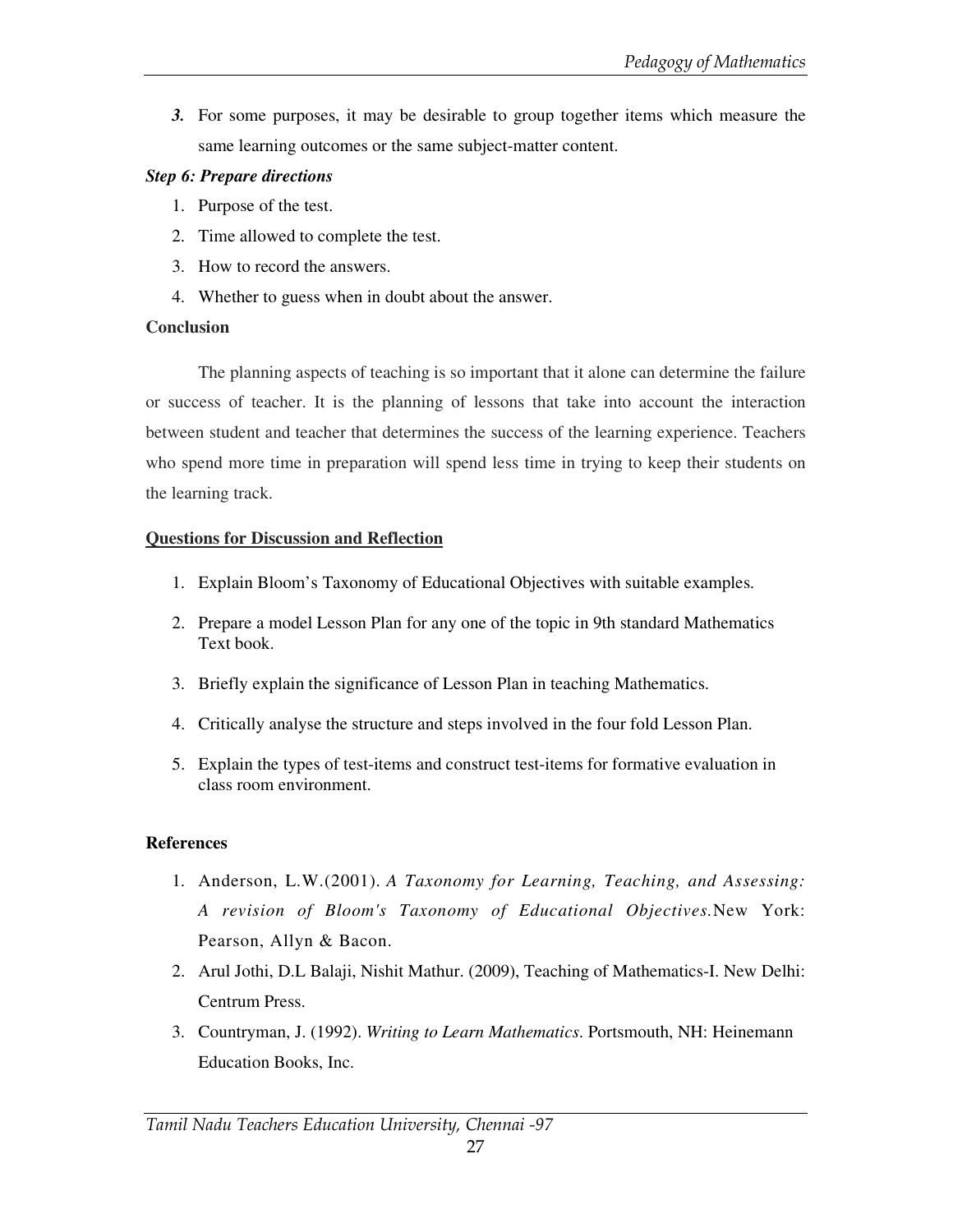- 4. Mangal Singh, (2006). Modern Teaching of Mathematics, Anmol publication, New Delhi.
- 5. http://www.ncert.nic.in/new\_ncert/ncert/rightside/links/pdf/focus\_group/math.pdf

## **Unit – III: Practicing the teaching skills in Mathematics**

### **Objectives:**

After the completion of the unit, the learners will be able to:

- 1. To obtain knowledge on the meaning of teaching.
- 2. To understand the teaching skills.
- 3. To analyse the major steps in teaching a mini-lesson.
- 4. To explore, observe and feedback on integration of teaching steps in mini-teaching

### **Introduction**

An educational institution performs a significant function of providing learning experiences to lead their students from the darkness of ignorance to the light of knowledge. The key personnel in the institutions who play an important role to bring about this transformation are teachers. As stated by NCTE (1998) in Quality Concerns in Secondary Teacher Education, ―The teacher is the most important element in any educational program. It is the teacher who is mainly responsible for implementation of the educational process at any stage. This shows that it is imperative to invest in the preparation of teachers, so that the future of a nation is secure. The importance of competent teachers to the nation's school system can in no way be overemphasized.

## **Meaning of Teaching**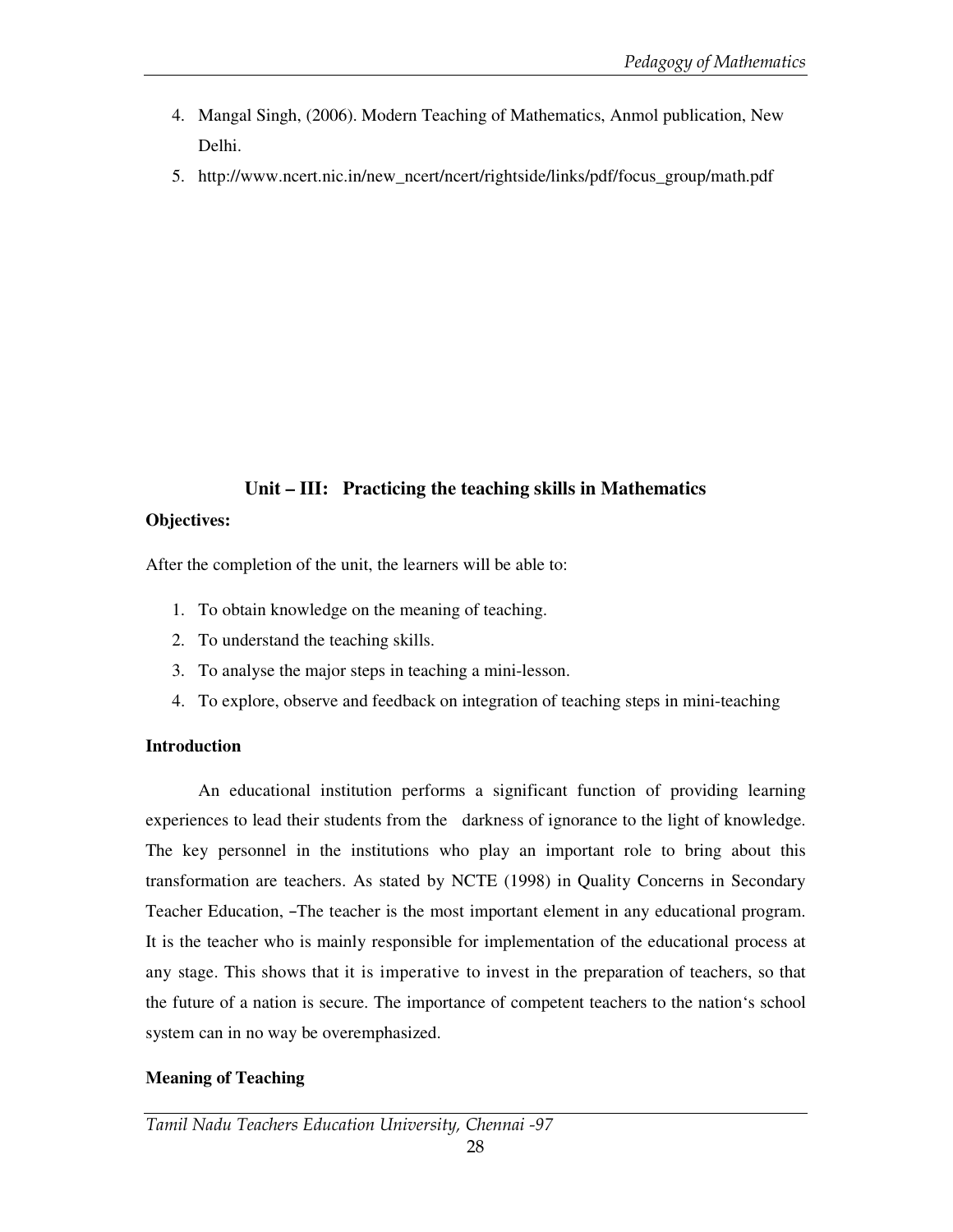Teaching includes all the activities of providing education to other. The person who provides education is called teacher. The teacher uses different method for giving best knowledge to his students. He tries his best to make understand students. His duty is to encourage students to learn the subjects. Teaching means interaction of teacher and students. They participate for their mutual benefits. Both have their own objective and target is to achieve them.

### **Understanding major teaching skills**

Teaching skills would include providing training and practice in the different techniques, approaches and strategies that would help the teachers to plan and impart instruction, provide appropriate reinforcement and conduct effective assessment. It includes effective classroom management skills, preparation and use of instructional materials and communication skills.

### **1. Skill of Introducing**

 This is an important skill required for a teacher. Well begun is half done is a saying which indicates the importance of introducing a lesson. It is the duty of a teacher to bring the students into the classroom mentally. The skill is intended for making effectiveness in introducing of the content. This is always done at the start of a class. Here teacher gives a brief introduction about the lesson in order to pre-dispose the pupil's mind to it.

There are many ways to present an introduction. Here are a few:

- 1. Asking questions to get the students thinking about the topic of the lesson.
- 2. Showing pictures that relate to the lesson topic.
- 3. Telling a story to show the importance of the topic.
- 4. Bringing in real objects related to the lesson.

### **2. Skill of Explaining**

Teaching is not primarily telling. It's helping other people learn. That means the focus is on the learners, not the teacher. People learn best through experiencing something themselves, so when you are striving to teach something, you are constantly trying to Get into the shoes of the learners so that you can better understand where they are and what they need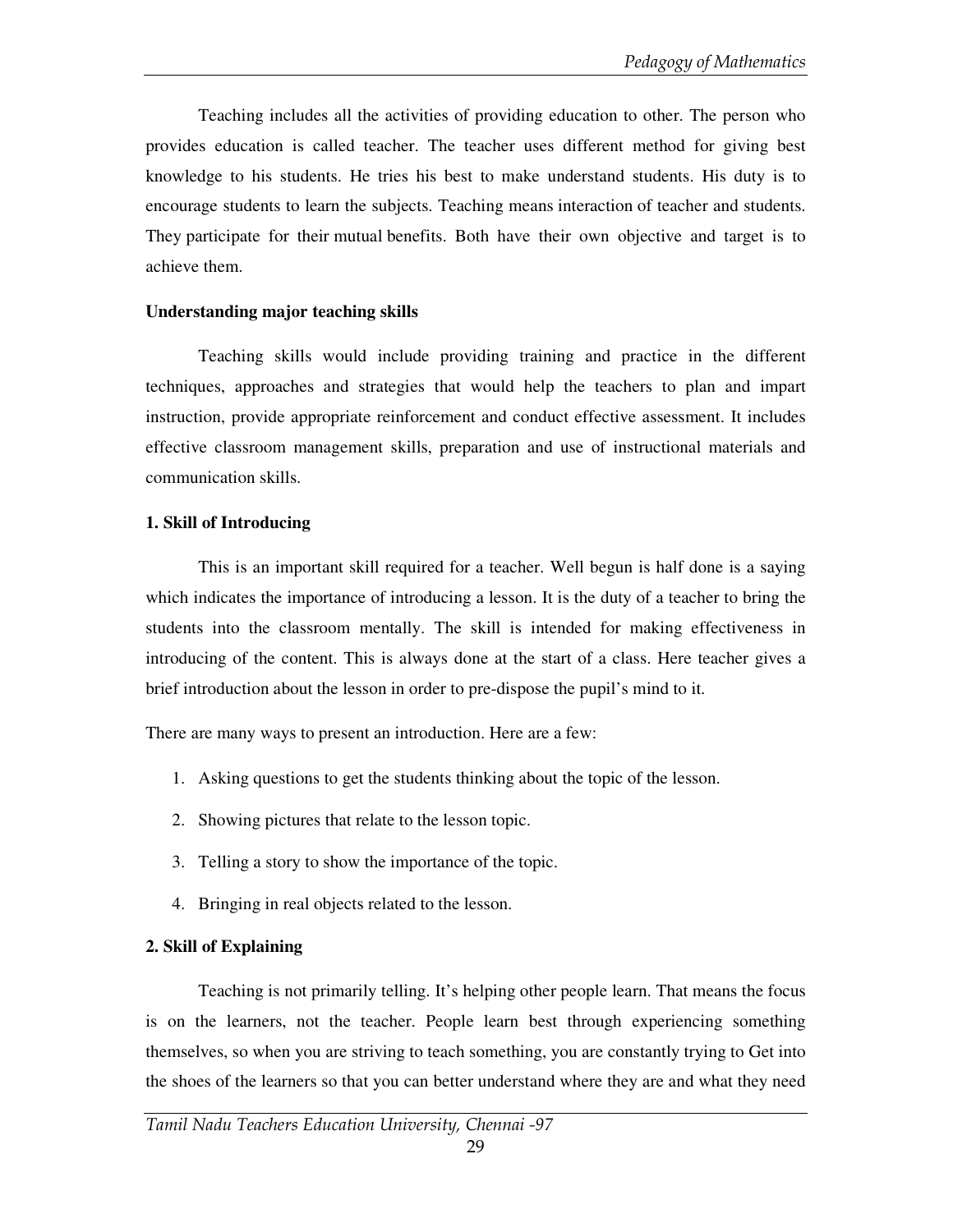from you to learn the subject understudy. Explaining can be defined as an activity to bring about an understanding of a concept, principle etc. it is an activity to fill the gap in someone's understanding.

In classroom the teacher explains ideas and concepts. It is the most commonly used skill and is the essence of instruction. Explanation is a key skill. Generally, the skill of explanation is complex Explanation is to explain or to give understanding to another person. It leads from the known to the unknown, it bridges the gap between a person's knowledge or experience and new phenomena, and it may also aim to show the interdependence of phenomena in a general sable manner. It assists the learner to assimilate and accommodate new data or experience.

In a classroom, an explanation is a set of interrelated statements made by the teacher related to a phenomenon, an idea, etc. in order to bring about or increase understanding in the pupils about it. The teacher should practice more and more of desirable behaviours like using explaining links using beginning and concluding statements and testing pupil understands behaviours like making irrelevant statements, lacking in continuity, using inappropriate vocabulary, lacking in fluency, and using vague words and phrases as far as possible.

A class is not homogeneous group. Some pupils are intelligent some have normal intelligence, some are mature and others are immature. But the teacher has to impart knowledge to all. To present the subject matter in the simplified form before the pupils and making it acquirable is called the skill of explanation. It is necessary in all the subjects. In its absence the presentation of the subject matter is not possible. In the skill of explanation, such words are used in the statements by which the statements exhibit the clarity of their meanings.

The explanation serves two purposes: (1) to introduce the subject by giving some background about its usefulness and application; and (2) to describe the subject in a simple, complete, and tantalizing way. The explanation should create a desire to become proficient in the subject under study

The components of skill of explaining involved

- 1. Clarity
- 2. Continuity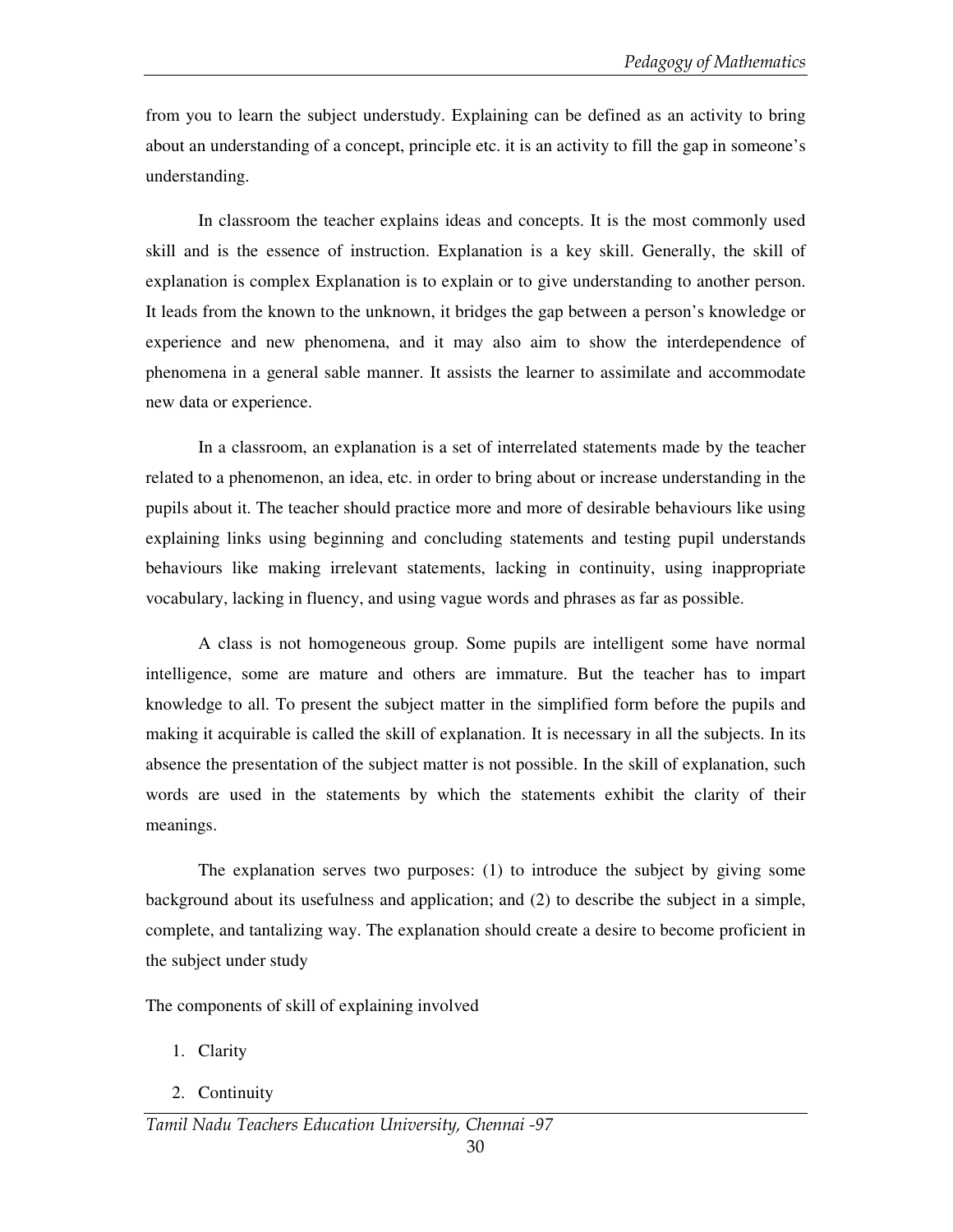- 3. Relevance to content using beginning and concluding statements
- 4. Covering essential points
- 5. Simple
- 6. Relevant and interesting examples appropriate media
- 7. Use of inducts, deductive approach, it can be functional, causal or sequential

### **Characteristics of effective explanation**

- 1. *Coordination in Statements*: Coordination in the statements used during the explanation is very essential; otherwise there will be all hotch- potch.
- 2. *Relevant Statements*: While presenting the subject matter, the concerned statements should be relevant.
- 3. *Fluency in Language:* The teacher should use fluent language so that the pupils may listen and understand his thoughts.
- 4. *Connecting Link:* The use of words, idioms or connecting links such as 'therefore' as a result of etc. is essential to link the different thought or statements.
- 5. *Clear Beginning Statement*: Before starting any explanation, the teacher should make the pupils aware of what he is to teach on that day through a clear beginning statement.
- 6. *Use of proper Words*: The teacher should use proper words for explaining an object or an event otherwise he would be in a state of confusion

### **3. Skill of Questioning**

Successful teaching highly dependent on questioning technique employed in the teaching sessions. Questioning is an important teaching skill that a teacher must learn. The teacher should learn to ask suitable, appropriate and meaningful questions. Questioning is definitely a skill. We can very easily answer a question but it is too difficult to ask a question.

A question is any sentence which has an interrogative form or function. In classroom settings, teacher questions are defined as instructional cues or stimuli that convey to students the content elements to be learned and directions for what they are to do and how they are to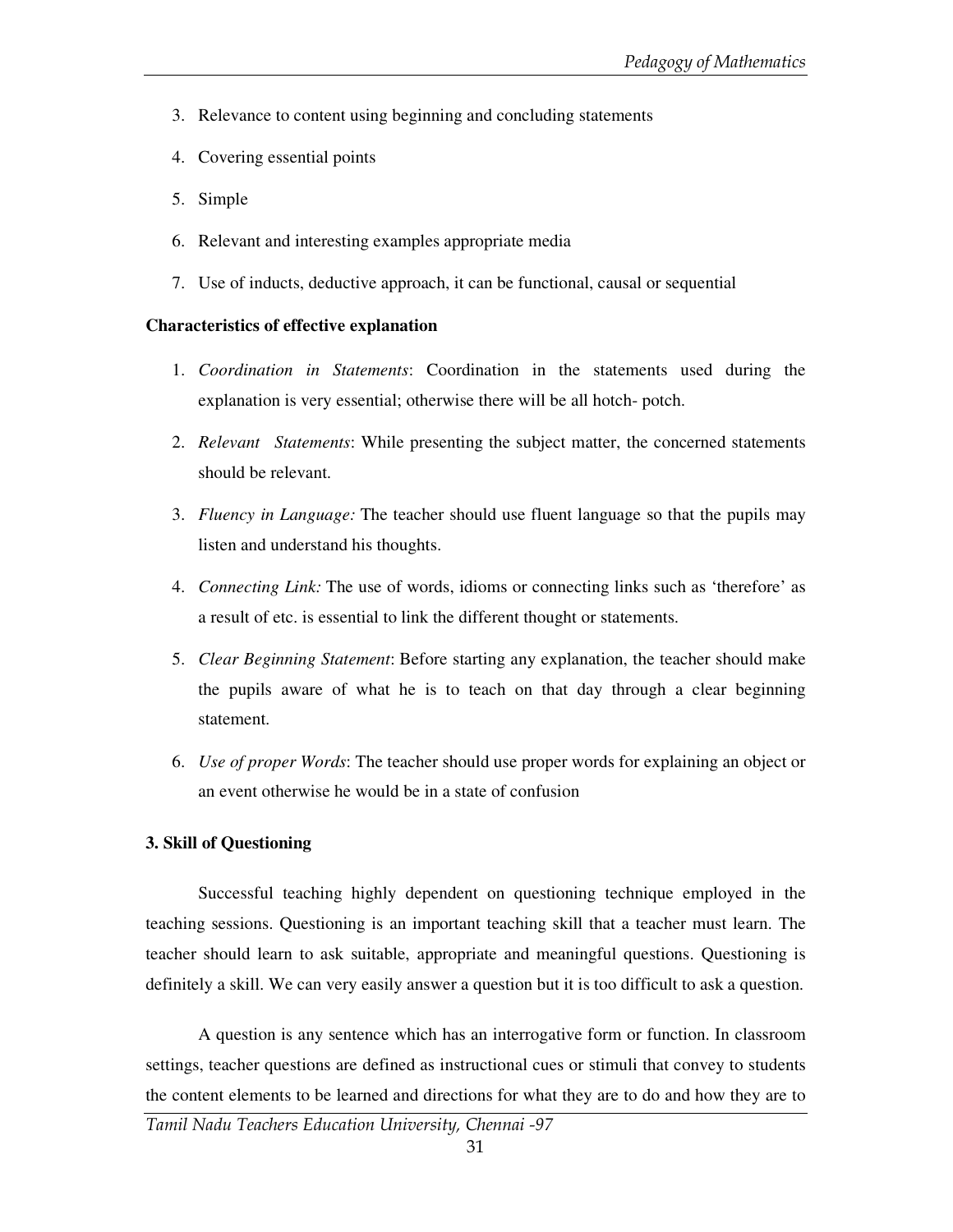do it. Questioning promotes involvement, initiates thinking, creates motivation and enhances learning.

Effective questioning is a real compliment to the instructional skills. It shows the ability to understand the student's real needs. It shows that for meaning that's deeper than the spoken message. Effective questioning is a powerful, learned skill.

**For students**, questioning strategies help to categorize and anticipate exam questions, allowing for more effective preparation. The strategies are also useful for study groups, focusing efforts and allowing members to test each other. They improve the student's ability to clarify, reorganize, and accurately explain new information. Questioning also aids in selfassessment and self-monitoring.

## *Basis of Questioning skill*

Questioning skills refer to one's ability to formulate and respond to questions about situations, objects, concepts, and ideas. Questions may derive from oneself or from other people.

### *There are two levels of questions:*

- 1. **Low-level questions refer** to questions that require one to recall information that has been registered in memory. Low-level questions operate on the level of knowledge, drawing from one's knowledge base of a subject.
- 2. **The High-level questions** encompass questions that require one to process information rather than simply recall it. High-level questions operate on one's ability to comprehend, apply, analyze, synthesize, and evaluate information.

### *Questioning techniques*

Good questions are essential to effective communication between: the teacher and the student: the teacher who lack the skill to effectively question their student create disinterest and boredom on the part of the student. They also ignore a fine opportunity to open communication lines for determining the effectiveness of the lesson. Good questions expand on central thoughts, develops the subject, and not on minor, nice-to-know points. Let us look at some rules for asking questions.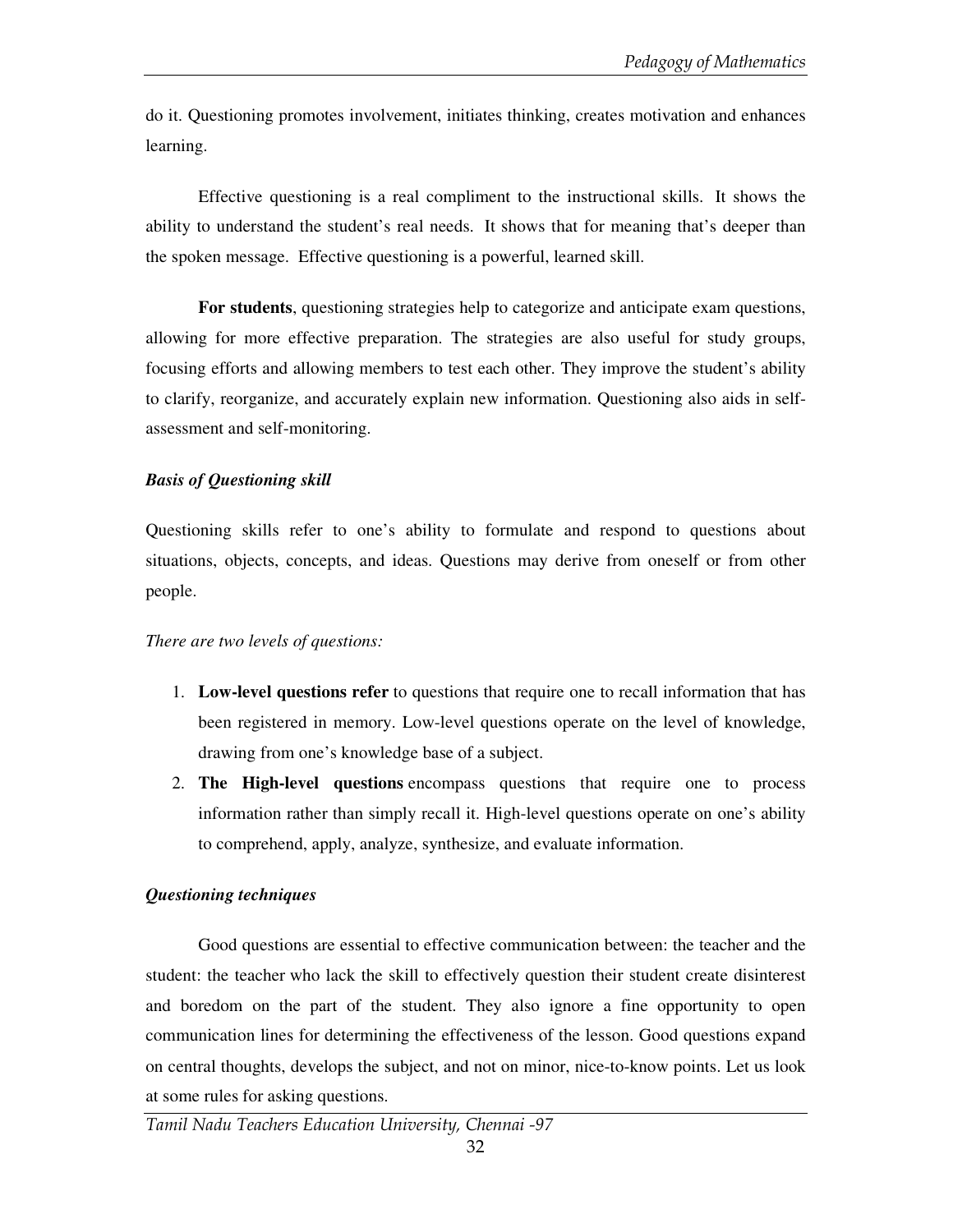• Distribute questions at random. Do not always ask the same student or those sitting in a particular area. Ask questions of the entire class to promote thinking in all students and get them involved.

•Acknowledge all answers to ensure incorrect or vague answers are clarified.

•Don't use catch or trick questions. Students will not participate and you could possibly lose them if they feel humiliated.

•Allow enough time for the student to think about and give an answer. Do not waste time waiting if the student clearly does not know the answer, but do not cut the student off before ample time is given for the complete though process or answer period.

•Begin questions with the words that require thoughtful answers, such as, "Why, When, How, What," etc. Stay away from questions that can be answered with a simple yes or no. This will help stimulate and even guide students thinking.

•Avoid frequent group or choral responses. This method provides answers that are often unintelligible and errors that are hard to pick up.

•Do not waste time "pumping" a student. If the trainee does not know the answer, either offer an explanation or ask the question of another student.

#### **4. Skill of closure**

 This skill is useful for a teacher to close his teaching properly. The teacher is to summarise all the teaching during the period and provide opportunities for the students to correlate the learnt matter with the past and future knowledge. This is to be done by statements or by asking questions.

#### **5.Skill of Reinforcement**

This skill is the most important one than other teaching skills. Reinforcement, the term implies the use of the technique for influencing behaviour of individuals in desired direction. The concept of reinforcement is based on the hedonistic principles, which envisages that all individuals tend to repeat the pleasant experiences and avoid unpleasant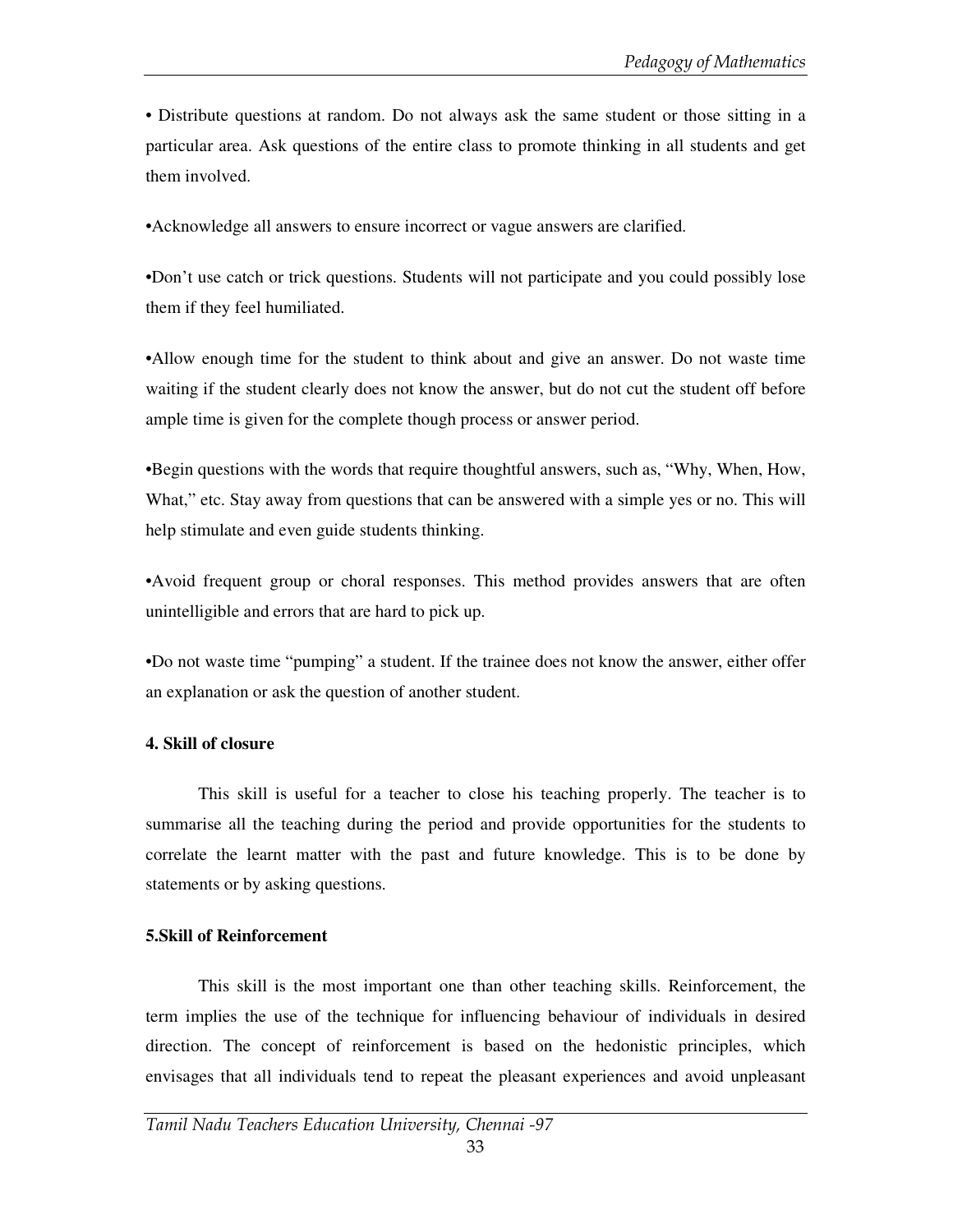ones. The skill is being used to utilize good behaviours of the learners and to avoid the undesirable behaviours of the learners. The teacher would like the student's desirable behaviours and criterion responses to be retained and undesirable behaviours to be eliminated. For reinforcing student's desirable behaviours and criterion responses he uses positive verbal and non-verbal reinforcers. These reinforcers not only strengthen the student's desirable behaviours but also develop confidence in them.

Besides, they enhance their positive self-concept. Absence of positive reinforcers for student's desirable behaviours may erode their confidence and lead to poor self-image. Positive reinforcements encourage students to participate actively in classroom interactions. It stimulates them to achieve more, thereby, creating a sense of achievement. Skilled use of reinforcers helps a teacher to promote student's learning. The skill of reinforcement refers to the effective use of reinforcers. It, can therefore be defined as 'the effective use of reinforcers to modify student's behaviour in the desired direction".

#### **6. Skill of varying the stimulus**

Varying the stimulus is described as a deliberate change in the behaviours of the teacher in order to sustain the attention of the learners throughout the lesson. The variation in the stimulus helps in avoiding monotony and in generating interest among the students which in turn makes learning effective.

 Learning in the classroom depends, to a large extent, on the attention of the students on the learning task. It is therefore, essential for the teacher to secure and sustain student's attention for making his teaching effective. Continuous use of the same stimulus or activity for longer period induces inattention. The inattention is caused in two ways: one is continued focus of the students on the same stimulus for a long time restricts his postural mobility which leads to fatigue. Next is the continued use of the same stimulus for longer duration introduces the element of monotony, which brings in dullness. This will be further aggravated because of the short span of student's attention. Their attention tends to shift from one stimulus to another frequently. They find it difficult to attend to one stimulus for more than a few minutes. The problem of inattention is a challenge to the teacher, unless he is in a position to secure and sustain student's attention. It is therefore, essential for the teacher to secure and sustain student's attention towards the topic of the lesson.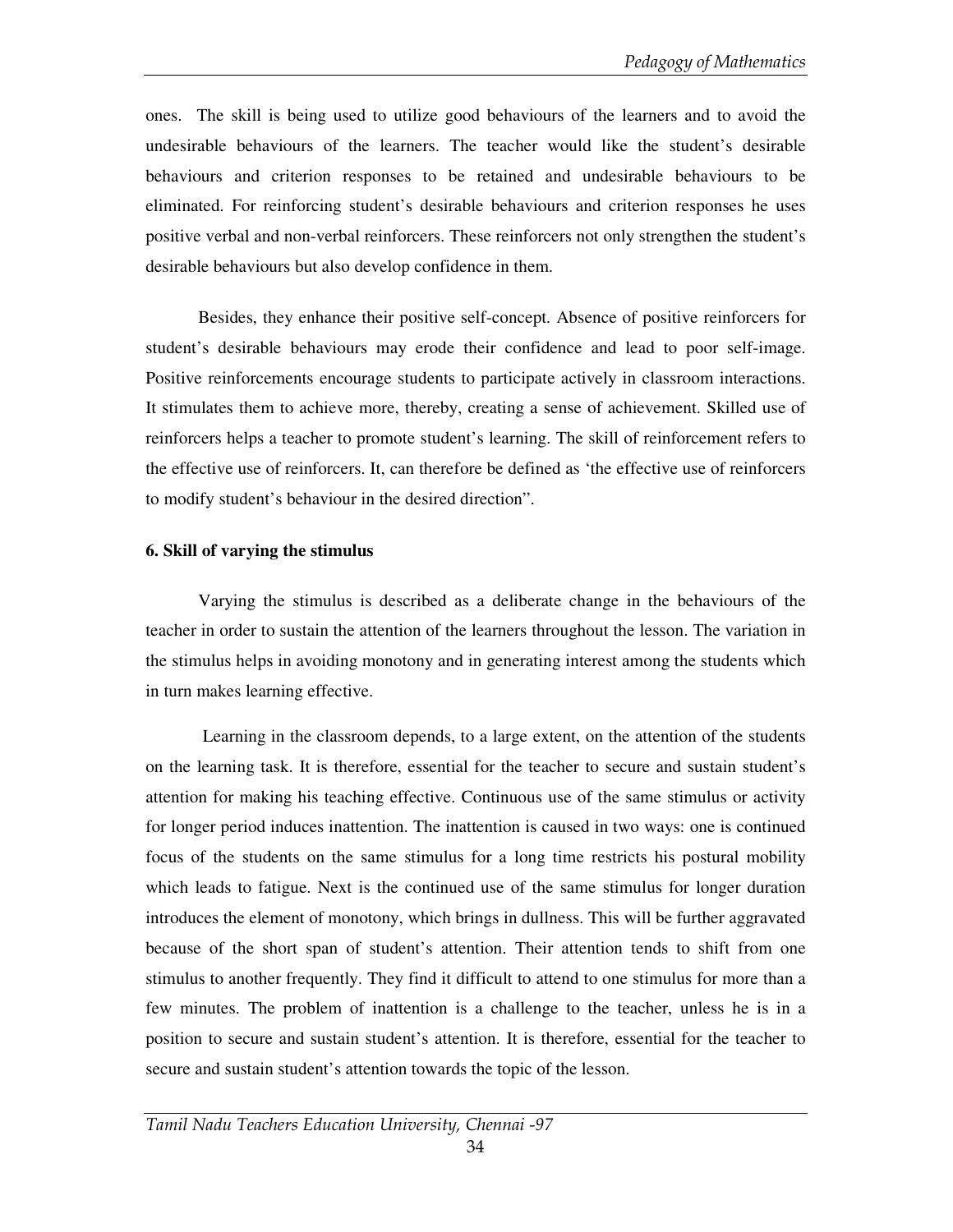One of the significant ways to secure and sustain students' attention is to introduce the elements of variation in teaching. The variation can be introduced in several ways depending upon the teaching activity. Appropriate variation in different dimensions can help a teacher to secure and sustain students' attention. The set of teacher behaviours that tend to secure and sustain student's attention in teaching learning situation in the classroom constitutes the skill of varying the stimulus.

Some of the components of varying the stimulus are as follows:

- 1. Movement
- 2. Gestures
- 3. Change in voice
- 4. Focusing
- 5. Change in interaction pattern
- 6. Pausing
- 7. Student's physical participation
- 8. Aural visual switching

#### **7. Non – verbal cues**

 Non-verbal communication has been defined as communication without words. They are usually made with the help of the movements of the eye, hand, head, body, and facial expressions. Facial expression will lead to encourage pupil to participate actively in learning situations. Positive non-verbal cues include smiling, nodding the head, a delighted laugh, patting on the shoulder, asking the students to clap. The students can be asked to clap their hands for correct answers given by a student.

Disapproval without suing words has the effect on negative reinforcement. Negative non-verbal cues include staring, looking angry, shaking the head, beating, caning, bruising, raising the eyebrows, tapping foot impatiently and walking around etc.

#### **8. Fluency in communication**

Communication in general is a process of sending and receiving messages that enables humans to share knowledge, attitude, and skills. Communication is a series of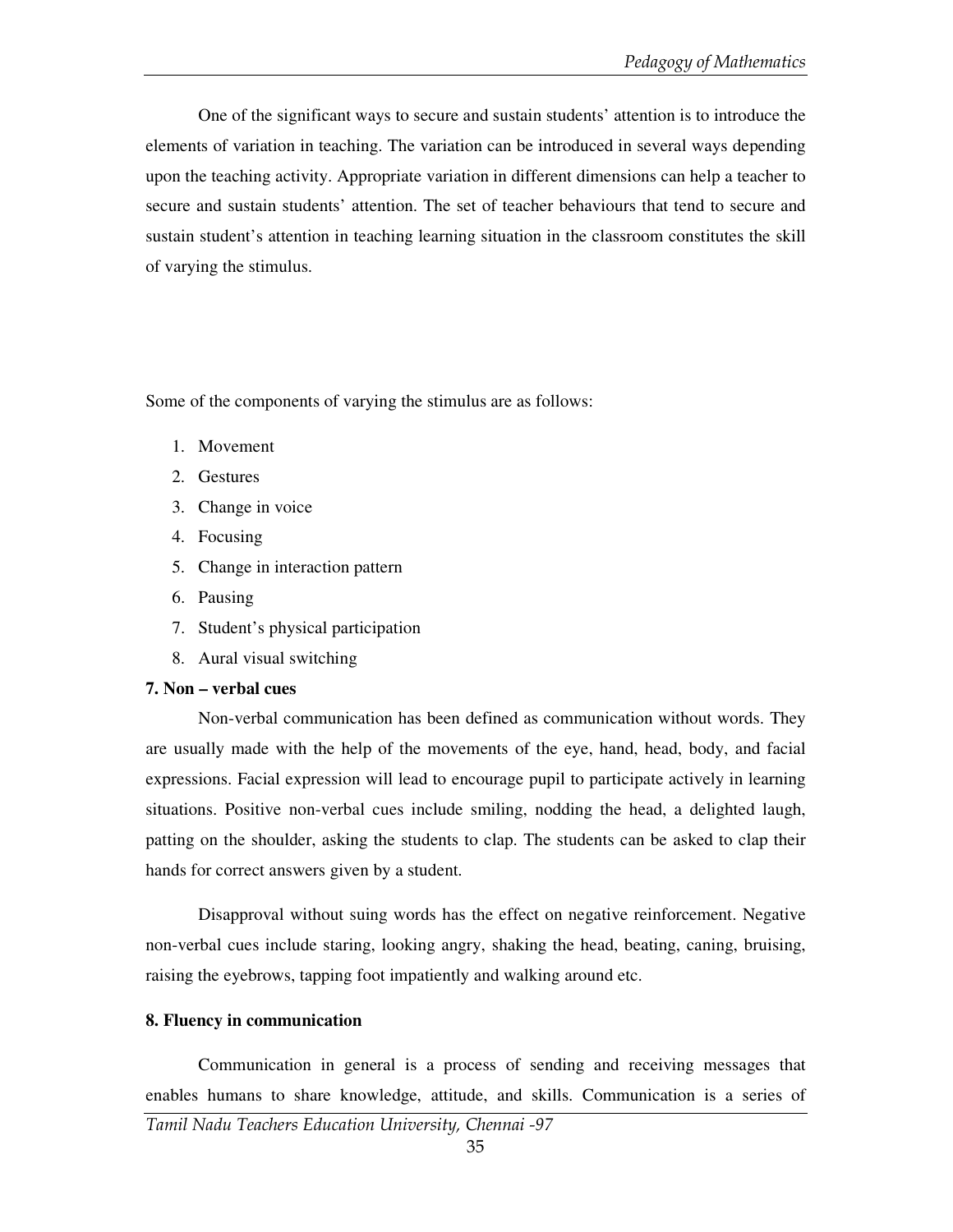experiences of hearing, seeing, smelling, tasting, and touching / feeling. Although we usually identify communication with speech, communication is composed of two dimension: verbal and non-verbal. Both verbal and non-verbal plays a significant role in teaching learning process. Verbal communication is divided into Intra verbal: intonation of word and sound and extra verbal: implication of words and phrases, semantics.

The teacher uses knowledge of effective verbal and nonverbal communication techniques as well as instructional media and technology to foster active inquiry, collaboration, and supportive interaction in the classroom.

#### **Understanding Major Steps in teaching a Mini-Lesson**

*Instructional Procedures and Activities*: Provide a detailed discussion of the mini lesson (15- 20 min) using the following headings:

#### *Motivation*

 This step is considered to be the preparatory step, wherein the teacher is trying to prepare the minds of the students ready to receive the subject matter. Hence, this step identifies the mental readiness of the students. The teacher will be able to check the students' entering behavior before he starts teaching the lesson. Thus testing students' previous knowledge develops interest in the minds of students and helps to maintain curiosity of the students.

#### *Presentation*

 It is the key step and only through which the actual process of teaching is going to take place. Here the aims of the lesson should be stated clearly and the heading shold be written on the blackboard. We have to provide situation for both the teacher and the students to participate in the process of teaching and learning. Our ultimate aim of the presentation is to make the concepts understandable to the students. Therefore, use of simple language is recommended. Appropriate and specific examples and illustrations of the concepts will make the understanding better. The interest of the students on the subject matter should be maintained continuously by the way of asking questions from time to time in this stage. Use of instructional aids like charts, audiovisuals, specimen etc in an appropriate manner is strongly recommended during presentation.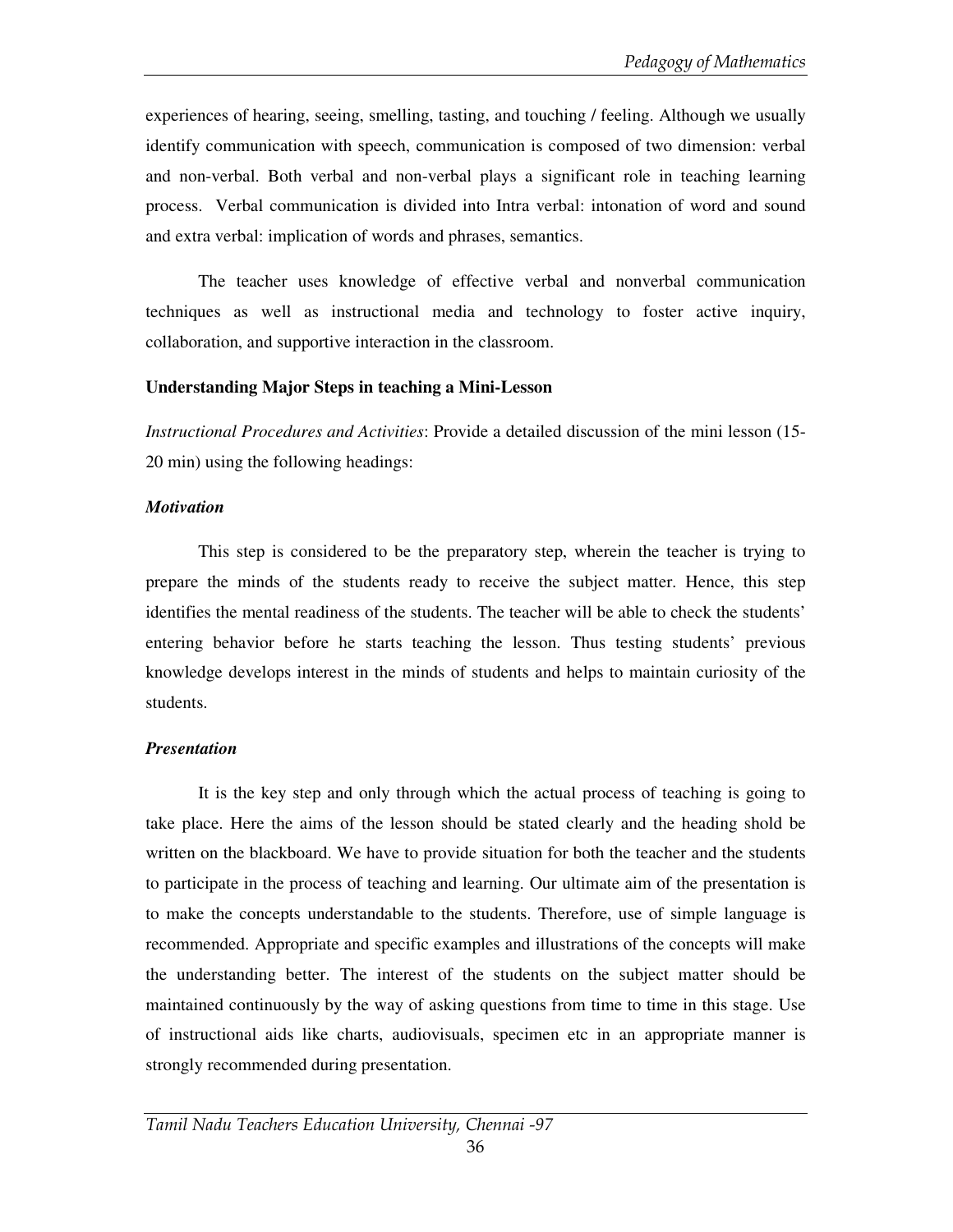# *Interaction*

 Interaction in the classroom will be done by speaking, sharing opinion, listening to others and establishing a mutual consent. Students in the learning process support when they are done by interacting directly with the object of learning and communicating in groups and also provide the ability of gaining mastery over the subject.

# *Reflection*

 Students will be given opportunity to express their ideas, experiences and opinions. Students will be cooperative, respect the opinions of others, responsible, honest on information receiving and able to give decisions.

### *Summing-up*

This stage is meant for the teachers to know whether the students have grasped and understood the concepts taught or not. This can be achieved by reviewing the lesson and by giving assignments to the students. Only through this step achieving closure is possible.

# **MINI-LESSON**

- It is a teaching training technique for learning teaching skills.
- It employs real teaching situation for developing skills and helps to get deeper knowledge regarding the art of teaching.
- A mini lesson is a basic precursor to a bigger or broader topic. It is a short lesson that can be taught in just a few minutes, but it can benefit the students in lessons to come.
- For instance, you may teach a basic topic like fact versus opinion by sharing a variety of statements and having students tell you if the statement is fact or opinion.
- This practice may take only 20 minutes, but teaches a valuable lesson to the students and sets the foundation for further discussion of writing styles or reading concepts.

# **MINI LESSON**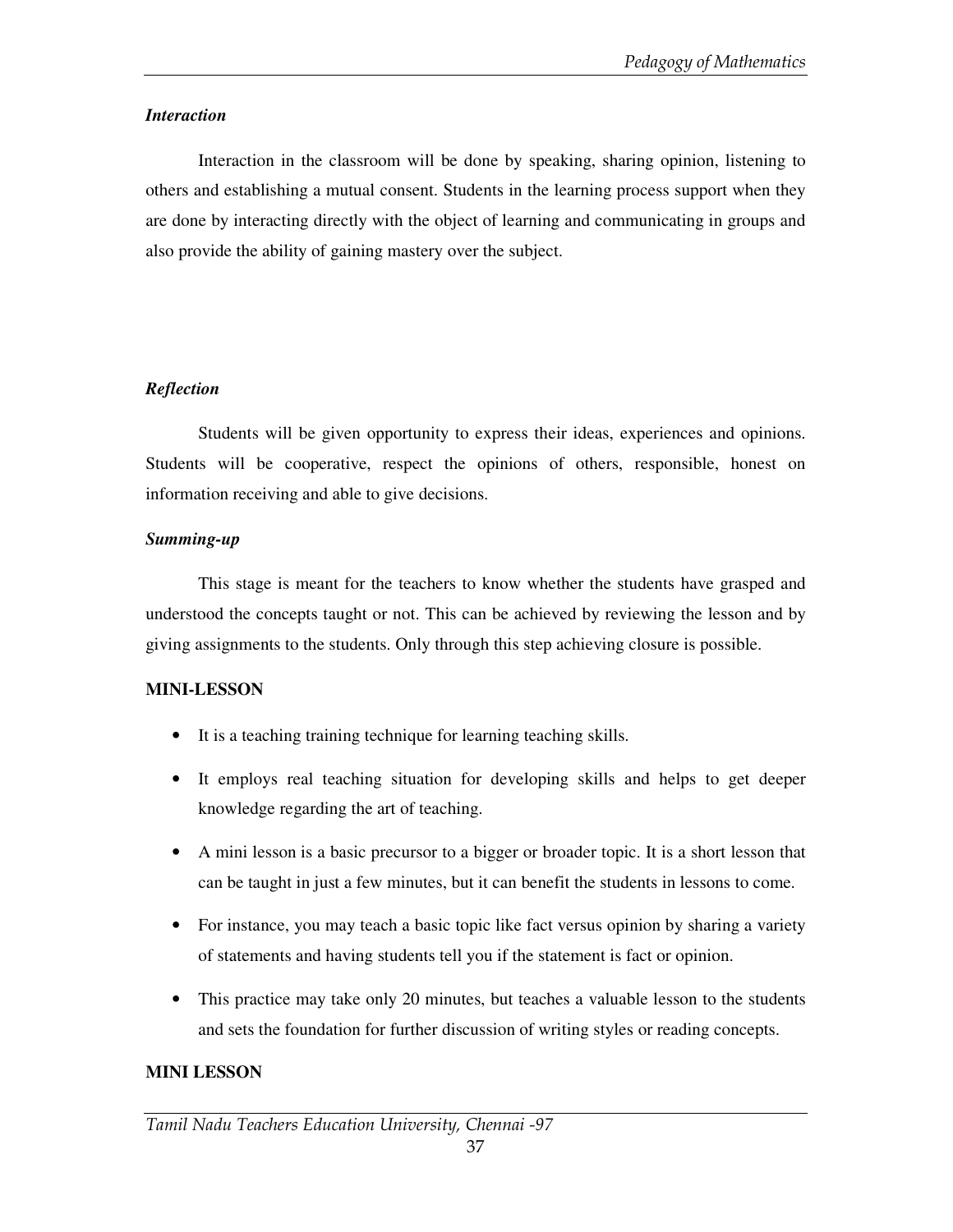Name of the student teacher : ---------------------

| Subject: MATHEMATICS |                           |  |
|----------------------|---------------------------|--|
| Topic                | : WORK                    |  |
| Focus                | : Scalar, Vector Quantity |  |
| Date                 | $\ddot{\cdot}$            |  |
| Time                 | $: 10 - 10.20$ AM         |  |

# **OBJECTIVES**

- 1. Acquires knowledge of the scientific meaning of work.
- 2. Understands the knowledge of the use of scalar product to represent quantity of work done.
- 3. Develops an understanding of activities where work is done and not done.
- 4. Application of knowledge in day-to -day activities of life.

# **MATERIALS**

- 1. Chart illustrating different activities
- 2. Hammer
- 3. Saw
- 4. Rubber band
- 5. Pinwheel
- 6. Attached to string
- 7. Magnet

# **CONTENT OUTLINE**

- 1. Meaning of work
- 2. Scalar product to represent quantity of work
- 3. Description of where work is done and not done
- 4. Procedure to find how scalar product is used to define work
- 5. Identification of work in day-to-day life

# **TEACHING SKILLS**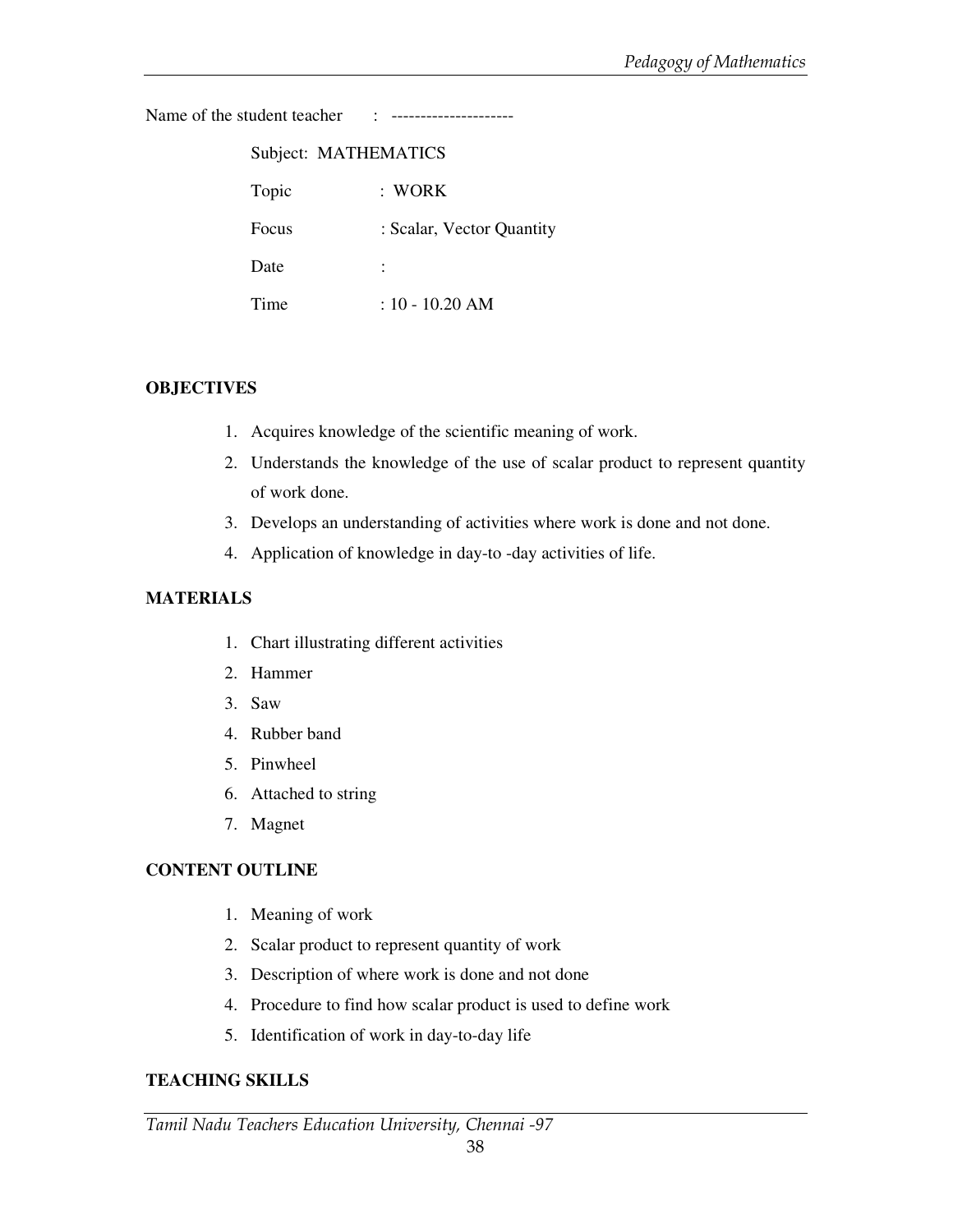- 1. Skill of Introduction
- 2. Skill of Explaining
- 3. Skill of Questioning
- 4. Skill of Stimulus Variation
- 5. Skill of Closure

# **INSTRUCTIONAL PROCEDURES AND ACTIVITIES:**

# **MOTIVATION ( Skill of Introduction – use of previous knowledge)**

The teacher asks the students questions related to their knowledge of the meaning of work to their knowledge of the meaning of work, as follows:

- 1. What do you know about work?
- 2. Do you work every day?
- 3. Would you call every activity 'work'?
- 4. How would you define work?
- 5. In science, when we use the term 'work' what do you mean?

# **PRESENTATION**

The teacher announces the topic as "work done as a scalar product" and writes it on the black board. **(Skill of Explaining – Cognitive link)**

- 1. Work is done by a force or against the direction of a force when the point of application of the force moves in or against the direction of the loree.
- 2. Forces such as muscles, objects lifted, objects stretched, wind, water, laminar objects.
- 3. The teacher uses aids like a lifted hammer or saw, a stretched rubber band that lifts weights, a pinwheel, magnet etc,.. to demonstrate these**3** forces**. (skill of Explaining – uses of Illustrations)**
- 4. Could you name some of the forces man has at his disposal to overcome friction, gravity, inertia?
- *5.* Objects, magnets, electric current *(Recalls)*
- 6. The teacher writes on the board scalar product.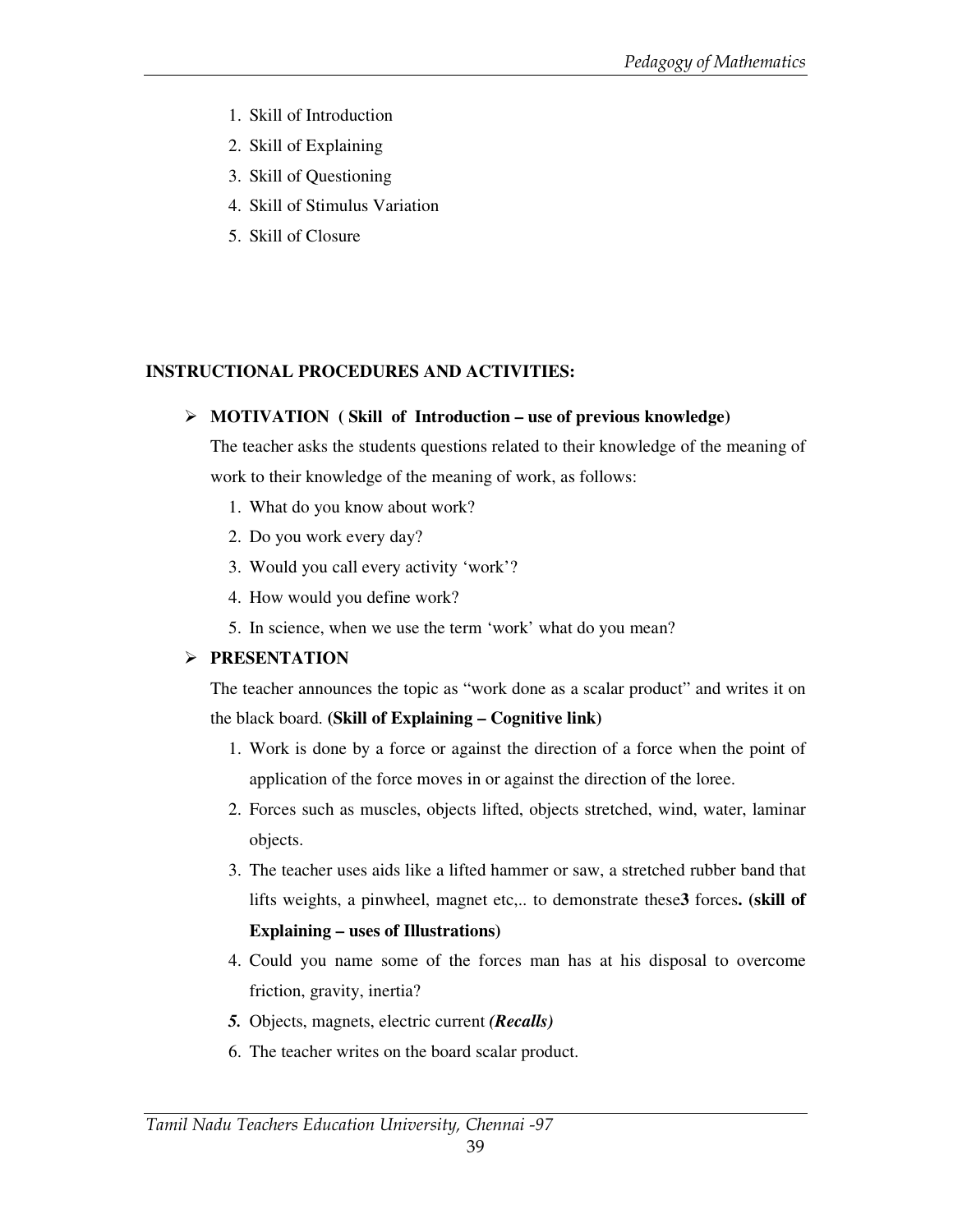- **7.** Students as you all know that work involves force and distance. These both are vectors but work is a scalar. How is this possible? **(Skill of Questioning – Relevancy)**
- 8. The teacher expresses scalar product of **2** vectors : As the scalar quantity that we find when we multiply the magnitude of one vector by the component of a second vector along the direction of the first.
- *9.* The scalar product gives the quantity of work alone. It is the product of the magnitude of force and the component of distance parallel with force. *(Recognizes)*

# **INTERACTION: (Skill of Questioning – Specificity)**

- 1. When will the scalar product be zero?
- 2. When will it be maximum?
- 3. What will happen if  $\varnothing$  =180<sup>0</sup>?
- 4. What am I doing? Is the work done here positive or negative?
	- i. The teacher points out by lifting an object form floor to table. Here the produce is positive since the vectors re in same direction.
	- ii. When the two factors are in opposite direction product is negative.
- 5. When is "no work" done?
- i. The teacher whirls a ball around to demonstrate no work.

# **REFLECTION: ( Skill of Stimulus Variation – Audiovisual Switching)**

 The teacher now shows the chart illustrating different activities and asks pupils to identify cases where positive work, negative work and no work is done.

# **SUMMING UP: ( Skill of Closure – Consolidation of major points)**

- 1. Work is done when a force is exerted or overcome over a distance.
- 2. When we multiply the magnitude of one vector by the component of a second vector along the direction of the first.
- 3. When an object is lifted vectors in the same direction work positive.
- 4. The two factors are in opposite directions product is negative.

# **Observation and Feedback on the practice of Integration of teaching skills**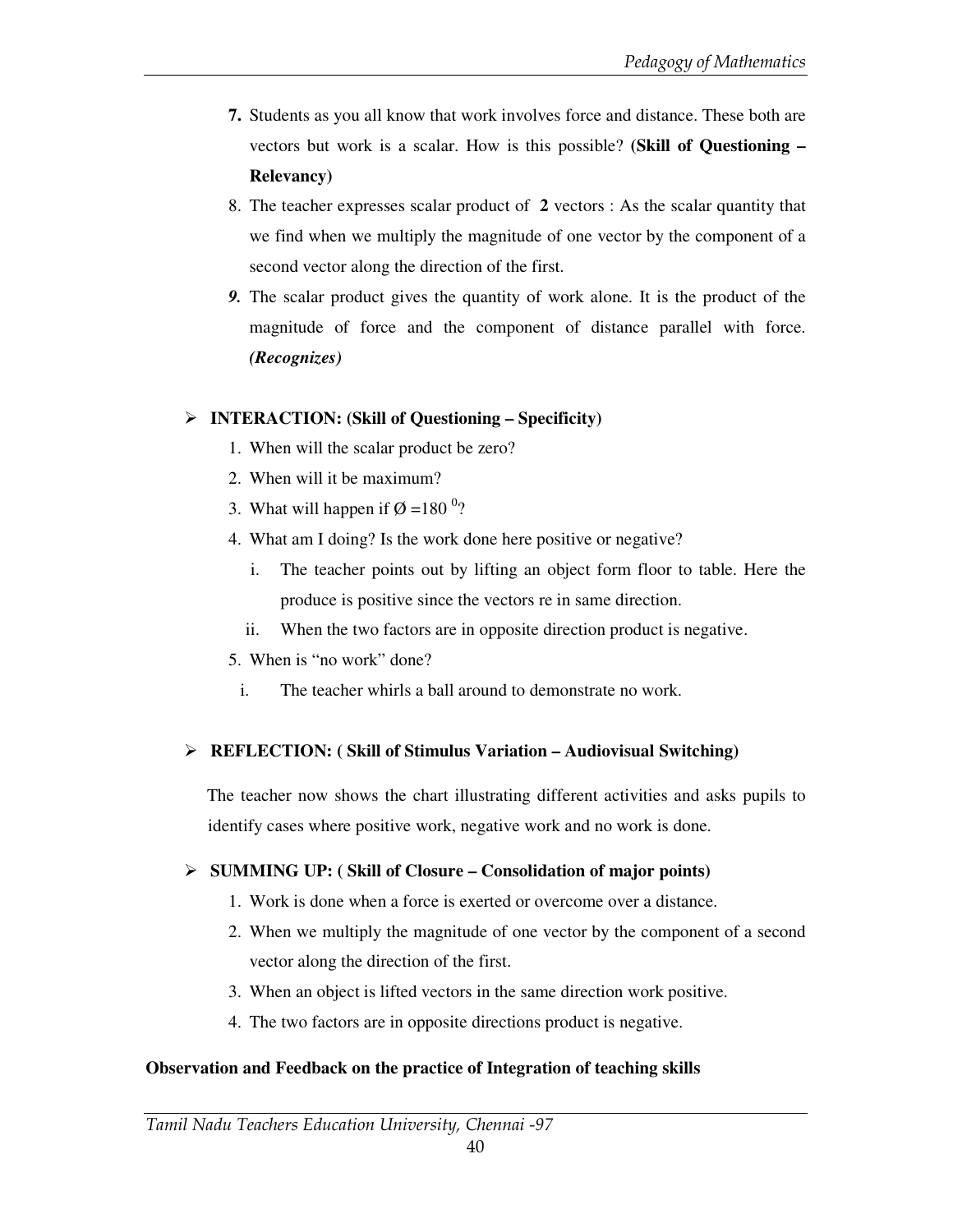The complex teaching act can be split into component skills, each simple, well defined and limited. These skills can be identified, practiced, evaluated, controlled and acquired through training.

The teaching skills developed through training are to be observed by the peers/ teacher educators. Immediate feedback may be given to the student-teachers individually using the feedback forms.

Distribute a copy of both Assessment formats (skills  $\&$  steps) to the pre-service teachers (peers)

| INTEGRATING THE STEPS IN MINI TEACHING |                |                                         |                  |              |  |  |
|----------------------------------------|----------------|-----------------------------------------|------------------|--------------|--|--|
|                                        |                | (Assessment by Peers/Teacher Education) |                  |              |  |  |
| <b>TEACHING</b>                        | <b>AVERAGE</b> | <b>GOOD</b>                             | <b>VERY GOOD</b> | <b>TOTAL</b> |  |  |
| <b>STEPS</b>                           | (SCORE 1)      | (SCORE 2)                               | (SCORE 3)        |              |  |  |
| Motivation                             |                |                                         |                  |              |  |  |
| Presentation                           |                |                                         |                  |              |  |  |
| Interaction                            |                |                                         |                  |              |  |  |
| Reflection                             |                |                                         |                  |              |  |  |
| Summing Up                             |                |                                         |                  |              |  |  |

Range of scores:5-15

# OVERALL ASSESSMENT OF TEA CHING STEPS

AVERAGE \_\_\_\_\_\_ GOOD \_\_\_\_ VERY GOOD\_\_\_\_\_

Interpretation of scores Average : 5 Good : 6-10 Very Good  $:11-15$ **Observation and Feedback on Integration of teaching steps in Mini-Teaching** 

| INTEGRATING SKILLS IN MINI TEACHING (Assessment by Peers/Teacher Educators) |                                                               |                       |  |
|-----------------------------------------------------------------------------|---------------------------------------------------------------|-----------------------|--|
| - 1.11 - 1.12 - 1.11 - 1.                                                   | $\left  \right $ avenue $\left  \right $ and $\left  \right $ | $\overline{\text{I}}$ |  |

| Teaching skills | <b>AVERAGE</b> | GOOD      | <b>VERY GOOD</b> | <b>TOTAL</b> |
|-----------------|----------------|-----------|------------------|--------------|
|                 | (SCORE 1)      | (SCORE 2) | (SCORE 3)        |              |
| Introducing     |                |           |                  |              |
| Explaining      |                |           |                  |              |
| Questioning     |                |           |                  |              |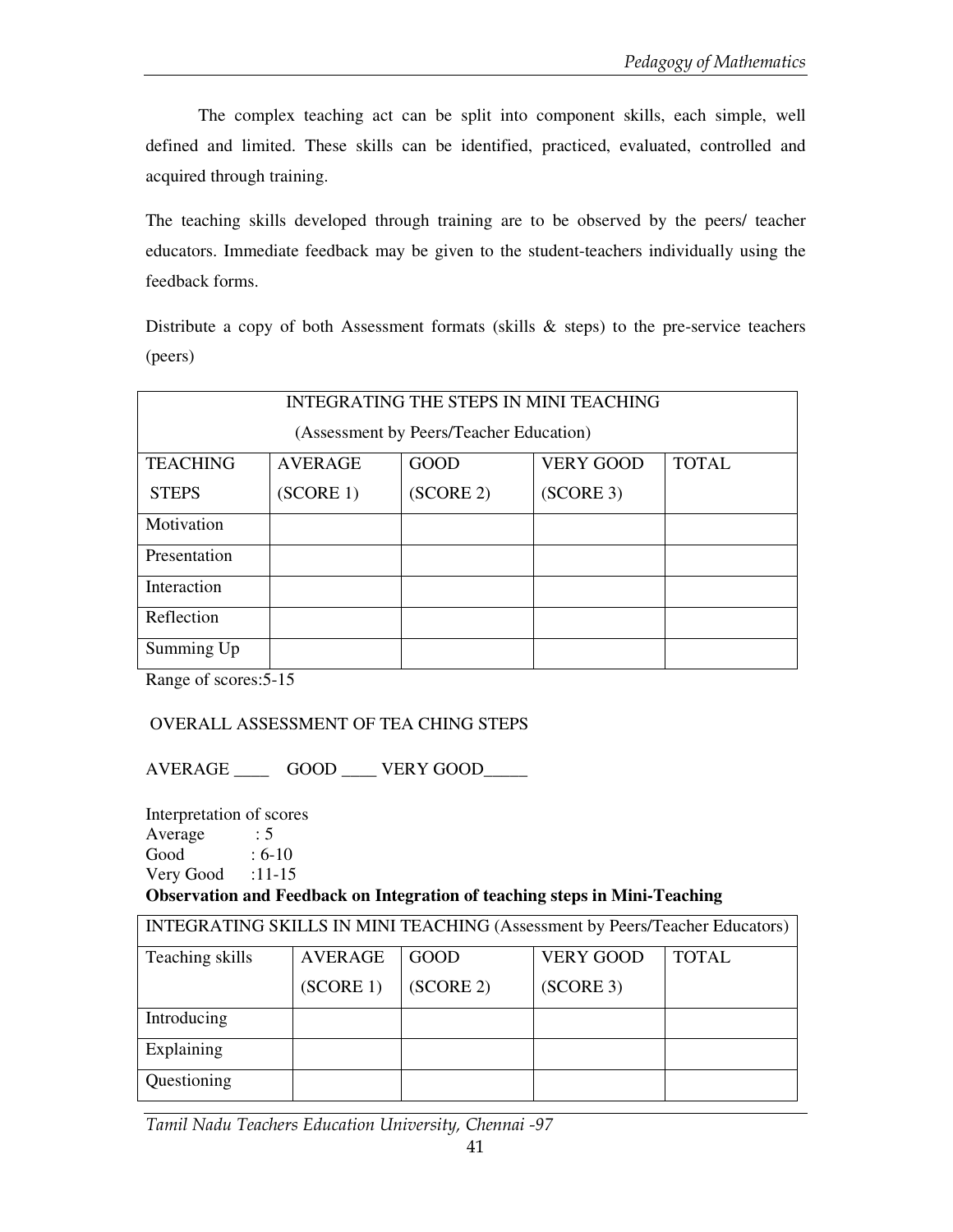| Varying<br>the  |  |  |
|-----------------|--|--|
| stimulus        |  |  |
| Non verbal cues |  |  |
| Reinforcement   |  |  |
| Closure         |  |  |
| in<br>Fluency   |  |  |
| Communication   |  |  |

Range of scores:8-24

#### OVERALL ASSESSMENT OF TEACHING STEPS

AVERAGE \_\_\_\_\_\_ GOOD \_\_\_\_ VERY GOOD\_\_\_\_\_

Interpretation of scores

Average : 8

Good : 9-16

Very Good :17-24

#### **Conclusion**

Today as never before, meeting our society's challenges demands educational excellence. Reinvigorating the economy, achieving energy independence with alternative technologies and green jobs, and strengthening our health care system require a skilled populace that is ready for the critical challenges we face. There is widespread consensus, however, that our education systems are failing to adequately prepare all students with the essential 21st century knowledge and skills necessary to succeed in life, career and citizenship.

#### Questions for Discussion and Reflection

- 1. Briefly explain the major steps in teaching a mini lesson.
- 2. Write a mini-lesson with multiple teaching skill for class IX in the Mathematics subject.
- 3. Explain the mini lesson format.
- 4. Critically analyse the skill of varying the stimulus.
- 5. Explain the skill of explaining with its skill components.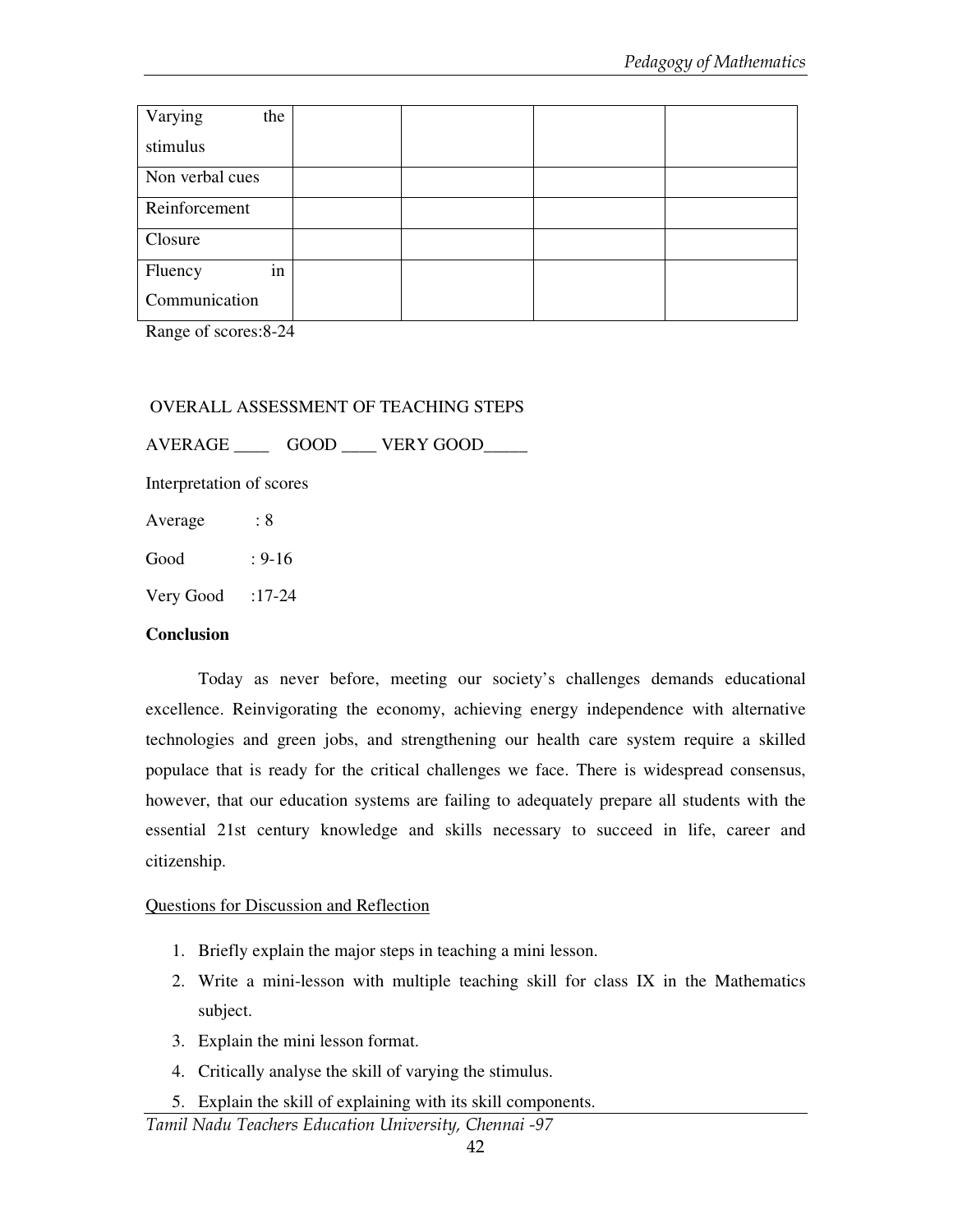### **References**

- 1. James,Anice.(2010).Teaching of mathematics. Hyderabad: Neelkamal Publications.
- 2. Bagyanathan, D(2007) Teaching of mathematics. Chennai: Tamil Nadu Textbook Society.
- 3. http://www.unesco.org/education/
- 4. www.ncert.in
- 5. http://www.academia.edu/

# **Unit - IV Methods of Teaching Mathematics**

### **Objectives:**

After the completion of the unit, the learners will be able to:

- 1. explain the various methods of teaching Mathematics.
- 2. identify the different teacher centered methods of teaching.
- 3. analyse the recent trends in teaching and learning Mathematics.
- 4. adopt the small group interactive learning methods.
- 5. discuss the various learner centered methods .

### **Introduction**

 Different methods of teaching mathematics have been proposed by different educators. Knowledge of these methods may help in working out a teaching-learning strategy. It is not an educational sound for a teacher to commit himself to any particular method. A teacher should adopt an approach considering the nature of the children, their interests and maturity and the resources available. The merits and demerits of various method listed.

A teacher has to make uses of various kind of methods, devices and techniques in teaching. It is not appropriate for a teacher to commit to one particular method. A teacher should adopt a teaching approach after considering the nature of the children, their interests and maturity and the resources available. Every method has certain merits and few demerits and it's the work of a teacher to decide which method is best for the students.

# **Teacher – centered Methods:**

- 1. Lecture Method
- 2. Analytic Method
- 3. Synthetic Method
- 4. Inductive Method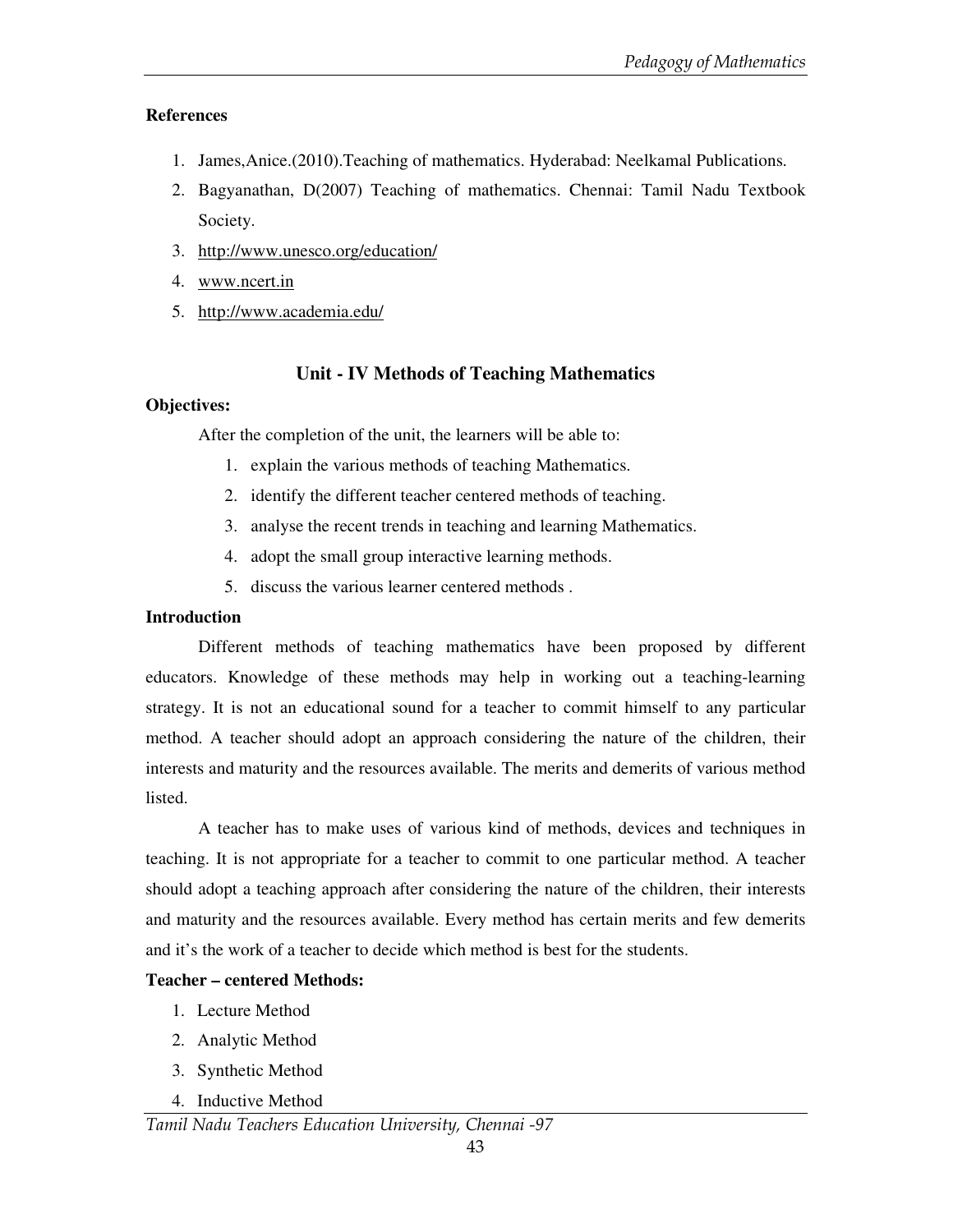- 5. Deductive Method
- 6. Demonstration Method
- 7. Team Teaching

# **(1) Lecture method**

The lecture method is the most widely used form of presentation. Every teacher has to know how to develop and present a lecture. They also must understand the scopes and limitations of this method.Lectures are used to introduce new topics, summarizing ideas, showing relationships between theory and practice, reemphasizing main points, etc. This method is adaptable to many different settings (small or large groups).

- It may be used to introduce a unit or a complete course.
- Finally, lectures can be effectively combined with other teaching methods to add meaning and direction. The lecture teaching is favorable for most teachers because it allows some active participation by the students. The success of the teaching lecture depends upon the teacher's ability to communicate effectively with the class. However in this method the feedback is not very obvious and thus the teacher must develop a keen perception for subtle responses from the class-facial expressions, manner of taking notes and apparent interest or disinterest in the lesson. The successful teacher will be able to interpret the meaning of these reactions and adjust the lesson accordingly.

# **Preparing the Teaching Lecture:**

- 1. Planning
- 2. Rehearsing
- 3. Delivering a lecture
- 4. Use of notes

# **Planning**:

The following four steps are followed in the planning phase of preparation:

- Establishing the objective and desired outcomes;
- Researching the subject;
- Organizing the material; and
- Planning productive classroom activities.

# **Rehearsing**:

After completing the preliminary planning and writing of the lesson plan, the teacher should rehearse the lecture to build self-confidence. It helps to smooth out to use notes, visual aids, and other instructional devices.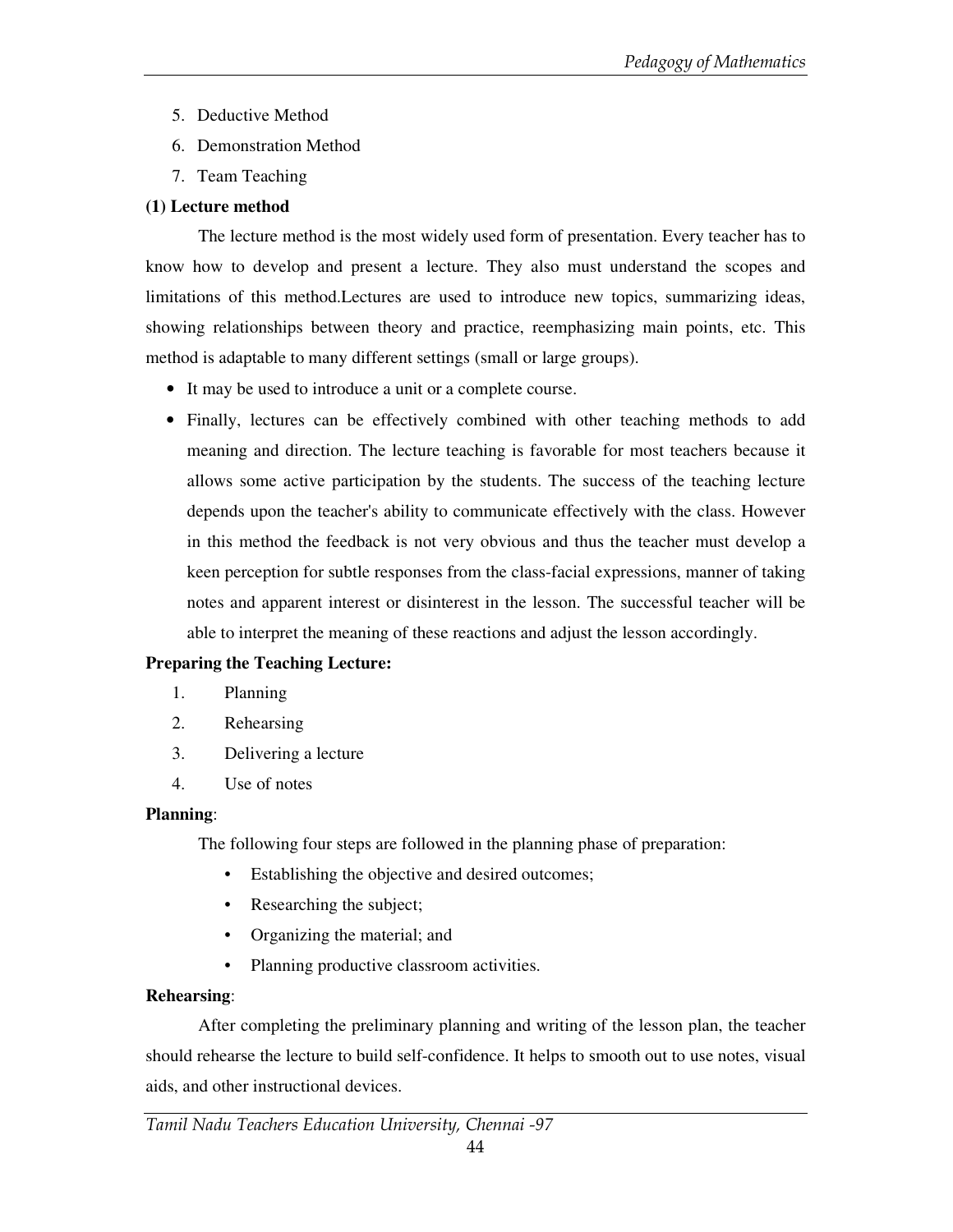### **Delivering a lecture**

 In the teaching lecture, simple rather than complex words should be used whenever possible. The teacher should not use substandard English. If the subject matter includes technical terms, the teacher should clearly define each one so that no student is in doubt about its meaning. Whenever possible, the teacher should use specific words rather than general words.

 Another way the teacher can add life to the lecture is to vary his or her tone of voice and pace of speaking. In addition, using sentences of different length also helps. To ensure clarity and variety, the teacher should normally use sentences of short and medium length.

 For a teacher notes are must because they help to keep the lecture on track. The teacher should use them modestly and should make no effort to hide them from the students. Notes may be written legibly or typed, and they should be placed where they can be consulted easily.

### **Advantages of the Lecture method**

- 1. Gives chance for the teacher to expose students through all kinds of material.
- 2. Allows the teacher to precisely determine the aims, content, organization, pace and direction of a presentation.
- 3. Can be used to arouse interest in a subject.
- 4. Can complement and clarify text material.
- 5. Complements certain individual learning preferences.
- 6. Facilitates large-class communication.

#### **Disadvantages of the Lecture Method**

- 1. Places students in a passive rather than an active role, which hinders learning.
- 2. Encourages one-way communication; therefore, the lecturer must make a conscious effort to become aware of student problems and student understanding of content without verbal feedback.
- 3. Requires a considerable amount of time for unguided student outside of the classroom to enable understanding and long-term retention of content.
- 4. Requires the teacher to have effective speaking skills.

# **(2) Analytic method**

The word 'analytic' is derived from the word 'analysis', which means 'breaking up' or resolving a thing into its constituent elements. This method is based on analysis and, therefore, in this method we break up the problem in hand into its constituent parts so that it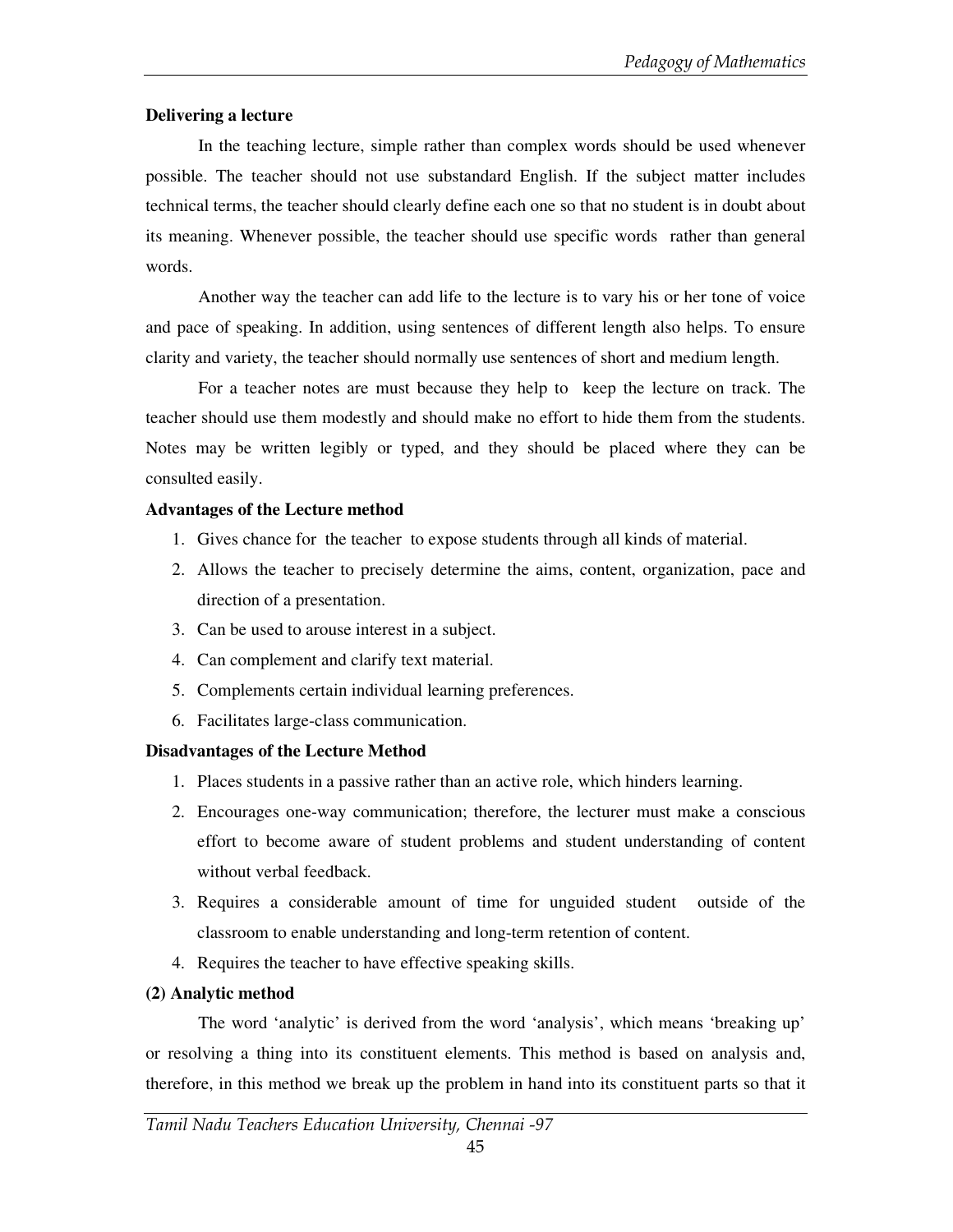ultimately gets connected with something obvious, or already known. Therefore, it is the process of unfolding of the problem or of conducting its operations to know his hidden aspects. In this process we start with what is to be finding out (unknown) and then think of further steps and possibilities which may connect with the known and find out the desired result. Hence in this method we proceed from unknown to known, from abstract to concrete and from complex to simple. In analytic method, the argument is that "To prove that B is true if A is true, it is sufficient to prove that A is true "

The following example illustrate how analytic method can applied

Example

If prove that .To prove this using analytic method, begin from the unknown.

The unknown is

- A is true
- B is true, and C is true But in analysis we say C is true if B is true;

B is true if A is true; But A is true therefore C is true

# **Merits of Analytic Method**

- 1. It leaves no doubts in the minds of the students as every step is justified.
- 2. It is a psychological method.
- 3. It facilitates clear understanding of the subject matter as every step is derived by the student himself.
- 4. It helps in developing the spirit of enquiry and discovery among the students.
- 5. It develops self-confidence in the students as they tackle the problems confidently and intelligently.
- 6. It develops thinking and reasoning power among the students.

# **Demerits of Analytic Method**

- 1. It is a lengthy, time consuming method and therefore not economical.
- 2. It is difficult to acquire efficiency and speed.
- 3. This method may not be suitable for all topics of mathematics.
- 4. Information is not presented in a well-organized manner.

# **(3) Synthetic method**

 'Synthetic' is derived from the word 'synthesis'. Synthesis is the complement of analysis. To synthesis is to combine the constituent elements to produce something new. In this method we start with something already known and connect it with the unknown part of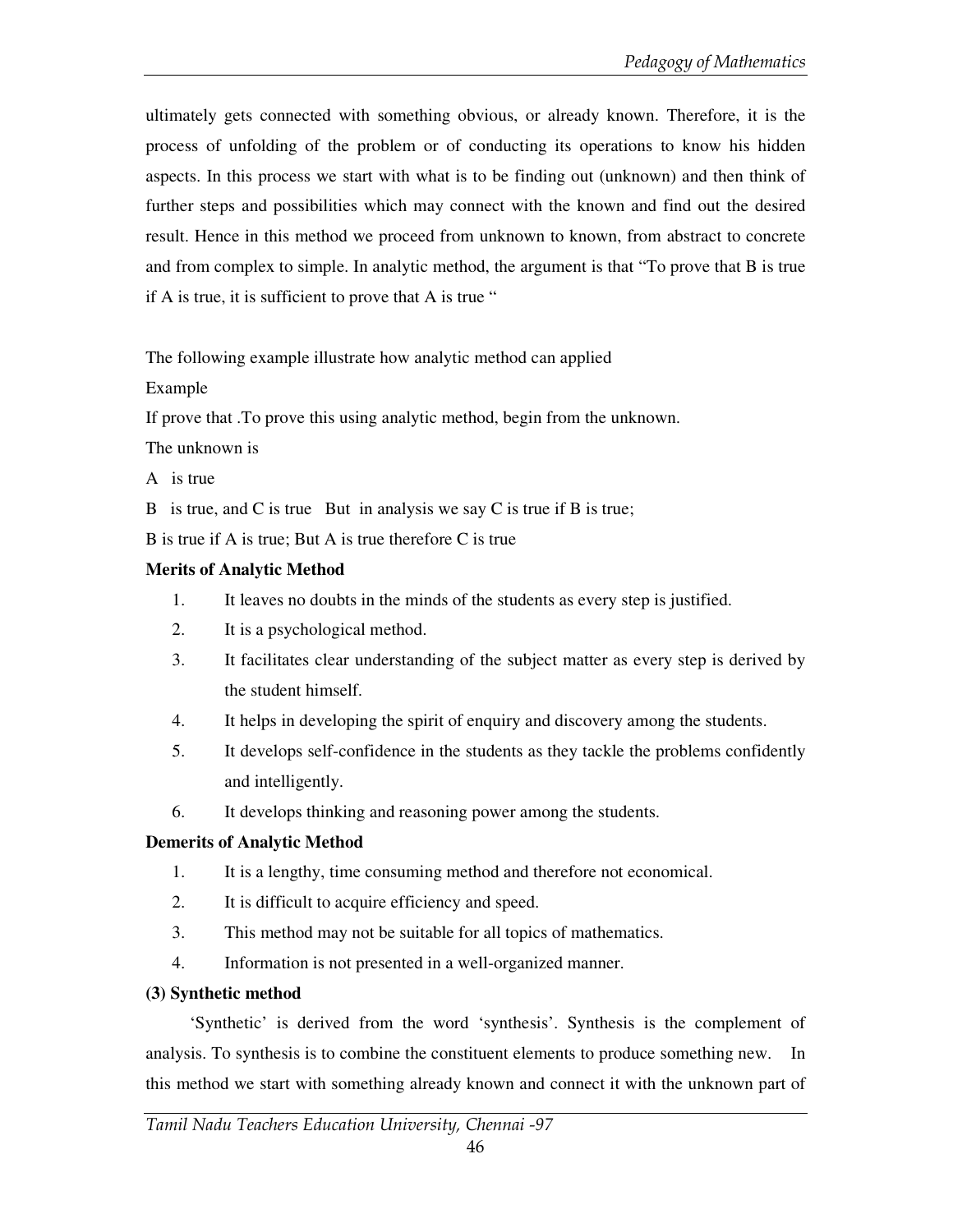the statement. Therefore, in this method one proceeds from known to unknown. It is the process of combining known bits of information to reach the point where unknown information becomes obvious and true. In synthetic method the reasoning is as follows "Since A is true, B is true".

The following example illustrates the use of synthetic method.

Example

If prove that

In synthetic method, one has to begin with the known i.e. and reach the unknown i.e. .

# **Proof:**

 From (known) Adding on both sides we get (unknown).Thus beginning with the known, the unknown is reached. But why is added is not explained.

In synthetic method the reasoning is as follows

A is true.

B is true and

C is true.

# **Merits of synthetic Method**

- 1. It is short and elegant
- 2. It facilitates speed and efficiency
- 3. It is more effective for slow learners.

# **Demerits of synthetic Method**

- 1. It leaves many doubts in the minds of the learner and offers no explanation for them.
- 2. It does not provide full understanding.
- 3. It makes the student passive listeners and encourages rote memorization.

# **Difference between Analytic and Synthetic Method**

| S.No         | <b>Analytic Method</b>              | <b>Synthetic Method</b>                  |
|--------------|-------------------------------------|------------------------------------------|
| $\mathbf{1}$ | This method is logical              | This method is psychological             |
| 2            | It is short, concise and elegant    | It is lengthy, laborious and time        |
|              |                                     | consuming                                |
| 3            | It is a method for the presentation | It is a method for discovery and demands |
|              | of discovered facts                 | thought. The analytics approach in       |
|              |                                     | exploratory procedure.                   |
| 4            | It is a method for the learner      | It is a method for the discoverer /      |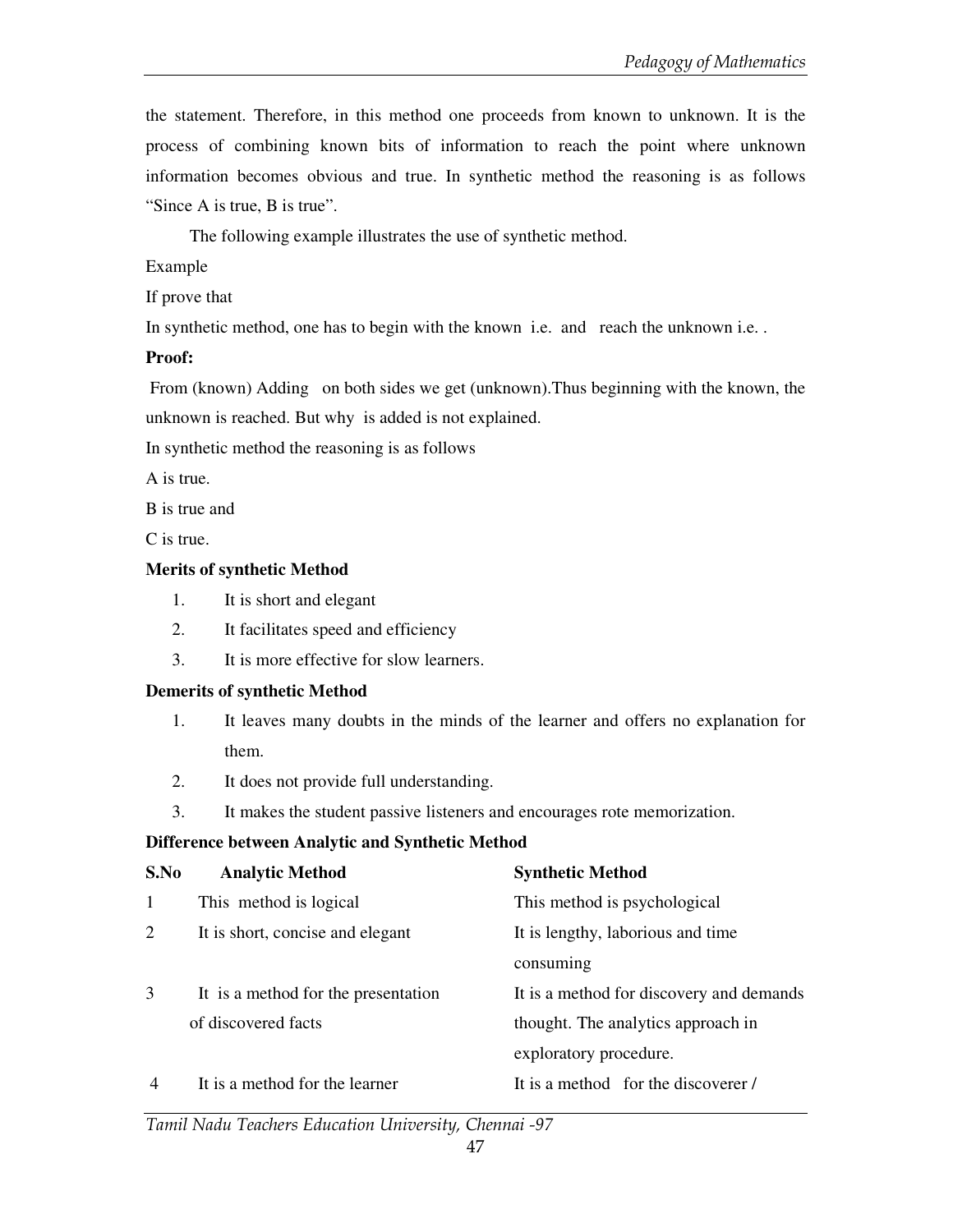| teacher how to attack an original |  |
|-----------------------------------|--|
|-----------------------------------|--|

- 5 Once forgotten it is not easy to recall It can be rediscover
- 6 The teacher is not in touch with class The teacher carries the class with them
- 7 This method is moves from unknown to This method moves from known to known unknown
- exercise

#### **(4) Inductive method**

 Making of Mathematics is experimental and inductive. Induction is that form of reasoning in which a general law is derived from a study of particular objects or specific processes. The child can use measurement, manipulator or constructive activities, patterns etc. To discover a relationship which he shell himself, later, formulate in symbolic form as a law or rule. The law, the rule or definition formulated by the child is the summation of all the particular or individual instances. In all inductions, the generalization that is evolved is regarded as a tentative conclusion.

**Example 1**: Ask pupils to draw a number of triangles. Ask them to measure the three angles of each triangle and find their sum. They will find that the sum of the three angles of all triangles is 180.

**Example 2:** Ask pupils to find the sum of two odd numbers like  $3+5=8$ ,  $5+7=12$ ,  $9+11=20$ , etc. They will find that the sum of two odd numbers is an even number.

#### **Merits of Inductive method**

- 1) This method is psychological. The student feels interested in experiments, experiences and discoveries.
- 2) This method fosters independence and self-confidence among the pupil which proves very useful in later life.
- 3) In this method, children discover the solution themselves. Hence it develops and encourages initiative and creative thinking.
- 4) All that is learnt using inductive method is remembered easily as it is self-acquired.
- 5) In this method, the pupils observe and analysis particular objects of similar and different nature and try to arrive at general truth.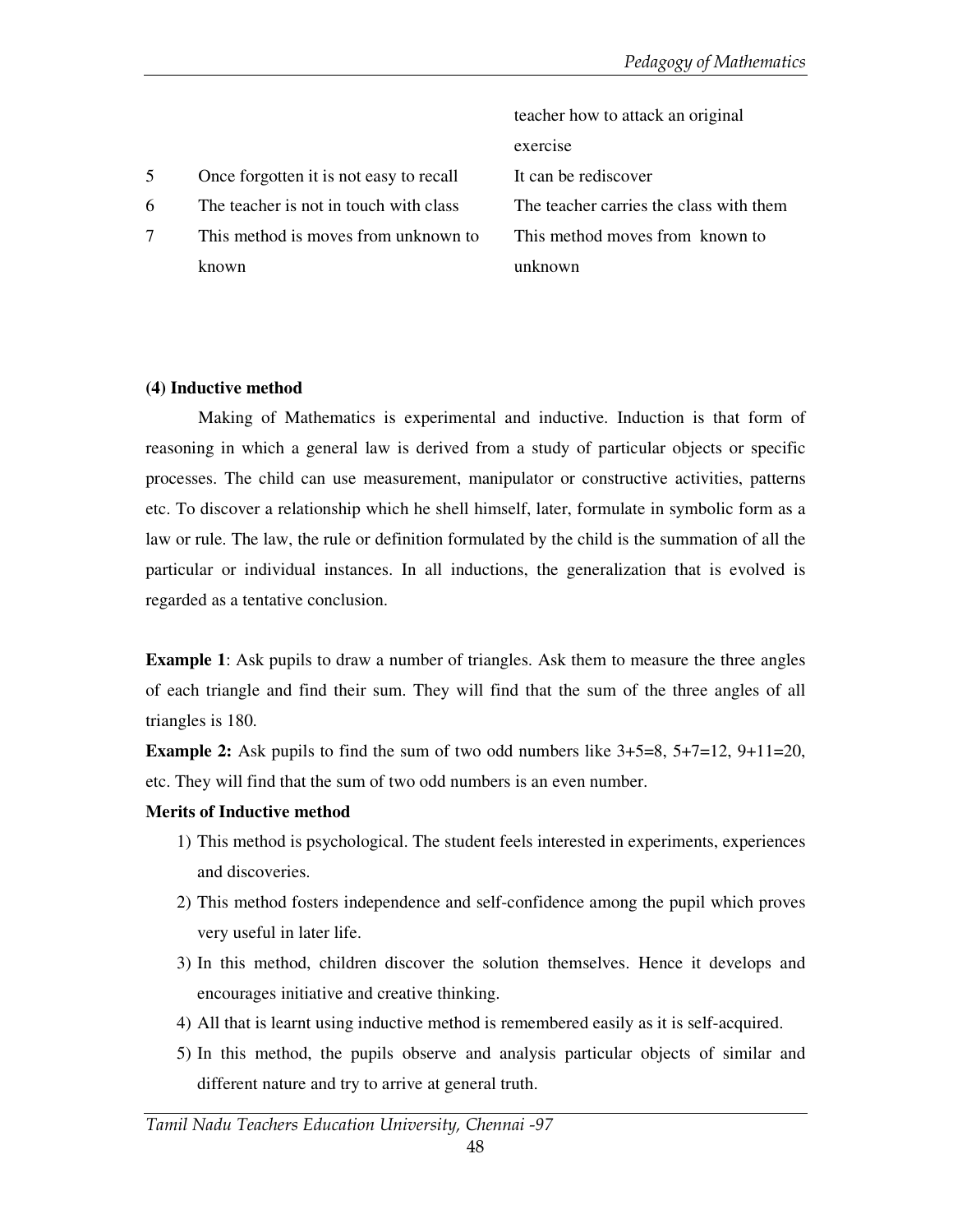6) Inductive method takes into consideration all the maximums of good teaching. The process of induction calls for perception, reasoning, judgment and generalization.

# **(5) Deductive method**

- 1) Like the inductive method, the first step is the clear understanding of the problem.
- 2) It may involve the study of a particular thing and phenomenon.
- 3) Principles and generalizations are reviewed to find the one which may be applicable to find a solution.
- 4) In this step the rule, principle or generalization is applied to a problem and inference is formulated that the problem fallsunder such rule, principle or generalization.
- 5) Verification of the inference is done by applying it to a case. If it solves the problemthen it is accepted otherwise the procedure is repeated to find the correct one.

# **Merits of deductive method**

- 1) Deductive method is short and time-saving. It takes little time to solve the problem by predetermined formulae.
- 2) In the deductive method, the teacher's work is very much simplified. Teacher gives a rule and asks the pupils to verify it by application to several concrete examples. For example, students are told that the area of rectangle = Length x Breadth. Then a few sums are solved before the students. The students apply these formulae to solve these problems and they memorize it for future use.
- 3) This method is very useful for small children because with small children we generally use story or telling method.
- 4) This method glorifies memory, as the students have to memorize a considerable number of formulae and definitions.
- 5) This method is adequate and advantageous during practice and revision stage.

# **Difference between Inductive Method and Deductive Method**

| S.No           | <b>Inductive Method</b>                       | <b>Deductive Method</b>                           |
|----------------|-----------------------------------------------|---------------------------------------------------|
|                |                                               |                                                   |
| $\mathbf{1}$   | Proceeds from particular to general, concrete | Proceeds from the general to the particular, the  |
|                | to abstract.                                  | abstract to the concrete.                         |
|                |                                               |                                                   |
| $\overline{2}$ | It takes care of the needs and interests of   | Facts are thrust upon the child. The principle of |
|                | children. It is a developmental process.      | growth is not considered.                         |
| $\overline{3}$ | It encourages 'discovery' and stimulates      | The authority decides or gives the formula and    |
|                | Thinking                                      | encourages memorization                           |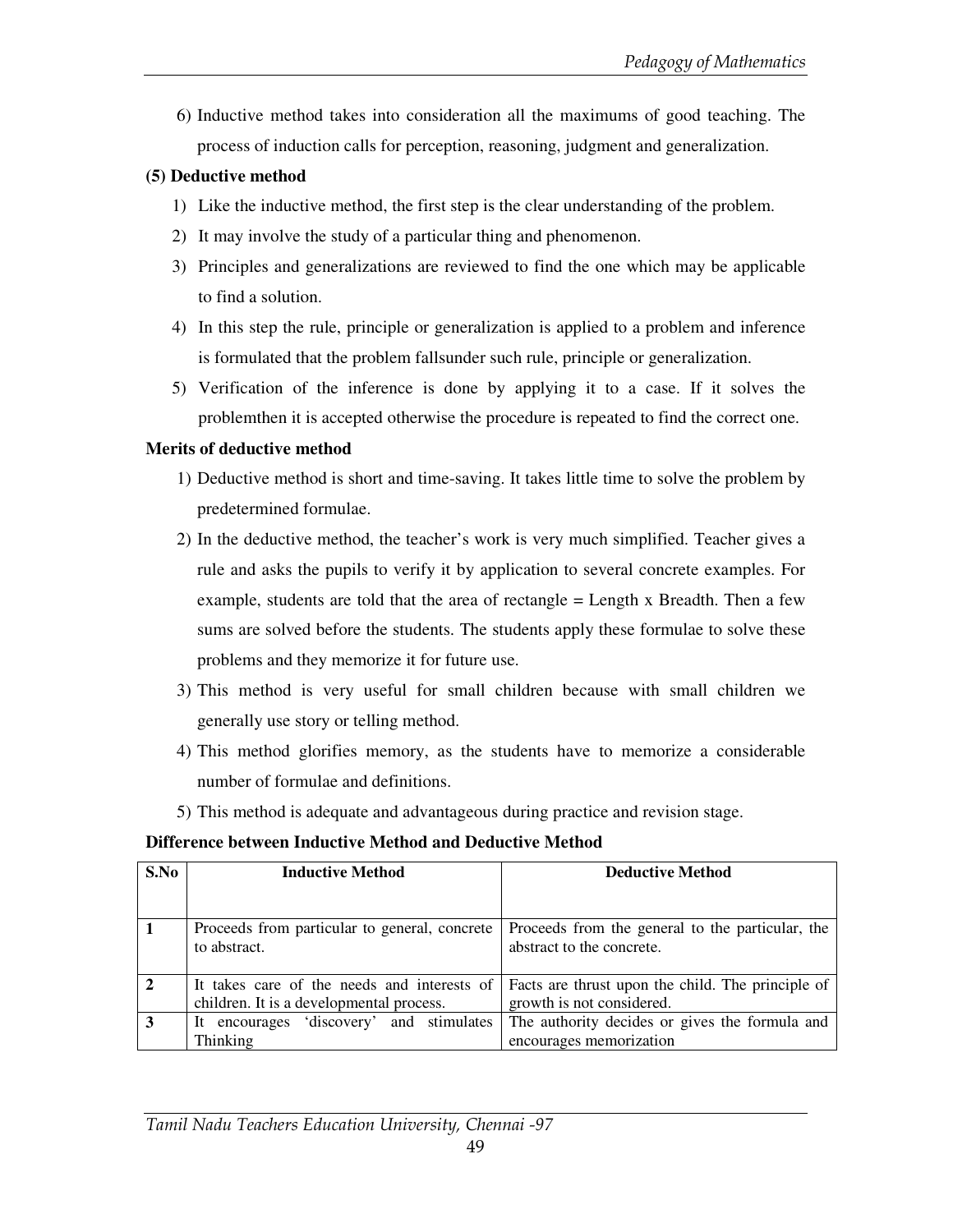| $\overline{4}$ | The generalization or rule is formulated by<br>the child therefore they remembers it with<br>ease.                  | The rule is given to the child. He does not<br>appreciate its nature and it is to forget it easily.           |
|----------------|---------------------------------------------------------------------------------------------------------------------|---------------------------------------------------------------------------------------------------------------|
| 5              | How and why of the process is made clear<br>through reasoning.                                                      | The process is taken from granted and accepted<br>without Reasoning                                           |
| 6              | observation<br>and direct<br>from<br>Īf.<br>starts<br>Experience and ends in developing a Rule in<br>abstract form. | Does not encourage learning by doing; it starts<br>with a rule and provides for practice and<br>applications. |
| 7              | It encourages child participation and group<br>work                                                                 | It demands individual learning and treats the<br>child as a passive recipient.                                |

# **(6) Demonstration Method**

Defining demonstration of learning is complicated by the fact that educators use many different terms when referring to the general concept, and the terms may or may not be used synonymously from place to place. For example, the terms capstone exhibition, culminating exhibition, learning exhibition, exhibition of learning, performance exhibition, senior exhibition, or student exhibition may be used, in addition to capstone, capstone experience, capstone project, learning demonstration, performance demonstration, and many others. Educators may also create any number of homegrown terms for demonstrations of learning far too many to catalog here.

Teachers not only use demonstrate specific learning concepts within the classroom, they can also participate in demonstration classrooms to help improve their own teaching strategies, which may or may not be demonstrative in nature. Although the literature is limited, studies show that the effects of demonstration classroom teachers includes a change of perspective in relating to students, more reflection in the teachers' own classroom strategies, and more personal responsibility for student learning.

#### **Advantages of demonstration method**

- 1. It helps in involving various sense to make learning permanent.
- 2. Through teacher behaviour is autocratic, he invites the cooperation of pupils in teaching learning process.
- 3. It develops interest in the learners and motivates them for their active participation
- 4. Any simple or complex sill becomes easy to understand.

# **Disadvantages of demonstration method**

1. It can be used only for skill subject.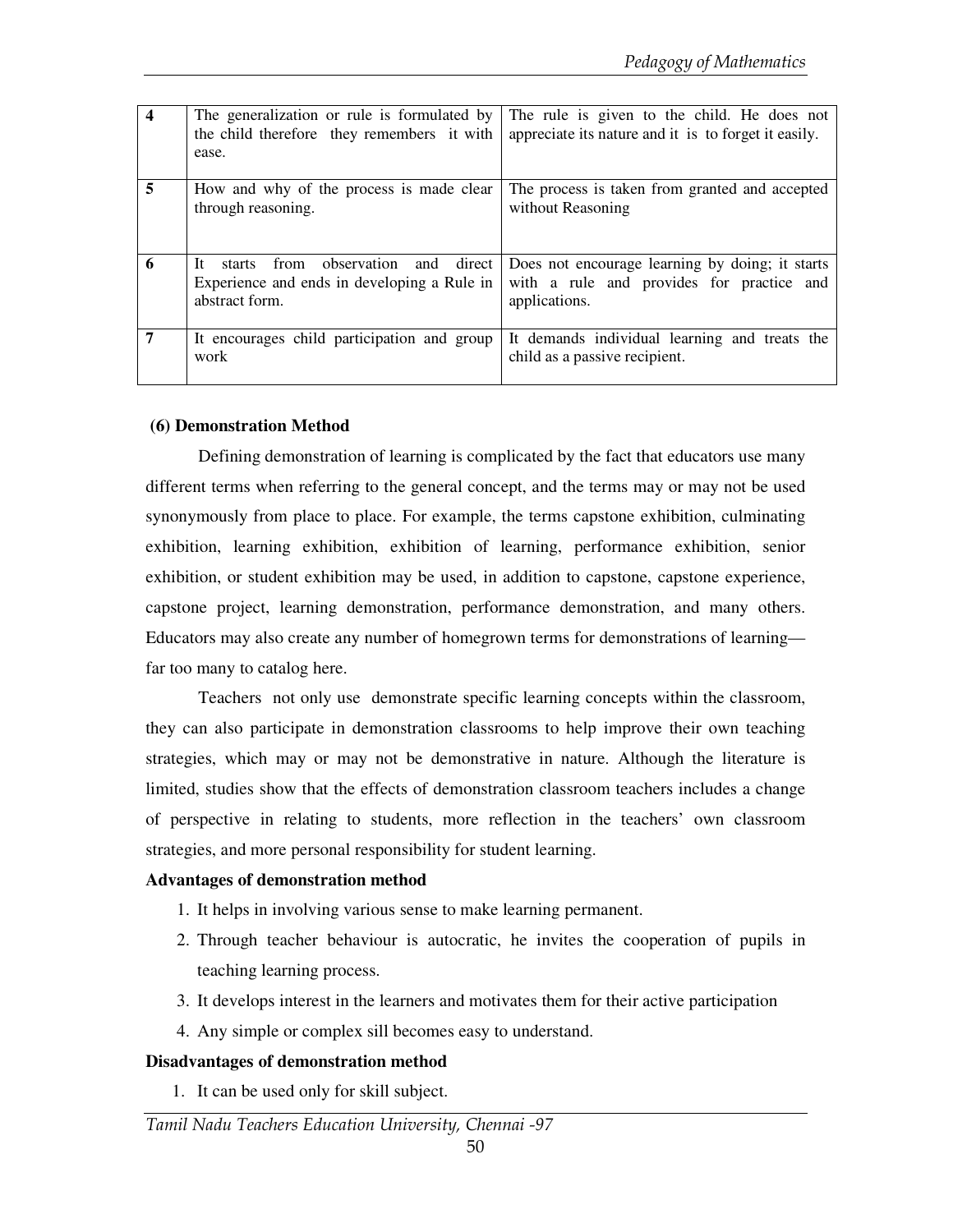- 2. Only attention of the learners is invited towards the activity demonstrated. They are free to discuss about it.
- 3. Due to poor economic conditions of the government schools there is scarcity of audio Visual aids and equipment and the teacher are not so creative to produce handmade modes for demonstration.
- 4. There is a general lack of sincerity and diligence among teachers who which to
- 5. Complete the syllabus or syllabi at the earliest without putting sincere efforts.

#### **(7) Team teaching**

Team teaching involves a group of instructors working purposefully, regularly, and cooperatively to help a group of students of any age learn. Teachers together set goals for a course, design a syllabus, prepare individual lesson plans, teach students, and evaluate the results. They share insights, argue with one another, and perhaps even challenge students to decide which approach is better.

Teams can be single-discipline, inter disciplinary, or school-within-a-school teams that meet with a common set of students over an extended period of time. New teachers may be paired with veteran teachers. Innovations are encouraged, and modifications in class size, location, and time are permitted. Different personalities, voices, values, and approaches spark interest, keep attention, and prevent boredom.

The team-teaching approach allows for more interaction between teachers and students. Faculty evaluate students on their achievement of the learning goals; students evaluate faculty members on their teaching proficiency. Emphasis is on student and faculty growth, balancing initiative and shared responsibility, specialization and broadening horizons, the clear and interesting presentation of content and student development, democratic participation and common expectations, and cognitive, affective, and behavioural outcomes. This combination of analysis, synthesis, critical thinking, and practical applications can be done on all levels of education, from kindergarten through graduate school.

Working as a team, teachers model respect for differences, inter dependence, and conflict-resolution skills. Team members together set the course goals and content, select common materials such as texts and films, and develop tests and final examinations for all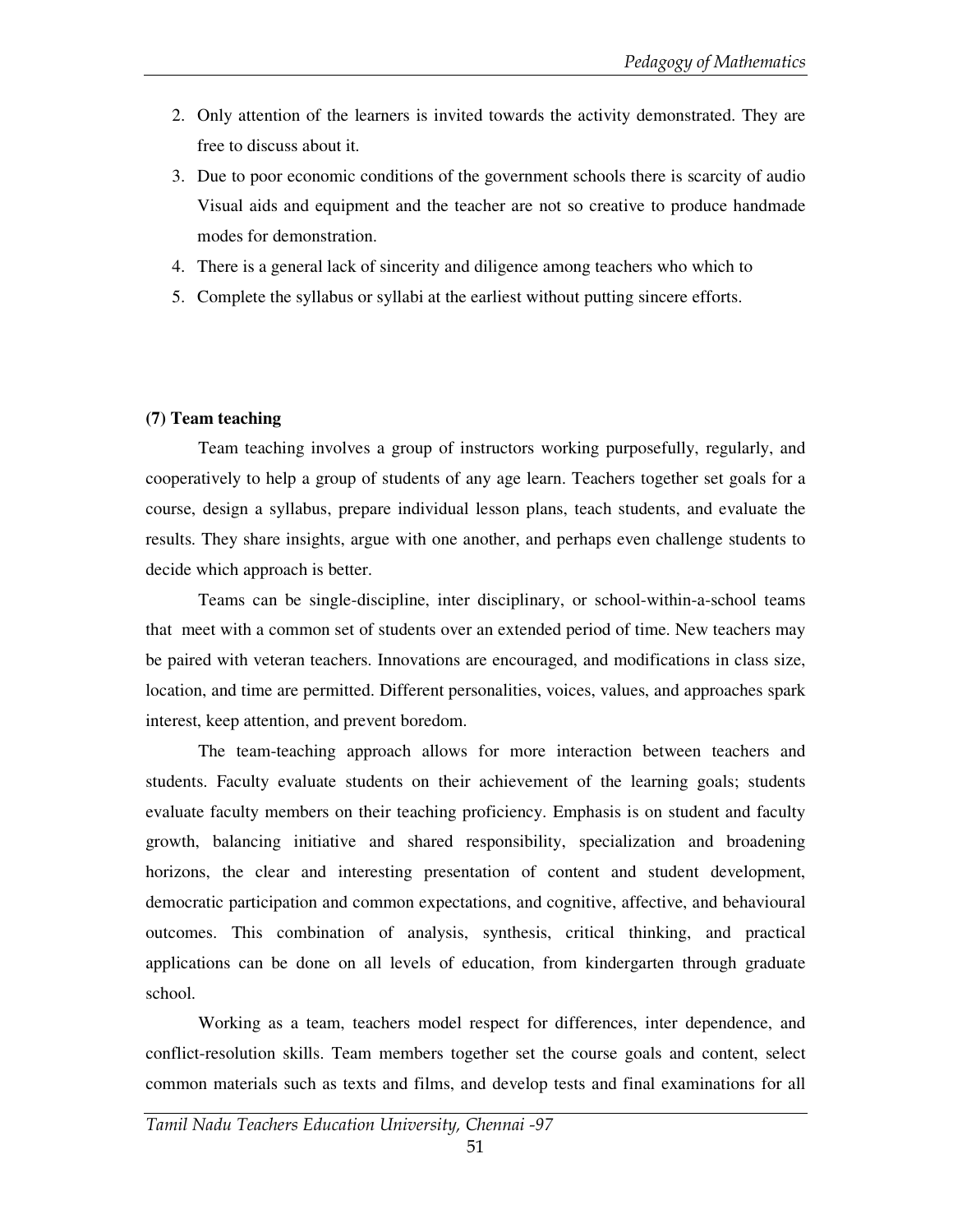students. They set the sequence of topics and supplemental materials. They also give their own interpretations of the materials and use their own teaching styles. The greater the agreement on common objectives and interests, the more likely that teaching will be interdependent and coordinated.

Teaching periods can be scheduled side by side or consecutively. For example, teachers of two similar classes may team up during the same or adjacent periods so that each teacher may focus on that phase of the course that he or she can best handle. Students can sometimes meet all together, sometimes in small groups supervised by individual teachers or teaching assistants, or they can work singly or together on projects in the library, laboratory, or fieldwork. Teachers can be at different sites, linked by video-conferencing, satellites, or the Internet.

Breaking out of the taken-for-granted single-subject, single-course, single-teacher pattern encourages other innovations and experiments. For example, students can be split along or across lines of sex, age, culture, or other interests, then recombined to stimulate reflection. Remedial programs and honours sections provide other attractive opportunities to make available appropriate and effective curricula for students with special needs or interests. They can address different study skills and learning techniques. Team teaching can also offset the danger of imposing ideas, values, and mindsets on minorities or less powerful ethnic groups. Teachers of different backgrounds can culturally enrich one another and students.

#### **Advantages of Team Teaching**

All the Students do not learn at the same rate. Periods of equal length are not appropriate for all learning situations. Educators are no longer dealing primarily with topdown transmission of the tried and true by the mature and experienced teacher to the young, immature, and inexperienced pupil in the single-subject classroom. Schools are moving toward the inclusion of another whole dimension of learning. The lateral transmission to every sentient member of society of what has just been discovered, invented, created, manufactured, or marketed. For this, team members with different areas of expertise are invaluable.

Of course, team teaching is not the only answer to all problems plaguing teachers, students, and administrators. It requires planning, skilled management, willingness to risk change and even failure, humility, open-mindedness, imagination, and creativity. But the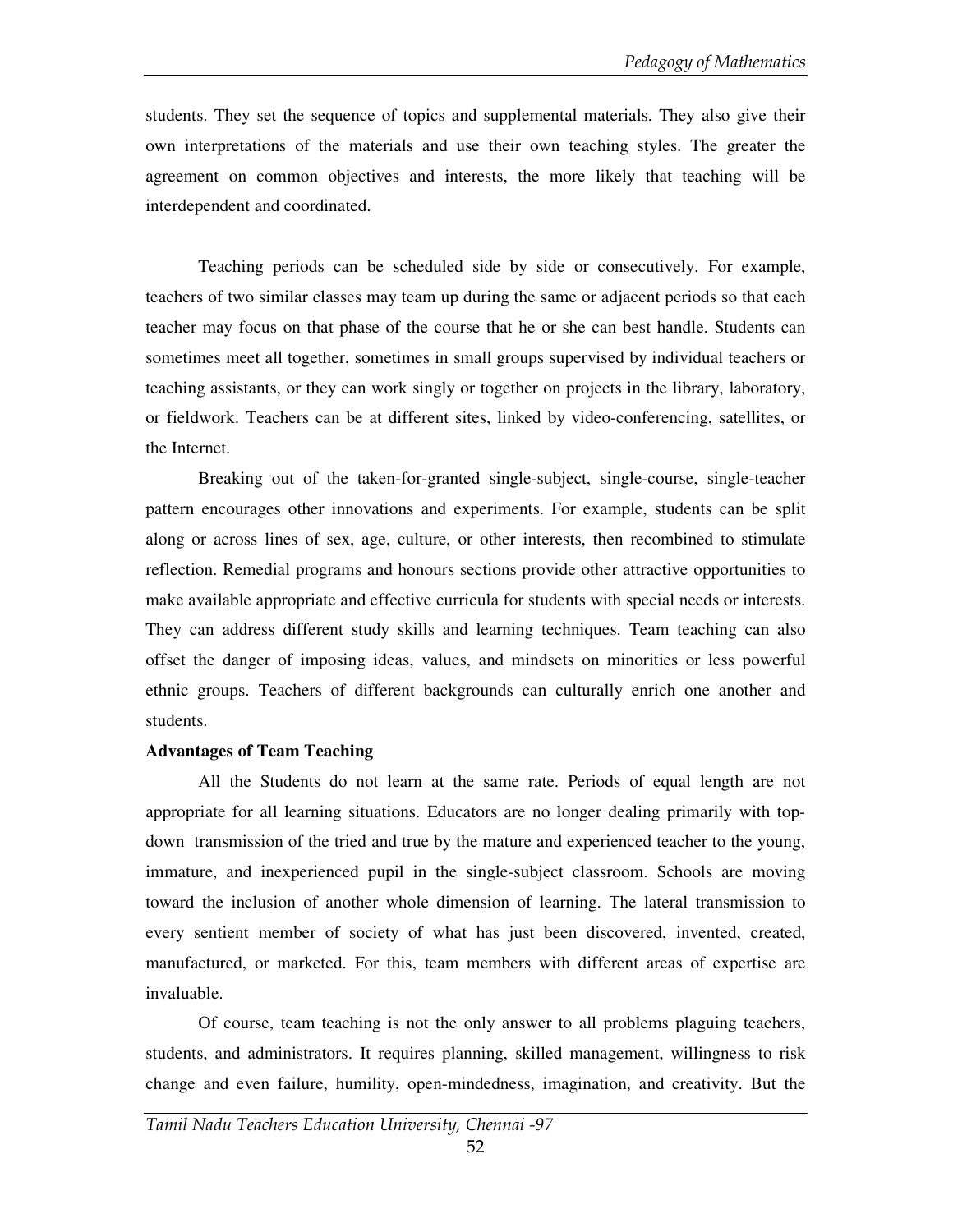results are worth it.

Teamwork improves the quality of teaching as various experts approach the same topic from different angles: theory and practice, past and present, different genders or ethnic backgrounds. Teacher strengths are combined and weaknesses are remedied. Poor teachers can be observed, critiqued, and improved by the other team members in a nonthreatening, supportive context. The evaluation done by a team of teachers will be more insightful and balanced than the introspection and self-evaluation of an individual teacher.

#### **Disadvantages of Team teaching**

Team teaching is not always successful. Some teachers are rigid personality types or may be wedded to a single method. Some simply dislike the other teachers on the team. Some do not want to risk humiliation and discouragement at possible failures. Some fear they will be expected to do more work for the same salary. Others are unwilling to share the spotlight or their pet ideas or to lose total control.

Team teaching makes more demands on time and energy. Members must arrange mutually agreeable times for planning and evaluation. Discussions can be draining and group decisions take longer. Rethinking the courses to accommodate the team-teaching method is often inconvenient.

Opposition may also come from students, parents, and administrators who may resist change of any sort. Some students flourish in a highly structured environment that favours repetition. Some are confused by conflicting opinions. Too much variety may hinder habit formation.

Salaries may have to reflect the additional responsibilities undertaken by team members. Team leaders may need some form of bonus. Such costs could be met by enlarging some class sizes. Non-professional staff members could take over some responsibilities.

#### **Learner Centered Methods**

Learner-centered methods are those methods are those methods where the focus of attraction is learners than teachers. It is through the involvement of learners the method develops. The recent psychological approaches in the classrooms give more importance to learner centered methods than teach centered methods.

#### **(i) Project Method**

Project method owes its origin to the pragmatic school of philosophy. It was propounded by W H. Kilpatrick and was perfected by J. A.Stevenson. The method consists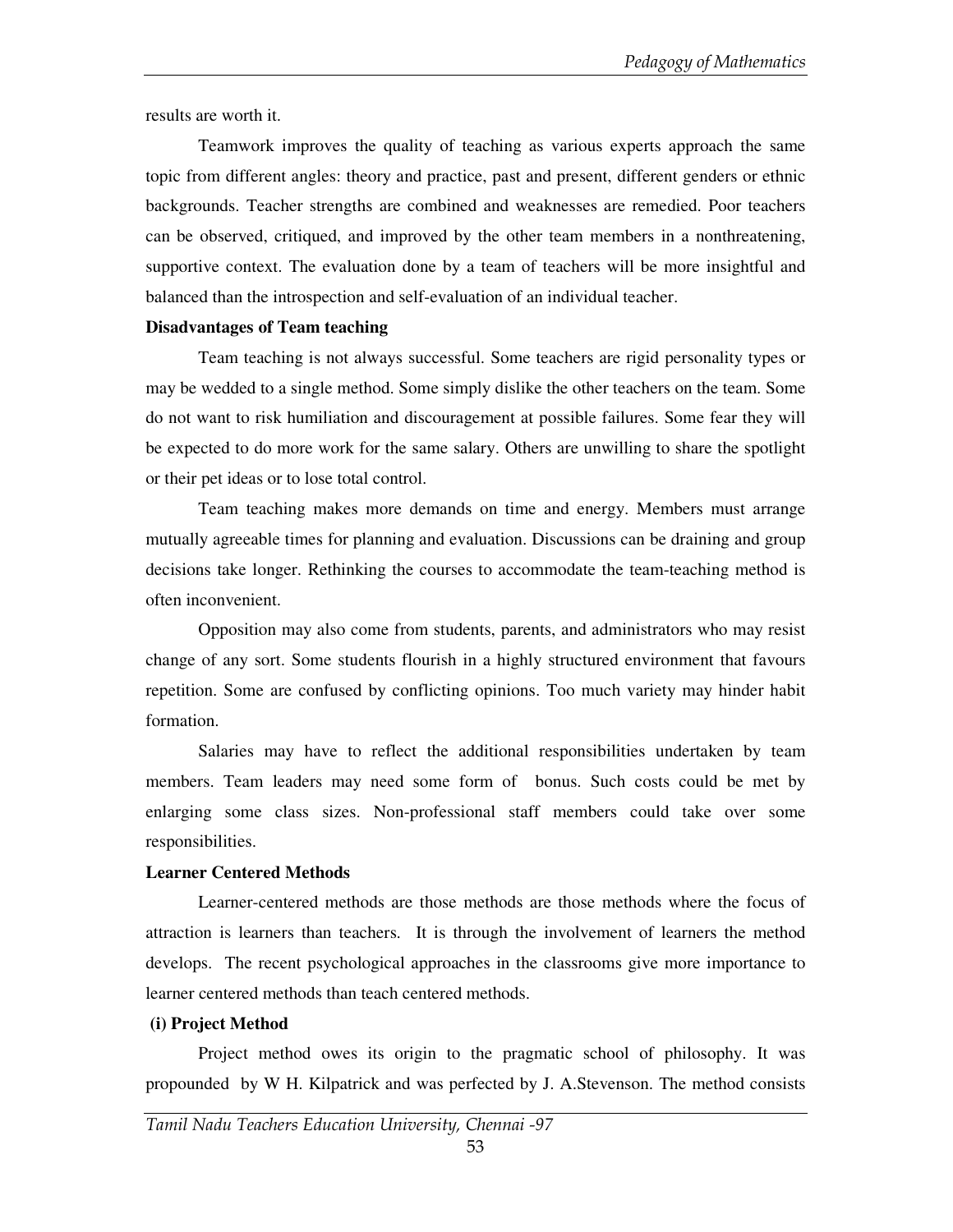of building a comprehensive unit around an activity which may be carried out in the school or outside. The essence of this method is to carry out a useful task in a group in which all the students work co-operatively. Learning by doing and learning by living are the two basic principles involved and children learn through association, co-operation and activity.

# **Definition**

- "A project is a unit of whole-hearted purposeful activity carried on preferably in its natural setting". Kilpatrick
- "A project is a problematic and carried to completion in its natural setting" Stevenson.
- "A project is a bit of real life that has been imparted in to the school" Ballard.

# **Principles of the Project Method**

- 1. The principle of freedom.
- 2. The principle of reality.
- 3. The principle of activity.
- 4. The principle of experience.
- 5. The principle of utility.
- 6. The principle of interest.
- 7. The principle of sociability

# **Major steps of the Project Method**

- 1. Providing a situation
- 2. Choosing and purposing
- 3. Planning
- 4. Carrying out the project (executing)
- 5. Evaluating
- 6. Recording

# **Kinds of Project**

- 1. Producer type: Here the emphasis is directed towards the actual construction of a material object or article.
- 2. Consumer type: Here the objective is to obtain either direct or vicarious experience such as reading and learning stories or listening to music etc.
- 3. Problems Type: Here the purpose is to solve a problem involving the intellectual process such as determining the e/m ratio of an election.
- 4. Drill type: Here the purpose is to attain efficiency in some activity. E.g. swimming,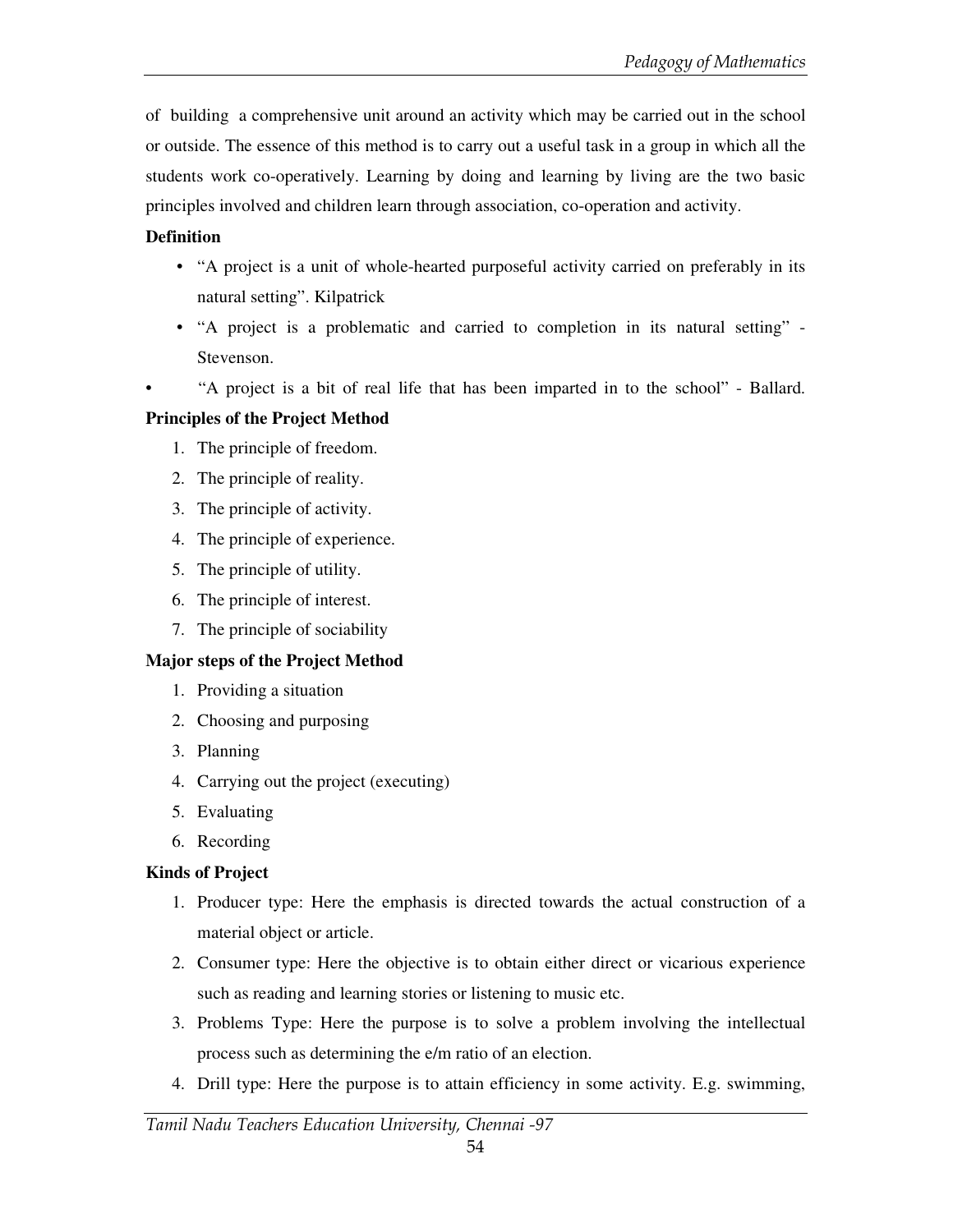driving etc.

# **Merits of Project method**

- 1. The method is in accordance with psychological laws of learning
	- i. Law of readiness pupil are ready to learn creating interest, purpose and life like situation.
	- ii. Law of exercise by practice we learn things, self-activity on the part of students create experience in later life.
	- iii. Law of effect child should be satisfied and feel happy in what he is learning.
- 2. It promotes co-operation and group interaction.
- 3. It gives training in a democratic way of learning and living.
- 4. There is no place for rote memorization.
- 5. Provides dignity of labor and develop respect and taste for all types of work.

# **Demerits of Project Method**

- 1. Project absorbs large amount of time and can be used as a part of science work only.
- 2. Many aspect of curriculum will not yield to project work.
- 3. Larger projects in the hands of an inexperienced and unskillful teacher lead to boredom.
- 4. Text book written on this lines are not available.
- 5. The method is highly expensive as pupil has to purchase lot of item, travel and do outdoor work.

# **(2) Peer Tutoring**

- Peer tutoring is a flexible, peer-mediated strategy that involves students serving as academic tutors and tutees. Typically, a higher performing student is paired with a lower performing student to review critical academic or behavioral concepts.
- It is a widely-researched practice across ages, grade levels, and subject areas
- The intervention allows students to receive one-to-one assistance
- Students have increased opportunities to respond in smaller groups
- It promotes academic and social development for both the tutor and tutee
- Student engagement and time on task increases
- Peer tutoring increases self-confidence and self-efficacy
- The strategy is supported by a strong research base

# **Types of Peer Tutoring**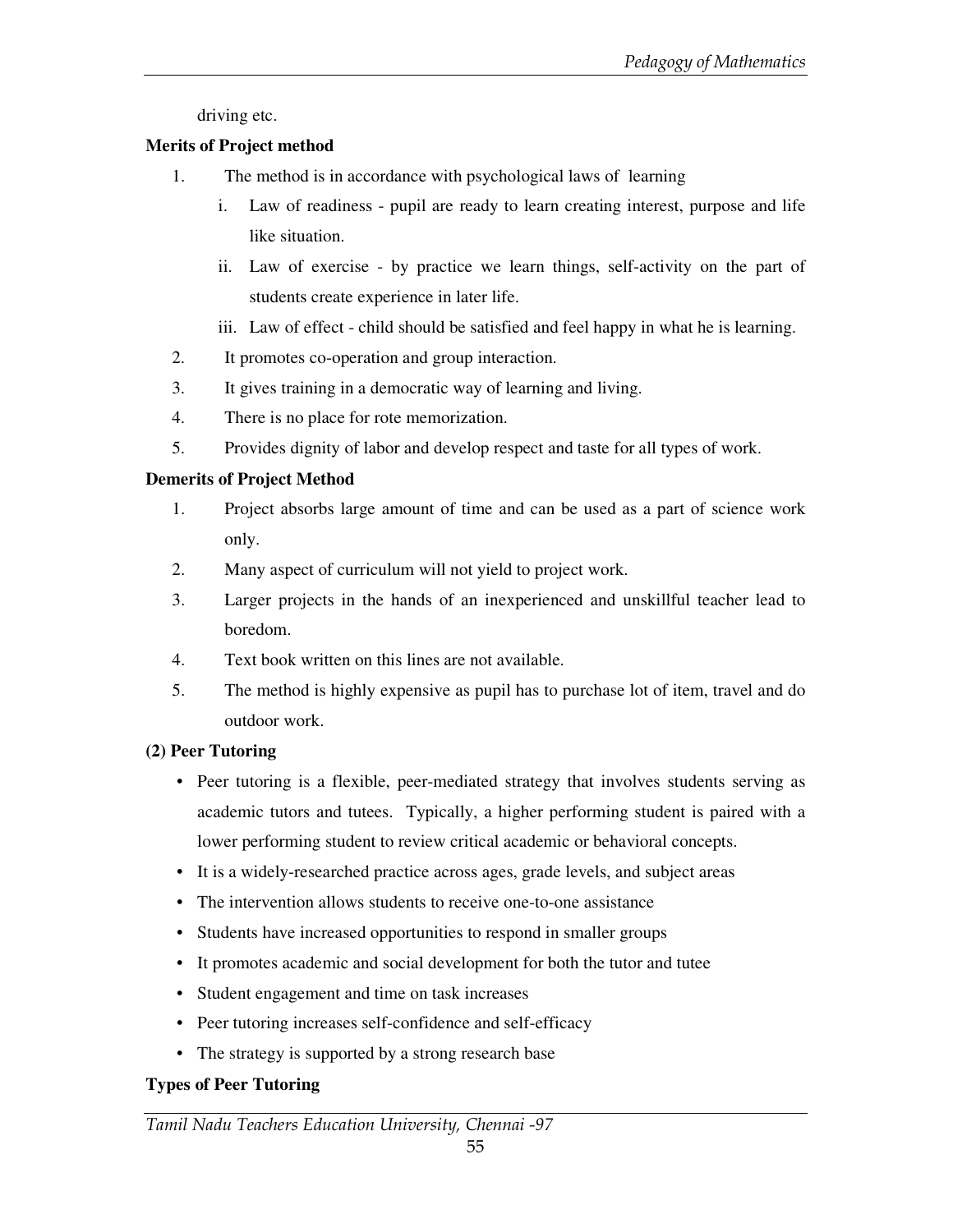Classwide Peer Tutoring (CWPT) –Class wide peer tutoring involves dividing the entire class into groups of two to five students with differing ability levels. Students then act as tutors, tutees, or both tutors and tutees. In CWPT, student pairings are fluid and may be based on achievement levels or student compatibility.

Cross-age Peer Tutoring (CPT) - Older students are paired with younger students to teach or review a skill. The positions of tutor and tutee do not change. The older student serves as the tutor and the younger student is the tutee. The older student and younger student can have similar or differing skill levels, with the relationship being one of a cooperative or expert interaction. Tutors serve to model appropriate behavior, ask questions, and encourage better study habits. This arrangement is also beneficial for students with disabilities as they may serve as tutors for younger students.

Peer Assisted Learning Strategies (PALS)- It involves a teacher pairing students who need additional instruction or help with a peer who can assist. Groups are flexible and change often across a variety of subject areas or skills. Cue cards, small pieces of cardstock upon which are printed a list of tutoring steps, may be provided to help students remember PALS steps. All students have the opportunity to function as a tutor or tutee at differing times. Students are typically paired with other students who are at the same skill level, without a large discrepancy between abilities.

 Reciprocal Peer Tutoring (RPT): Two or more students alternate between acting as the tutor and tutee during each session, with equitable time in each role. Often, higher performing students are paired with lower performing students. RPT utilizes a structured format that encourages teaching material, monitoring answers, and evaluating and encouraging peers. Both group and individual rewards may be earned to motivate and maximize learning.

Same-age Peer Tutoring: Peers who are within one or two years of age are paired to review key concepts. Students may have similar ability levels or a more advanced student can be paired with a less advanced student. Students who have similar abilities should have an equal understanding of the content material and concepts. When pairing students with differing levels, the roles of tutor and tutee may be alternated, allowing the lower performing student to quiz the higher performing student. Answers should be provided to the student who is lower achieving when acting as a tutor in order to assist with any deficits in content knowledge.

#### **(3) Individual activities**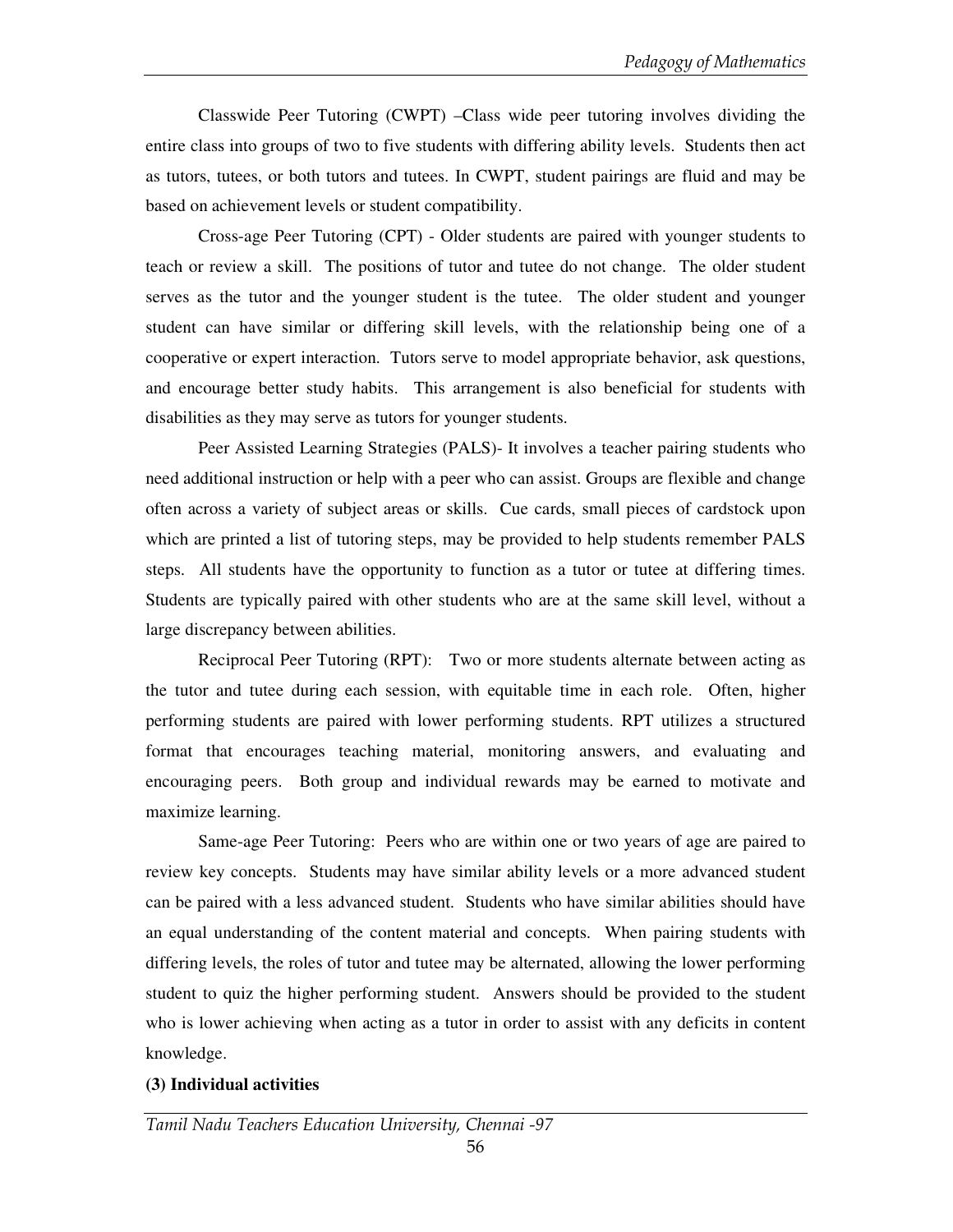The social aspect of activities is just as important as the creative, leisure and learning aspects. Mentors make great efforts to help people join small friendly groups to share experience and skills and support each other in maintaining the group in the long-term. Some participants are housebound. In these circumstances, mentors encourage activities that people can pursue individually at home. Sometimes, arrangements may be made for an external artist or 'provider' to visit the person for a while. Wherever possible, the participant is introduced to others who might share their interests, by phone or letter or visiting. Some people prefer to pursue interests on their own.

#### **(4) Experiential learning**

 The word experiential essentially means that learning and development are achieved through personally determined experience and involvement, rather than on received teaching or training, typically in group, by observation, listening, study of theory or hypothesis, or some other transfer of skills or knowledge. The expression 'hands-on' is commonly used to describe types of learning and teaching which are to a lesser or greater extent forms of experiential learning.

The expression 'chalk-and-talk' (the teacher writes on a board and speaks while learners listen and look and try to absorb facts) refers to a style of teaching or training which contains no experiential learning aspect whatsoever.

Experiential learning, especially used at the beginning of a person's new phase of learning, can help to provide a positive emotional platform which will respond positively and confidently to future learning, even for areas of learning which initially would have been considered uncomfortable or unnecessary.

Experiential learning also brings into play the concept of multiple intelligences - the fact that people should not be limited by the 'three Rs' and a method of teaching based primarily on reading and writing.

Experiential learning is a way to break out of the received conditioned training and teaching practices which so constrain people's development in schools and work.

#### **(5) Problem Solving method**

The method is defined as a planned attack upon a difficulty for the purpose of finding a solution. It is also defined as the process of raising a problem in the minds of the pupils in such a way as to stimulate purposeful reflective thinking for arriving at a rational solution. In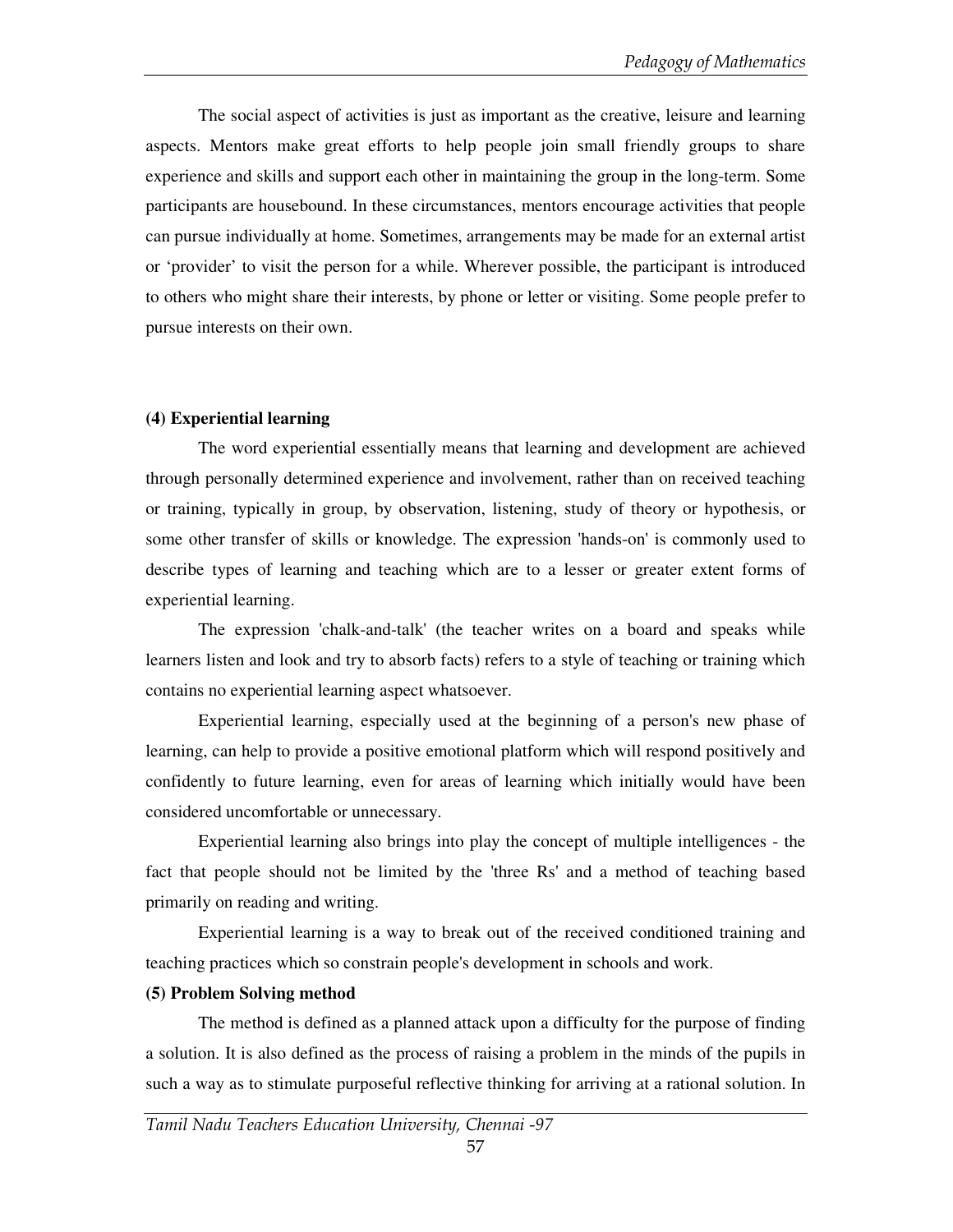this method the person uses his ability to analyze a problem which confronts him in order to arrive a solution.

#### **Steps in problem solving method**

- 1. Sensing the problem
- 2. Interpreting, defining and delimiting the problem.
- 3. Collecting relevant data
- 4. Organizing and evaluating the data
- 5. Formulating tentative solution
- 6. Drawing conclusion and making generalization
- 7. Application of generalization to new situation

#### **Small group/ whole class interactive learning**

Small group teaching has become more popular as a means of encouraging student learning. While beneficial the tutor needs a different set of skills for those used in lecturing, and more pertinently, small group work is an often luxury many lecturers cannot afford. A further consideration with small group teaching is the subjective perspective of what constitutes a small group. A lecturer used to taking 400 students in a lecture would define 50 students as a small group, while a lecturer used to a group of 50 students would define 5-10 students as a small group. In a discussion, where participation is assessed some students may not speak up in a group that begins to be get bigger than 10 participants and in addition tutors would find it hard to assess participation by individual students in groups with numbers greater than this.

#### **(1) Student Seminar**

 A seminar is a form of academic instruction, either at an academic institution or offered by a commercial or professional organization. It has the function of bringing together small groups for recurring meetings, focusing each time on some particular subject, in which everyone resent is requested to actively participate. This is often accomplished through an ongoing Socratic dialogue with a seminar leader or instructor, or through a more formal presentation of research. It is essentially a place where assigned readings are discussed, questions can be raised and debates can be conducted. Student seminars are the open presentations done by the students before their peers and teachers. The word seminar is derived from the Latin word seminarian, meaning "seed plot".

Some Tips for Seminar Preparation

1. Choose a topic: Choose a topic which will sustain your interest and will allow you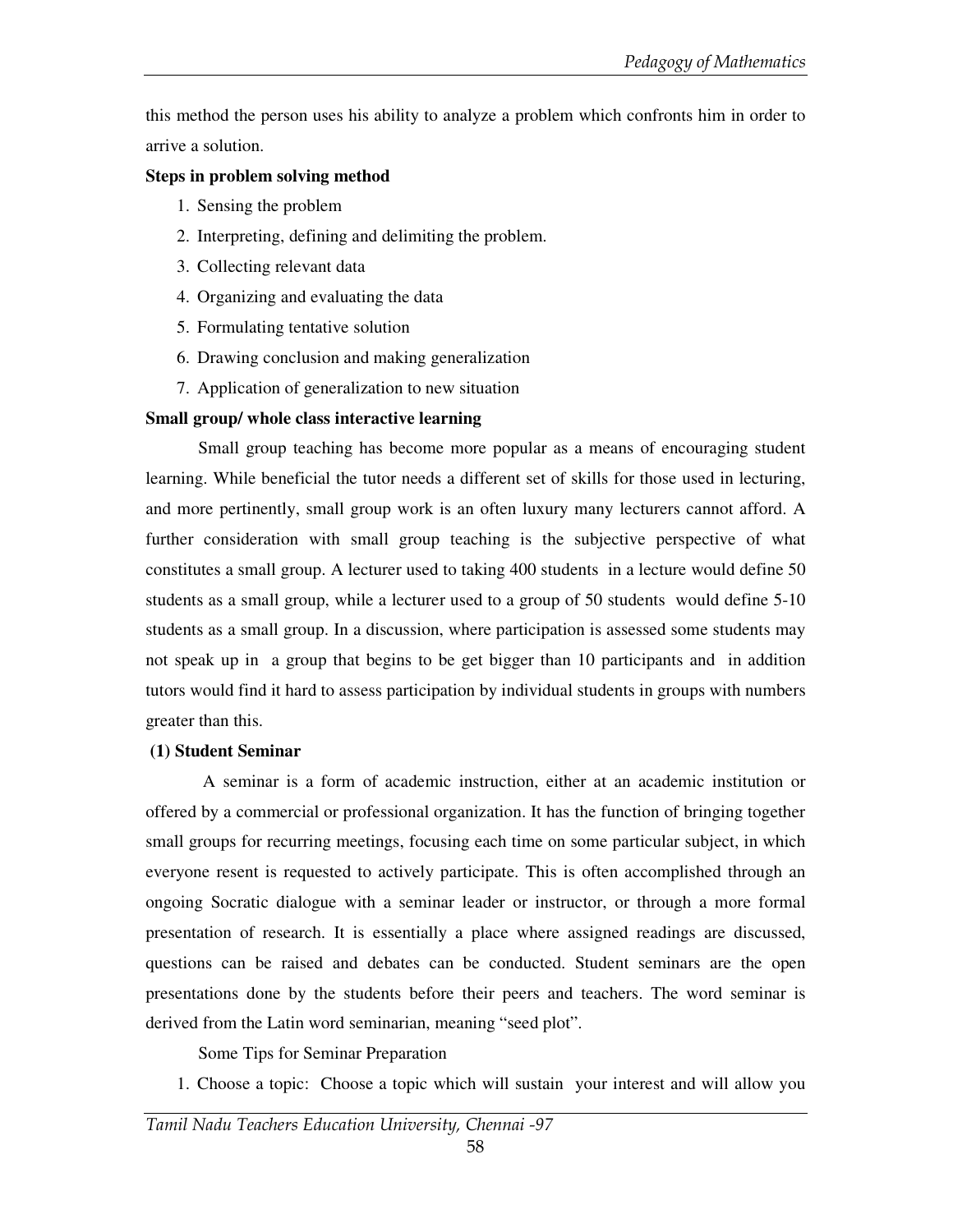to exhibit enthusiasm during your presentation.

- 2. Keep your Audience in Mind: The primary objective in giving a talk should be to communicate an interesting idea to students who attend the seminar. This means that the talk should be delivered in a way that students in attendance understand what you are saying, so be mindful of their background.
- 3. Tell a story/ anecdote: Begin with solid motivation for your problem and plenty of illuminating examples. Only after your audience understands what your topic is and why they should care about it should you spend time working carefully through the relevant science.
- 4. Keep timing in mind: Choose a topic that you can motivate and explicate comfortably in this window of time.

# **Scoring Indicators for Evaluation of seminar**

- 1. Ability to Collect Data: Sufficient, Relevant, Accuracy of facts.
- 2. Ability to Prepare seminar Paper: Introduction, Content Organization, Conclusion.
- 3. Presentation: Communication, Competence, Fluency, Spontaneity.
- 4. Understanding the Subject: Involvement in the Discussion, Responding suitably.

# **(2) Group discussions**

Active learning can be implemented by organizing the class into small groups of students who can work together, foster their own learning strategy and create an atmosphere in which information sharing can takes place. Instructional techniques involving group controlled learning experiences provide room for the learners self-development and active participation in the teaching learning process. A discussion is a teaching technique that involves exchange of ideas with active learning and participation by all concerned. Discussion is an active process of teacher-pupil involvement in the classroom environment. This allows a student present its own perspective about something freely. Four basic concepts are to be considered for initiating small group discussion

- Process the interactions that takes place within the group
- Roles each group member's specific responsibilities within the group
- Leadership the capacity to guide and direct others in a group setting.
- Cohesion group members support for one another

Different Types of Small Group Discussions

# **(3) Mixed ability grouping**

It refers to grouping together students of different abilities. Usually this kind of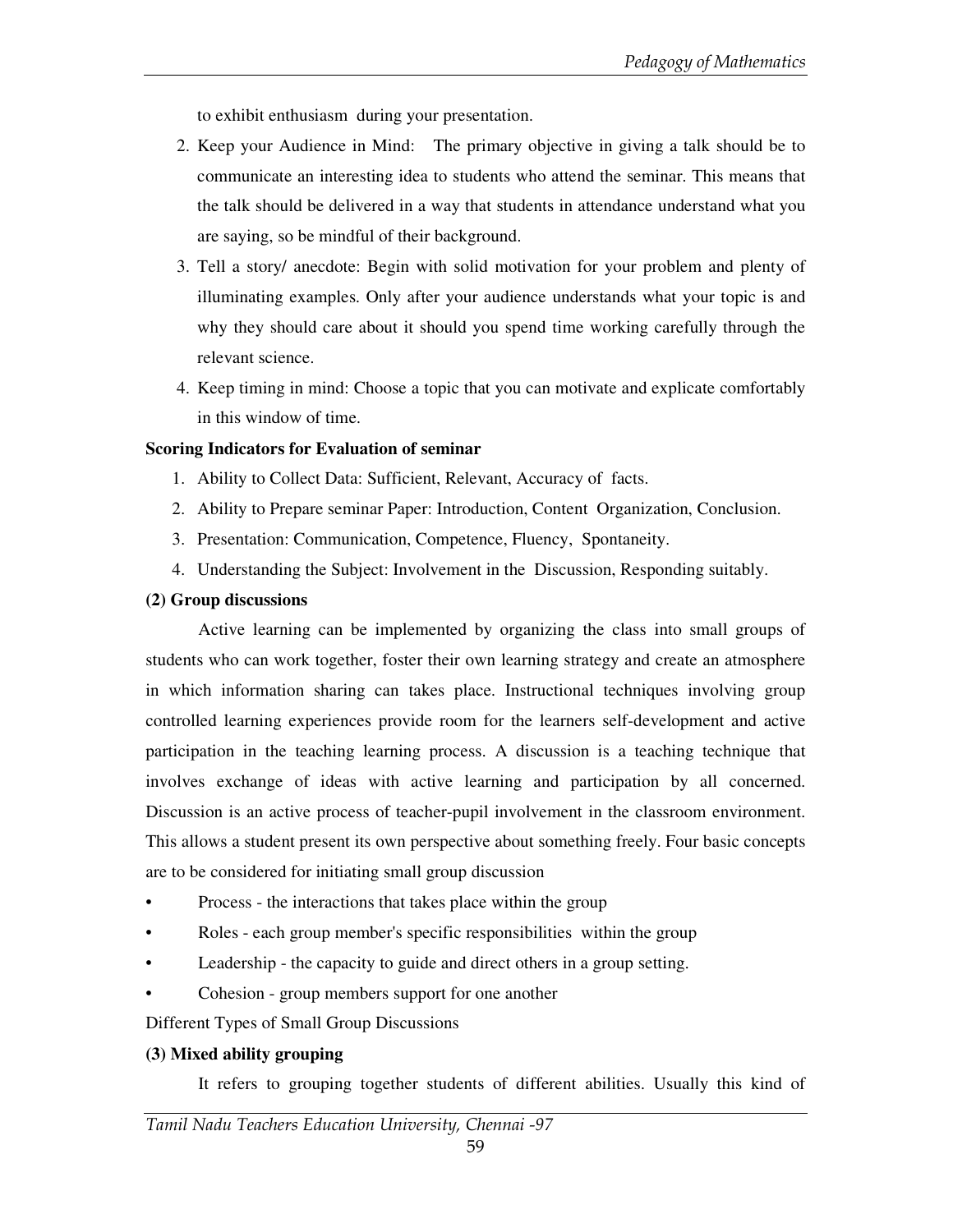grouping occurs when the group consists of students with different ages with one or two years span. The term "mixed aged grouping" or "heterogeneous grouping" is used for this case but we prefer to use the more general term of "mixed ability grouping" since the basic criterion for grouping is ability and not necessarily age. In mixed ability groups there are some students that are more mature and experienced than other ones and thus they have more advanced ability to acquire knowledge. The main aim of setting up mixed ability groups is not to produce homogeneity of ability in a group as this is the case in ability grouping, but to increase interaction across students with different abilities.

 In other words the purpose of mixed ability grouping is for children to benefit by their intellectual and social interaction with other students of their group that have different social behavior and ability to learn. The former reveals the main difference of mixed ability grouping with ability grouping. While grouping children with same ability the goal is to achieve homogeneity of the group and homogenize instruction for students of the group on basis different of grades or ages but based on ability.

# **(4) Maths through games and puzzles**

Mathematical games are 'activities' which:

- involve a challenge, usually against one or more opponents; a
- are governed by a set of rules and have a clear underlying structure;
- normally have a distinct finishing point;
- have specific mathematical cognitive objectives.

# **Benefits of Using Games**

 The advantages of using games in a mathematical programme have been summarised in an article by Davies (1995) who researched the literature available at the time.

- Meaningful situations for the application of mathematical skills are created by games
- Motivation children freely choose to participate and enjoy playing
- Positive attitude Games provide opportunities for building self-concept and developing positive attitudes towards mathematics, through reducing the fear of failure and error;
- Increased learning in comparison to more formal activities, greater learning can occur through games due to the increased interaction between children, opportunities to test intuitive ideas and problem solving strategies
- Different levels Games can allow children to operate at different levels of thinking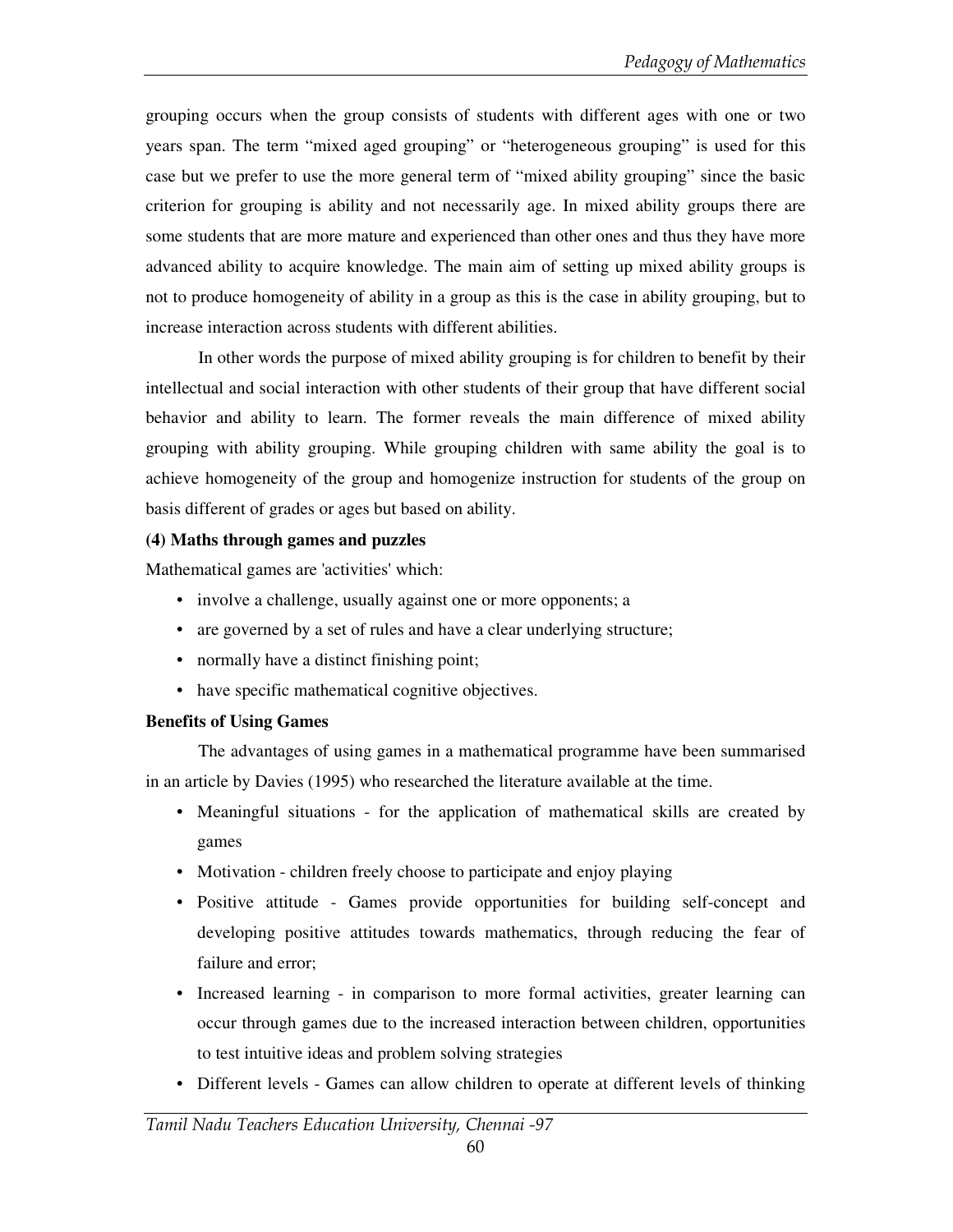and to learn from each other. In a group of children playing a game, one child might be encountering a concept for the first time, another may be developing his/her understanding of the concept, a third consolidating previously learned concepts

- Assessment children's thinking often becomes apparent through the actions and decisions they make during a game, so the teacher has the opportunity to carry out diagnosis and assessment of learning in a non-threatening situation
- Home and school Games provide 'hands-on' interactive tasks for both school and home
- Independence Children can work independently of the teacher. The rules of the game and the children's motivation usually keep them on task.

### **Recent trends in Teaching and Learning Mathematics**

- 1. Constructivist learning
- 2. Problem based learning
- 3. Brain based learning
- 4. Collaborative learning
- 5. Flipped learning
- 6. Blended learning
- 7. e-learning trends
- 8. Video conferencing

# **(1)Constructivist learning**

Constructivism is a learning theory that has its foundation in philosophy and anthropology as well as psychology. The constructivist approach to education attempts to shift education from a teacher-dominated focus to a student-centered one. The role of the teacher focuses on assisting students in developing new insights. Students are taught to assimilate experience, knowledge and insights with what they already know and from this they need to construct new meanings. Constructivist learning is based on students' active participation in problem solving and critical thinking regarding a learning activity which they find relevant and engaging. They are "constructing" their own knowledge by testing ideas and approaches base on their prior knowledge and experience, applying these to new situations and integrating the new knowledge gained with pre-existing intellectual constructs.

In the constructivist theory the emphasis is placed on the learner or the student rather than the teacher of the instructor. It is the learner who interacts with objects and events and thereby gains an understanding of the features held by such objects or events. The learner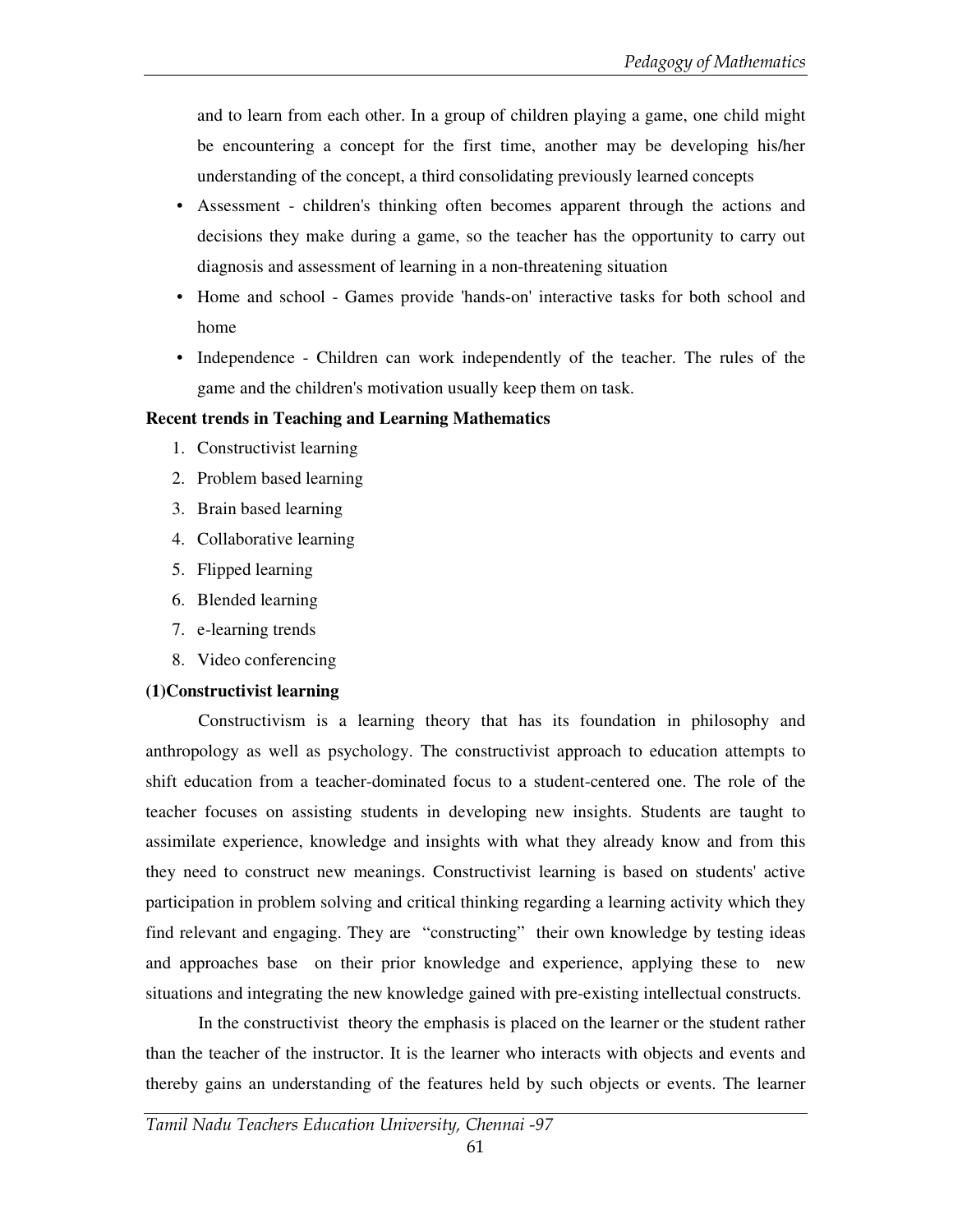constructs her own conceptualizations and solutions to problems. Learner autonomy and initiative is accepted and encouraged. Exploring or experiencing the physical surroundings, experiential education is a key method of constructivism. To the constructivists, the act of teaching is the process of helping learners creates knowledge. In constructivist thinking learning is also affected by the context, beliefs and attitude of the learner.

There are many different schools of thought within this theory, all of which fall within the same basic assumption about learning. The main two are: Cognitive constructivism (e.g., Theory of Piaget) and Social constructivism (e.g., Theory of L.S. Vygotsky).

### **Cognitive Constructivism**

Cognitive constructivism is generally attributed to Jean Piaget, who articulated mechanisms by which knowledge is internalized by learners. The process of accumulating the knowledge are through accommodation and assimilation, individuals construct new knowledge from their experiences.

It is important to note that constructivism is not a particular pedagogy. In fact, constructivism is a theory describing how learning happens, regardless of whether learners are using their experiences to understand a lecture of following the instructions for building a model airplane. In both cases, the theory of constructivism suggests that learners constructknowledge out of their experiences. However, constructivism is often associated with pedagogic approaches that promote active learning, or learning by doing. Today constructivist teaching is based on recent research about the human brain.

The major views of constructivism can be summarized as follows:

- Emphasis learning and not teaching
- Encourage and accepts learner autonomy and initiative
- Sees learners as creatures of will and purpose
- Thanks of learning as a process
- Encourages learner inquiry
- Acknowledges the critical role of experience in learning
- Nurtures learners natural curiosity
- Takes the learner's mental model into account etc..

#### **Social Constructivism**

Social constructivism maintains that human development is socially situated and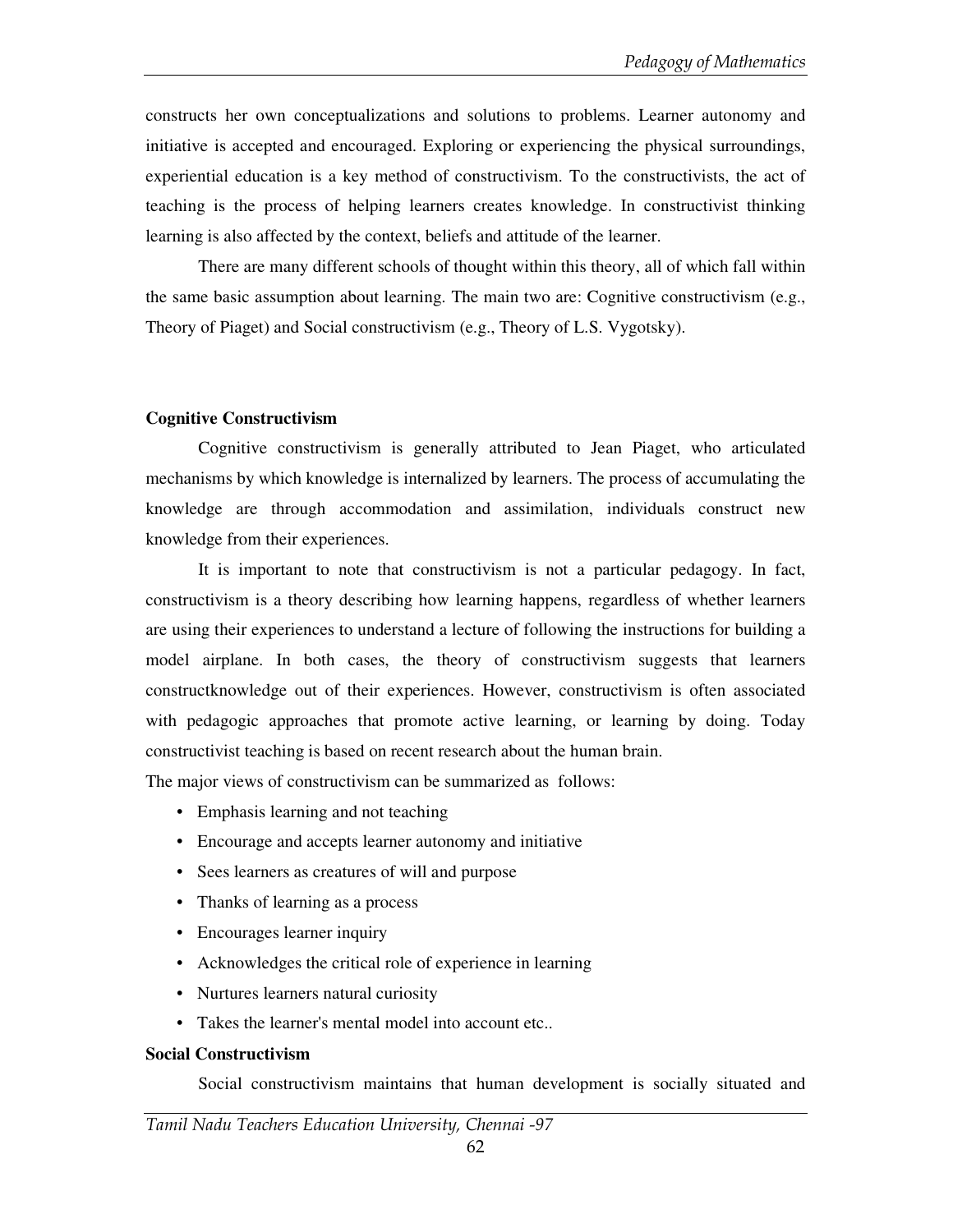knowledge is constructed through interaction with others. It is a sociological theory of knowledge that applies the general philosophical constructivism into the social assumptions of Social Constructivism. Social constructivism is based on specific assumptions about reality, knowledge, and learning. To understand and apply models of instruction that are rooted in the perspectives of social constructivists, it is important to know the premises that underlie them. The most important assumptions of the theory of social constructivism is

- 1. The assumption that human beings rationalize their experience by creating a model of the social world and the way that it functions
- 2. The belief in language as the most essential system through which humans construct reality

### **(2)Problem Based Learning (PBL)**

Problem-based learning (PBL) is a student-centered pedagogy in which students learn about a subject through the experience of solving an open -ended problem. Students learn both thinking strategies and domain knowledge. Problem - based learning (PBL) is an approach that challenges students to learn through engagement in a real problem. It is a format that simultaneously develops both problem solving strategies and disciplinary knowledge bases and skills by placing students in the active role of problem-solvers confronted with an ill-structured situation that simulates the kind of problems they are likely to face as future managers in complex organizations. Problem-based learning makes a fundamental shift from a focus on teaching to a focus on learning. The process is aimed at using the power of authentic problem solving to engage students and enhance their learning and motivation. There are several unique aspects that define the PBL approach:

- Learning takes place within the contexts of authentic tasks, issues, and problems that are aligned with real world concerns.
- In a PBL course, students and the instructor become co-learners, co-planners, coproducers, and co-evaluators as they design, implement, and continually refine their curricula.
- The PBL approach is grounded in solid academic research on learning and on the best practices that promote it. This approach stimulates students to take responsibility for their own learning, since there are few lectures, no structured sequence of assigned readings, and so on.
- PBL is unique in that it fosters collaboration among students, stresses the development of problem solving skills within the context of professional practice,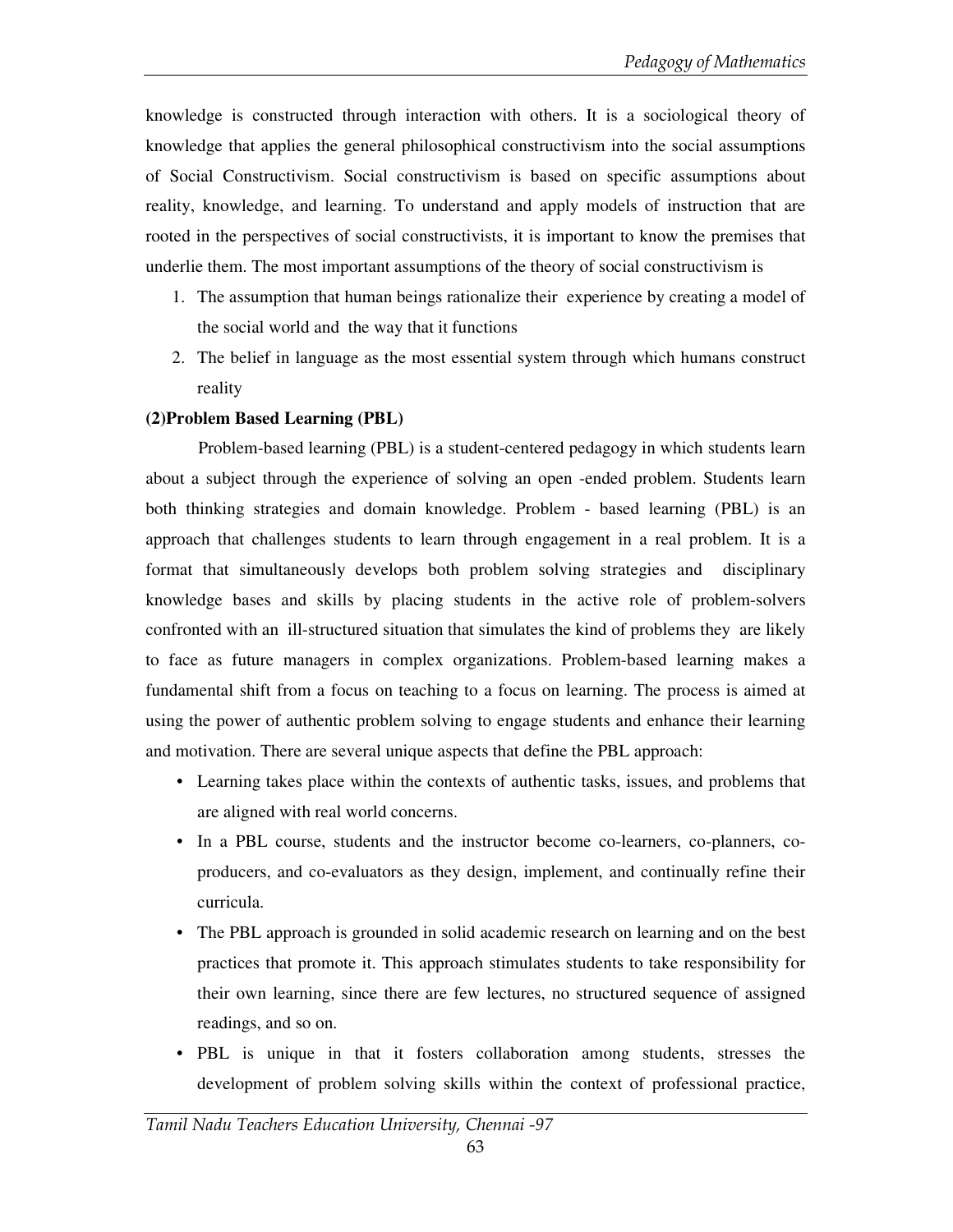promotes effective reasoning and self-directed learning, and is aimed at increasing motivation for life-long learning.

 Problem-based learning begins with the introduction of an ill-structured problem on which all learning is centered. Most of the learning occurs in small groups rather than in lectures. Teacher's role is more like that of a facilitator and coach of student learning, acting at times as a resource person, rather than as knowledge-holder and disseminator. Similarly, your role, as a student, is more active, as you are engaged as a problem-solver, decisionmaker, and meaning-maker, rather than being merely a passive listener and note-taker. Characteristics of Problem-Based Learning (PBL)

 Problem-Based Learning (PBL) is a pedagogical approach and curriculum design methodology often used in higher education and K-12 standard settings.

The following are some of the defining characteristics of PBL:

- 1. Learning is driven by challenging, open-ended problems with no one "right" answer
- 2. Problems/cases are context specific
- 3. Students work as self-directed, active investigators and problem-solvers in small collaborative groups (typically of about five students)
- 4. A key problem is identified and a solution is agreed upon and implemented
- 5. Teachers adopt the role as facilitators of learning, guiding the learning process and promoting an environment of inquiry

# **Learning outcomes of Problem Based Learning**

A well designed Problem based learning task provides students with the opportunity to develop skills related to:

- Managing tasks and holding leadership roles
- Oral and written communication
- Self-awareness and evaluation of group processes
- Working independently
- Critical thinking and analysis

# **Basic Steps in designing a Problem Based Learning Task**

 There are some important aspects which we want to take care before going for a problem based learning task

- 1. Articulate the learning outcomes of the task. What do you want students to know or be able to do as a result of participating in the assignment?
- 2. Create the problem. Ideally, this will be a real-world situation that resembles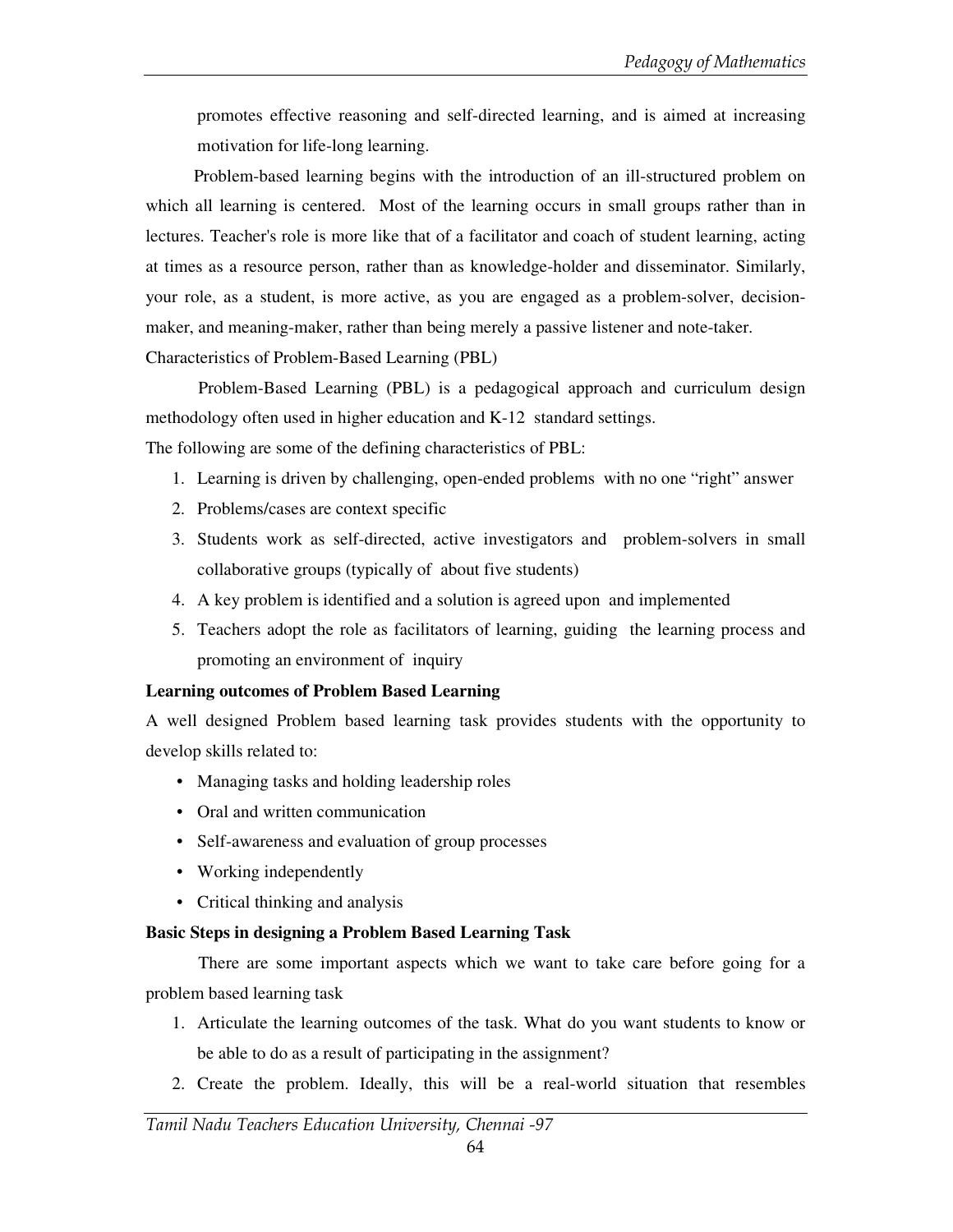something students may encounter in their future class or lives. Cases are often the basis of PBL activities.

- 3. Establish ground rules at the beginning to prepare students to work effectively in groups.
- 4. Introduce students to group processes and do some warm up exercises to allow them to practice assessing both their own work and that of their peers.

### **(3)Brain Based Learning (BBL)**

Brain - based learning refers to teaching methods, lesson designs, and school programs that are based on the latest scientific research about how the brain learns, including such factors as cognitive development-how students learn differently as they age, grow, and mature socially, emotionally, and cognitively. It is totally based on the structure and function of the brain. As long as the brain is not prohibited from fulfilling its normal processes, learning will occur. Brain-based learning is motivated by the general belief that learning can be accelerated and improved if educators base how and what they teach on the science of learning, rather than on past educational practices, established conventions, or assumptions about the learning process. For example, it was commonly believed that intelligence is a fixed characteristic that remains largely unchanged throughout a person's life. However, recent discoveries in cognitive science have revealed that the human brain physically changes when it learns, and that after practicing certain skills it becomes increasingly easier to continue learning and improving those skills.

Instructional techniques emerges from Brain Based Learning

The three instructional techniques associated with brain-based learning:

- 1. Orchestrated immersion: Creating learning environments that fully immerse students in an educational experience.
- 2. Relaxed alertness: Trying to eliminate fear in learners, while maintaining a highly challenging environment.
- 3. Active processing: Allowing the learner to consolidate and internalize information by actively processing it.

# **(4)Collaborative Learning**

Effective communication and Collaboration are essential for becoming a successful learner. It is primarily through dialogue and examining different perspectives that students become knowledgeable, strategic and self-determined and empathetic. Moreover, involving students in real world tasks and linking new information to prior knowledge requires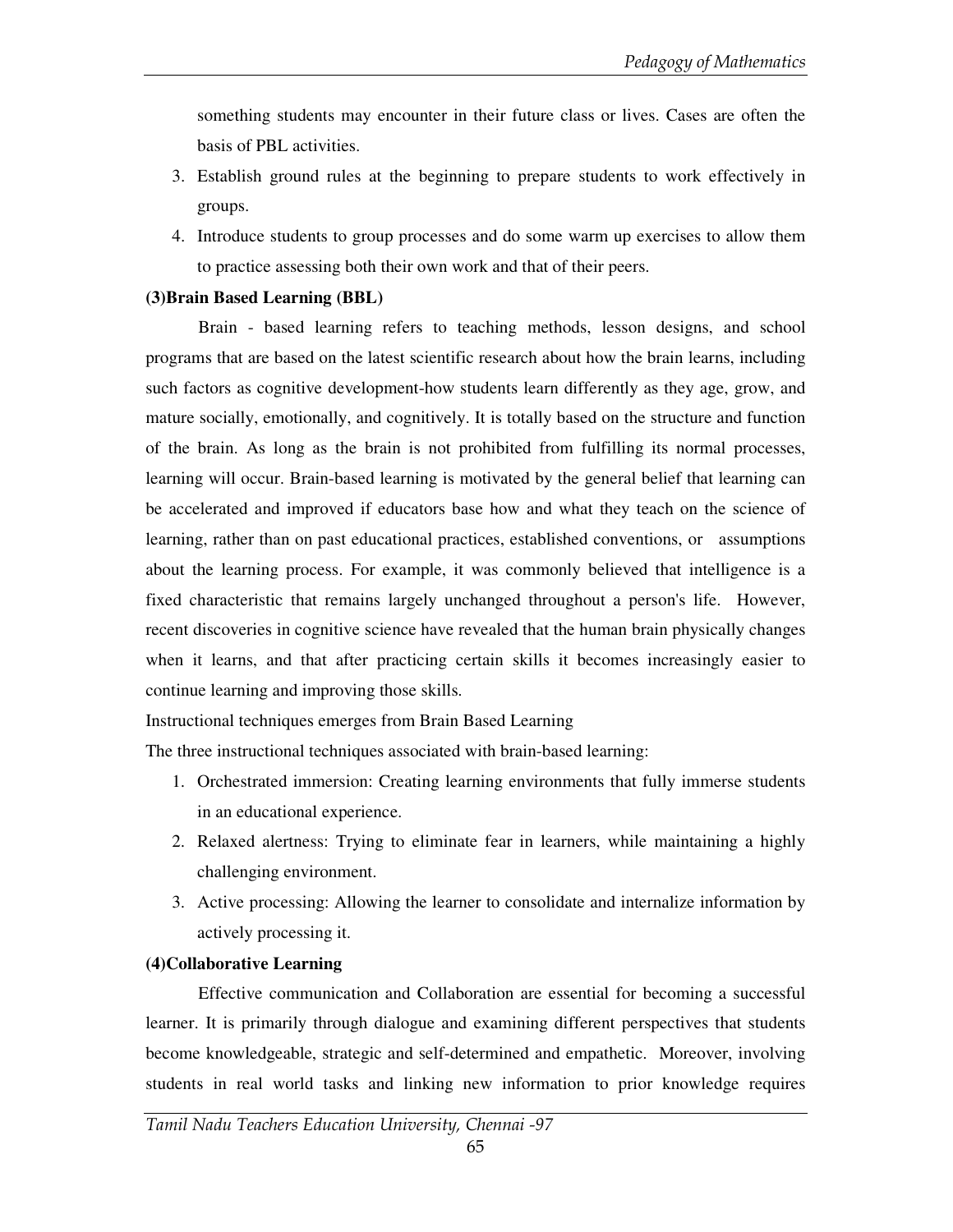effective communication and collaboration among teachers, students and others. Indeed it is through dialogue and interaction that curriculum objectives come alive. Collaborative learning affords students enormous advantages which is not available in traditional instruction.

"Collaborative learning" is an umbrella term for a variety of educational approaches involving joint intellectual effort by students, or students and teachers together. Usually, students are working in groups of two or more, mutually searching for understanding, solutions, or meanings, or creating a product. Collaborative learning activities vary widely, but most center on students' exploration or application of the course material, not simply the teacher's presentation or explication of it.

Collaborative learning represents a significant shift away from the typical teacher centered or lecture-centered milieu in college classrooms. In collaborative classrooms, the lecturing/ listening/note-taking process may not disappear entirely, but it lives alongside other processes that are based in students' discussion and active work with the course material. Teachers who use collaborative learning approaches tend to think of themselves less as expert transmitters of knowledge to students, and more as expert designers of intellectual experiences for students-as coaches or mid-wives of a more emergent learning process.

Essential features of Collaborative Learning

- 1. A group learning task is designed based on shared learning goals and outcomes
- 2. Students work in teams to master academic materials
- 3. Reward systems are group oriented than individual oriented
- 4. Co-operative behavior involves trust building activities, joint planning and understanding of team support.
- 5. Students involvement in learning activities are more
- 6. Encourages students to acquire an active-voice in shaping their ideas

#### **Advantages of Collaborative Learning**

- 1. Promotes social and intellectual involvement
- 2. Cultivation of teamwork, community building, and leadership skills
- 3. Enhanced student satisfaction and promoting positive attitudes
- 4. Open expression of ideas in groups
- 5. Patience in hearing others
- 6. Team building
- 7. Shared responsibility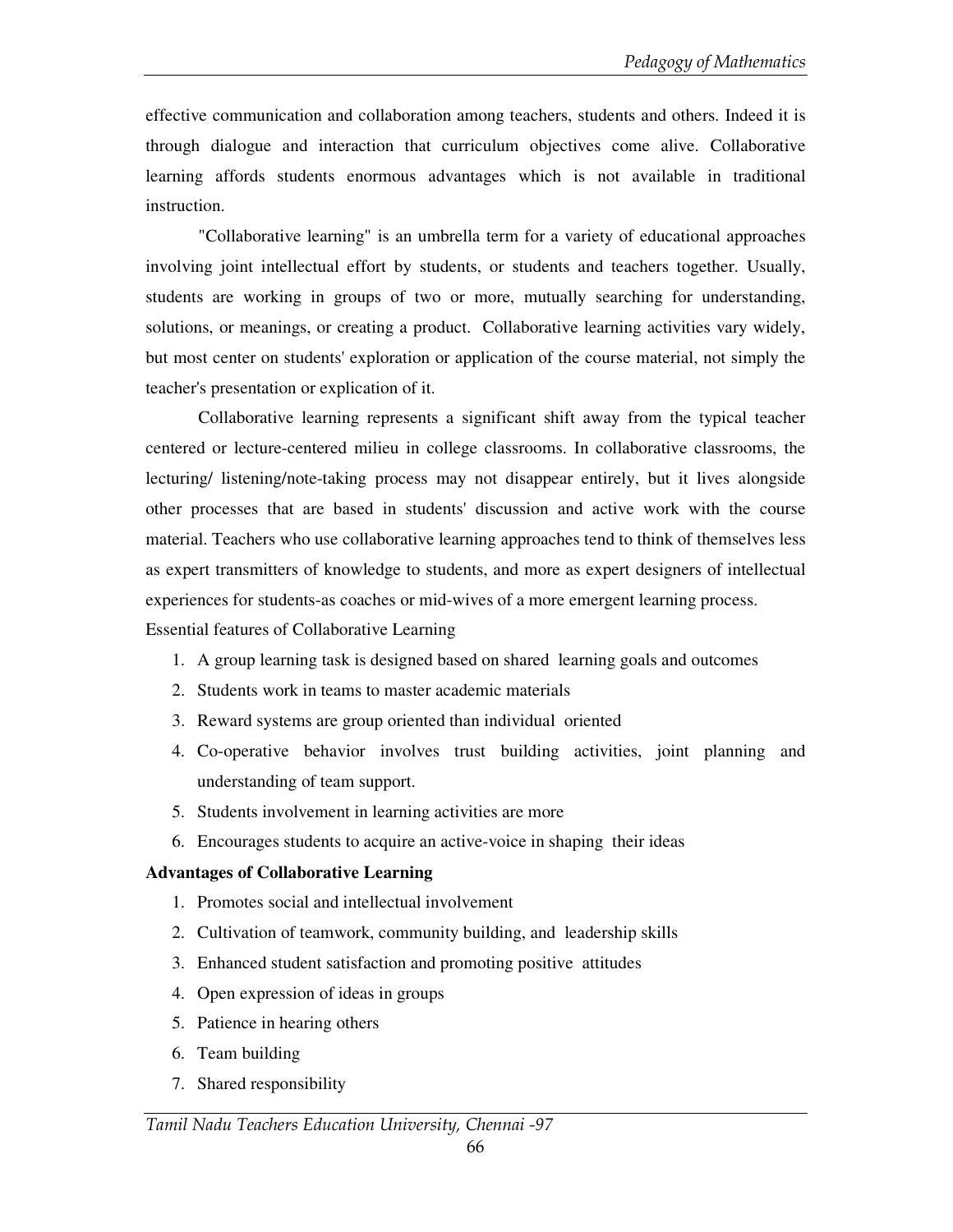# **(5) Flipped Learning**

 Flipped Learning is a pedagogical approach in which direct instruction moves from the group learning space to the individual learning space, and the resulting group space is transformed into a dynamic, interactive learning environment where the educator guides students as they apply concepts and engage creatively in the subject matter.

 Flipped Learning Short video lectures are viewed by students at home before the class session, while in-class time is devoted to exercises, projects, or discussions. The flipped classroom describes a reversal of traditional teaching where students gain first

exposure to new material outside of class, usually via reading or lecture videos, and then class time is used to do the harder work of assimilating that knowledge through strategies such as problem solving discussion or debates.

# **Flipped Classroom and Implications for Teaching**

The flipped classroom constitutes a role change for instructors, who give up their front-of-the-class position in favor of a more collaborative and cooperative contribution to the teaching process. There is a concomitant change in the role of students, many of whom are used to being cast as passive participants in the education process, where instruction is served to them. The flipped model puts more of the responsibility for learning on the shoulders of students while giving them greater impetus to experiment. Activities can be student-led, and communication among students can become the determining dynamic of a session devoted to learning through hands-on work.

#### **(6) Blended learning**

 Blended learning is a planned combination of online learning and face-to-face instruction using variety of learning resources. It is a flexible learning strategy that integrates innovative and technological advances of online learning with interaction and participation of traditional face-to-face classroom learning.

Blended learning strategies vary according to the discipline, the year level, student characteristics and learning outcomes, and have a student-centered approach to the learning design. Blended learning can promote learner's access and flexibility, increase the level of active learning, and achieve better student experiences and outcomes. For teachers, blended learning can improve teaching and class management practices. A blend might include:

- 1. Face-to-face and online learning activities and formats
- 2. Traditional classes with different modalities, such as regular, weekend, evening, part time, semester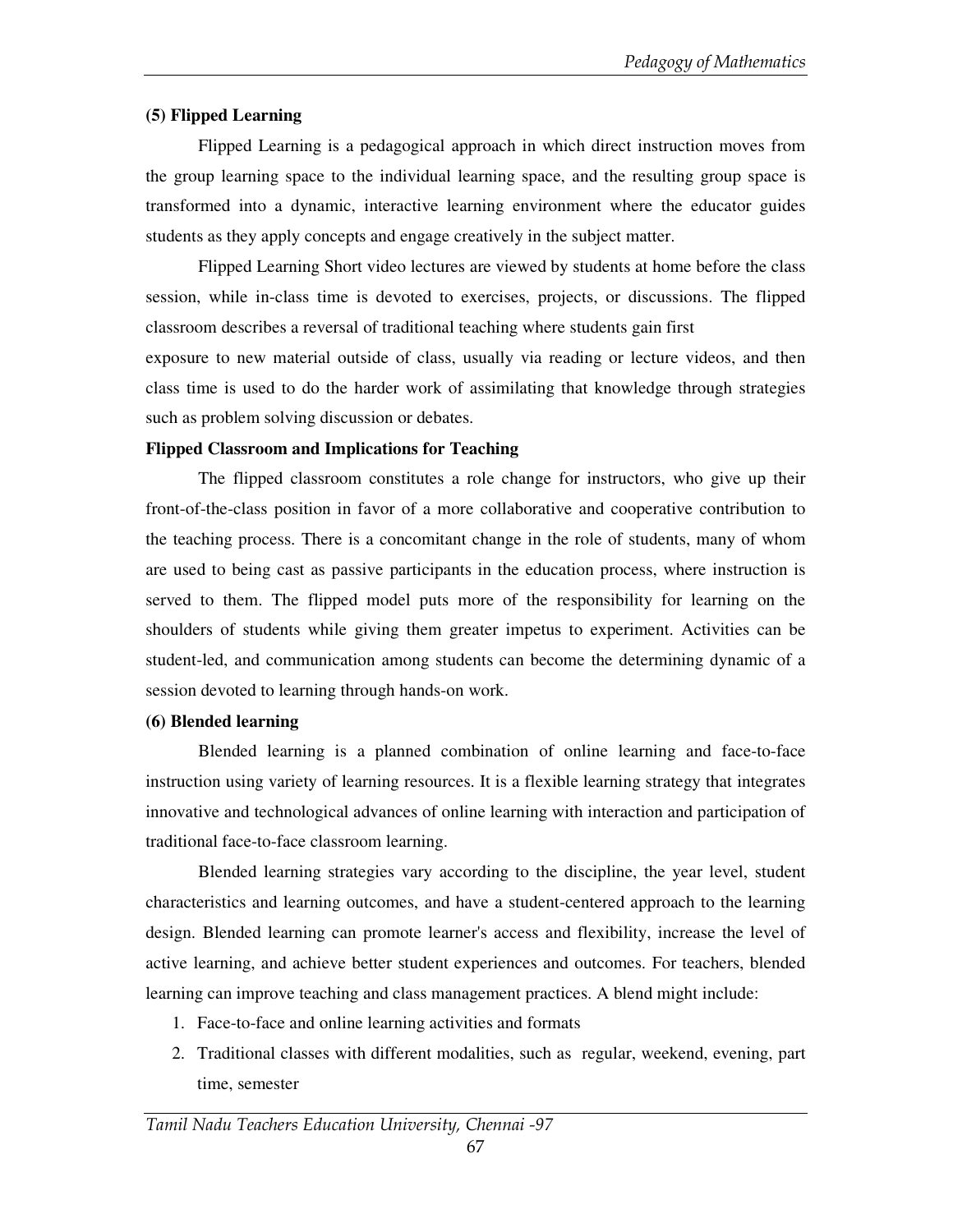- 3. Use of technology interfaces like social media, wikis and various web sources
- 4. Group work, Simulation, debate, Online Assignments, Practicals etc.
- 5. Both usual classroom human factors and digital learning resources of the web
- 6. Psychological concerns are addressed in the face to face interaction and technological concerns are addressed in the online learning

 Blended learning should be viewed as a pedagogical approach that combines the effectiveness and socialization opportunities of the classroom with the technologically enhanced active learning possibilities of the online environment, rather than a ratio of delivery modalities.

Teachers in the Blended learning modality can

- Foster a class culture of hard work and persistence
- Monitor students throughout the period for motivation and learning
- Intervene to personalize instruction when data shows that students are struggling
- Build personal relationships of trust and caring

#### **(7) e-learning**

 e-learning is the use of electronic media and information and communication technologies (ICT) in education. E-learning is broadly inclusive of all

forms of educational technology in learning and teaching. Technology-Enhanced Learning (TEL), Computer-Based Instruction(CBI). Computer-Based Training (CBT), Computer-Assisted Instruction or Computer - Aided Instruction (CAI),Internet-Based Training (IBT), Web-Based Training (WBT), Online education, Virtual education, Virtual Learning Environments (VIE). e-learning can occur in or out of the classroom.

Synchronous and asynchronous

 e -learning may either be synchronous or asynchronous. Synchronous learning occurs in real-time, with all participants interacting at the same time, while asynchronous learning is self-paced and allows participants to engage in the exchange of ideas or information without the dependency of other participants involvement at the same time.

 Synchronous learning involves the exchange of ideas and information with one or more participants during the same period of time. A face-to-face discussion is an example of synchronous communications. In e-learning environments, examples of synchronous communications include online real-time live teacher instruction and feedback, Skype conversations, or chat rooms or virtual classrooms where everyone is online and working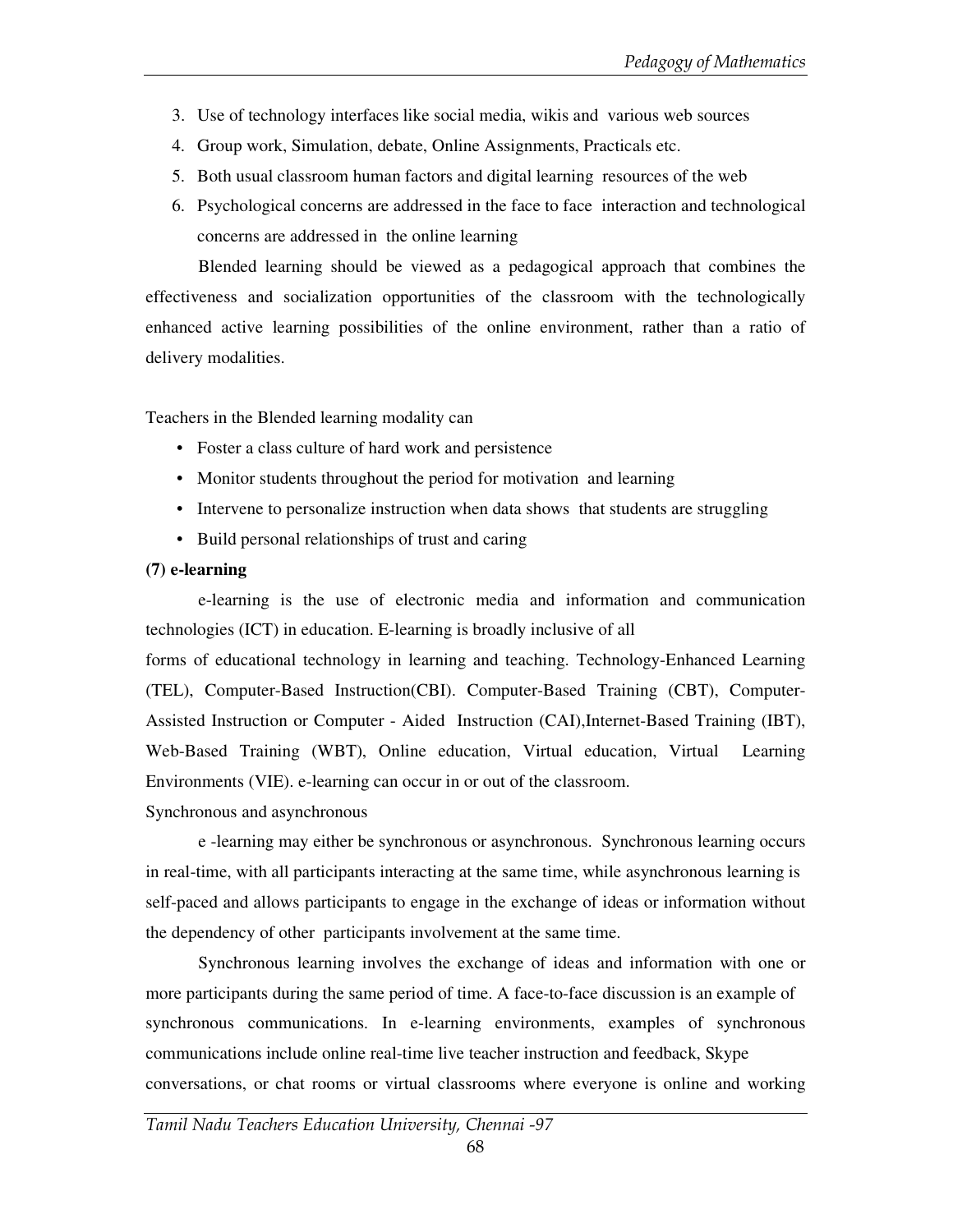collaboratively at the same time.

 Asynchronous learning may use technologies such as email, blogs, wikis, and discussion boards, as well as web-supported textbooks, hypertext documents, audio video courses, and social networking. Asynchronous learning is particularly beneficial for students who have health problems or have child care responsibilities and regularly leaving the home to attend lectures is difficult.

# **e-Learning trends**

- 1. Automation
- 2. Augmented Learning
- 3. Big Data
- 4. Going for Cloud Computing
- 5. Gamification
- 6. M Learning
- 7. Personalization

# **(8) Video conferencing**

 Video conferencing is two-way interactive communication delivered using telephone or Internet technologies that allows people at different location to come together for a meeting. The video conference can be as simple as a conversation between two people in private offices involve several sites with more than one person in large rooms at different sites. A basic video conference setup has a camera and a microphone. Video from the camera and audio from the microphone is converted into a digital format and transmitted to a receiving location using a coding and decoding device, often referred to as a "codec". At that receiving location is another codec device that decodes the receiving digital stream into a form that can be seen and heard on monitors or televisions. At the same time, video and audio from cameras and microphones at the received location is sent back to the original location.

# **Benefits of Video Conferencing**

Video conferencing saves travel time and money. Participants can see and hear all other participants and communicate both verbally and visually, creating a face- to- face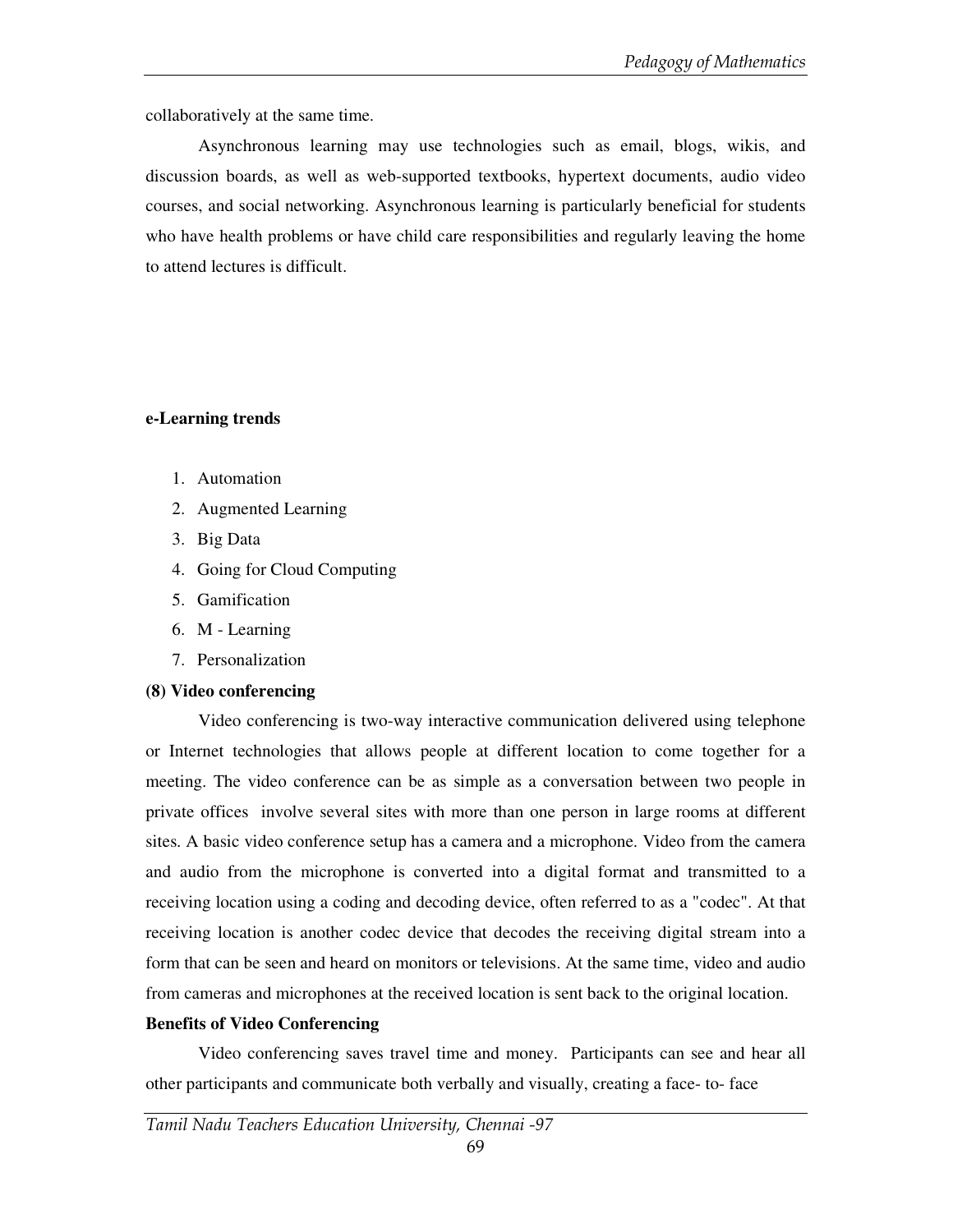experience. PowerPoint and other on screen graphic, as well as other cameras are also available presentation options. People downtime is reduced and productivity gains are achieved by removing the logistics of flight preparations, airport delays, hotel stays, and all the other inconveniences of business travel. In distance education, video conferencing provides quality access to students who could not travel to or could afford to relocate to a traditional campus. Video conferences can also be recorded and made available in a variety of ways. Besides distance education, other applications include meetings, dissertation and thesis defenses, tele-medical procedures, and online conferences.

People use video conferencing when:

- a live conversation is needed.
- visual information is an important component of the conversation.
- parties of the conversation can't physically come to the, same location.
- expense or time of travel is a consideration.
- examples of how video conferencing can benefit people around campus.
- guest lecturer invited into a class from another institution.
- researcher collaborates with colleagues at other institutions on a regular basis.
- thesis defense at another institution.
- administrators from different parts of campus need to collaborate on administrator issues such as a campus strategic plan.
- researcher needs to meet with a review committee about a grant.
- student interviews with an employer in another city.

#### **Conclusion**

 Every learner learns on his/her own unique way and strategy. The learning is taking place with an individual speed, depending on student's attitude and level of prerequisite knowledge. In designing the teaching process, teacher should take into consideration differences among the students in the target group. Enough of space must be provided for processing and memorizing the presented information. Combination of different teaching methods can produce quality in fulfilling all teaching functions.

#### **Questions for Discussion and Reflection**

- 1. Explain the teacher centered methods of teaching Mathematics.
- 2. Critically analyse the recent trends in teaching Mathematics.
- 3. Explain briefly the learner centered methods of teaching Mathematics.
- 4. Discuss the interactive methods of teaching mathematics.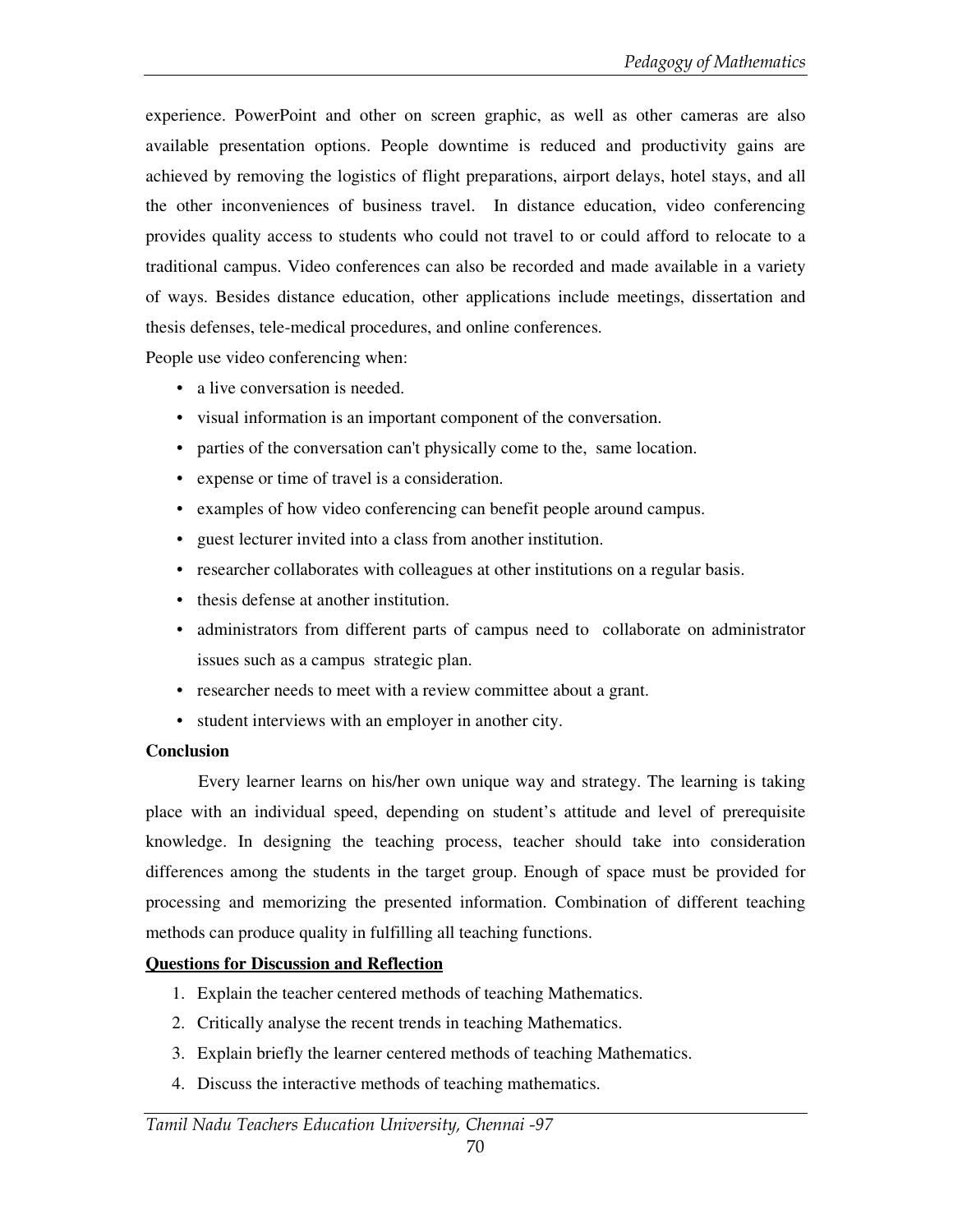### **References**

- 1. Agarwal,S.M.(2001). A course in teaching of modern mathematics.New Delhi: Dhanapat Rai Publishing.
- 2. Bagyanathan, D(2007) Teaching of mathematics. Chennai: Tamil Nadu Textbook Society.
- 3. James,Anice.(2010).Teaching of mathematics. Hyderabad: Neelkamal Publications.
- 4. National Council of Teachers of Mathematics. (2000). Principles and standards for school mathematics. Reston, Virginia: NCTM.
- 5. Wadhwa,S. (2008). Modern methods of Teaching mathematics.New Delhi:Karan.

# **Unit - V Resources for Teaching Mathematics**

# **Objectives:**

After the completion of the unit, the learners will be able to:

- 1. explain the various types of resources for teaching Mathematics.
- 2. adopt the community resources in the instructional process.
- 3. utilize the information and communication technology resources in teaching
- 4. identify the needs of resources in teaching Mathematics.

#### **Introduction**

 Teachers use a wide range of stimulating and exciting materials to teach the concepts outlined in the curriculum to ensure that students are actively involved in their learning. In time, students and parents witness a shift from textbook based to standards based instruction, bringing educational practices in line with the best school systems around the world. The power of the learning environment to influence and promote learning is significant and the learning spaces and learning resources provide important opportunities for students to explore ideas and knowledge, collaborate, solve problems and develop knowledge and skills. Carefully selected digital technology resources are used to enable children to access global connections and resources while also encouraging new ways of thinking. The introduction of technology rich environments and multi-sensory resources can also be useful in reaching each student strengths and engaging students to become life-long learners.

#### **Print Resources**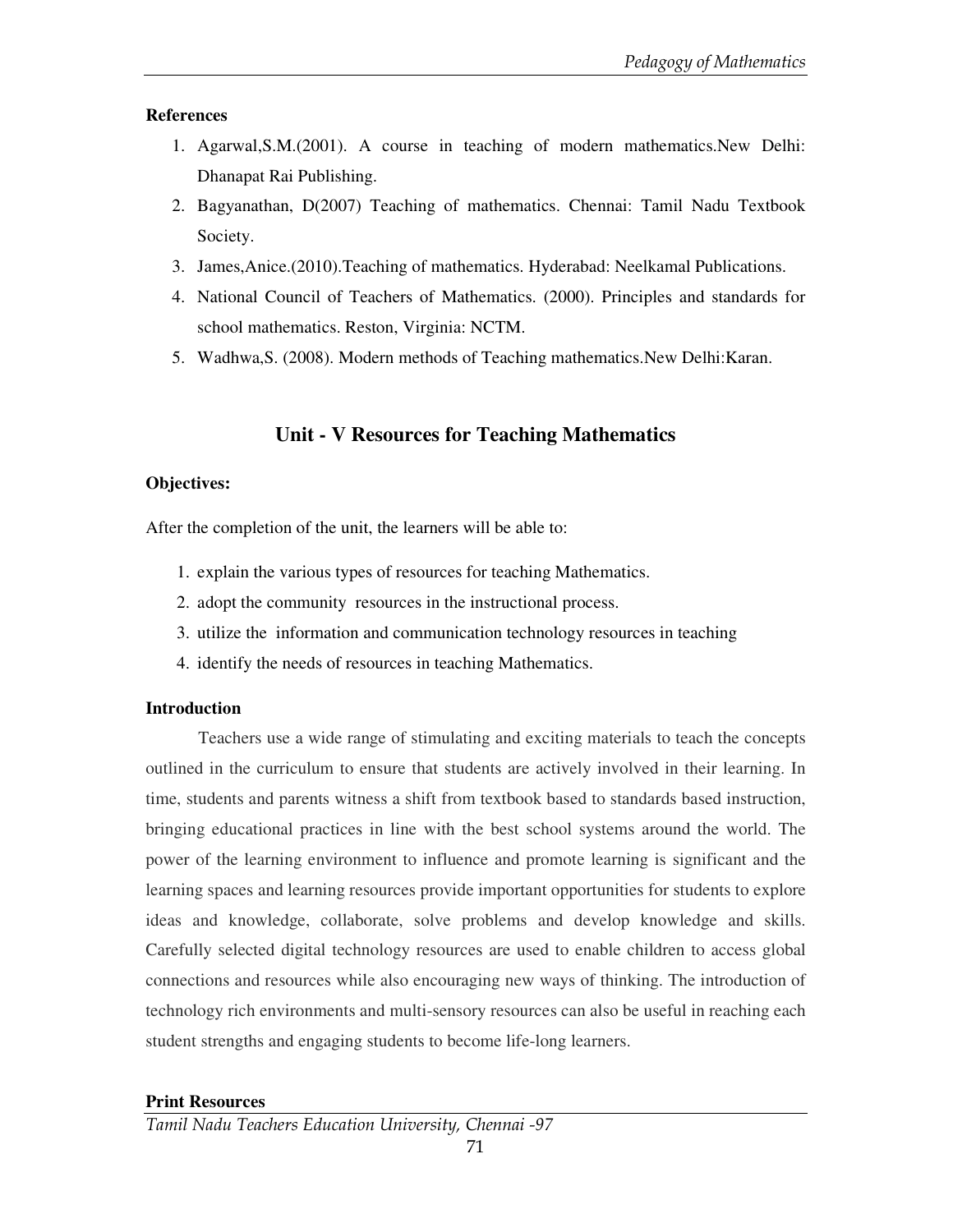Print resource refers to paper publications circulated in the form of physical editions of books, magazines, journals and newsletters**.** Print resource improves the students reading skills and vocabulary development. It is an good source of additional information for teachers. It helps the teacher for both lecture and Linguistic.Lecture approach - source of information for the teacher's lessons .Linguistic Approach - help to develop ones vocabulary and reading skills.

#### **(i) News papers**

 Teachers are always looking for new ways to create student interest in current events. One of the best ways to do so is to utilize newspapers in the classroom. In the past teachers would deem newspaper reading as boring, and leave it to a once a month lesson. Using newspapers in the classroom is an effective classroom teaching tools for several reasons:

- 1. It makes learning fun.
- 2. It's an inexpensive way to educate.
- 3. It's adaptable for all grades and curriculum.
- 4. Provides good reading habits.
- 5. Has a section of interest for everyone like comics and sports.
- 6. Reinforce math conceptsby challenging students to find and circle as many numbers as they can in the newspaper in two minutes. Then challenge them to find and circle as many math words as they can.
- 7. Make the students to solve the Sudokku and Puzzles.

# **Tips for Using the Newspaper in Class**

- 1. Allow students time to read the paper.
- 2. Focus on one section at a time.
- 3. Introduce new vocabulary words first.
- 4. Explain the functions of a newspaper and how it works before you start a lesson.
- 5. Use the sports section to reinforce math concepts.

#### **(ii)Journals**

 An academic or scholarly journal is a periodical publication in which scholarship relating to a particular academic discipline is published. Academic journals serve as permanent and transparent forums for the presentation, scrutiny and discussion of research. They are usually peer-reviewed or refereed. It is a daily record of news and events of a personal nature. Newspaper or magazine that deals with a particular subject or professional activity. Some of the Mathematics journals are: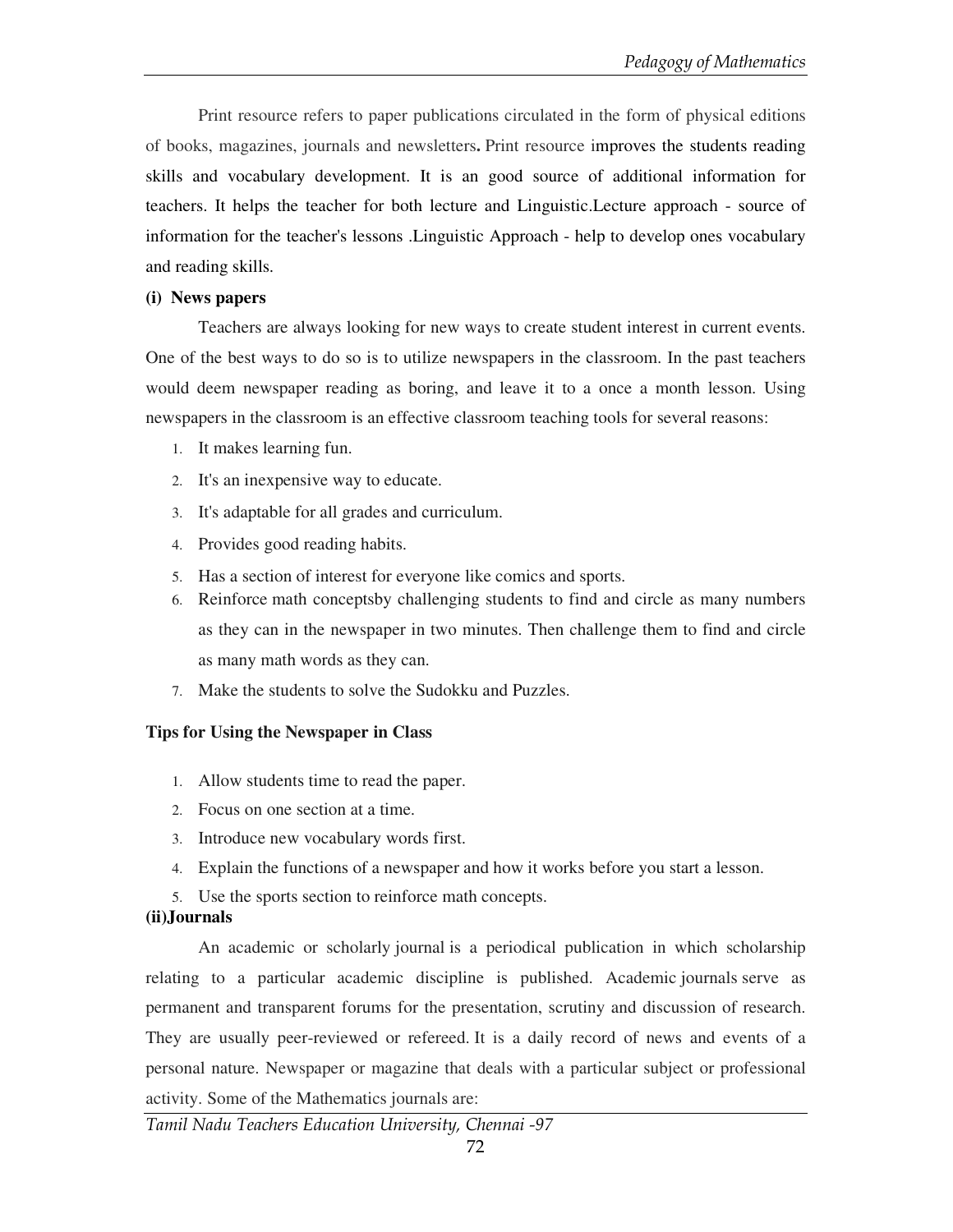### **a) Teaching Children Mathematics (TCM)**

 It is an official journal of the National Council of Teachers of Mathematics and is intended as a resource for elementary school students, teachers, and teacher educators. The focus of the journal is on intuitive, exploratory investigations that use informal reasoning to help students develop a strong conceptual basis that leads to greater mathematical abstraction.

### **b) Mathematics Teaching in the Middle School (MTMS)**

 Itis an official peer-reviewed journal of the National Council of Teachers of Mathematics and is intended as a resource for middle school students, teachers, and teacher educators. The focus of the journal is on intuitive, exploratory investigations that use informal reasoning to help students develop a strong conceptual basis that leads to greater mathematical abstraction.

## **(iii) Encyclopedia**

An encyclopedia is a type of reference work holding a comprehensive summary of information from either all branches of knowledge or a particular branch of knowledge.Encyclopedias are divided into articles or entries, which are usually accessed alphabetically by article name.Encyclopedia entries are longer and more detailed than those in most dictionaries Generally speaking, unlike dictionary entries, which focus on linguistic information about words encyclopedia articles focus on factual information concerning the subject.Some of the Mathematics encyclopedia are the Encyclopedia of Mathematics (also EOM and formerly Encyclopedia of Mathematics) is a large reference work in mathematics and Britannica encyclopedia for the history of Mathematics

### **Audio Visual Resources**

 Audio visual aids are important tools for teaching learning process. It helps the teacher to present the lesson effectively and students learn and retain the concepts better and for longer duration. Use of audio visual aids improves students' critical and analytical thinking. It helps to remove abstract concepts through visual presentation. However, improper and unplanned use of these aids can have negative effect on the learning outcome. It develops the students listening skills as well as make learning more effective. In this approach students think deeply with these learning materials.

# **Audio resources:**

## **(i) Radio talk**

It is a radio format containing discussion about topical issues. Most shows are regularly hosted by a single individual, and often feature interviews with a number of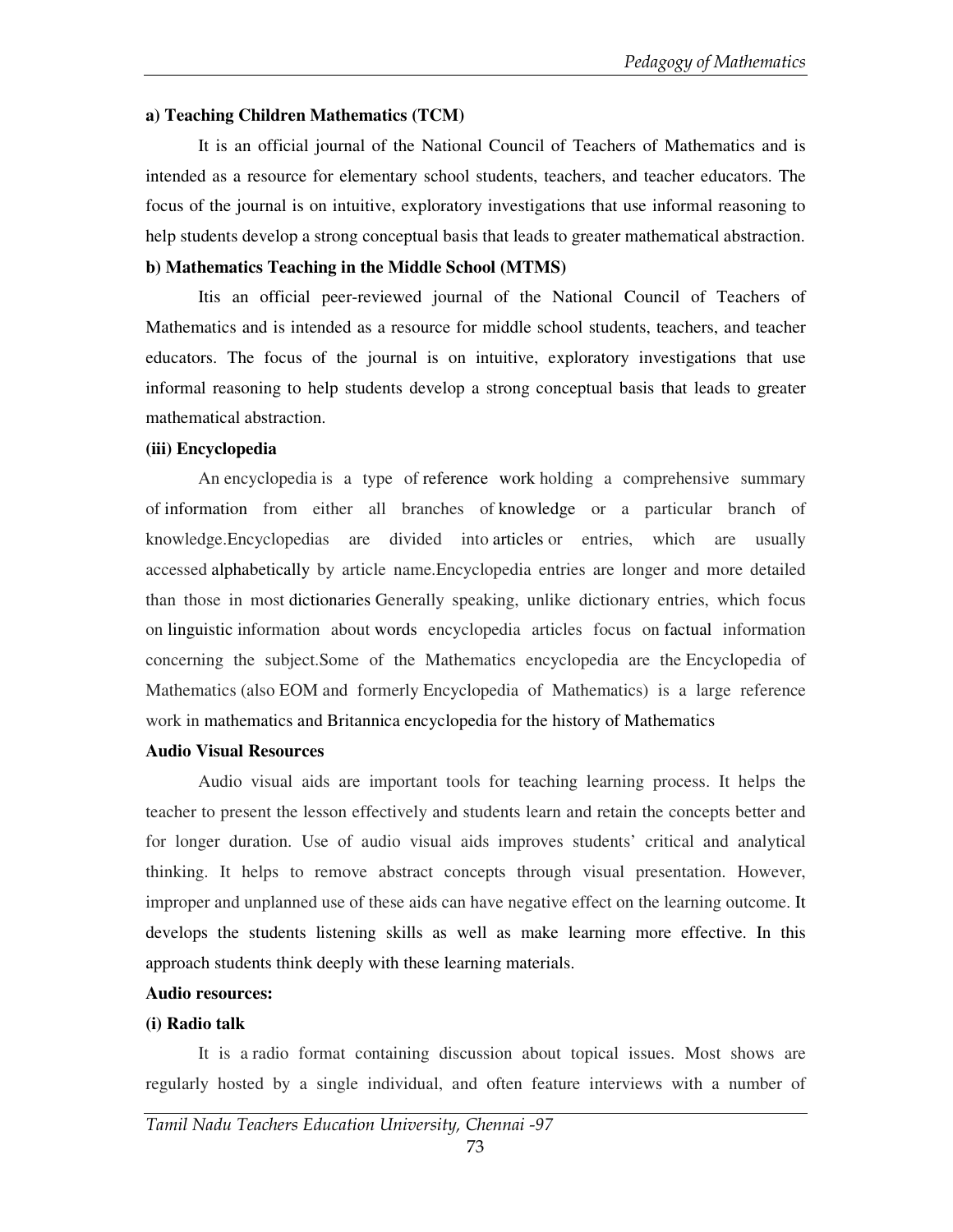different guests. Talk radio typically includes an element of listener participation, usually by broadcasting live conversations between the host and listeners who "call in" (usually via telephone) to the show. Listener contributions are usually screened by a show's producer(s) in order to maximize audience interest and, in the case of commercial talk radio, attract advertisers. Generally, the shows are organized into segments, each separated by a pause for advertisements; however, in public or non-commercial radio, music is sometimes played in place of commercials to separate the program segments. Variations of talk radio include conservative talk, hot talk, liberal talk (increasingly known as Progressive talk) and sports talk.

## **(ii) Audio tapes**

Audio tapes support students learning in the following ways. It

- 1. provides diverse teaching techniques for learning
- 2. gives the teacher a voice– this can reduce the feeling of isolation for cloud based students, but also helps located students feel connected
- 3. can be used to simplify and explain complex problems
- 4. can allow students to access the learning materials as often as required
- 5. allows students to learn at their own pace, with instant playback, rewind and pause
- 6. reduces frequently asked questions from students
- 7. can be re-used

## **(iii) DVDs and CDs**

The introduction of educational CDs and DVDs for school children has made studies very interesting for students as well as parents. These tools provide children with real life examples helping them to easily understand what is being conveyed to them. These CDs and DVDs help the children in their overall development by familiarizing them with technology and their uses.

 Today there is a wide range of educational CDs and DVDs for school children of all ages, available in various stores as well as online. They help in transforming our passive system of learning into an interactive one with the help of high quality graphics and videos along with text that help children retain things in their memory for a long time.

# **The benefits of learning through educational CDs and DVDs are:**

- 1. They provide a good overall experience for children.
- 2. Preschooler can easily learn reading skill with the help of these digital tool.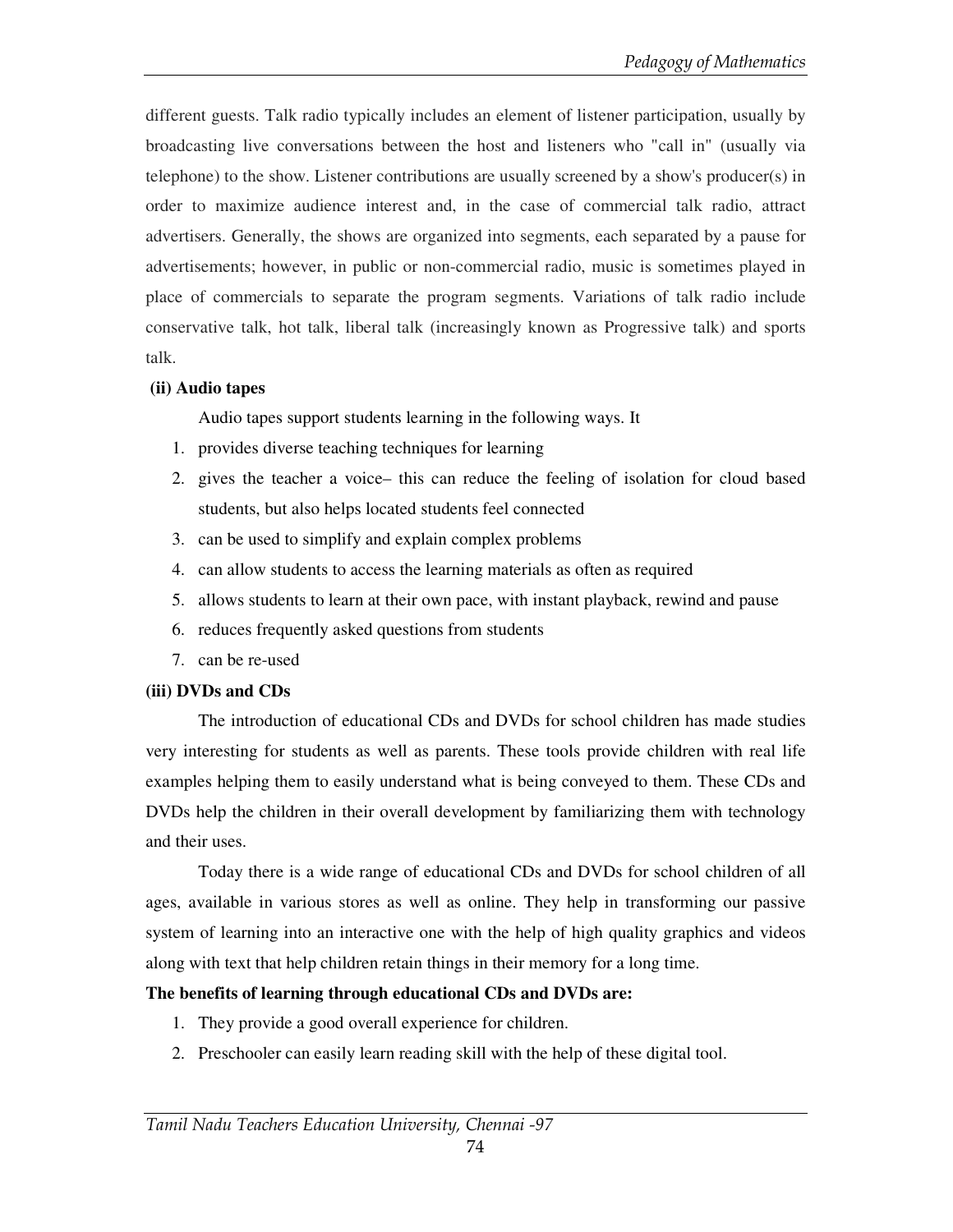- 3. School giving children can easily understand the concepts through various graphical representation and illustrations.
- 4. Practice session using the tools can enhance their knowledge considerably on various topics.

#### **Visual Resources:**

#### **(i) Pictures**

 Pictures make concepts memorable and employable. When someone views the image, they rapidly associate it with the principle. This enables imagery to play a primary role in creating culture in an organization because every culture speaks a language. A set of images can quite literally represent an entire value system. There is significant impact on the learner when a visual aid is connected to a verbal explanation. It actually speeds up the learning process.

#### **(ii) Charts**

 The primary advantage of using a chart in a presentation is that they help the audience to visualize the point of the presentation. It emphasize the main point, make the data more convincing, provide a compact way of presenting information and help audiences stay engaged. Disadvantages of using chart includes being time consuming to construct and costly to produce. They also require technology that some may lack.

#### **(iii)Posters**

 Poster is the process of showing the content and the findings of a topic to an audience or a group of audiences at different times. It is often used to assess student learning in group research projects. Peer and tutor assessment can be used as part of the grading process.Poster assessment encourages creativity.Poster assessment is short and succinct. This would require the students to think distinctively and select the important factors that need to be shown. The ability to summarize is important.Poster assessment can be assessed by peers at different times even without the presence of the creator.

### **(iv)Photographs**

 A Photograph is worth a thousand words through which a complex idea can be conveyed with just a single still image. Pictures make it possible to absorb large amounts of data quickly. Using photographs for explaining complex phenomena is one of the teaching aids of modern education system all over the world. As the world is changing day by day so are the methods of instructions as the modern curriculum requires conceptual elaborations.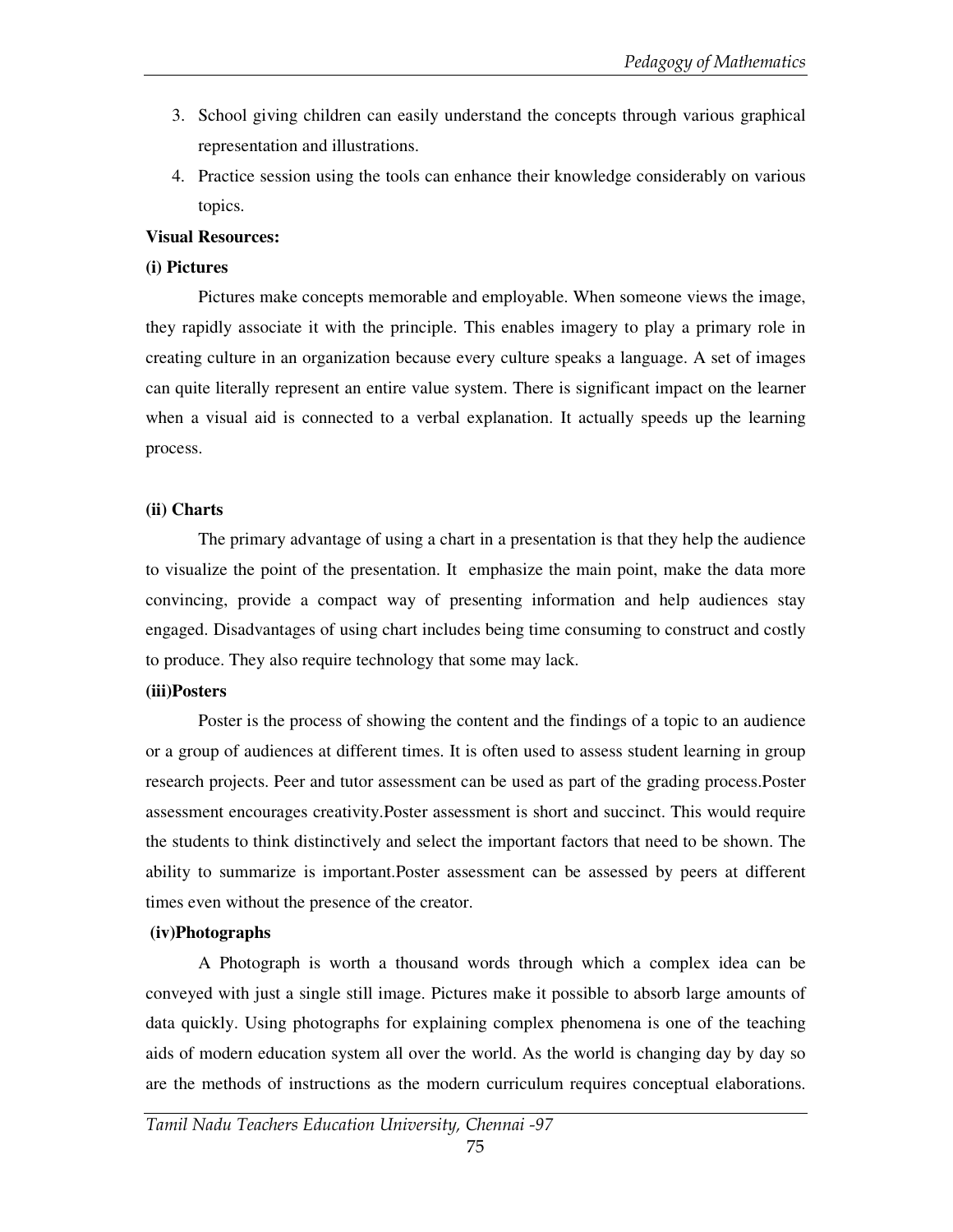Visual aids have the tendency to materialize the thoughts of students in the form of graphics to give thoughts a concrete frame of reference. Use of photographs is important for students because they are more likely to believe findings when the findings are paired with colored images describing complex situations during learning as opposed to other representational data such as complex book text.

#### **(v) Flash cards**

 There are many ways to help children learn math facts. Flash cards can be effective if it is used at right time. It is important to help children build a conceptual understanding of math facts so that one can transfer knowledge across contexts. After conceptually understanding math facts, flash cards can helps to improve math fact fluency by isolating individual concepts, encouraging to focus attention and effort on specific components of complex mathematics problems.

 A flashcard or flash card is a set of cards bearing information, as words or numbers, on either or both sides, used in classroom drills or in private study. One writes a question on a card and an answer overleaf. Flashcards can bear vocabulary, historical dates, formulas or any subject matter that can be learned via a question-and-answer format. Flashcards are widely used as a learning drill to aid memorization by way of spaced repetition.

#### **ICT Resources**

### **(i)Radio**

 Radio has been used in different formats for educational purposes the world round. Radio technology was first developed during the late nineteenth century and came into popularity as an educational medium during the early twentieth century. Although often overshadowed as educational medium vis-à-vis other technologies such as television, radio remains a viable medium that has proven educational worth in terms of both pedagogical importance and geographical reach. Radio is capable of delivering high quality educational programming to highly diversified audiences located across broad geographical expanses – all at a low per unit production cost. Three main advantages of radio: (1) improved educational quality and relevance; (2) lowered per student educational costs; and (3) improved access to education, particularly for disadvantaged groups.

### **(ii) TV**

 When teachers use educational television programs during class, the relationship between them and their students changes. Usually the status quo of the classroom is the teacher imparts knowledge while students absorb the information. Educational programs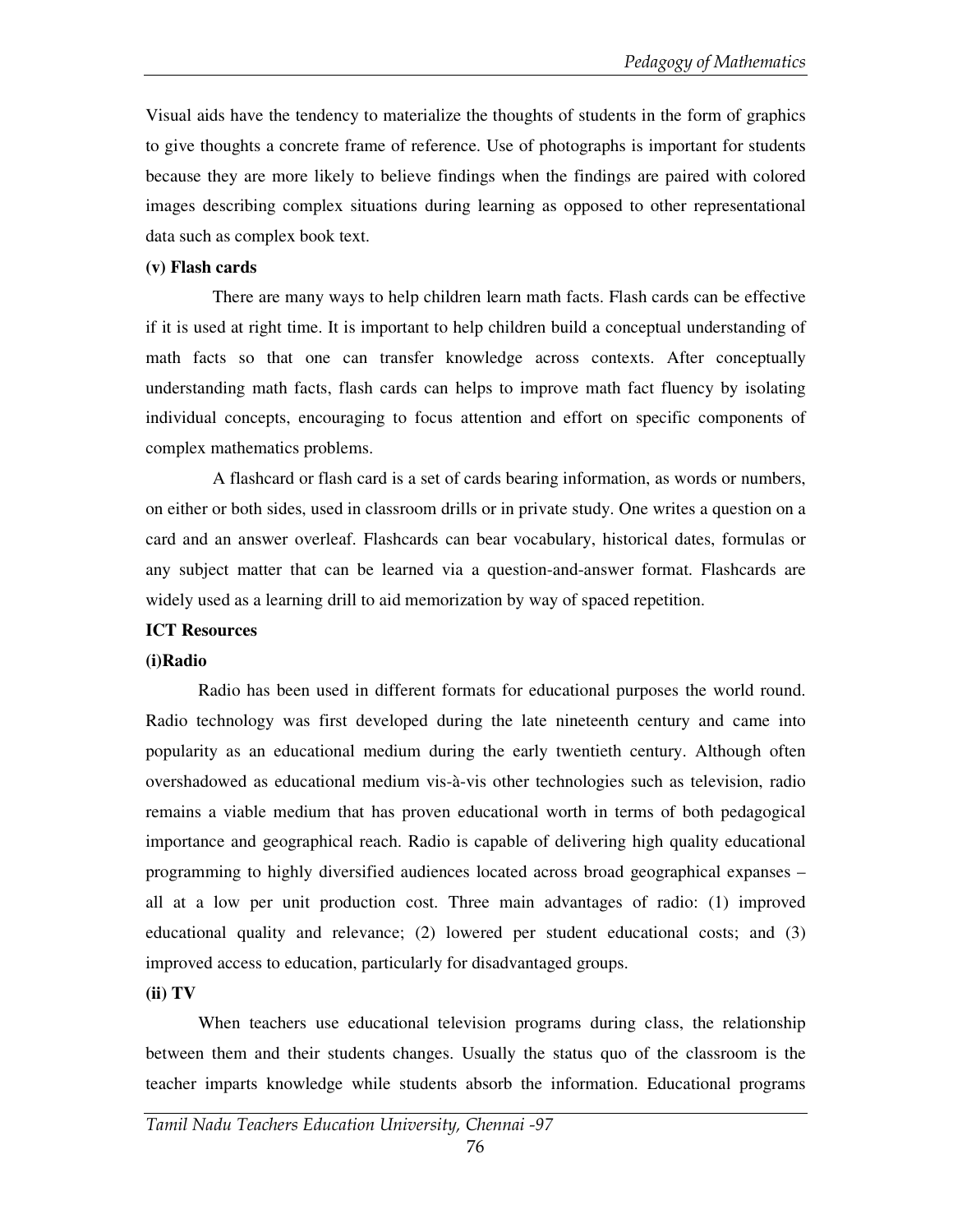change the status quo by, in a way, making the educator and children peers who can share and discuss the viewing experience. Teachers can take advantage of this shift in roles by encouraging small group discussions after watching the show. Educators can set specific goals or activities for students in these small groups, which allows them to explore their own questions and share their ideas on the given topic with their classmates. The instructor can then ask one member of the small group to share their team's insights with the rest of the class, strengthening the absorption of knowledge.

### **(iii)Internet**

The internet has a lot to offer the teacher. There are authentic resources and materials, places where you can find prepared lesson plans, ideas and worksheets. The advantages of the internet to teachers include

- The incredible expanse of the internet means the teacher has the ability to tailor lessons very specifically to students' needs and interests. Learners tend to respond better when they feel involved and engaged in the subject and the extent of the web means that if you can find out what the students are interested in, you can find it on the web.
- Much material is modern and up to date, which helps motivate students. Good web sites continually update their material.
- Students enjoy using the net in their free time, and will appreciate its use in class
- It's a dynamic medium involving movement from site to site, promoting decisionmaking and learner independence.

 The internet contains a lot of resources that teachers can access and use to prepare teaching materials. These range from sites specifically designed for teachers and learners to sites from national and international newspapers, museums, galleries and so on. Teachers can use these materials much the same way as they would other print-based resources, to create worksheets. But if teachers are fortunate enough to have access to a computer room in their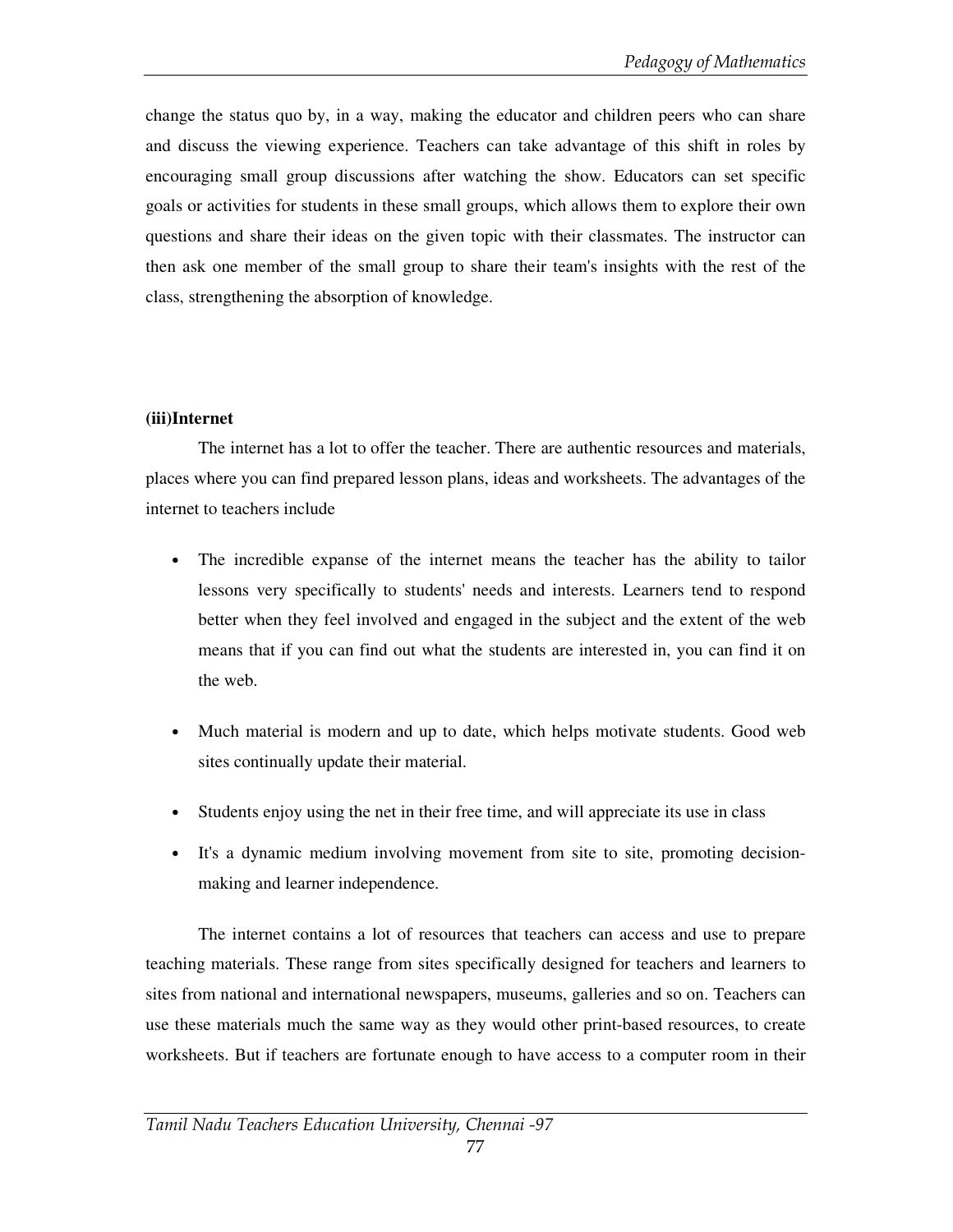school then it is possible to use the internet with students during a class, exploiting the net as a dynamic medium.

Using the internet brings the 'real world' into the classroom and gives the students an opportunity to explore learning in a different way. However, having students facing a computer rather than the teacher, means teachers of internet lessons do need to be vigilant.

#### **(iv) Multimedia**

 One of the techniques to improving the students' meets the academic needs and helps them developing mathematical skills is providing multimedia during the process of teaching and learning in the classroom. *It* means the use of electronic media to store and experience *multimedia* content. *Multimedia* means that computer info can be represented through audio, graphics, image, video and animation in addition to traditional media. Multimedia classroom provide the students chances for interacting with diverse texts. The writing aims to find out some advantages of the use of multimedia in the classroom. Through the media the teacher could give more opportunity to students to express their opinions and enjoy during the course. The highly presence and motivation also bring positive aspects to students so that they can improve their skills.

#### **(v)Interactive white board**

 We connect the white board to a computer and share documents, websites and even play games. With a large touch screen, students will be excited to come up to the white board to help complete notes, do examples or take part in one of the many interactive games and demonstrations that can be used.

#### **Community Resources**

 Community experiences can enrich social studies in instructions in ways more than one. To achieve the purposes of social studies, the child must, become a real part of the community in which he lives, interact with it and contribute to it. To become an effective citizen, the child must become a responsible member of community with civic attitudes and ideals compatible with the spirit of democracy. There is no more effective way of becoming this kind of person than through practicing what such a person will do.

 A variety of community experiences offer the child the laboratory in which he may experiment with life in the community and begin to find his place in it. It is good to note that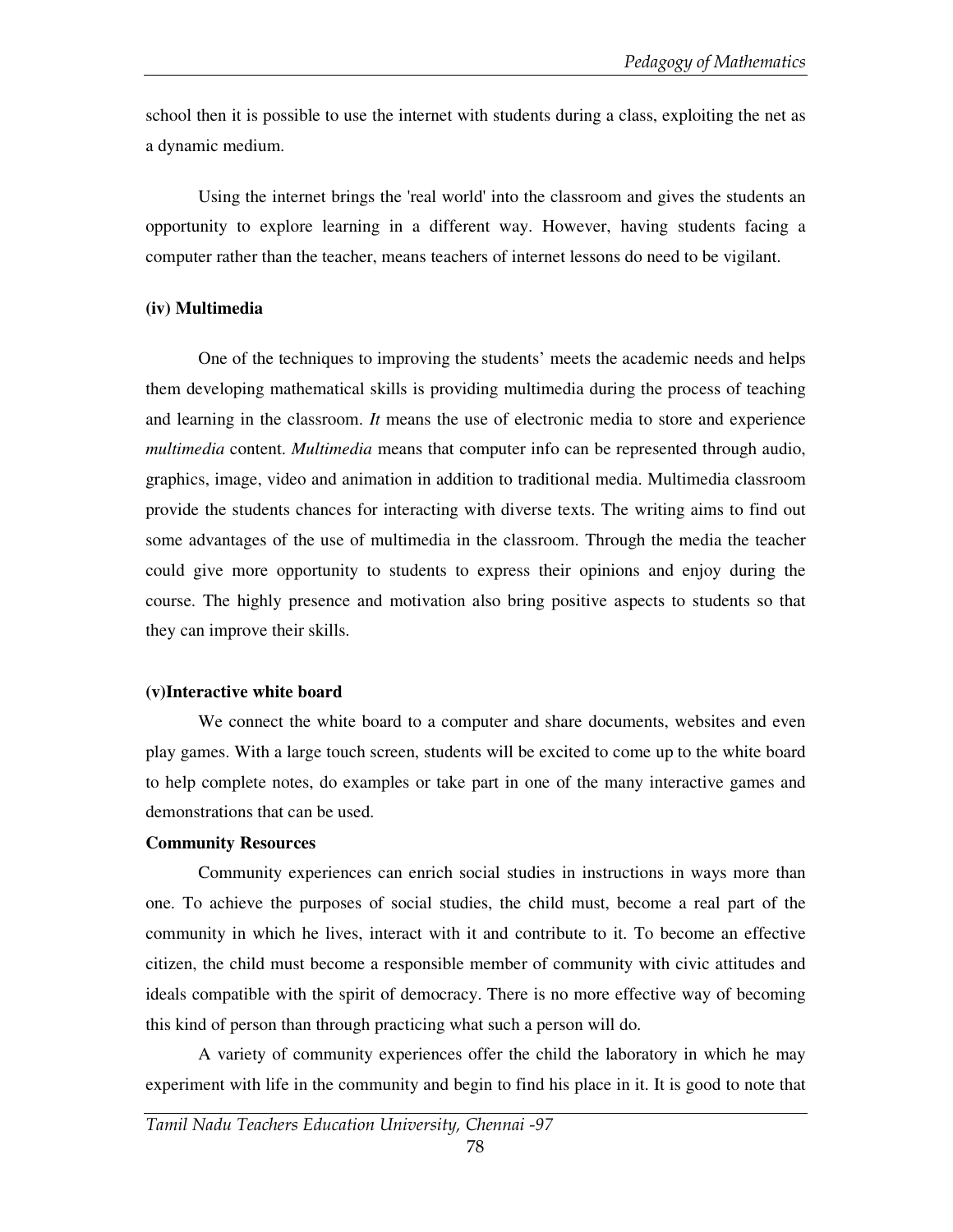it is impossible to separate the school from the community. They are glued together the aspirations of the community are the manifestations of the school system. The idea of making the community the best of the school and the school the best of the community represents a fruitful and essential extension of accepted educational thinking and practice. In order to nourish and invigorate democracy, community study and service through school education must be made essential. This movement is the most significant single development of its kind in our generation, and it seem destined to grow greatly with continuing sound experimentation at all school levels, in all teaching field, with all types of students, and in all community areas – local, regional, national and international.The most important community resources for teaching Mathematics are Field trips, Mathematics Exhibition, Mathematics Lab, Mathematics Resource Centre and Mathematics Club.

## **(i) Field Trips**

 Field trips is undertaken for securing information, changing attitudes, awakening interest, developing appreciation, promoting ideals, enjoying new experiences. They can initiate a unit of study, they can be a part of the core of it or they can give it the finishing touch. They are a very good means of getting knowledge first hand of confirming and supplementing second hand knowledge. They are a means for sharpening observation, testing principles and doing everything.

Field trips are useful for educational purposes in many ways:

- 1. They stimulate imagination and learning by providing sensory perceptions
- 2. They integrate classroom instruction by exposing the artificially of traditional subject matter divisions and enable the pupils to view facts and forces as they exist in their everyday relationship in living communities.
- 3. Through the filled trips, the students may come to realize community in ways which bookish learning cannot by its very nature allow.
- 4. They enable the pupils to learn the art of living with others such as travelling in the same conveyances, sharing rooms, sitting at the same table.
- 5. They expand emotional and intellectual horizons by making them acquainted with people whose manner, customs, living standards, outlook and interests may be quite different from their own.

### **(ii) Math lab**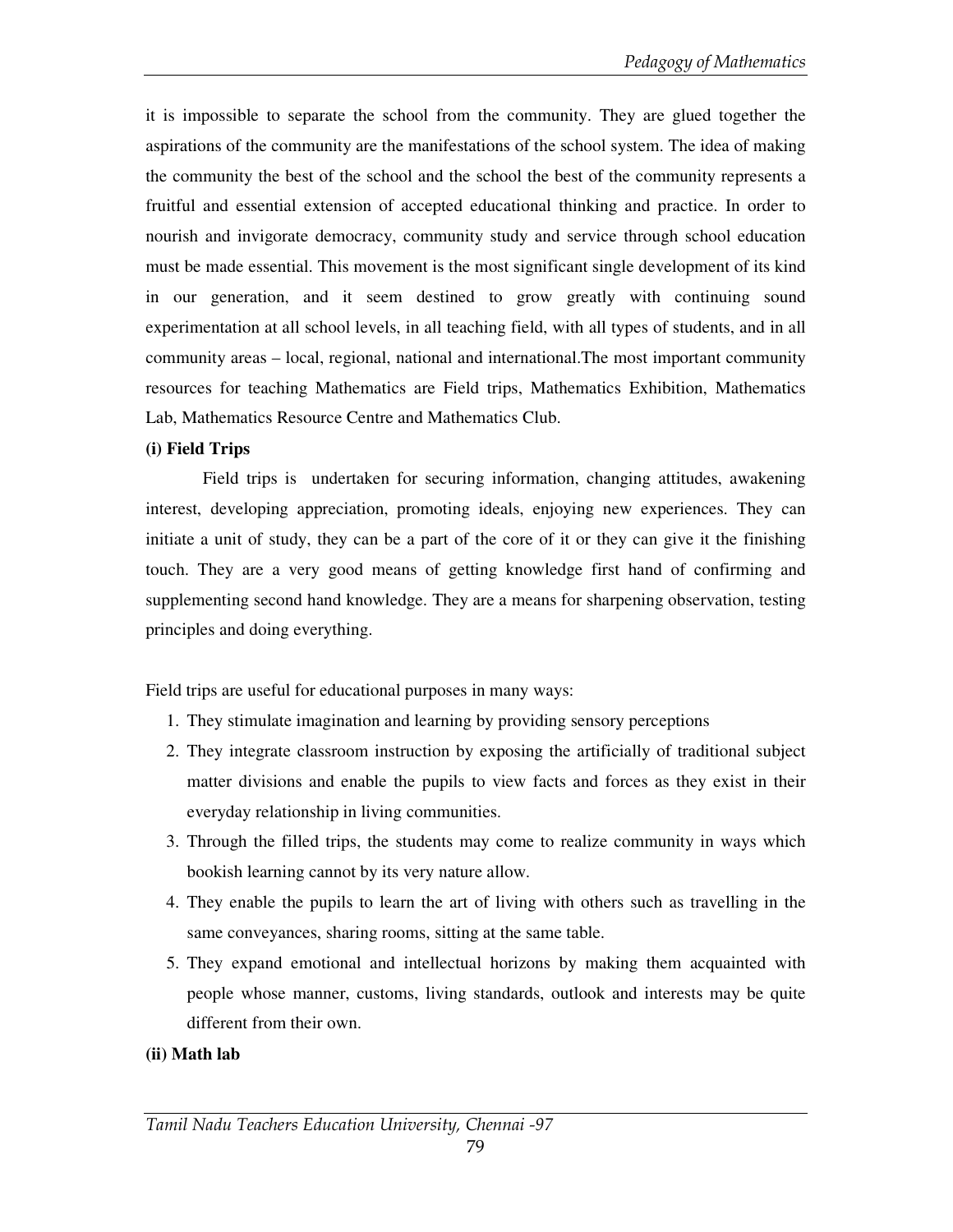A mathematics laboratory is a place where we find a collection of games, puzzles, teaching aids and other materials for carrying out activities. These are meant to be used both by the students by their own and together with their teacher to explore the world of mathematics, to discover, to learn and to develop an interest in mathematics. Although mathematics is not an experimental science in the way in which physics, chemistry and biology are, a mathematics laboratory can contribute greatly to the learning of mathematical concepts and skills.

### **The objectives of a mathematics laboratory**

- 1. Remove the weaknesses of present day mathematics education which the mathematics laboratory and the mathematics laboratory alone can do it.
- 2. To develop the much needed confidence in students.
- 3. To generate interest in the subject.
- 4. To make the students divergent thinkers.

 Here are some ways we think a mathematics laboratory could contribute to learning mathematics: A mathematics laboratory provides an opportunity for the students to discover through doing. In many of the activities, students learn to deal with problems while doing concrete activity, which lays down a base for more abstract thinking. It gives more scope for individual participation. It encourages students to become autonomous learners and allows a student to learn at his or her own space. It widens the experiential base, and prepares the ground for later learning of new areas in mathematics and of making appropriate connections.

It is a place where:

- 1. Students do experiments with numbers and geometrical shapes and try to generalize these patterns.
- 2. Students do most of their calculations with the help of scientific calculators.
- 3. Students draw graphs of large number of functions with the help of scientific or graphic calculators and try to become familiar with graphs of all the functions they usually deal with.
- 4. Students solve real life problems with real data because complex calculations are no longer a major consideration.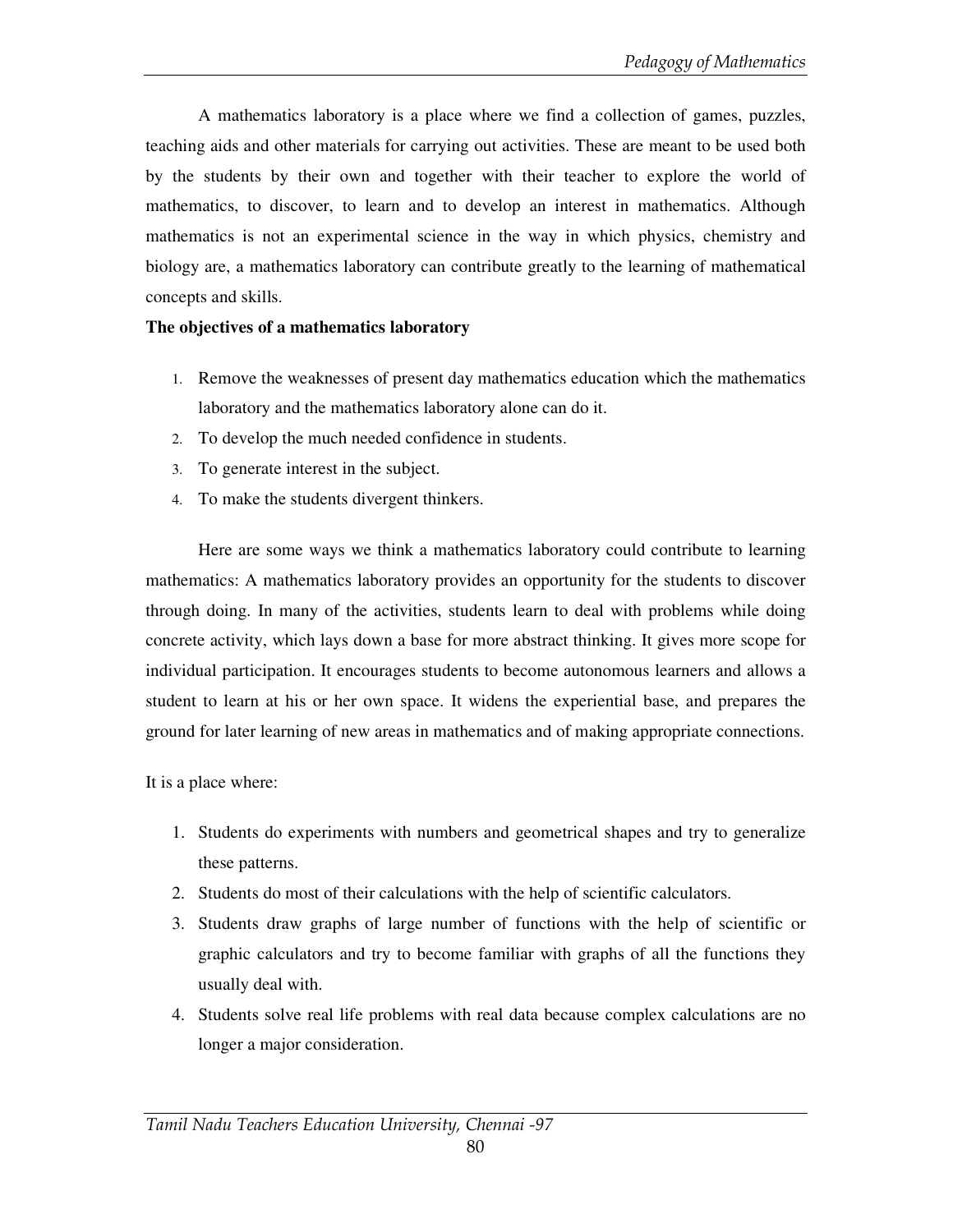- 5. Students express their answers to mathematics problems in decimal numbers and not in symbols and have a good idea about their magnitudes.
- 6. Students get practice in estimating orders of magnitudes and obtaining approximate answers when exact answers are difficult to find.
- 7. Students make charts and models to illustrate mathematical ideas.
- 8. Students do almost all the work themselves, of course under the guidance of teachers, but the students are active all the time and are involved with what they are doing.
- 9. The creativity of students is allowed free play.
- 10. Students solve graphically equations involving all types of functions.
- 11. Students are free to discuss among themselves and with the teachers; in fact students and teachers form joint investigating teams.
- 12. Students find areas and volumes of both regular and irregular solids.
- 13. Students undertake projects both in mathematics and its applications.
- 14. The concepts and theorems are not given to the students; these arise naturally from their investigations.

## **(iii) Maths exhibition**

 It is important for the faculties to **support the kids** in presenting something that they have learned in the most beautiful manner. There are certain benefits of organizing such exhibitions in schools. Students get a platform to show what they have learned and what they are good at, as well.

 There are many students who always try to implement the things that they learn and they find these **platforms of exhibitions** a great way to showcase what and all that they have tried. It is always good to give the students a chance for implementing the things that they have learned and also to a*pply their ideas and present things differently* in their own unique way.

 It makes the students really creative and they have practical knowledge to learn what they read. It increases their thirst for knowledge and drives away their boredom and monotony. It has become a tradition in our educational field that students need not see, learn and practice the things they deal with practically. Arranging regular mathematics fair can contribute a great deal to sensitize their desire and interest for science and mathematics.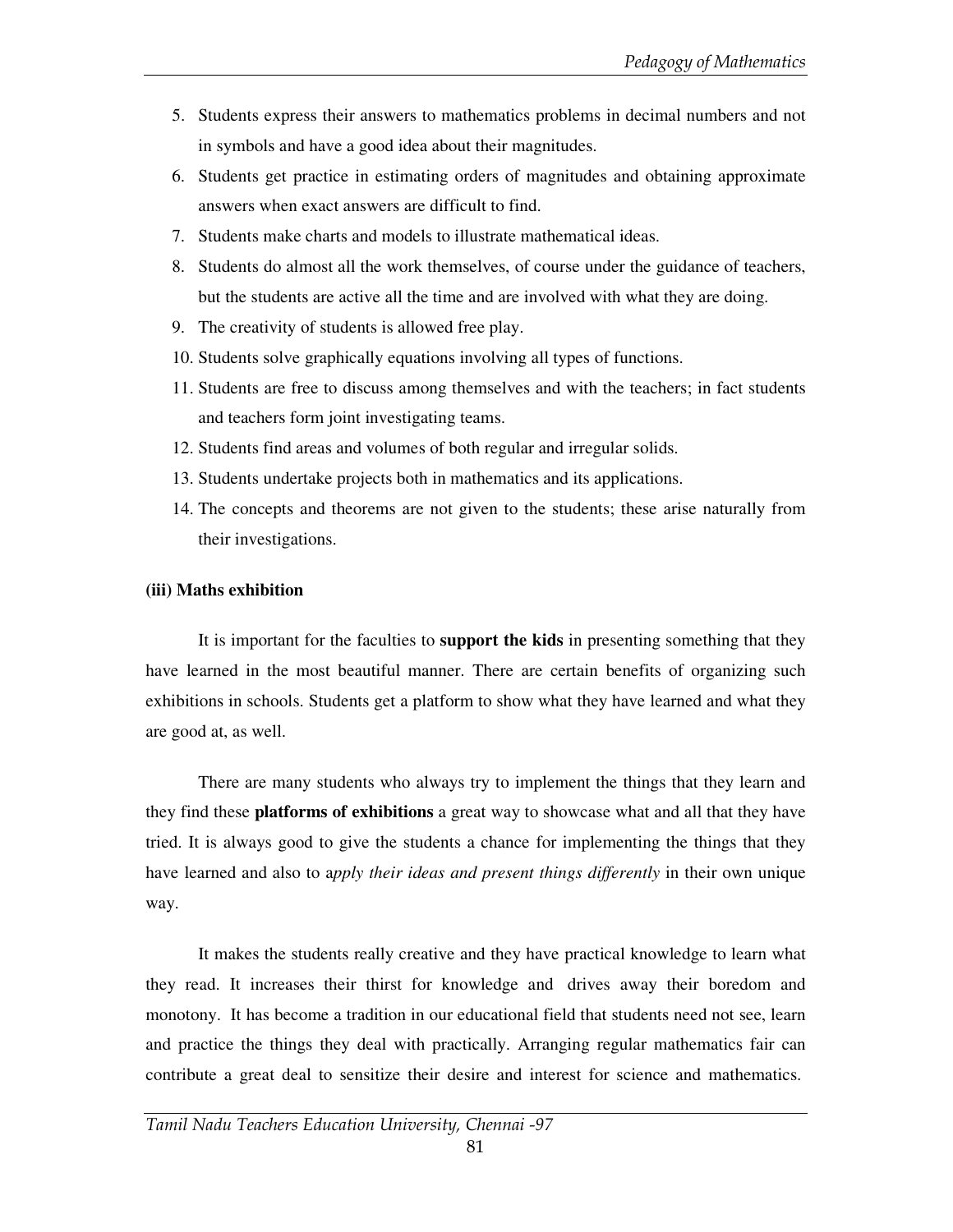Students of this age want to create something. It is quite natural. When they get chance for creation, definitely it exercises a profound impact on their overall learning. It also helps develop the social skills of learns as it increase interaction and relations with local community which is a big part of learning.

### **(iv)Mathematics club**

The Mathematics club plays an important role in creating interest in mathematics in schools. This helps the students in having an idea of the practical utility of mathematics in addition to creating their interest in Mathematics.

### **Importance of the club:**

- 1. Mathematics Club is useful in arousing and maintaining interest in Mathematics.
- 2. Gifted students get an opportunity to satisfy their needs and interests by actively participating in the activities of mathematics clubs.
- 3. It is helpful in making proper utilization of leisure time.
- 4. The students get an opportunity of mathematical hobbies, recreational mathematics, mathematical projects, mathematical games, mathematical discussions and debates, and mathematical innovations.
- 5. It provides an opportunity to read mathematical literature.
- 6. It provides an opportunity of leadership, cooperation and joint responsibility

### **Organisation of Mathematics Club**

 Mathematics Club will be a great help in teaching of Mathematics. Such a club should be run by the students under the guidance of the teacher. Mathematics Club is an organization of the students, by the students, for the students. For proper running of a club the most important thing is the preparation of a draft constitution of the club. This draft be prepared by the Mathematics teacher in consultation with the head of the institution. This draft constitution should provide all important details about the name of the club, aims and objectives of the club, details regarding membership and the fee etc. For efficient and successful working of Mathematics club an expert body has suggested the organization i.e 1) Patron 2) In-charge 3) Staff Advisor 4) Associate Staff Advisors. The club may have an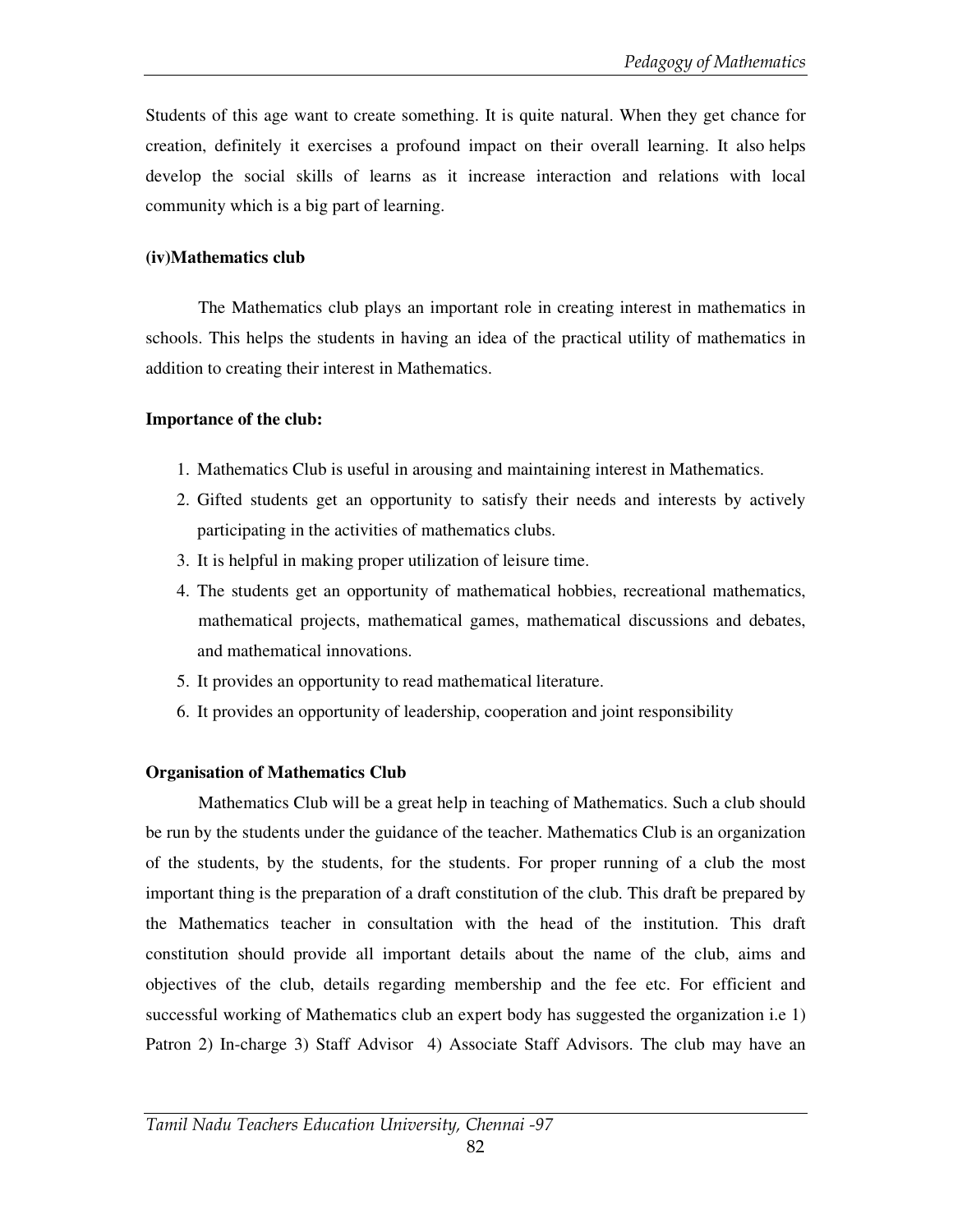elected/ nominated executive committee amongst the students i.e. 1) President 2) Vicepresident 3) Secretary 4) Treasurer .

#### **Activities of the Club:**

- 1. Arranging lecturers by renowned Mathematics Teachers or Scholars.
- 2.Celebrating days and events pertaining to the history of Mathematics or men of Mathematics.
- 3.Organizing Mathematical competitions.
- 4.Organizing recreational activities in Mathematics.
- 5.Preparing Mathematical aids and illustrations.
- 6.Organizing Mathematical exhibitions or fairs.
- 7.Mathematical articles for the school magazine.
- 8.Organizing seminars and career courses relating to Mathematics.

#### **(v) Mathematics textbook**

 The mathematics textbook is an important source for learning mathematics and it plays a key role in effective teaching and learning. A textbook should stimulate reflective thinking and develop problem-solving ability among students. The textbooks should present real learning situations, which are challenging and interesting for the students and should not render itself as a means of rote learning.

Text books and teachers' guides occupy a unique place in the teaching learning process. Text book are an indispensable part of primary and secondary education. The text book is a teaching instrument. It is not only a source of information, but a course of study, a set of unit plans and learning guide. It helps to revise and reinforce the language material already taught. In the absence of any other instructional material, the text book becomes a potent tool in the hand of a teacher to teach the skill of a language and the more so of a foreign language.

### **Qualities of a Mathematics Textbook**

The qualities of a good textbook in mathematics can be broadly classified under Physical features, Author, Content, Organization and presentations, Language, Exercise and illustration.

### *(i) Physical features:*

1. Paper: the paper used in the textbook should be of superior quality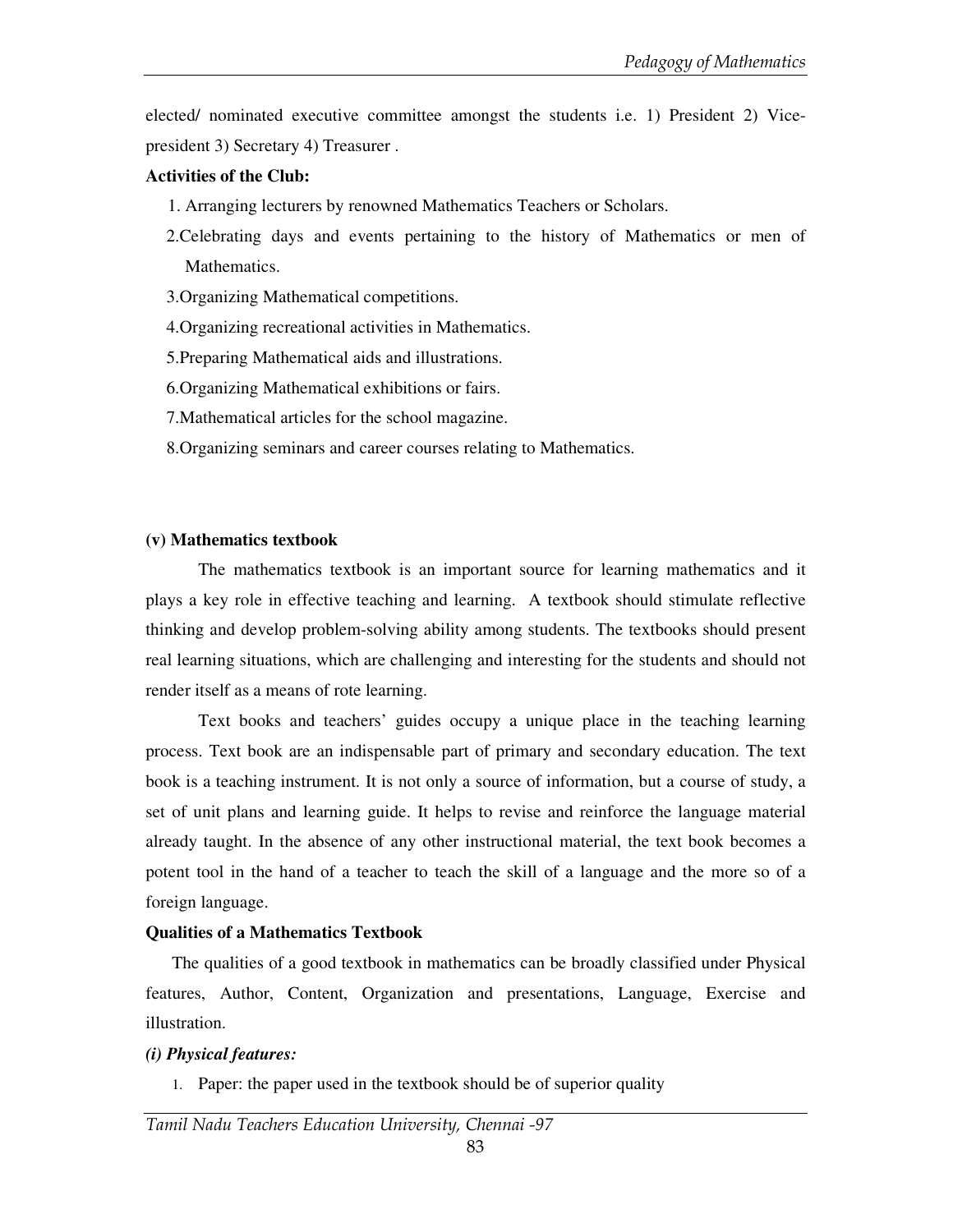- 2. Binding: it should have quality strong and durable binding
- 3. Printing: it should have quality printing, bold font and easily readable font.
- 4. Size: bulky and thick. It should be handy
- 5. Cover: it should have an appealing and attractive cover page.

# *(ii) Author*

- 1. Qualified author should write it
- 2. Experienced teacher should write it
- 3. Competent teachers should write it
- 4. It should be written by committee of experts constituted by the state government
- 5. For the authors, certain minimum academic and professional qualifications may be prescribed.

# *(iii)Content*

- 1. It should be child centered
- 2. The subject matter should be arranged from simple to complex and concrete to abstracts.
- 3. The subject matter should create interest in the pupil.
- 4. It should be objective oriented
- 5. It should be written according to prescribed syllabus
- 6. It should satisfy the demands of examination
- 7. The answers given at the end of each section should be correct
- 8. It should include the recent developments in the mathematics relating to the content dealt with.
- 9. Oral mathematics should fine its due place in the textbook.

## *(iv) Organization and presentation*

- 1. It should provide for individual differences.
- 2. There should be sufficient provision for revision, practice and review.
- 3. It should stimulate the initiative and originality of the students
- 4. It should offer suggestion to improve study habits.
- 5. It should facilitate the use of analytic, synthetic, inductive, deductive, problem solving and heuristic approaches to teaching.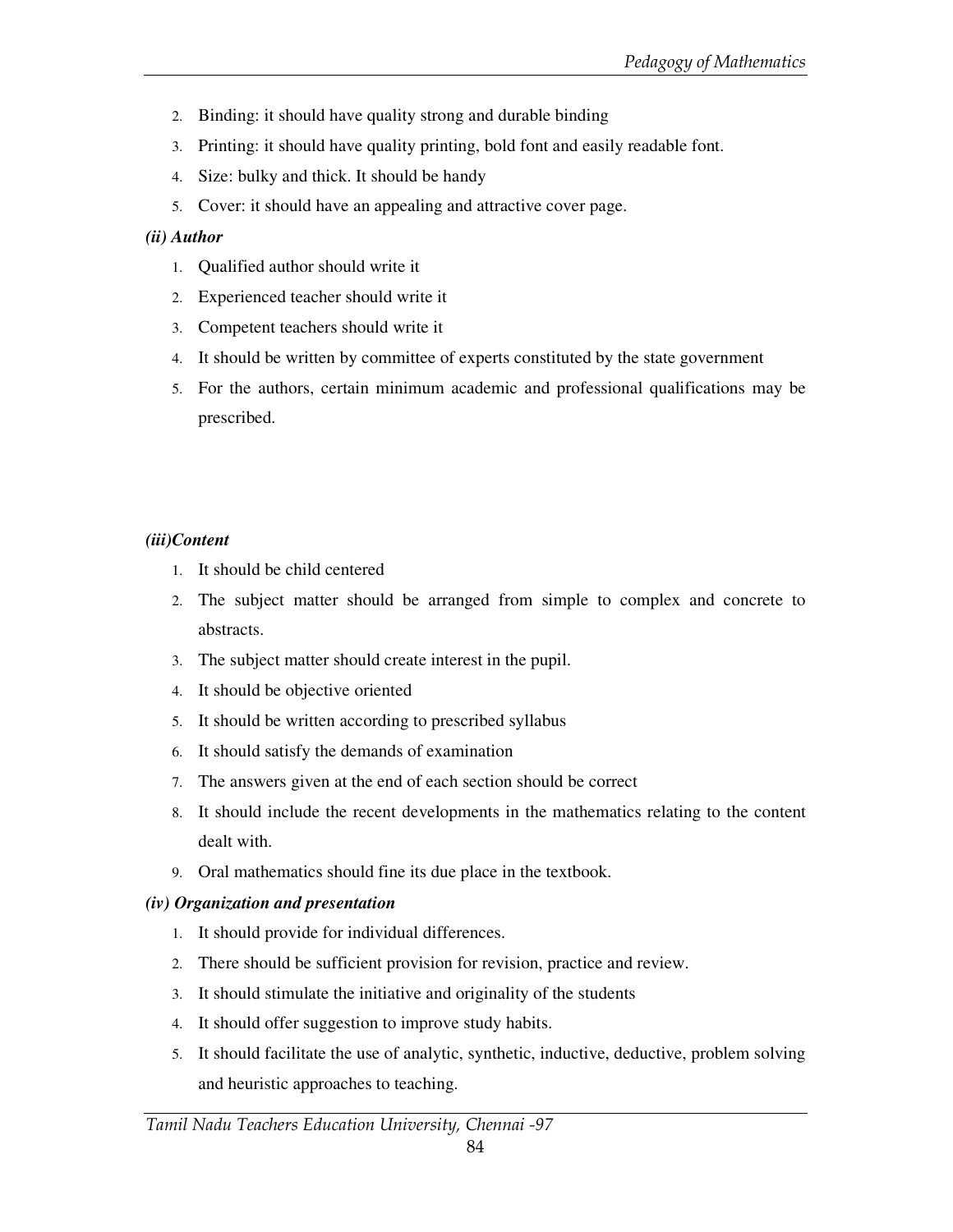- 6. Content should be organize in a psychological consideration.
- 7. Content should be organize in a logical way.
- 8. It should suggesting project work, fieldwork and laboratory work.

# *(v)Language*

- 1. The language used in the textbook should be simple and easily understandable and within the grasp of the pupils
- 2. The style and vocabulary used should be suitable to the age group of student for whom the book is written.
- 3. The term and symbols used must be those, which are popular and internationally accepted
- 4. It should be written in lucid, simple, precise and scientific language.

# *(vi)Exercise and Illustrations:*

- 1. The illustrations should be accurate
- 2. The illustrations should be clear and appropriate
- 3. It should contain some difficult problems
- 4. It should contain exercises to challenge the mathematically gifted students.
- 5. There should be well-graded exercises given at the end of every topic.
- 6. The exercise should develop thinking and reasoning power of the pupils.

## **Qualities of Mathematics Teacher**

A Mathematics teacher should

- 1. motivate and engage the students.
- 2. convey the beauty of the subject.
- 3. encourage their students to go beyond the classroom with their learning.
- 4. help them feel confident in their mathematical abilities.
- 5. have sound subject knowledge.
- 6. make the subject easier by adopting suitable strategy.
- 7. provide guidance and support to the students while solving the problem.
- 8. provide alternate strategies to help struggling students grasp difficult concepts.
- 9. have good attitude and actions.

## **Conclusion**